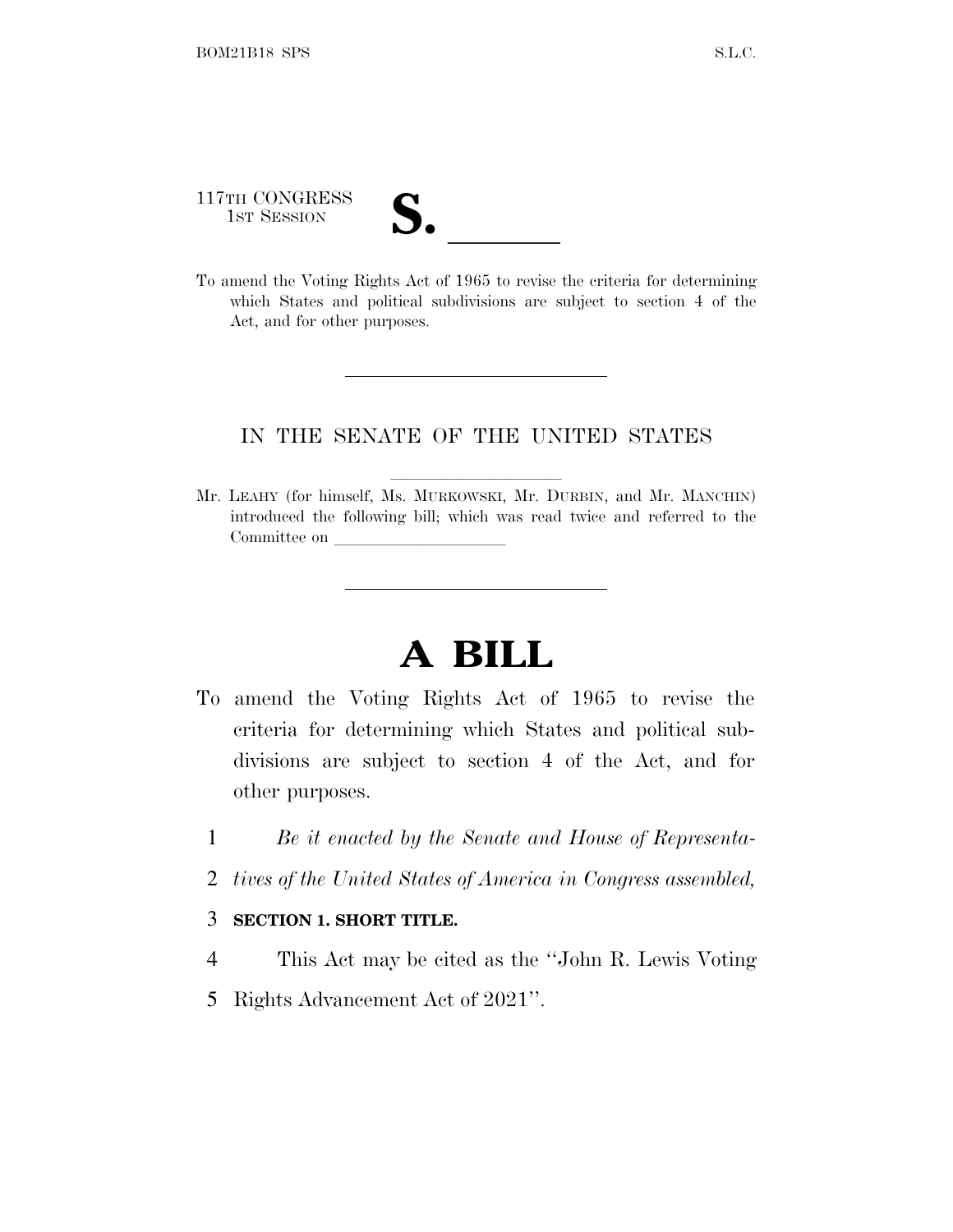## **TITLE I—AMENDMENTS TO THE VOTING RIGHTS ACT SEC. 101. VOTE DILUTION, DENIAL, AND ABRIDGMENT CLAIMS.** (a) I<sup>N</sup> GENERAL.—Section 2(a) of the Voting Rights Act of 1965 (52 U.S.C. 10301(a)) is amended— (1) by inserting after ''applied by any State or political subdivision'' the following: ''for the purpose of, or''; and

 (2) by striking ''as provided in subsection (b)'' and inserting ''as provided in subsection (b), (c), (d), 12 or  $(e)$ ".

 (b) VOTE DILUTION.—Section 2 of such Act (52 U.S.C. 10301), as amended by subsection (a), is further amended by striking subsection (b) and inserting the fol-lowing:

 ''(b) A violation of subsection (a) for vote dilution is established if, based on the totality of circumstances, it is shown that the political processes leading to nomination or election in the State or political subdivision are not equally open to participation by members of a class of citi- zens protected by subsection (a) in that its members have less opportunity than other members of the electorate to participate in the political process and to elect representa-tives of their choice. The extent to which members of a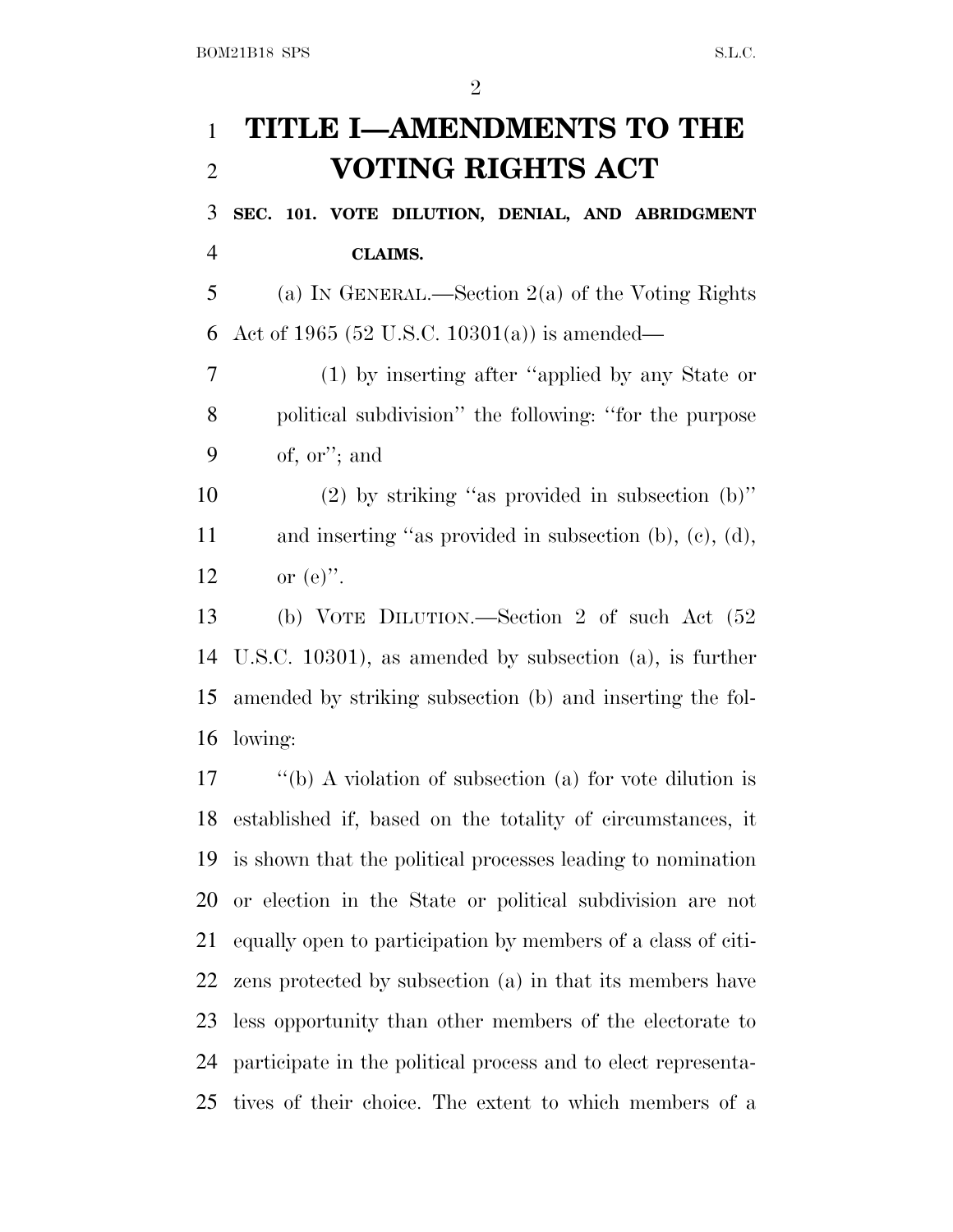protected class have been elected to office in the State or political subdivision is one circumstance which may be considered: *Provided,* That nothing in this section estab- lishes a right to have members of a protected class elected in numbers equal to their proportion in the population. The legal standard articulated in Thornburg v. Gingles, 478 U.S. 30 (1986), governs claims under this subsection. For purposes of this subsection a class of citizens pro- tected by subsection (a) may include a cohesive coalition of members of different racial or language minority groups.''.

 (c) VOTE DENIAL OR ABRIDGEMENT.—Section 2 of such Act (52 U.S.C. 10301), as amended by subsections (a) and (b), is further amended by adding at the end the following:

 "'(c)(1) A violation of subsection (a) for vote denial or abridgment is established if the challenged qualifica- tion, prerequisite, standard, practice, or procedure im- poses a discriminatory burden on members of a class of citizens protected by subsection (a), meaning that—

21 ''(A) members of the protected class face dis- proportionate costs or burdens in complying with the qualification, prerequisite, standard, practice, or pro- cedure, considering the totality of the circumstances; and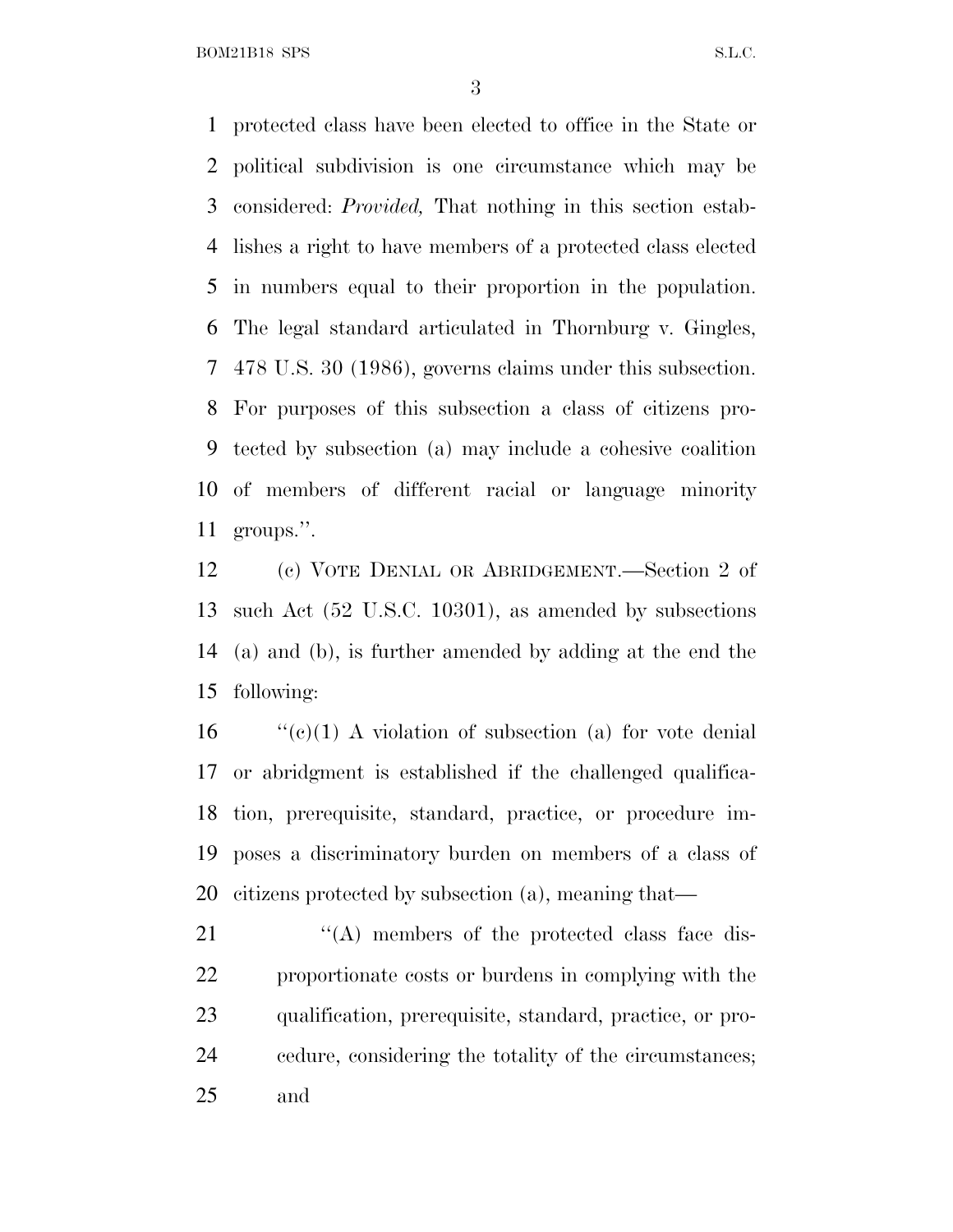1 "(B) such disproportionate costs or burdens are, at least in part, caused by or linked to social and historical conditions that have produced or cur- rently produce discrimination against members of 5 the protected class.

 ''(2) The challenged qualification, prerequisite, stand- ard, practice, or procedure need only be a but-for cause of the discriminatory burden or perpetuate a pre-existing discriminatory burden.

 ''(3)(A) The totality of the circumstances for consid- eration relative to a violation of subsection (a) for vote denial or abridgment shall include the following factors, which, individually and collectively, show how a voting qualification, prerequisite, standard, practice, or proce- dure can function to amplify the effects of past or present racial discrimination:

17  $\frac{1}{2}$  The history of official voting-related dis-crimination in the State or political subdivision.

19 ''(ii) The extent to which voting in the elections of the State or political subdivision is racially polar-ized.

22  $\frac{1}{2}$  (iii) The extent to which members of the pro- tected class bear the effects of discrimination in areas such as education, employment, and health,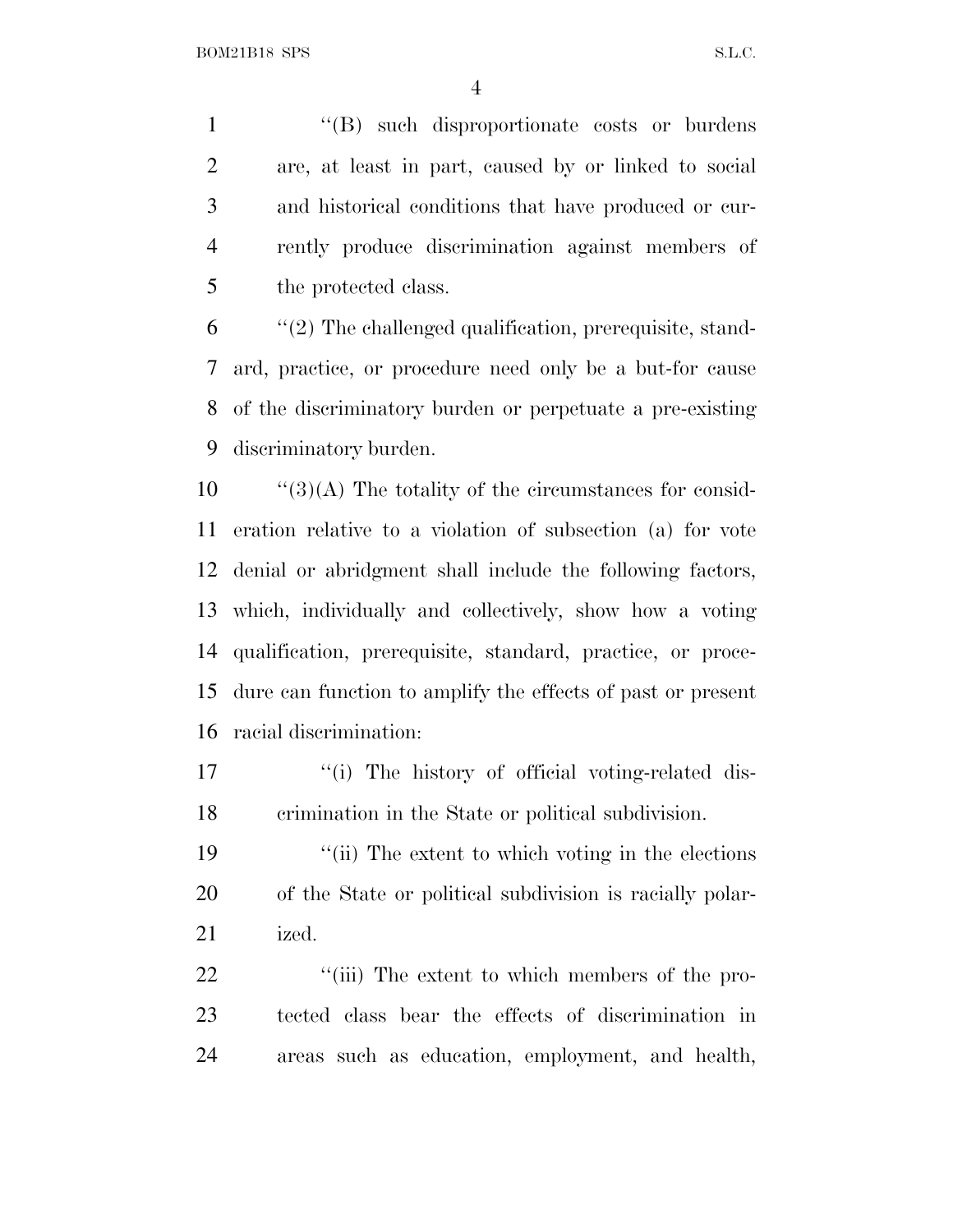which hinder the ability of those members to partici-pate effectively in the political process.

3 ''(iv) The use of overt or subtle racial appeals either in political campaigns or surrounding the adoption or maintenance of the challenged qualifica-tion, prerequisite, standard, practice, or procedure.

 $\gamma$   $''(v)$  The extent to which members of the pro- tected class have been elected to public office in the jurisdiction, except that the fact that the protected class is too small to elect candidates of its choice shall not defeat a claim of vote denial or abridgment under this section.

 ''(vi) Whether there is a significant lack of re- sponsiveness on the part of elected officials to the particularized needs of members of the protected class.

 ''(vii) Whether the policy underlying the State or political subdivision's use of the challenged quali- fication, prerequisite, standard, practice, or proce- dure has a tenuous connection to that qualification, prerequisite, standard, practice, or procedure. In making a determination under this clause, a court shall consider whether the qualification, prerequisite, standard, practice, or procedure in question was de-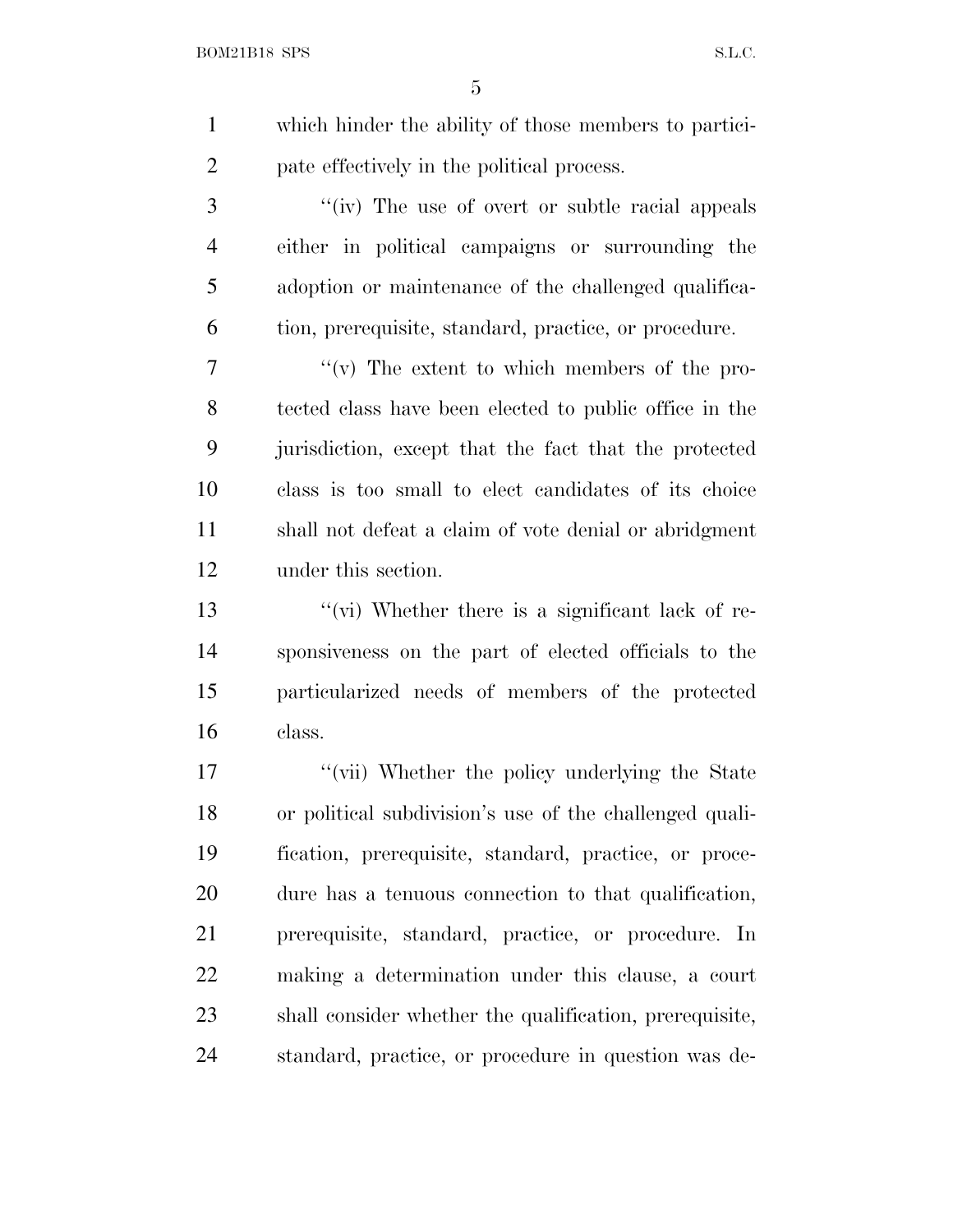signed to advance and materially advances a valid and substantiated State interest.

 ''(B) A particular combination or number of factors under subparagraph (A) shall not be required to establish a violation of subsection (a) for vote denial or abridgment. Additionally, a litigant can show a variety of factors to establish a violation of subsection (a), and is not limited to those factors listed under subparagraph (A).

 ''(C) In evaluating the totality of the circumstances for consideration relative to a violation of subsection (a) for vote denial or abridgment, the following factors shall not weigh against a finding of a violation:

 ''(i) The total number or share of members of a protected class on whom a challenged qualification, prerequisite, standard, practice, or procedure does not impose a material burden.

17 ''(ii) The degree to which the challenged quali- fication, prerequisite, standard, practice, or proce- dure has a long pedigree or was in widespread use at some earlier date.

21 ''(iii) The use of an identical or similar quali- fication, prerequisite, standard, practice, or proce-dure in other States or political subdivisions.

24  $\langle \hat{i} \rangle$  The availability of other forms of voting unimpacted by the challenged qualification, pre-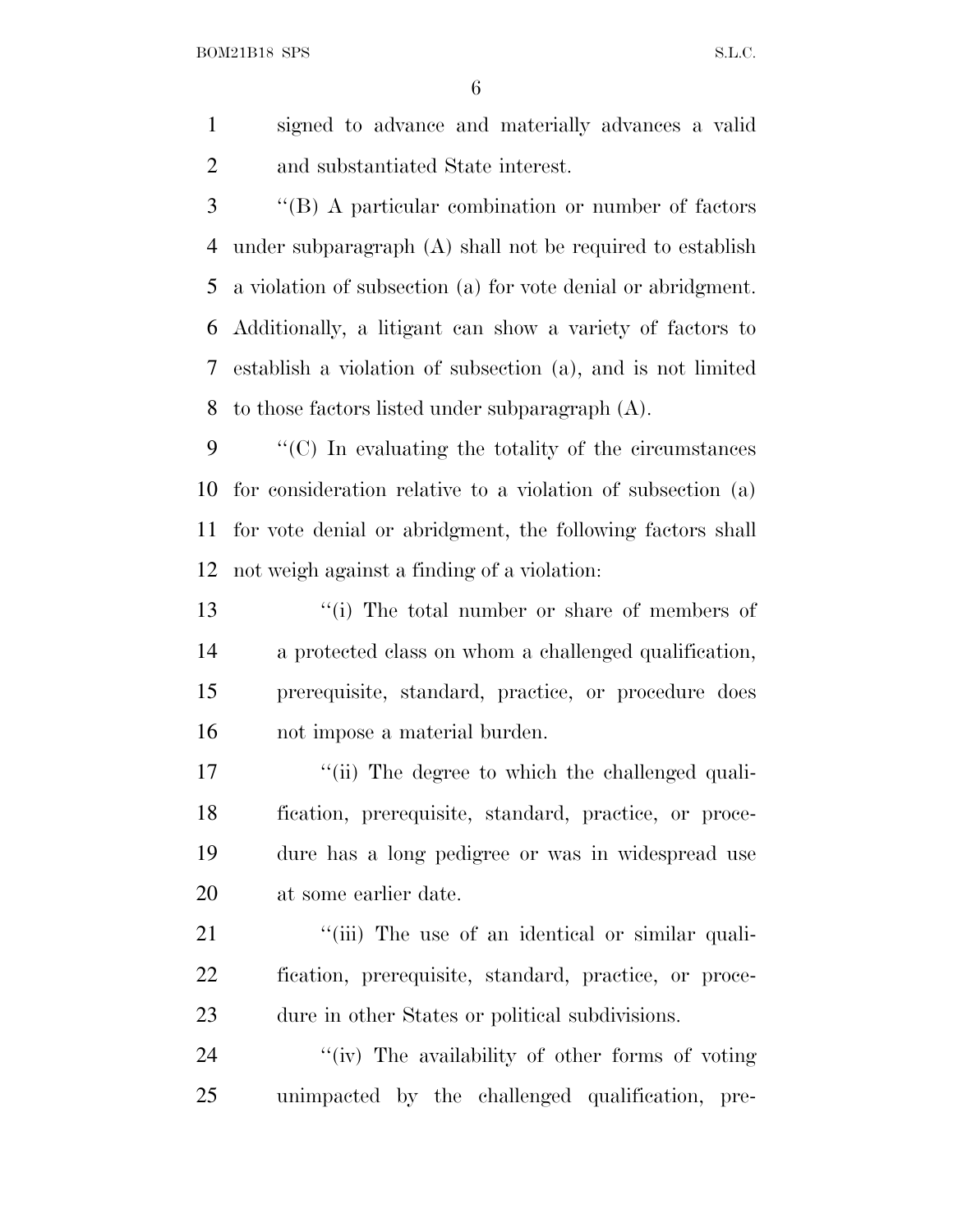requisite, standard, practice, or procedure to all members of the electorate, including members of the protected class, unless the State or political subdivi- sion is simultaneously expanding those other quali- fications, prerequisites, standards, practices, or pro- cedures to eliminate any disproportionate burden im- posed by the challenged qualification, prerequisite, standard, practice, or procedure.  $\langle \langle v \rangle$  A prophylactic impact on potential criminal activity by individual voters, if such crimes have not occurred in the State or political subdivision in sub- stantial numbers. ''(vi) Mere invocation of interests in voter con- fidence or prevention of fraud.''. (d) INTENDED VOTE DILUTION OR VOTE DENIAL OR ABRIDGMENT.—Section 2 of such Act (52 U.S.C. 10301), as amended by subsections (a), (b), and (c) is further amended by adding at the end the following:  $\frac{1}{2}$   $\frac{1}{2}$   $\frac{1}{2}$   $\frac{1}{2}$   $\frac{1}{2}$   $\frac{1}{2}$   $\frac{1}{2}$   $\frac{1}{2}$   $\frac{1}{2}$   $\frac{1}{2}$   $\frac{1}{2}$   $\frac{1}{2}$   $\frac{1}{2}$   $\frac{1}{2}$   $\frac{1}{2}$   $\frac{1}{2}$   $\frac{1}{2}$   $\frac{1}{2}$   $\frac{1}{2}$   $\frac{1}{2}$   $\frac{1}{2}$   $\frac{1}{2}$  lished if a challenged qualification, prerequisite, standard, practice, or procedure is intended, at least in part, to di- lute the voting strength of a protected class or to deny or abridge the right of any citizen of the United States to vote on account of race, color, or in contravention of 25 the guarantees set forth in section  $4(f)(2)$ .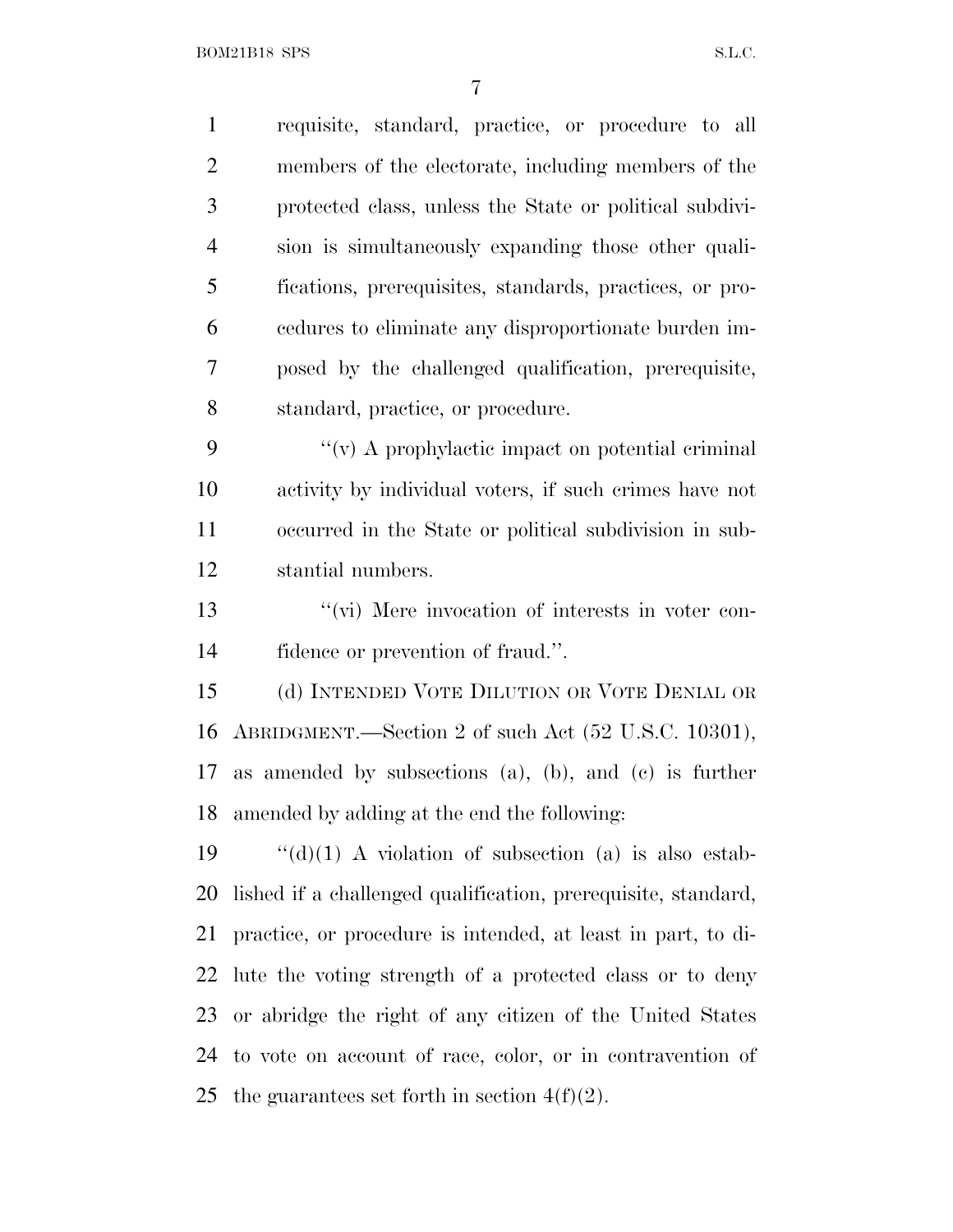''(2) Discrimination on account of race or color, or in contravention of the guarantees set forth in section  $3\text{ }4(f)(2)$ , need only be one purpose of a qualification, pre- requisite, standard, practice, or procedure in order to es- tablish a violation of subsection (a), as described in this subsection. A qualification, prerequisite, standard, prac- tice, or procedure intended to dilute the voting strength of a protected class or to make it more difficult for mem- bers of a protected class to cast a ballot that will be count- ed constitutes a violation of subsection (a), as described in this subsection, even if an additional purpose of the qualification, prerequisite, standard, practice, or proce-dure is to benefit a particular political party or group.

 ''(3) Recent context, including actions by official deci- sionmakers in prior years or in other contexts preceding the decision responsible for the challenged qualification, prerequisite, standard, practice, or procedure, and includ- ing actions by predecessor government actors or individual members of a decisionmaking body, may be relevant to making a determination about a violation of subsection (a), as described under this subsection.

22 ''(4) A claim that a violation of subsection (a) has occurred, as described under this subsection, shall require proof of a discriminatory impact but shall not require proof of violation of subsection (b) or (c).''.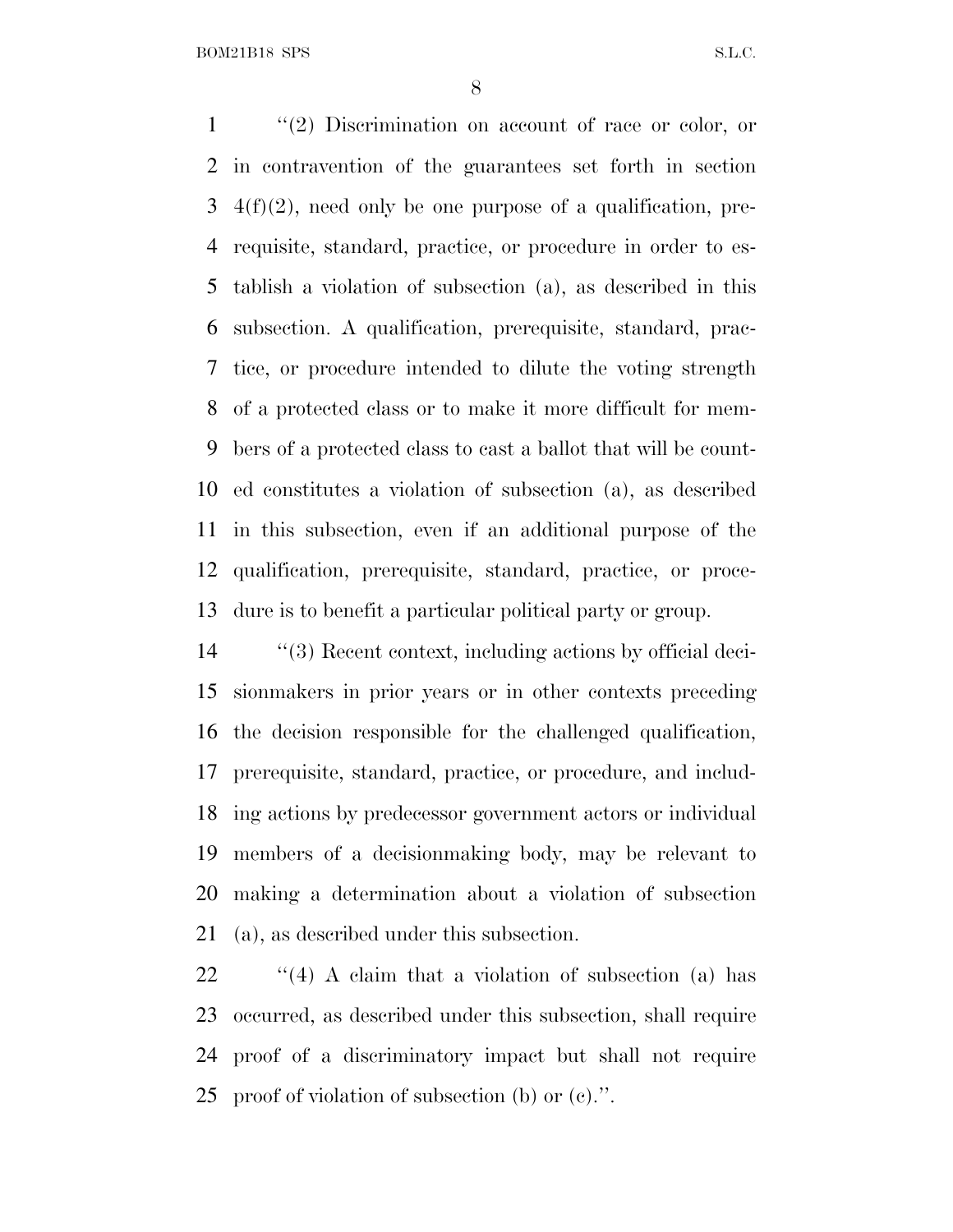#### **SEC. 102. RETROGRESSION.**

 Section 2 of the Voting Rights Act of 1965 (52 U.S.C. 10301 et seq.), as amended by section 101 of this Act, is further amended by adding at the end the fol-lowing:

 ''(e) A violation of subsection (a) is established when a State or political subdivision enacts or seeks to admin- ister any qualification or prerequisite to voting or stand- ard, practice, or procedure with respect to voting in any election that has the purpose of or will have the effect of diminishing the ability of any citizens of the United States on account of race or color, or in contravention of 13 the guarantees set forth in section  $4(f)(2)$ , to participate in the electoral process or elect their preferred candidates of choice. This subsection applies to any action taken on or after January 1, 2021, by a State or political subdivi- sion to enact or seek to administer any such qualification or prerequisite to voting or standard, practice or proce-dure.

 $\qquad$  "(f) Notwithstanding the provisions of subsection (e), final decisions of the United States District Court of the District of Columbia on applications or petitions by States or political subdivisions for preclearance under section 5 of any changes in voting prerequisites, standards, prac- tices, or procedures, supersede the provisions of subsection 26 (e).".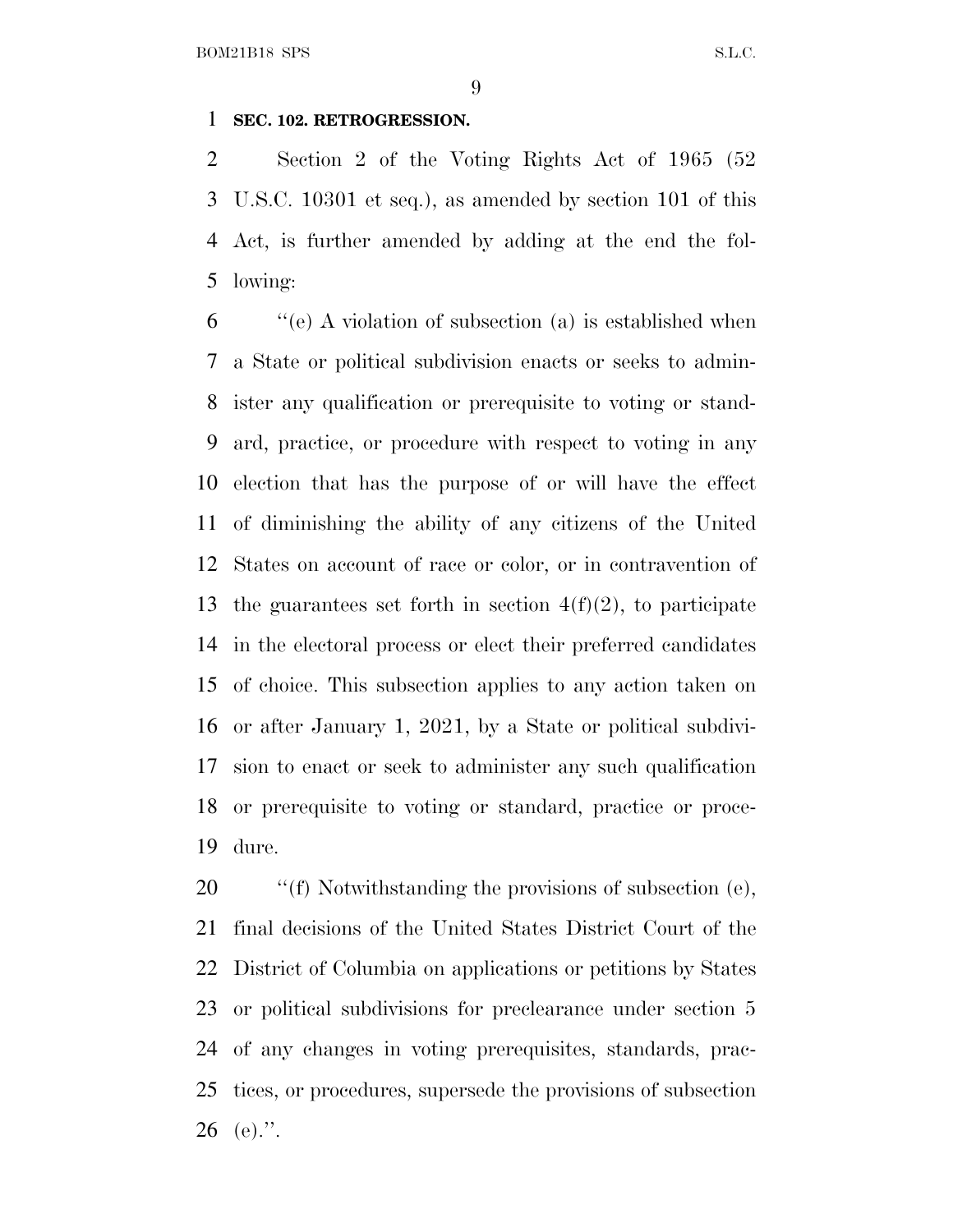### **SEC. 103. VIOLATIONS TRIGGERING AUTHORITY OF COURT TO RETAIN JURISDICTION.**

 (a) TYPES OF VIOLATIONS.—Section 3(c) of the Vot-4 ing Rights Act of 1965 (52 U.S.C. 10302 $(e)$ ) is amended by striking ''violations of the fourteenth or fifteenth amendment'' and inserting ''violations of the 14th or 15th Amendment, violations of this Act, or violations of any Federal law that prohibits discrimination in voting on the basis of race, color, or membership in a language minority group,''.

 (b) CONFORMING AMENDMENT.—Section 3(a) of 12 such Act  $(52 \text{ U.S.C. } 10302(a))$  is amended by striking ''violations of the fourteenth or fifteenth amendment'' and inserting ''violations of the 14th or 15th Amendment, vio- lations of this Act, or violations of any Federal law that prohibits discrimination in voting on the basis of race, color, or membership in a language minority group,''.

#### **SEC. 104. CRITERIA FOR COVERAGE OF STATES AND POLIT-**

**ICAL SUBDIVISIONS.**

### (a) DETERMINATION OF STATES AND POLITICAL 21 SUBDIVISIONS SUBJECT TO SECTION 4(a).

 (1) IN GENERAL.—Section 4(b) of the Voting Rights Act of 1965 (52 U.S.C. 10303(b)) is amend-ed to read as follows:

 ''(b) DETERMINATION OF STATES AND POLITICAL SUBDIVISIONS SUBJECT TO REQUIREMENTS.—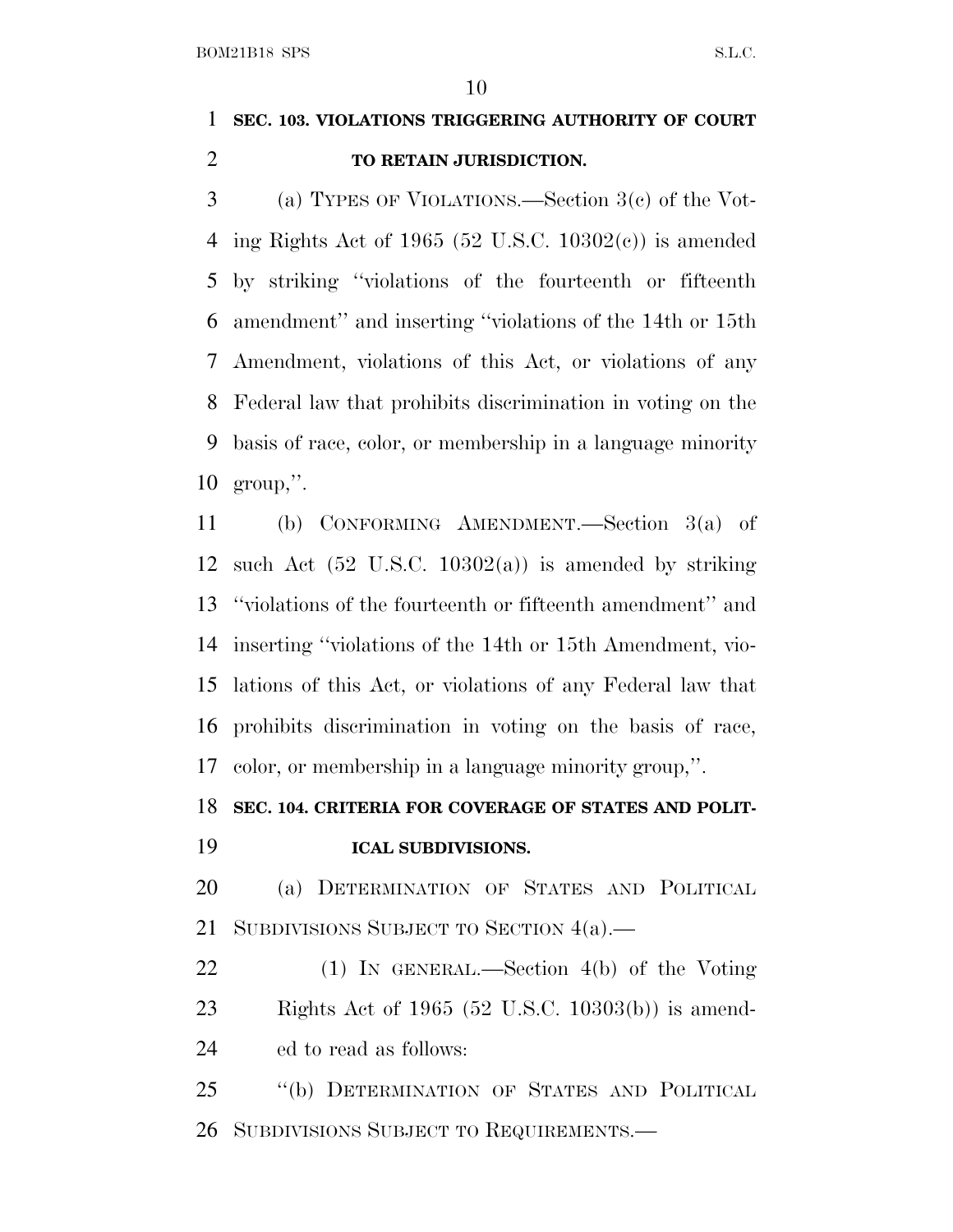| $\mathbf{1}$   | "(1) EXISTENCE OF VOTING RIGHTS VIOLA-             |
|----------------|----------------------------------------------------|
| $\overline{2}$ | TIONS DURING PREVIOUS 25 YEARS.-                   |
| 3              | "(A) STATEWIDE APPLICATION.—Sub-                   |
| $\overline{4}$ | section (a) applies with respect to a State and    |
| 5              | all political subdivisions within the State during |
| 6              | a calendar year if—                                |
| $\overline{7}$ | "(i) fifteen or more voting rights vio-            |
| 8              | lations occurred in the State during the           |
| 9              | previous 25 calendar years; or                     |
| 10             | "(ii) ten or more voting rights viola-             |
| 11             | tions occurred in the State during the pre-        |
| 12             | vious 25 calendar years, at least one of           |
| 13             | which was committed by the State itself            |
| 14             | (as opposed to a political subdivision with-       |
| 15             | in the State).                                     |
| 16             | "(B) APPLICATION TO SPECIFIC POLITICAL             |
| 17             | SUBDIVISIONS.—Subsection (a) applies with re-      |
| 18             | spect to a political subdivision as a separate     |
| 19             | unit during a calendar year if three or more       |
| 20             | voting rights violations occurred in the subdivi-  |
| 21             | sion during the previous 25 calendar years.        |
| 22             | $``(2)$ PERIOD OF APPLICATION.—                    |
| 23             | "(A) IN GENERAL.—Except as provided in             |
| 24             | subparagraph (B), if, pursuant to paragraph        |
| 25             | $(1)$ , subsection $(a)$ applies with respect to a |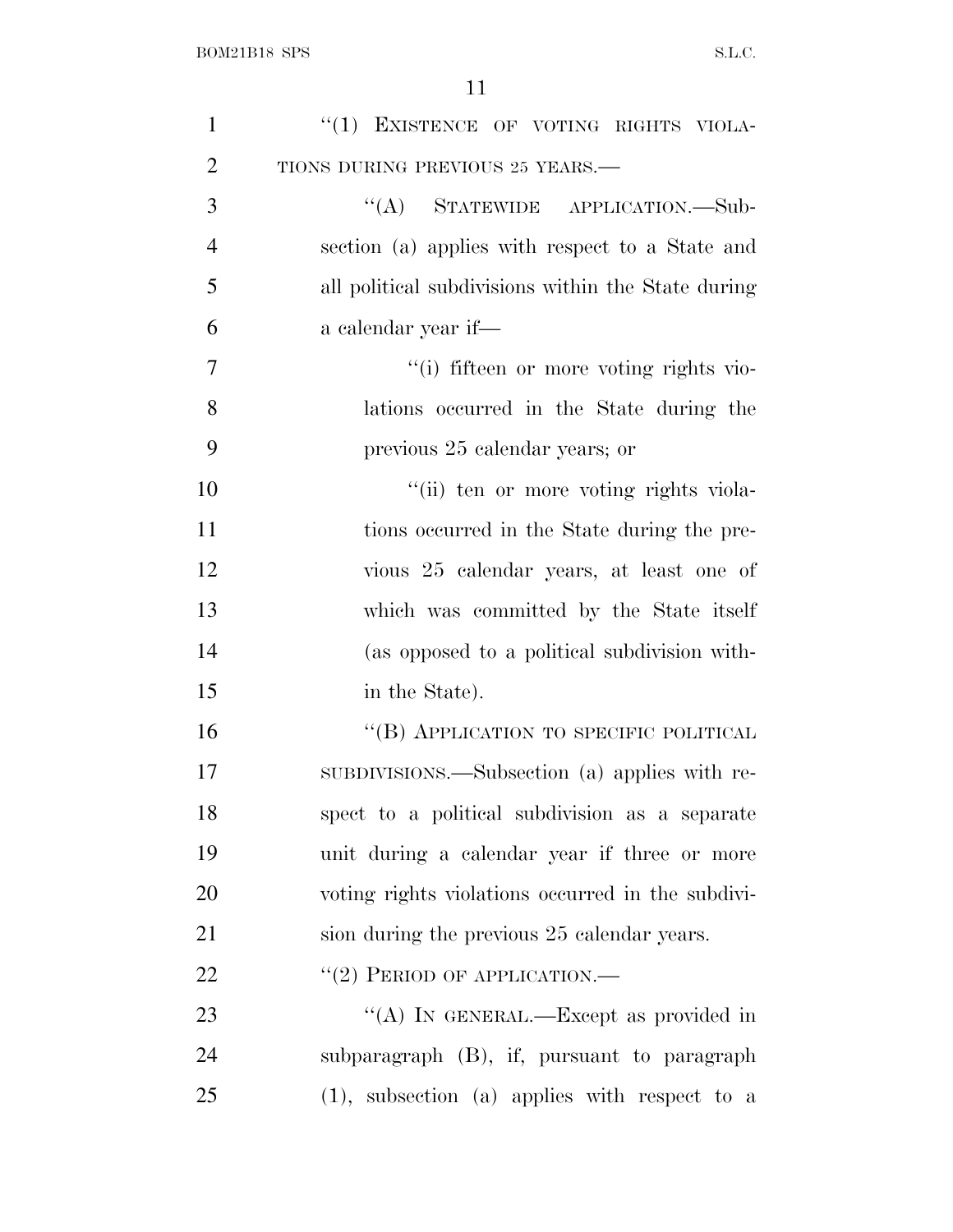| $\mathbf{1}$   | State or political subdivision during a calendar |
|----------------|--------------------------------------------------|
| $\overline{2}$ | year, subsection (a) shall apply with respect to |
| 3              | such State or political subdivision for the pe-  |
| $\overline{4}$ | $riod$ —                                         |
| 5              | "(i) that begins on January 1 of the             |
| 6              | year in which subsection (a) applies; and        |
| 7              | "(ii) that ends on the date which is $10$        |
| 8              | years after the date described in clause (i).    |
| 9              | "(B) NO FURTHER APPLICATION AFTER                |
| 10             | DECLARATORY JUDGMENT.                            |
| 11             | "(i) STATES.—If a State obtains a de-            |
| 12             | claratory judgment under subsection (a),         |
| 13             | and the judgment remains in effect, sub-         |
| 14             | section (a) shall no longer apply to such        |
| 15             | State and all political subdivisions in the      |
| 16             | State pursuant to paragraph $(1)(A)$ unless,     |
| 17             | after the issuance of the declaratory judg-      |
| 18             | ment, paragraph $(1)(A)$ applies to the          |
| 19             | State solely on the basis of voting rights       |
| 20             | violations occurring after the issuance of       |
| 21             | the declaratory judgment, or paragraph           |
| 22             | $(1)(B)$ applies to the political subdivision    |
| 23             | solely on the basis of voting rights viola-      |
| 24             | tions occurring after the issuance of the        |
| 25             | declaratory judgment.                            |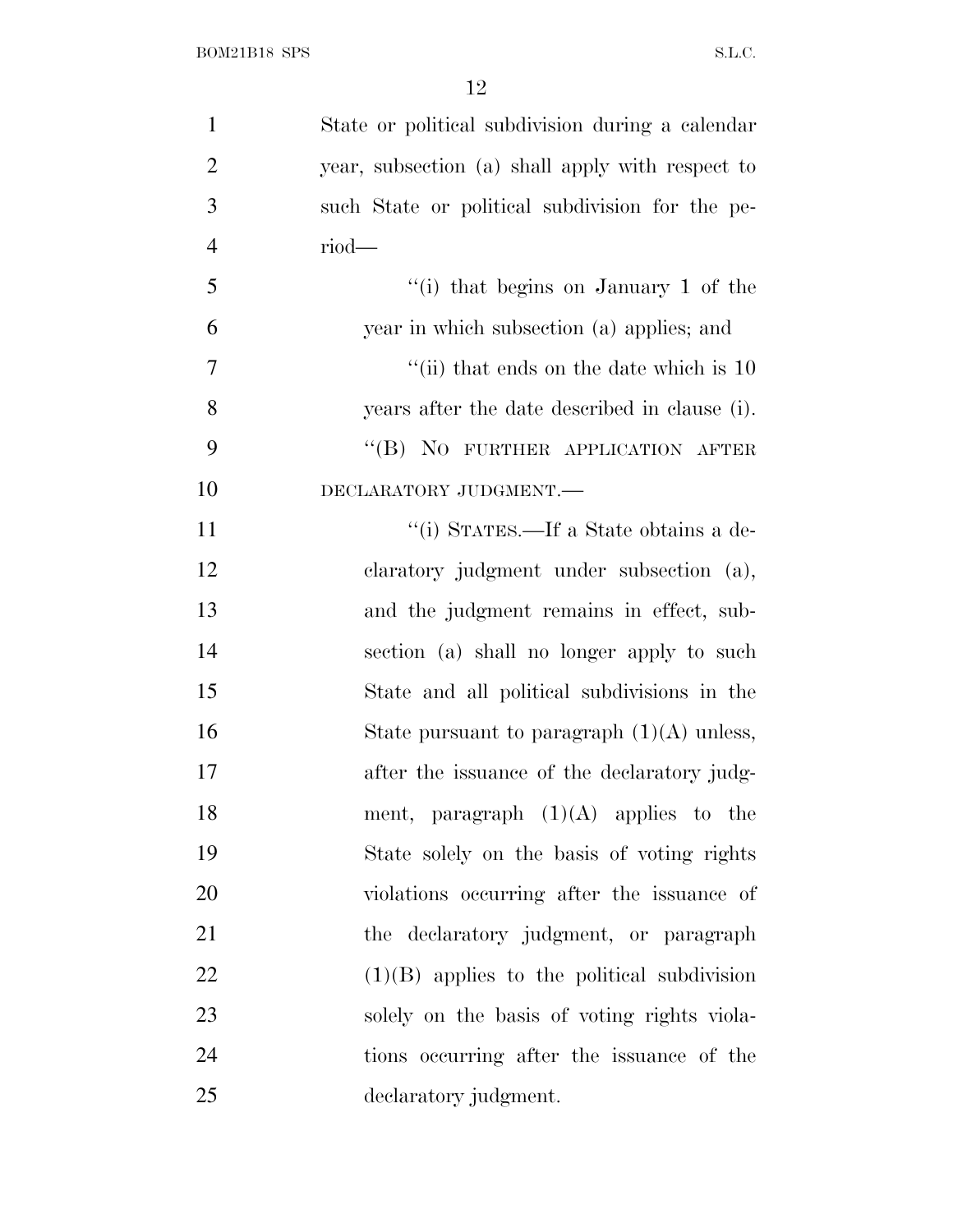| $\mathbf{1}$   | "(ii) POLITICAL SUBDIVISIONS.—If a                     |
|----------------|--------------------------------------------------------|
| $\mathbf{2}$   | political subdivision obtains a declaratory            |
| 3              | judgment under subsection (a), and the                 |
| $\overline{4}$ | judgment remains in effect, subsection (a)             |
| 5              | shall no longer apply to such political sub-           |
| 6              | division pursuant to paragraph (1), includ-            |
| 7              | ing pursuant to paragraph $(1)(A)$ (relating           |
| 8              | to the statewide application of subsection             |
| 9              | (a)), unless, after the issuance of the de-            |
| 10             | claratory judgment, paragraph $(1)(B)$ ap-             |
| 11             | plies to the political subdivision solely on           |
| 12             | the basis of voting rights violations occur-           |
| 13             | ring after the issuance of the declaratory             |
| 14             | judgment.                                              |
| 15             | "(3) DETERMINATION OF VOTING RIGHTS VIO-               |
| 16             | LATION.—For purposes of paragraph $(1)$ , a voting     |
| 17             | rights violation occurred in a State or political sub- |
| 18             | division if any of the following applies:              |
| 19             | "(A) JUDICIAL RELIEF; VIOLATION OF                     |
| 20             | 14TH OR 15TH AMENDMENT. Any final<br>THE               |
| 21             | judgment (that has not been reversed on ap-            |
| 22             | peal) occurred, in which the plaintiff prevailed       |
| 23             | and in which any court of the United States de-        |
| 24             | termined that a denial or abridgement of the           |
| 25             | right of any citizen of the United States to vote      |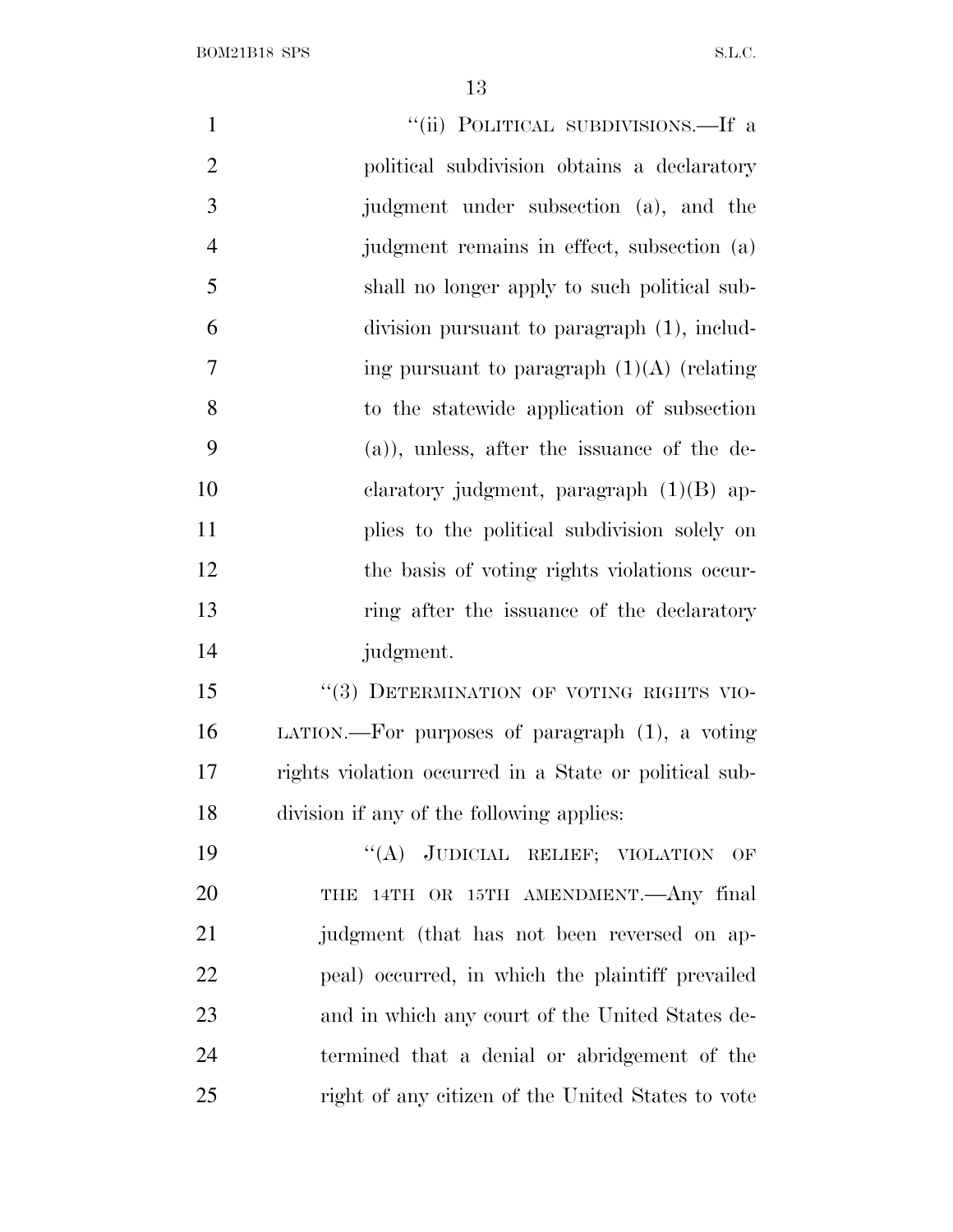on account of race, color, or membership in a language minority group occurred, that a voting qualification or prerequisite to voting or stand- ard, practice, or procedure with respect to vot- ing created an undue burden on the right to vote in connection with a claim that the law un- duly burdened voters of a particular race, color, or language minority group, or that race was the predominant factor motivating the decision to place a significant number of voters within or outside of a particular district, unless nar- rowly tailored in service of a compelling interest or in response to an objection interposed by the Department of Justice, in violation of the 14th or 15th Amendment to the Constitution of the United States, anywhere within the State or subdivision. 18 "(B) JUDICIAL RELIEF; VIOLATIONS OF THIS ACT.—Any final judgment (that has not

 been reversed on appeal) occurred in which the plaintiff prevailed and in which any court of the United States determined that a voting quali- fication or prerequisite to voting or standard, practice, or procedure with respect to voting was imposed or applied or would have been im-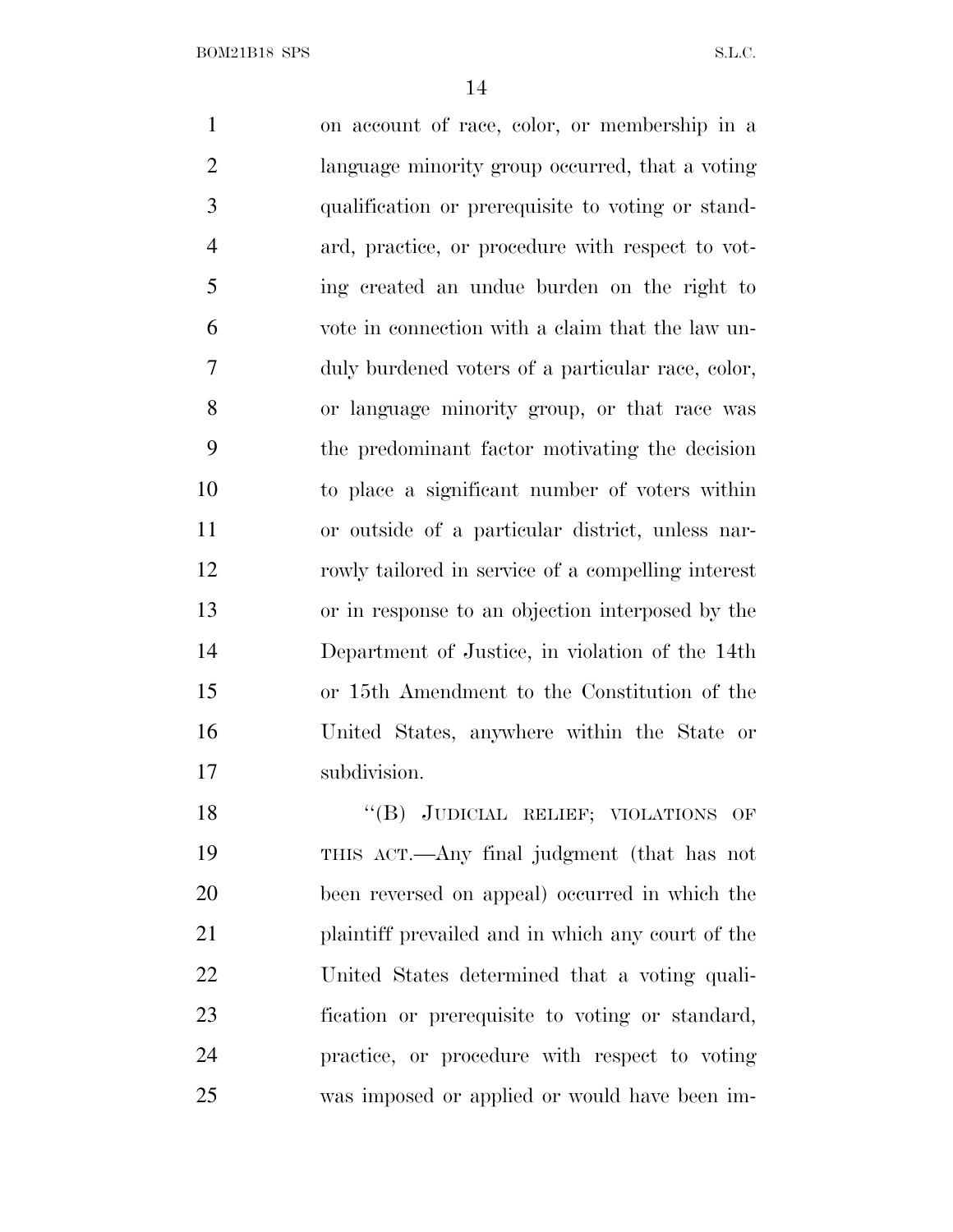posed or applied anywhere within the State or subdivision in a manner that resulted or would have resulted in a denial or abridgement of the right of any citizen of the United States to vote on account of race, color, or membership in a language minority group, in violation of sub- section (e) or (f) or section 2, 201, or 203, or any final judgment (that has not been reversed on appeal) occurred in which a court of the United States found a State or political subdivi- sion failed to comply with section 5(a): *Pro- vided*, That if the voting qualifications or pre- requisites to voting or standards, practices, or procedures that the court finds required compli- ance with section 5(a) subsequently go into ef- fect (without alteration or amendment) in ac- cordance with the procedures in section 5(a), then such finding shall not count as a violation. 19 "'(C) FINAL JUDGMENT; DENIAL OF DE- CLARATORY JUDGMENT.—In a final judgment (that has not been reversed on appeal), any court of the United States has denied the re- quest of the State or subdivision for a declara-24 tory judgment under section 3(c) or section 5,

and thereby prevented a voting qualification or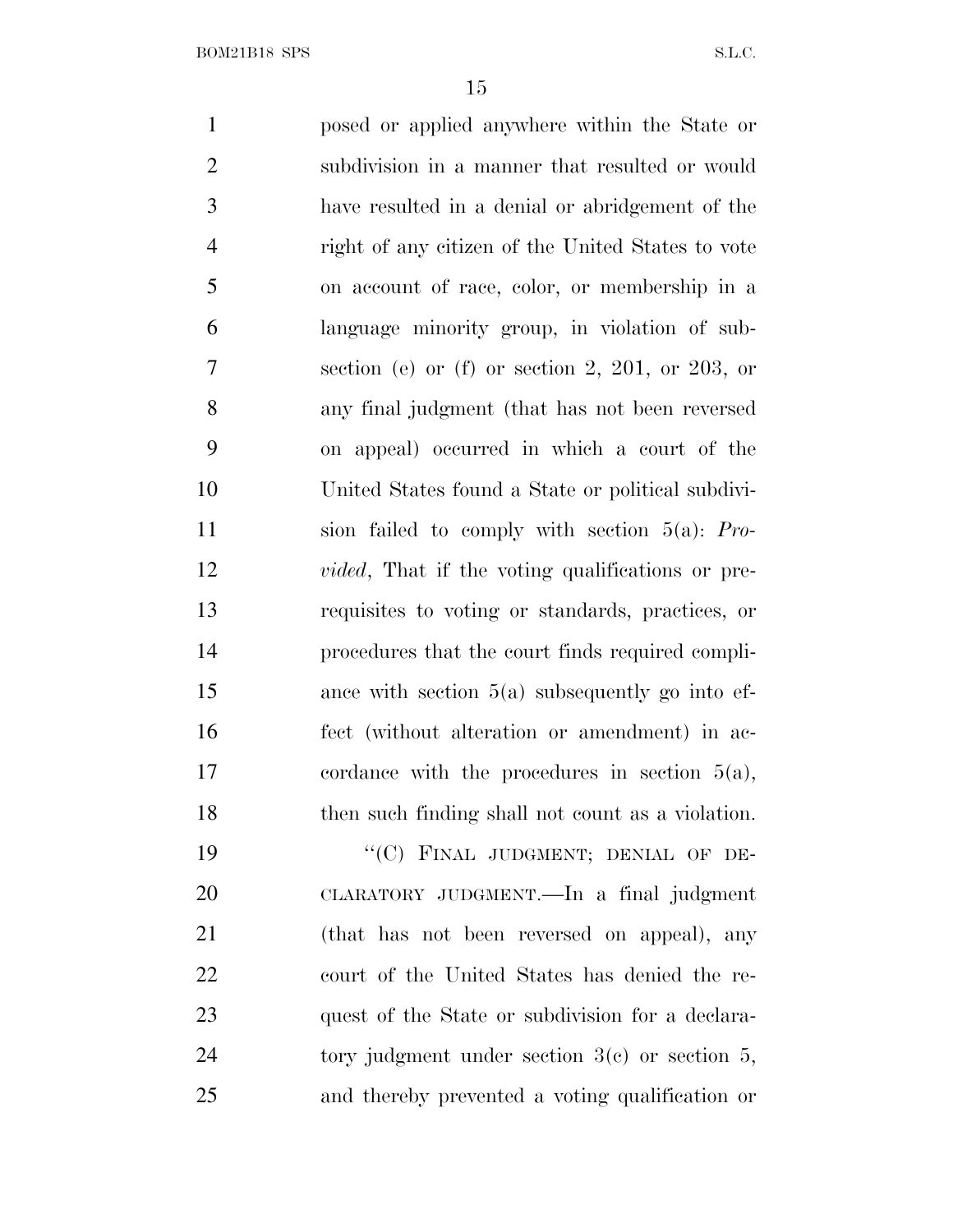| $\mathbf{1}$   | prerequisite to voting or standard, practice, or   |
|----------------|----------------------------------------------------|
| $\overline{2}$ | procedure with respect to voting from being en-    |
| 3              | forced anywhere within the State or subdivision.   |
| $\overline{4}$ | "(D) OBJECTION BY THE ATTORNEY GEN-                |
| 5              | ERAL.—The Attorney General has interposed          |
| 6              | an objection under section $3(c)$ or section 5,    |
| 7              | and thereby prevented a voting qualification or    |
| 8              | prerequisite to voting or standard, practice, or   |
| 9              | procedure with respect to voting from being en-    |
| 10             | forced anywhere within the State or subdivision.   |
| 11             | A violation under this subparagraph has not oc-    |
| 12             | curred where an objection has been withdrawn       |
| 13             | by the Attorney General, unless the withdrawal     |
| 14             | was in response to a change in the law or prac-    |
| 15             | tice that served as the basis of the objection. A  |
| 16             | violation under this subparagraph has not oc-      |
| 17             | curred where the objection is based solely on a    |
| 18             | State or political subdivision's failure to comply |
| 19             | with a procedural process that would not other-    |
| 20             | wise count as an independent violation of this     |
| 21             | Act.                                               |
| 22             | "(E) CONSENT DECREE, SETTLEMENT, OR                |
| 23             | OTHER AGREEMENT.-                                  |
| 24             | "(i) AGREEMENT.—A consent decree,                  |
| 25             | settlement, or other agreement was adopt-          |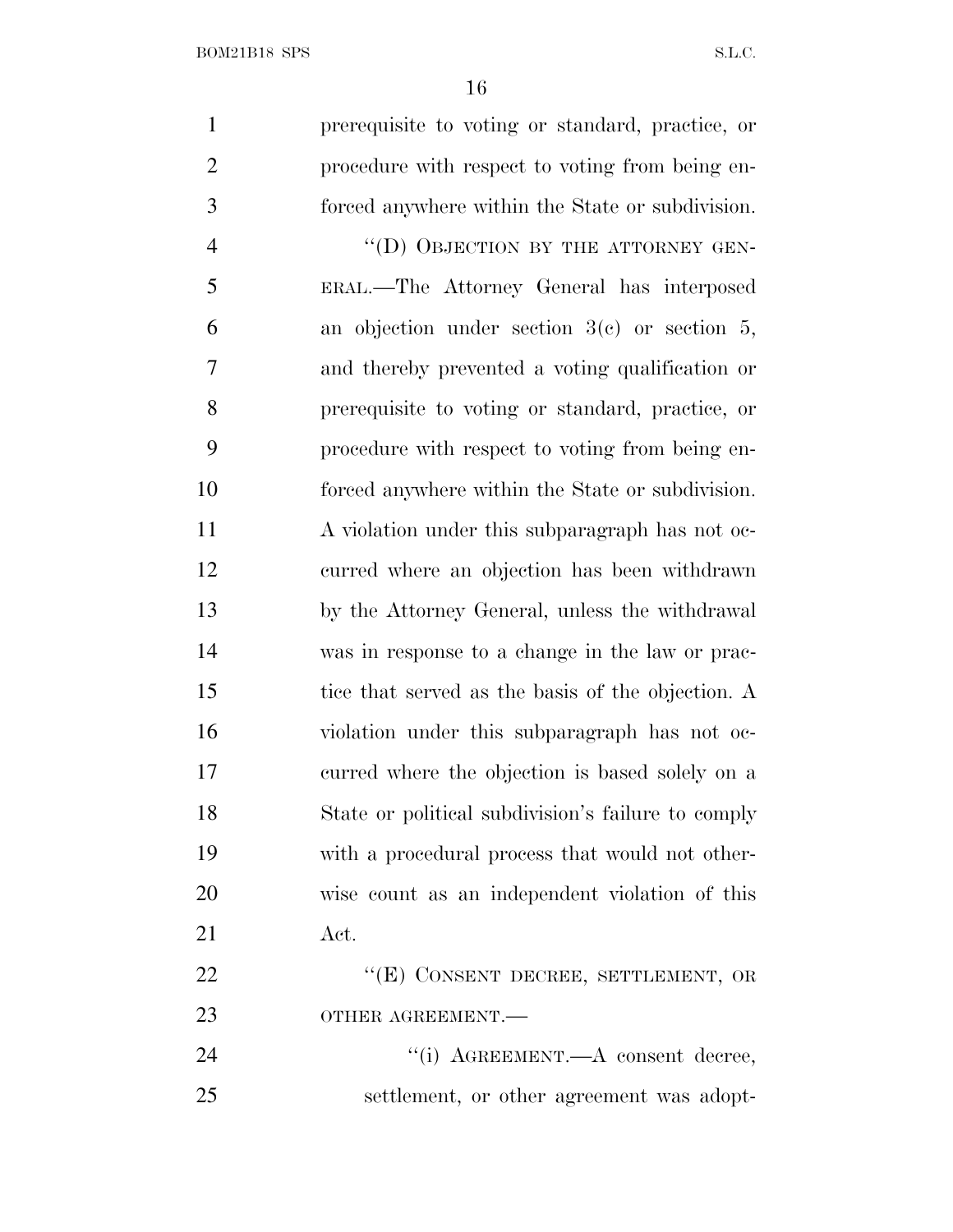| $\mathbf{1}$   | ed or entered by a court of the United       |
|----------------|----------------------------------------------|
| $\overline{2}$ | States that contains an admission of liabil- |
| 3              | ity by the defendants, which resulted in the |
| $\overline{4}$ | alteration or abandonment of a voting        |
| 5              | practice anywhere in the territory of such   |
| 6              | State or subdivision that was challenged on  |
| $\overline{7}$ | the ground that the practice denied or       |
| 8              | abridged the right of any citizen of the     |
| 9              | United States to vote on account of race,    |
| 10             | color, or membership in a language minor-    |
| 11             | ity group in violation of subsection (e) or  |
| 12             | (f) or section 2, 201, or 203, or the 14th   |
| 13             | or 15th Amendment.                           |
| 14             | "(ii) INDEPENDENT VIOLATIONS.—A              |
| 15             | voluntary extension or continuation of a     |
| 16             | consent decree, settlement, or agreement     |
| 17             | described in clause (i) shall not count as   |
| 18             | an independent violation under this sub-     |
| 19             | paragraph. Any other extension or modi-      |
| 20             | fication of such a consent decree, settle-   |
| 21             | ment, or agreement, if the consent decree,   |
| 22             | settlement, or agreement has been in place   |
| 23             | for ten years or longer, shall count as an   |

independent violation under this subpara-

graph. If a court of the United States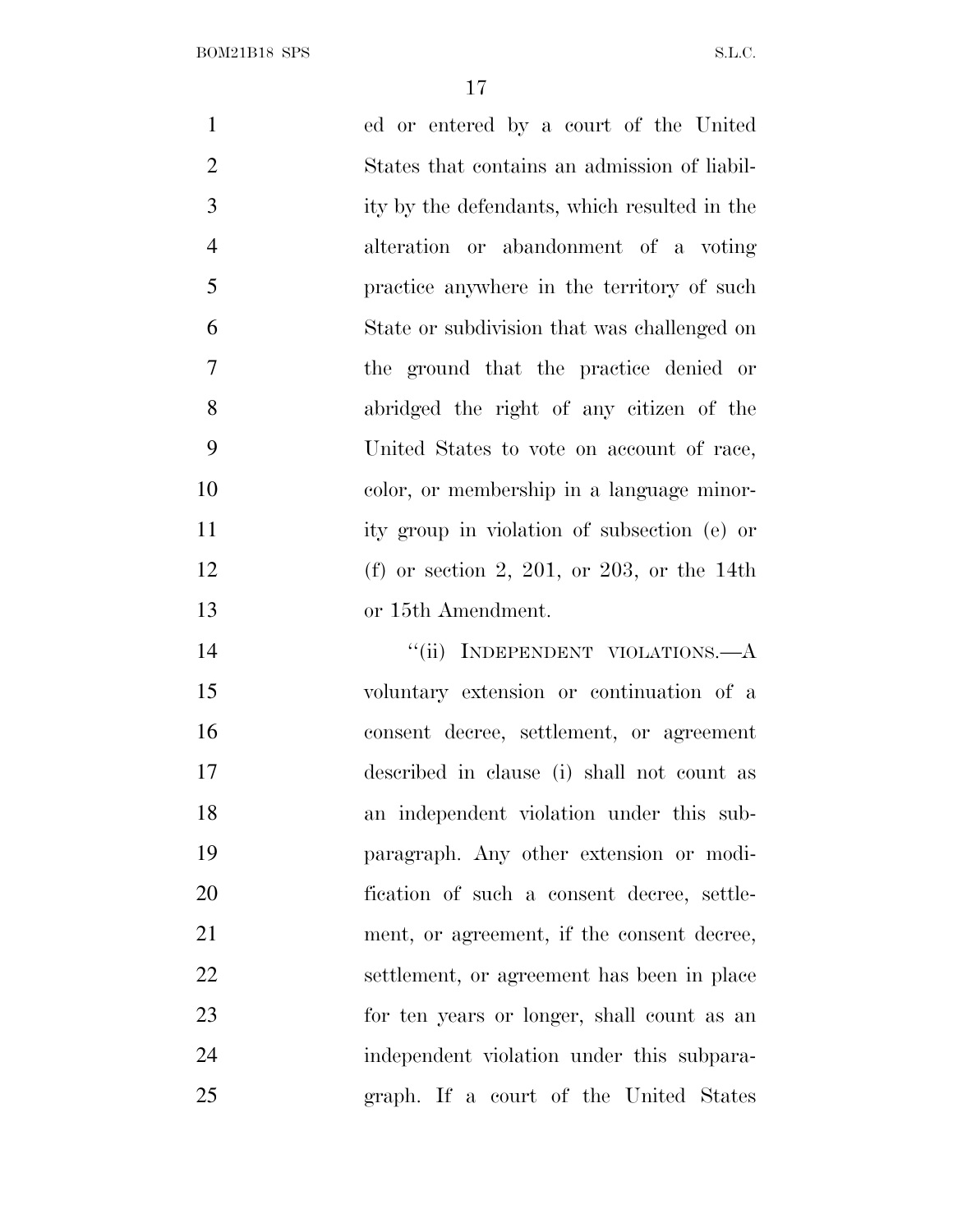| $\mathbf{1}$   | finds that a consent decree, settlement, or         |
|----------------|-----------------------------------------------------|
| $\overline{2}$ | agreement described in clause (i) itself de-        |
| 3              | nied or abridged the right of any citizen of        |
| $\overline{4}$ | the United States to vote on account of             |
| 5              | race, color, or membership in a language            |
| 6              | minority group, violated subsection (e) or          |
| $\tau$         | (f) or section 2, 201, or 203, or created an        |
| 8              | undue burden on the right to vote in con-           |
| 9              | nection with a claim that the consent de-           |
| 10             | cree, settlement, or other agreement un-            |
| 11             | duly burdened voters of a particular race,          |
| 12             | color, or language minority group, that             |
| 13             | finding shall count as an independent vio-          |
| 14             | lation under this subparagraph.                     |
| 15             | "(F) MULTIPLE VIOLATIONS.—Each in-                  |
| 16             | stance in which a voting qualification or pre-      |
| 17             | requisite to voting or standard, practice, or pro-  |
| 18             | edure with respect to voting, including each re-    |
| 19             | districting plan, is found to be a violation by a   |
| 20             | court of the United States pursuant to subpara-     |
| 21             | graph $(A)$ or $(B)$ , or prevented from being en-  |
| 22             | forced pursuant to subparagraph $(C)$ or $(D)$ , or |
| 23             | altered or abandoned pursuant to subparagraph       |
| 24             | (E)<br>shall count as an independent violation      |

under this paragraph. Within a redistricting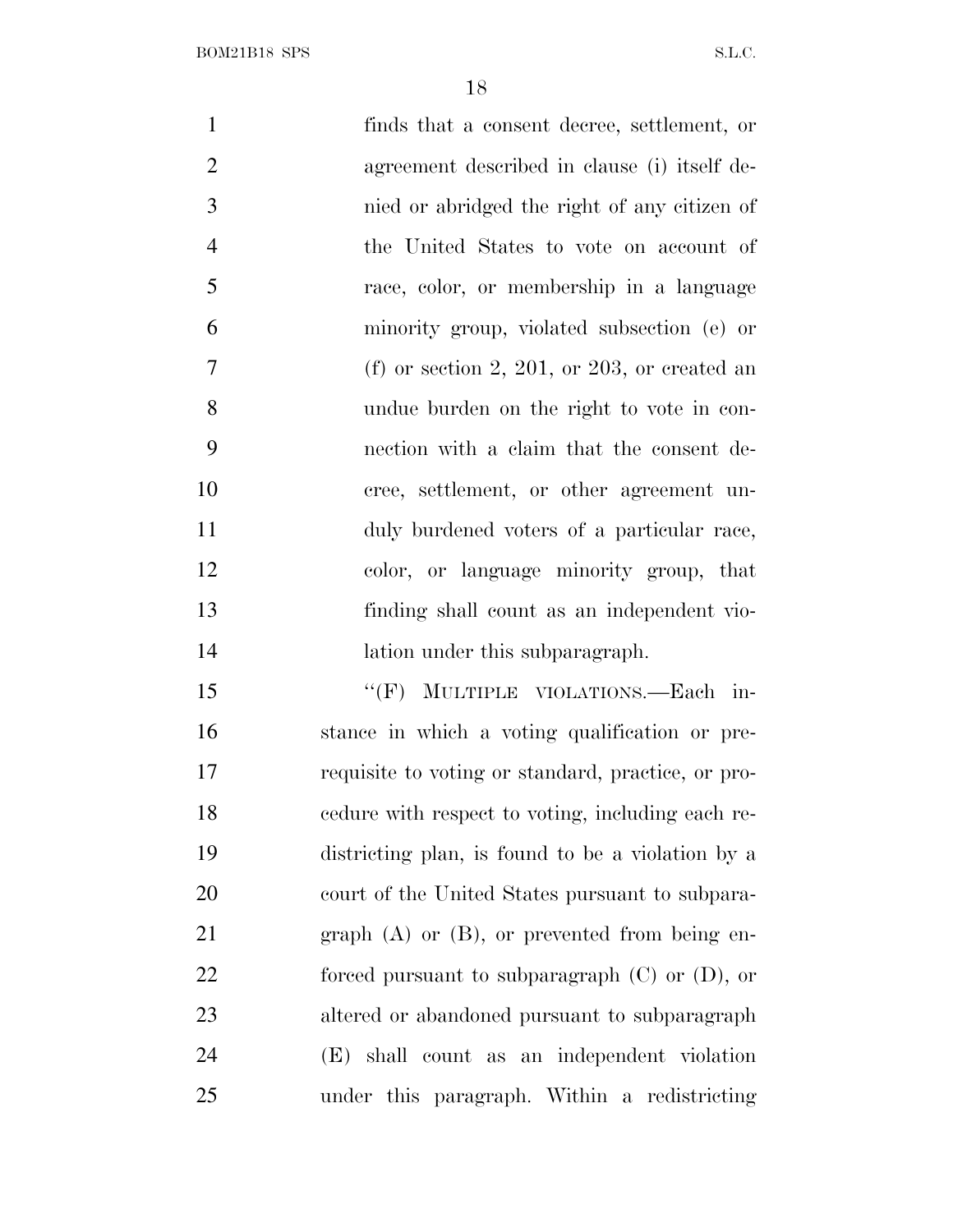| $\mathbf{1}$   | plan, each violation under this paragraph found         |
|----------------|---------------------------------------------------------|
| $\overline{2}$ | to violate the rights of any group of voters            |
| 3              | within an individual district based on race,            |
| $\overline{4}$ | color, or language minority group shall count as        |
| 5              | an independent violation under this paragraph.          |
| 6              | "(4) TIMING OF DETERMINATIONS.—                         |
| 7              | "(A) DETERMINATIONS OF VOTING RIGHTS                    |
| 8              | VIOLATIONS.—As early as practicable during              |
| 9              | each calendar year, the Attorney General shall          |
| 10             | make the determinations required by this sub-           |
| 11             | section, including updating the list of voting          |
| 12             | rights violations occurring in each State and po-       |
| 13             | litical subdivision for the previous calendar           |
| 14             | year.                                                   |
| 15             | "(B) EFFECTIVE UPON PUBLICATION IN                      |
| 16             | FEDERAL REGISTER.—A determination or cer-               |
| 17             | tification of the Attorney General under this           |
| 18             | section or under section 8 or 13 shall be effec-        |
| 19             | tive upon publication in the Federal Register.".        |
| 20             | (2) CONFORMING AMENDMENTS.—Section $4(a)$               |
| 21             | of such Act $(52 \text{ U.S.C. } 10303(a))$ is amended— |
| 22             | $(A)$ in paragraph $(1)$ , in the first sentence        |
| 23             | of the matter preceding subparagraph $(A)$ , by         |
| 24             | striking "any State with respect to which" and          |
| 25             | all that follows through "unless" and inserting         |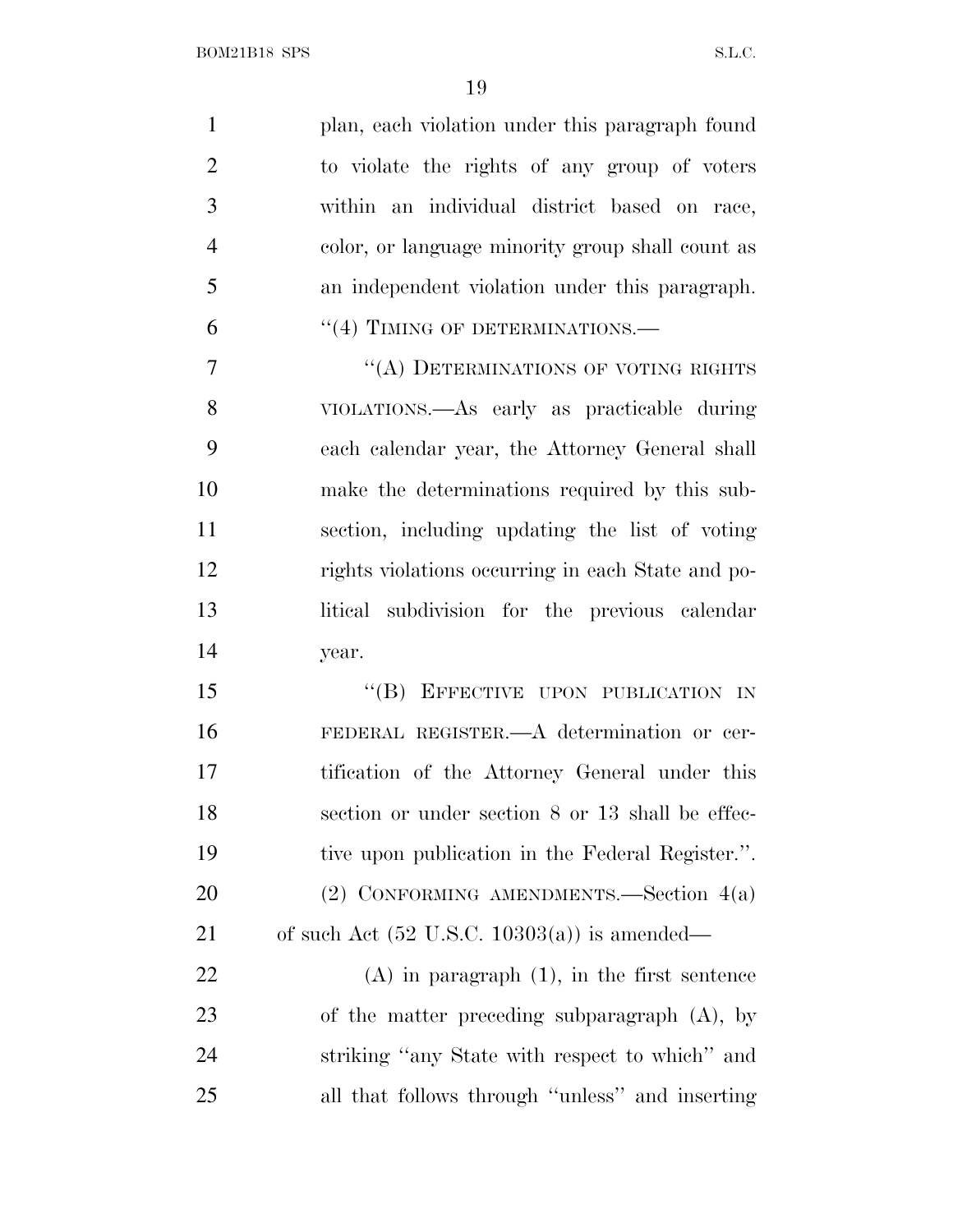1 "any State to which this subsection applies dur- ing a calendar year pursuant to determinations made under subsection (b), or in any political subdivision of such State (as such subdivision existed on the date such determinations were made with respect to such State), though such determinations were not made with respect to such subdivision as a separate unit, or in any political subdivision with respect to which this subsection applies during a calendar year pur- suant to determinations made with respect to such subdivision as a separate unit under sub-13 section (b), unless"; (B) in paragraph (1), in the matter pre- ceding subparagraph (A), by striking the second sentence; 17 (C) in paragraph  $(1)(A)$ , by striking "(in the case of a State or subdivision seeking a de- claratory judgment under the second sentence 20 of this subsection)"; 21 (D) in paragraph  $(1)(B)$ , by striking "(in 22 the case of a State or subdivision seeking a de- claratory judgment under the second sentence 24 of this subsection)";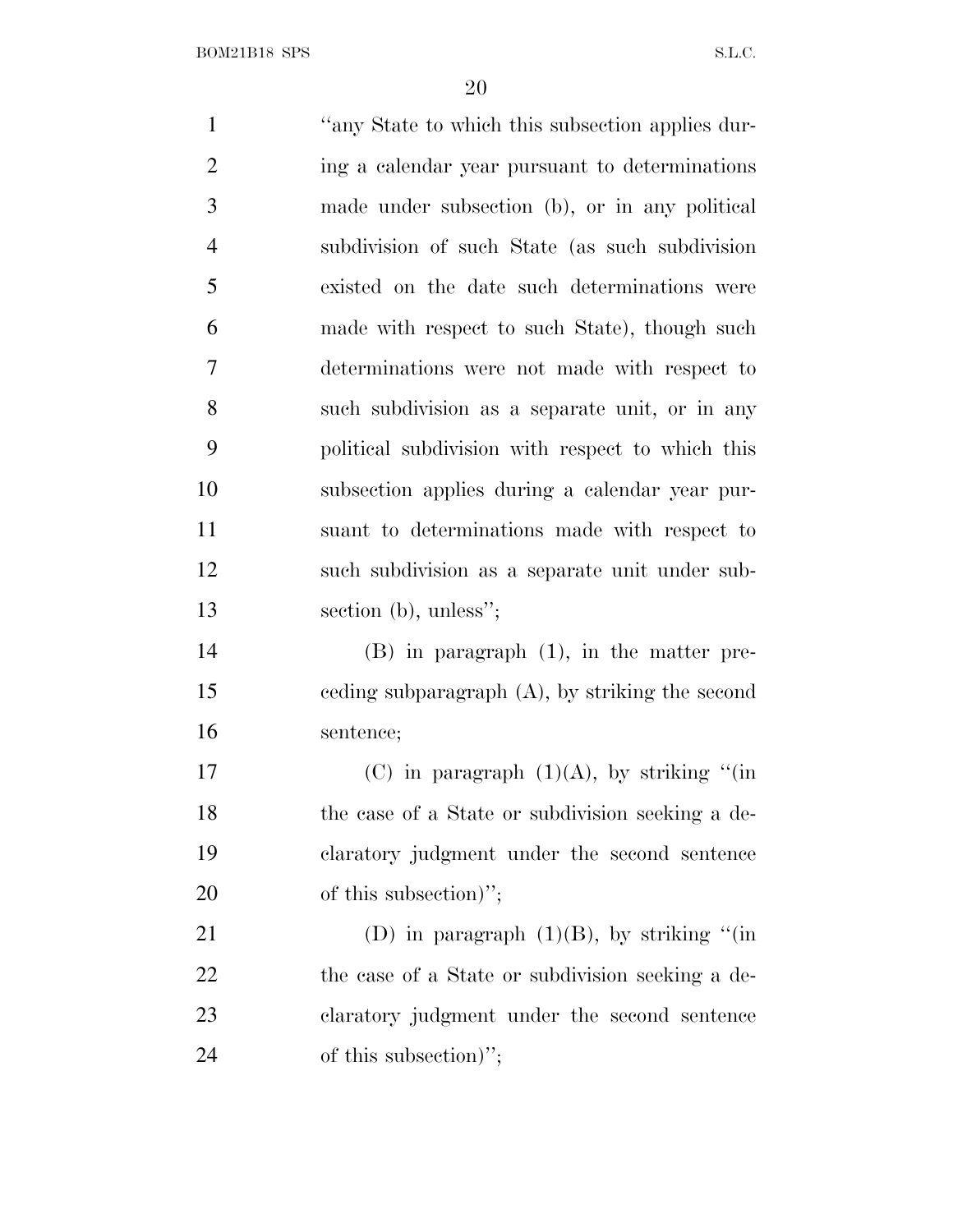| $\mathbf{1}$   | $(E)$ in paragraph $(3)$ , by striking "(in the                   |
|----------------|-------------------------------------------------------------------|
| $\overline{2}$ | case of a State or subdivision seeking a declara-                 |
| 3              | tory judgment under the second sentence of this                   |
| $\overline{4}$ | subsection)";                                                     |
| 5              | $(F)$ in paragraph $(5)$ , by striking "(in the                   |
| 6              | case of a State or subdivision which sought a                     |
| 7              | declaratory judgment under the second sentence                    |
| 8              | of this subsection)";                                             |
| 9              | $(G)$ by striking paragraphs $(7)$ and $(8)$ ;                    |
| 10             | and                                                               |
| 11             | $(H)$ by redesignating paragraph $(9)$<br>as                      |
| 12             | paragraph (7).                                                    |
| 13             | (b) CLARIFICATION OF TREATMENT OF MEMBERS OF                      |
| 14             | LANGUAGE MINORITY GROUPS.—Section $4(a)(1)$ of such               |
| 15             | Act $(52 \text{ U.S.C. } 10303(a)(1))$ , as amended by subsection |
| 16             | (a), is further amended, in the first sentence, by striking       |
|                | 17 "race or color," and inserting "race or color, or in con-      |
|                | 18 travention of the guarantees of subsection $(f)(2)$ ,".        |
| 19             | (c) FACILITATING BAILOUT.—Section $4(a)$ of the                   |
| 20             | Voting Rights Act of $1965$ (52 U.S.C. 10303(a)),<br>as           |
| 21             | amended by subsection (a), is further amended—                    |
| 22             | $(1)$ by striking paragraph $(1)(C)$ ;                            |
| 23             | (2) by inserting at the beginning of paragraph                    |
| 24             | $(7)$ , as redesignated by subsection $(a)(2)(H)$ , the fol-      |
| 25             | lowing: "Any plaintiff seeking a declaratory judg-                |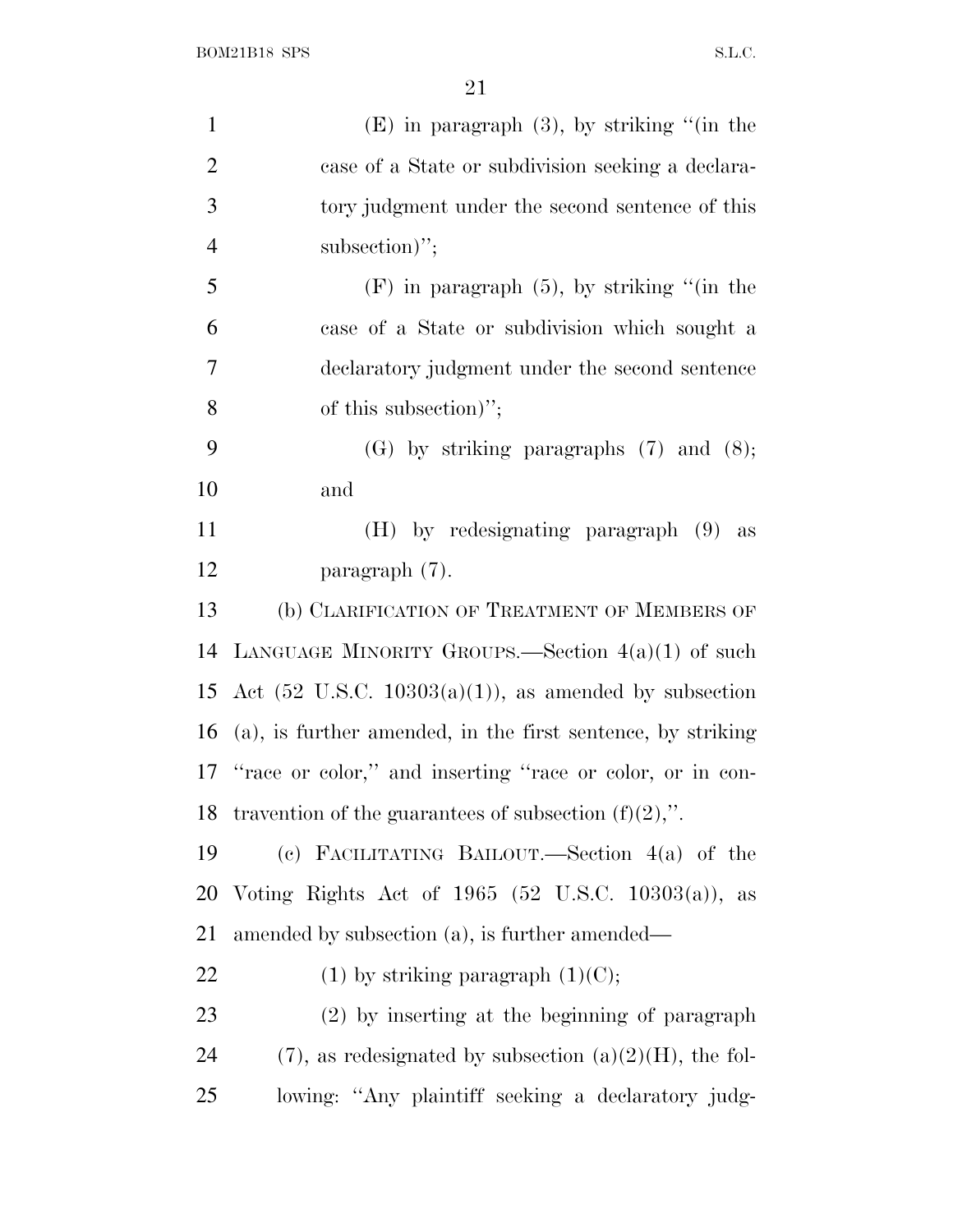ment under this subsection on the grounds that the plaintiff meets the requirements of paragraph (1) may request that the Attorney General consent to entry of judgment.''; and

(3) by adding at the end the following:

 ''(8) If a political subdivision is subject to the applica- tion of this subsection, due to the applicability of sub-8 section  $(b)(1)(A)$ , the political subdivision may seek a de- claratory judgment under this section if the subdivision demonstrates that the subdivision meets the criteria estab- lished by the subparagraphs of paragraph (1), for the 10 years preceding the date on which subsection (a) applied 13 to the political subdivision under subsection  $(b)(1)(A)$ .

 ''(9) If a political subdivision was not subject to the application of this subsection by reason of a declaratory judgment entered prior to the date of enactment of the John R. Lewis Voting Rights Advancement Act of 2021, and is not, subsequent to that date of enactment, subject to the application of this subsection under subsection (b)(1)(B), then that political subdivision shall not be sub-ject to the requirements of this subsection.''.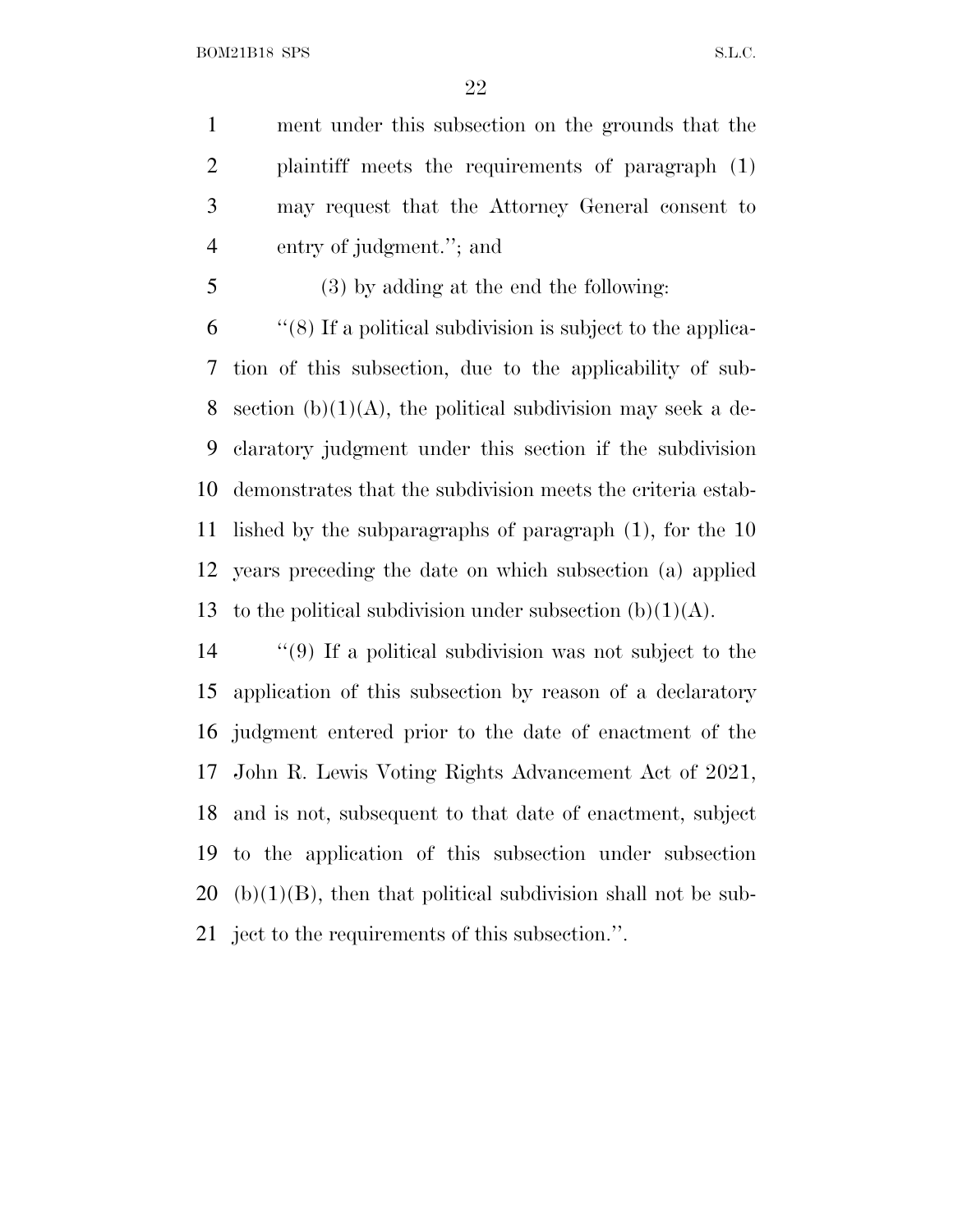| 1              | SEC. 105. DETERMINATION OF STATES AND POLITICAL SUB-      |
|----------------|-----------------------------------------------------------|
| $\overline{2}$ | DIVISIONS SUBJECT TO PRECLEARANCE FOR                     |
| 3              | <b>COVERED PRACTICES.</b>                                 |
| $\overline{4}$ | The Voting Rights Act of 1965 (52 U.S.C. 10301 et         |
| 5              | seq.) is further amended by inserting after section 4 the |
| 6              | following:                                                |
| 7              | "SEC. 4A. DETERMINATION OF STATES AND POLITICAL           |
| 8              | SUBDIVISIONS SUBJECT TO PRECLEARANCE                      |
| 9              | FOR COVERED PRACTICES.                                    |
| 10             | "(a) PRACTICE-BASED PRECLEARANCE.-                        |
| 11             | "(1) IN GENERAL.—Each State and each polit-               |
| 12             | ical subdivision shall—                                   |
| 13             | $\lq\lq$ identify any change to a law, regula-            |
| 14             | tion, or policy that includes a voting qualifica-         |
| 15             | tion or prerequisite to voting, or a standard,            |
| 16             | practice, or procedure with respect to voting,            |
| 17             | that is a covered practice described in sub-              |
| 18             | section $(b)$ ; and                                       |
| 19             | $\lq\lq$ (B) ensure that no such covered practice         |
| 20             | is implemented unless or until the State or po-           |
| 21             | litical subdivision, as the case may be, complies         |
| 22             | with subsection (c).                                      |
| 23             | "(2) DETERMINATIONS OF CHARACTERISTICS                    |
| 24             | OF VOTING-AGE POPULATION.-                                |
| 25             | "(A) IN GENERAL.—As early as prac-                        |
| 26             | ticable during each calendar year, the Attorney           |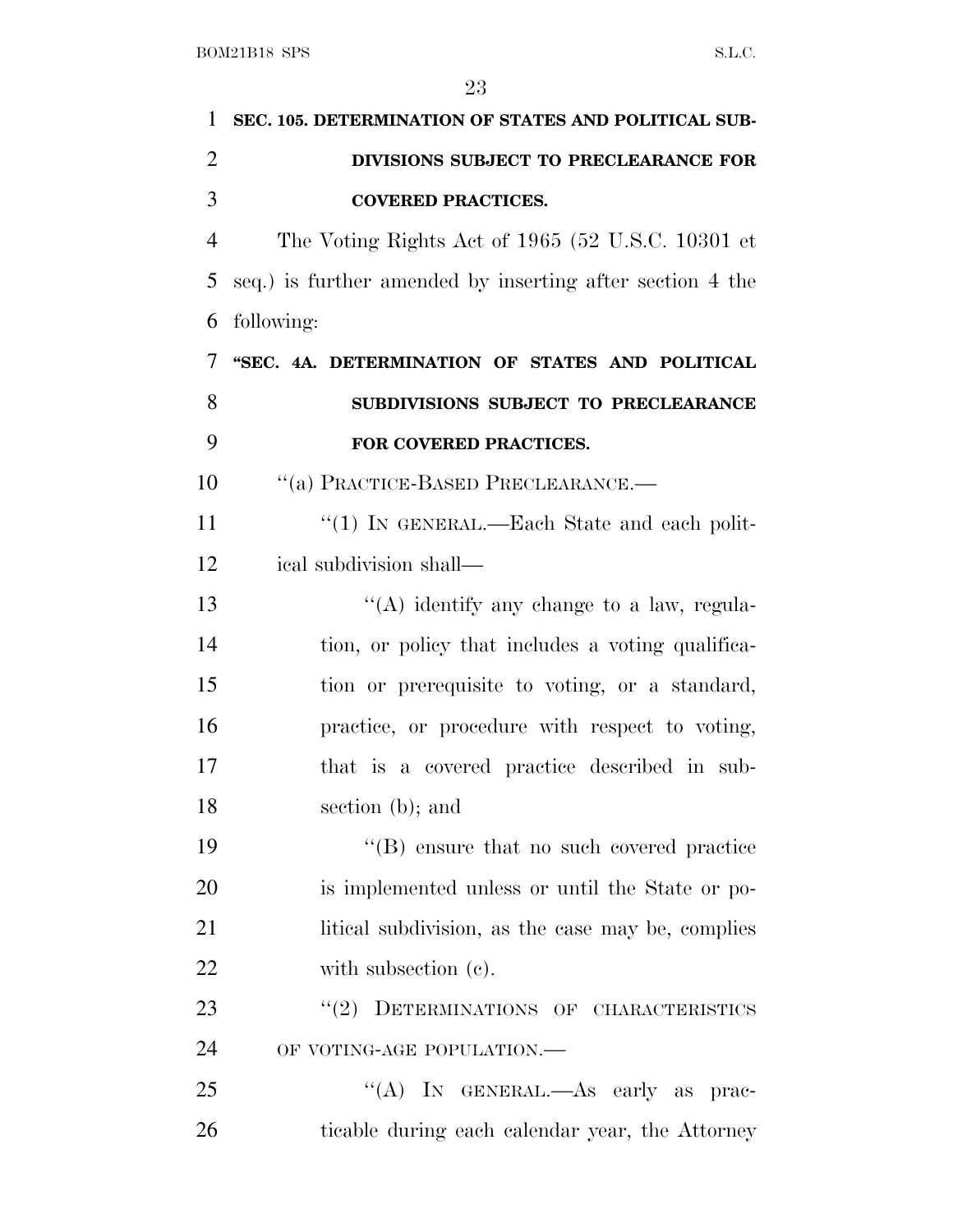General, in consultation with the Director of the Bureau of the Census and the heads of other relevant offices of the government, shall make the determinations required by this sec- tion regarding voting-age populations and the characteristics of such populations, and shall publish a list of the States and political subdivi- sions to which a voting-age population char- acteristic described in subsection (b) applies. 10 "(B) PUBLICATION IN THE FEDERAL REG-

 ISTER.—A determination (including a certifi- cation) of the Attorney General under this paragraph shall be effective upon publication in the Federal Register.

 ''(b) COVERED PRACTICES.—To assure that the right of citizens of the United States to vote is not denied or abridged on account of race, color, or membership in a language minority group as a result of the implementation of certain qualifications or prerequisites to voting, or standards, practices, or procedures with respect to voting in a State or political subdivision, the following shall be covered practices subject to the requirements described in subsection (a):

24 "(1) CHANGES TO METHOD OF ELECTION.— Any change to the method of election—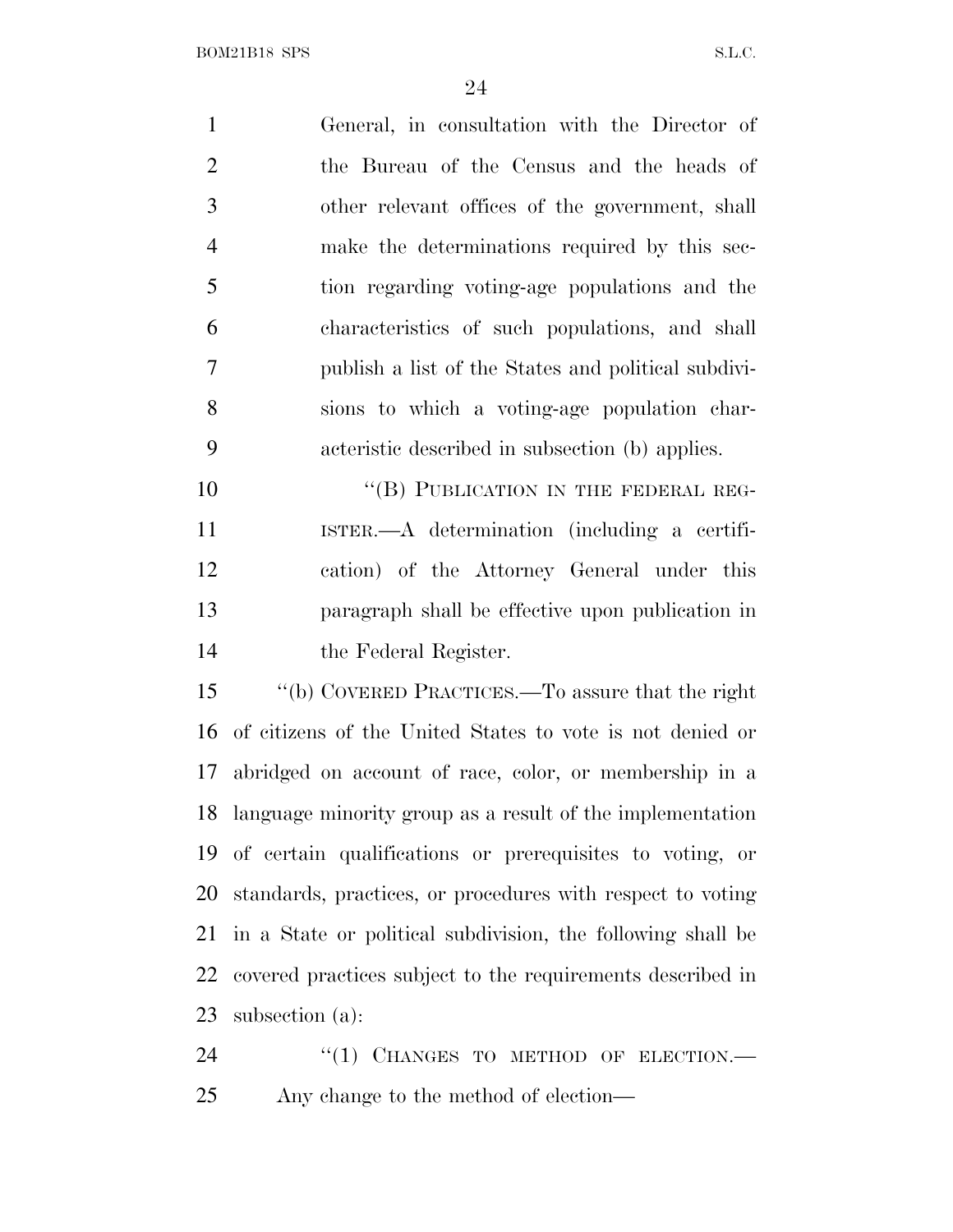| $\mathbf{1}$   | "(A) to add seats elected at-large in a       |
|----------------|-----------------------------------------------|
| $\overline{2}$ | State or political subdivision where—         |
| 3              | "(i) two or more racial groups or lan-        |
| $\overline{4}$ | guage minority groups each represent 20       |
| 5              | percent or more of the voting-age popu-       |
| 6              | lation in the State or political subdivision, |
| $\overline{7}$ | respectively; or                              |
| 8              | "(ii) a single language minority group        |
| 9              | represents 20 percent or more of the vot-     |
| 10             | ing-age population on Indian lands located    |
| 11             | in whole or in part in the State or political |
| 12             | subdivision; or                               |
| 13             | "(B) to convert one or more seats elected     |
| 14             | from a single-member district to one or more  |
| 15             | at-large seats or seats from a multi-member   |
| 16             | district in a State or political subdivision  |
| 17             | where-                                        |
| 18             | "(i) two or more racial groups or lan-        |
| 19             | guage minority groups each represent 20       |
| 20             | percent or more of the voting-age popu-       |
| 21             | lation in the State or political subdivision, |
| 22             | respectively; or                              |
| 23             | "(ii) a single language minority group        |
| 24             | represents 20 percent or more of the vot-     |
| 25             | ing-age population on Indian lands located    |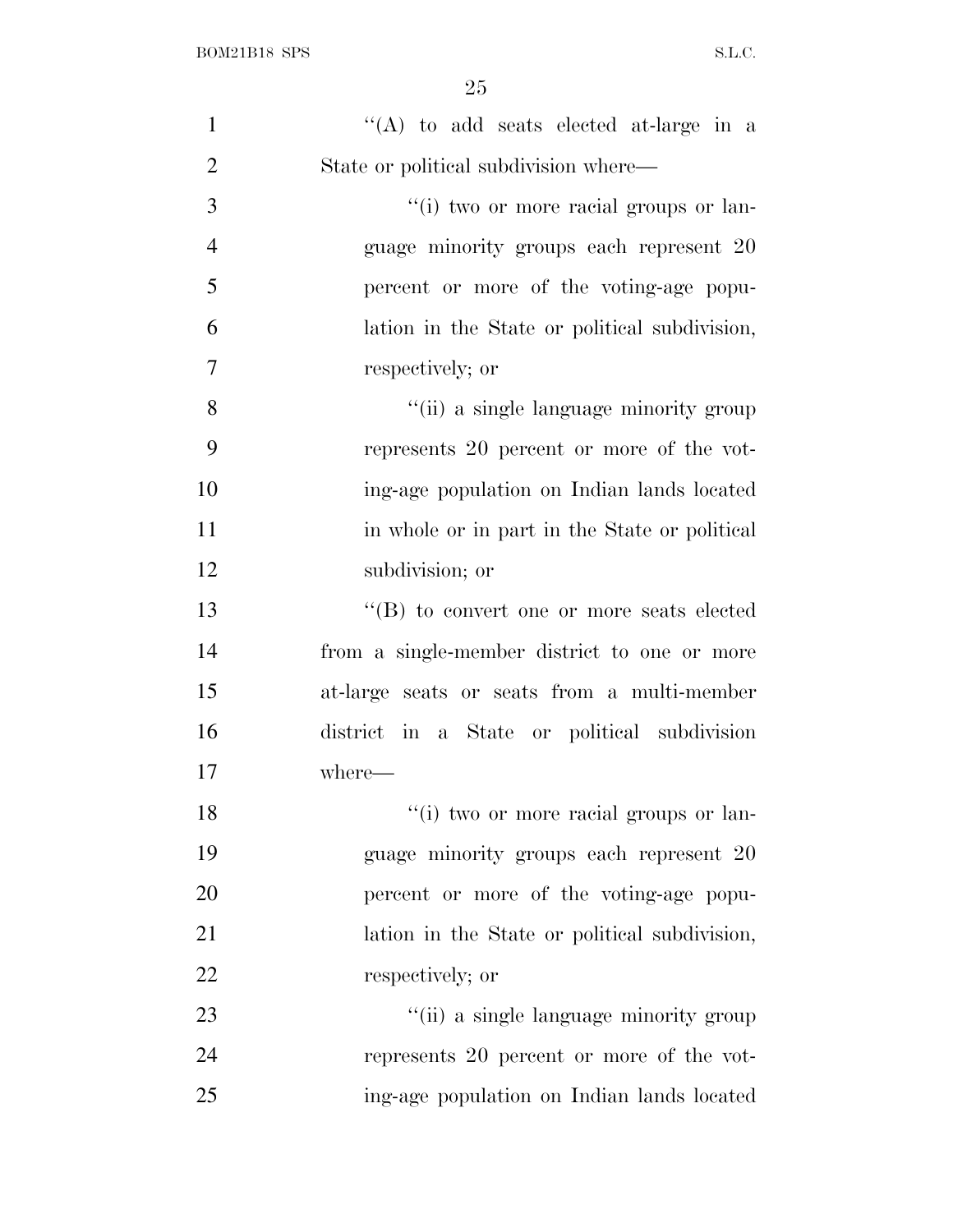$\begin{minipage}{.4\linewidth} \textbf{BOM21B18} \textbf{SPS} \end{minipage}$ 

| $\mathbf{1}$   | in whole or in part in the State or political           |
|----------------|---------------------------------------------------------|
| $\overline{c}$ | subdivision.                                            |
| 3              | (2)<br>CHANGES TO POLITICAL SUBDIVISION                 |
| $\overline{4}$ | BOUNDARIES.—Any change or series of changes             |
| 5              | within a year to the boundaries of a political subdivi- |
| 6              | sion that reduces by 3 or more percentage points the    |
| $\overline{7}$ | percentage of the political subdivision's voting-age    |
| 8              | population that is comprised of members of a single     |
| 9              | racial group or language minority group in the polit-   |
| 10             | ical subdivision where—                                 |
| 11             | "(A) two or more racial groups or lan-                  |
| 12             | guage minority groups each represent 20 per-            |
| 13             | cent or more of the political subdivision's vot-        |
| 14             | ing-age population; or                                  |
| 15             | "(B) a single language minority group rep-              |
| 16             | resents 20 percent or more of the voting-age            |
| 17             | population on Indian lands located in whole or          |
| 18             | in part in the political subdivision.                   |
| 19             | CHANGES THROUGH REDISTRICTING.<br>(3)                   |
| 20             | Any change to the apportionment or boundaries of        |
| 21             | districts for Federal, State, or local elections in a   |
| 22             | State or political subdivision where any racial group   |
| 23             | or language minority group that is not the largest      |
| 24             | racial group or language minority group in the juris-   |
| 25             | diction and that represents 15 percent or more of       |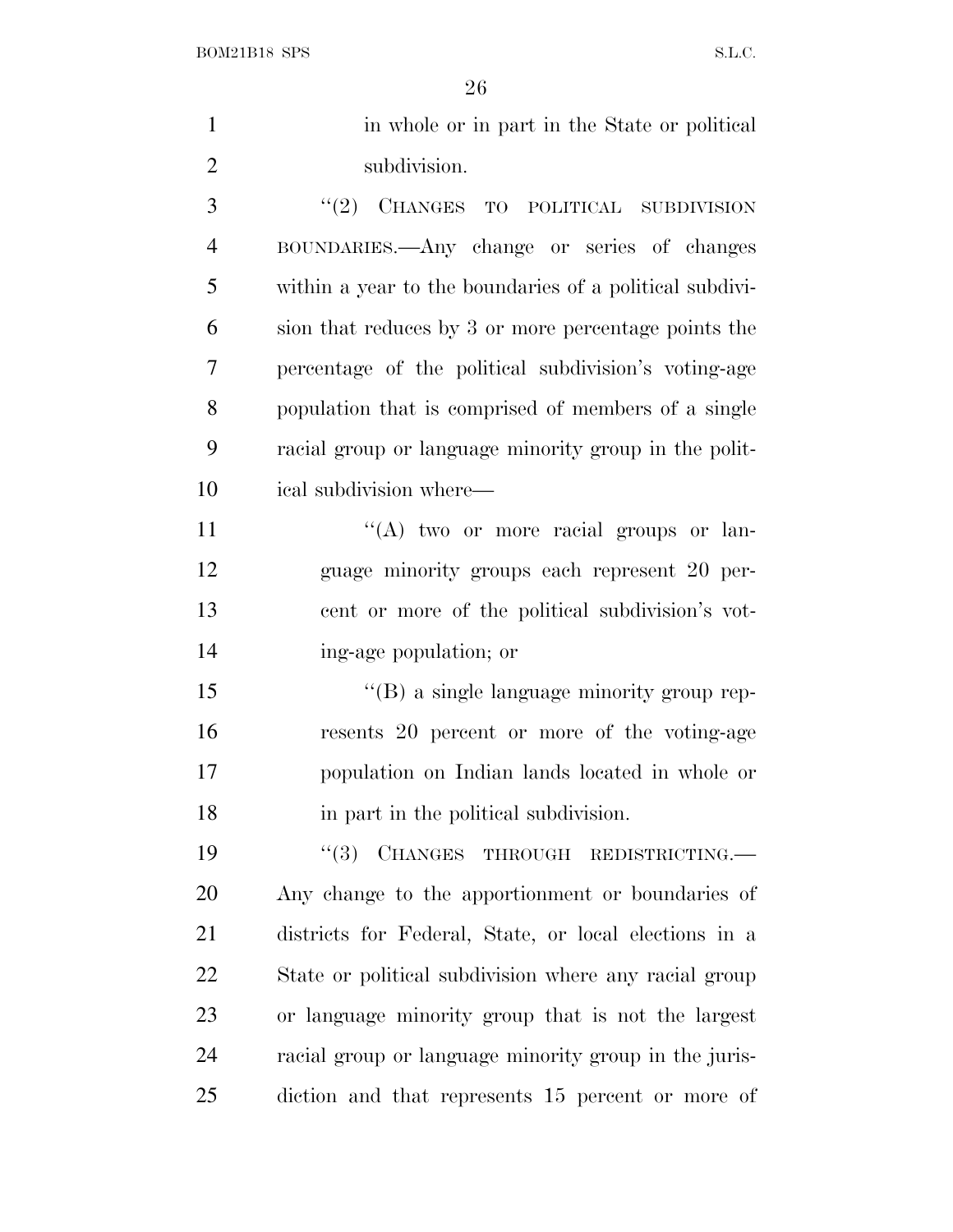the State or political subdivision's voting-age popu- lation experiences a population increase of at least 20 percent of its voting-age population, over the pre- ceding decade (as calculated by the Bureau of the Census under the most recent decennial census), in the jurisdiction.

7 "(4) CHANGES IN DOCUMENTATION OR QUALI- FICATIONS TO VOTE.—Any change to requirements for documentation or proof of identity to vote or reg- ister to vote in elections for Federal, State, or local offices that will exceed or be more stringent than such requirements under State law on the day before the date of enactment of the John R. Lewis Voting Rights Advancement Act of 2021.

15 "(5) CHANGES TO MULTILINGUAL VOTING MA- TERIALS.—Any change that reduces multilingual voting materials or alters the manner in which such materials are provided or distributed, where no simi- lar reduction or alteration occurs in materials pro-vided in English for such election.

21 "(6) CHANGES THAT REDUCE, CONSOLIDATE, OR RELOCATE VOTING LOCATIONS, OR REDUCE VOT- ING OPPORTUNITIES.—Any change that reduces, consolidates, or relocates voting locations in elections for Federal, State, or local office, including early,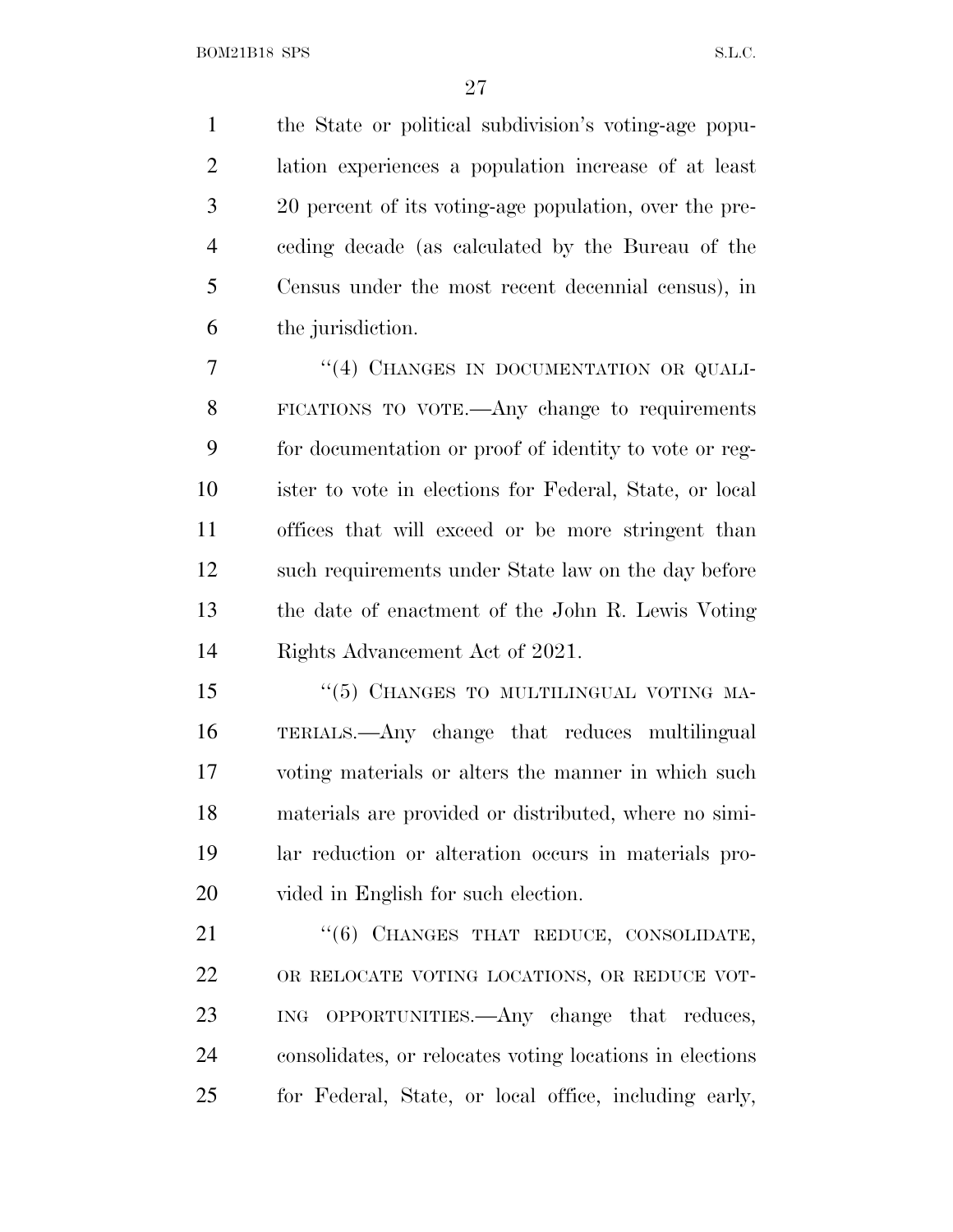| $\mathbf{1}$   | absentee, and election-day voting locations, or re-    |
|----------------|--------------------------------------------------------|
| $\overline{2}$ | duces days or hours of in-person voting on any Sun-    |
| 3              | day during a period occurring prior to the date of     |
| $\overline{4}$ | an election for Federal, State, or local office during |
| 5              | which voters may cast ballots in such election, if the |
| 6              | location change, or reduction in days or hours, ap-    |
| 7              | plies—                                                 |
| 8              | $\lq\lq$ in one or more census tracts in which         |
| 9              | two or more language minority groups or racial         |
| 10             | groups each represent 20 percent or more of            |
| 11             | the voting-age population; or                          |
| 12             | "(B) on Indian lands in which at least $20$            |
| 13             | percent of the voting-age population belongs to        |
| 14             | a single language minority group.                      |
| 15             | "(7) NEW LIST MAINTENANCE PROCESS.—Any                 |
| 16             | change to the maintenance process for voter reg-       |
| 17             | istration lists that adds a new basis for removal      |
| 18             | from the list of active voters registered to vote in   |
| 19             | elections for Federal, State, or local office, or that |
| 20             | incorporates new sources of information in deter-      |
| 21             | mining a voter's eligibility to vote in elections for  |
| 22             | Federal, State, or local office, if such a change      |
| 23             | would have a statistically significant disparate im-   |
| 24             | pact, concerning the removal from voter rolls, on      |
| 25             | members of racial groups or language minority          |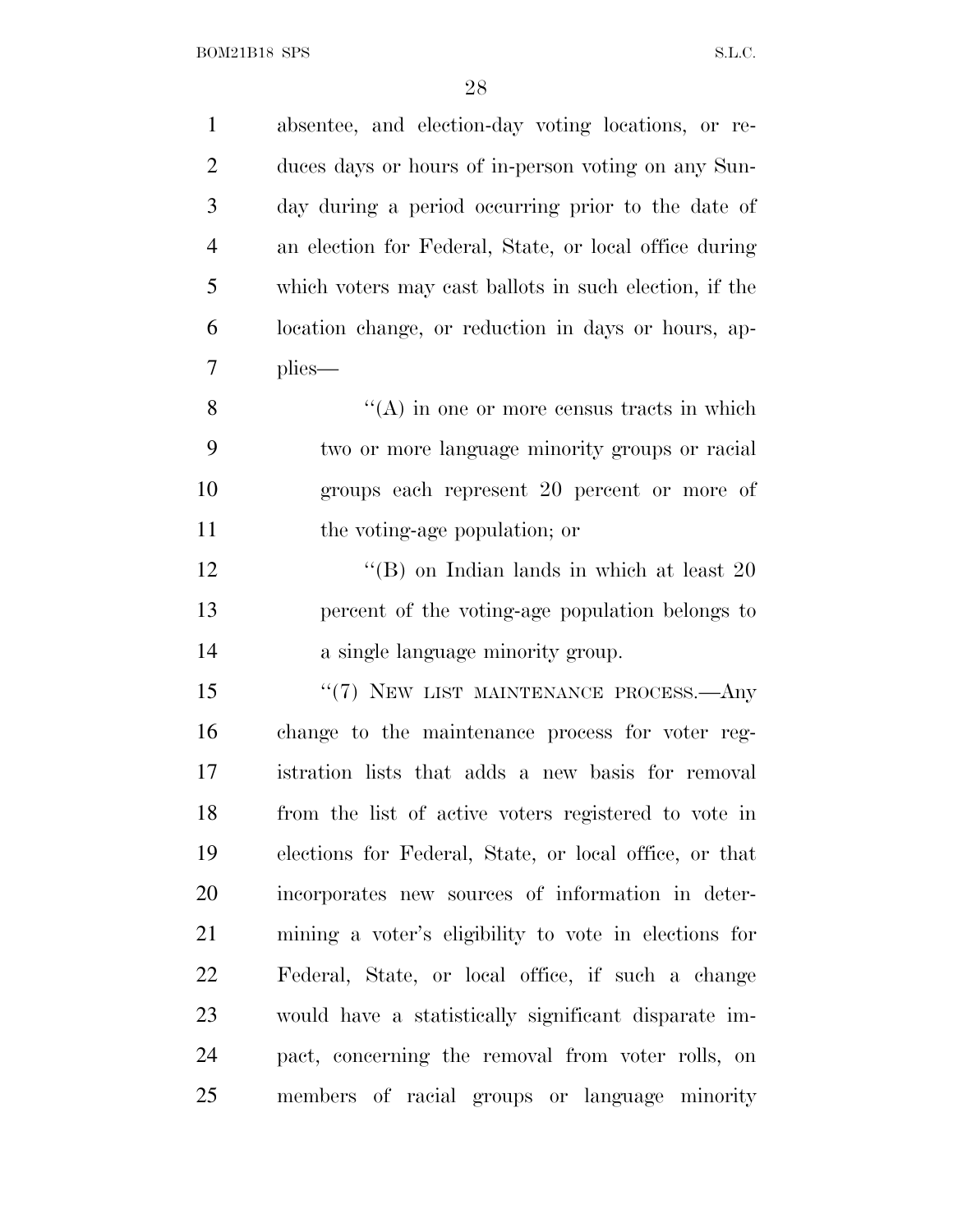| $\mathbf{1}$   | groups that constitute greater than 5 percent of the |
|----------------|------------------------------------------------------|
| $\overline{2}$ | voting-age population—                               |
| 3              | $\lq\lq$ in the case of a political subdivision      |
| $\overline{4}$ | imposing such change if—                             |
| 5              | "(i) two or more racial groups or lan-               |
| 6              | guage minority groups each represent 20              |
| 7              | percent or more of the voting-age popu-              |
| 8              | lation of the political subdivision; or              |
| 9              | "(ii) a single language minority group               |
| 10             | represents 20 percent or more of the vot-            |
| 11             | ing-age population on Indian lands located           |
| 12             | in whole or in part in the political subdivi-        |
| 13             | sion; or                                             |
| 14             | $\lq\lq (B)$ in the case of a State imposing such    |
| 15             | change, if two or more racial groups or lan-         |
| 16             | guage minority groups each represent 20 per-         |
| 17             | eent or more of the voting-age population of—        |
| 18             | $"$ (i) the State; or                                |
| 19             | "(ii) a political subdivision in the                 |
| 20             | State, except that the requirements under            |
| 21             | subsections (a) and (c) shall apply only             |
| 22             | with respect to each such political subdivi-         |
| 23             | sion individually.                                   |
| 24             | $``(e)$ PRECLEARANCE.—                               |
| 25             | $``(1)$ IN GENERAL.—                                 |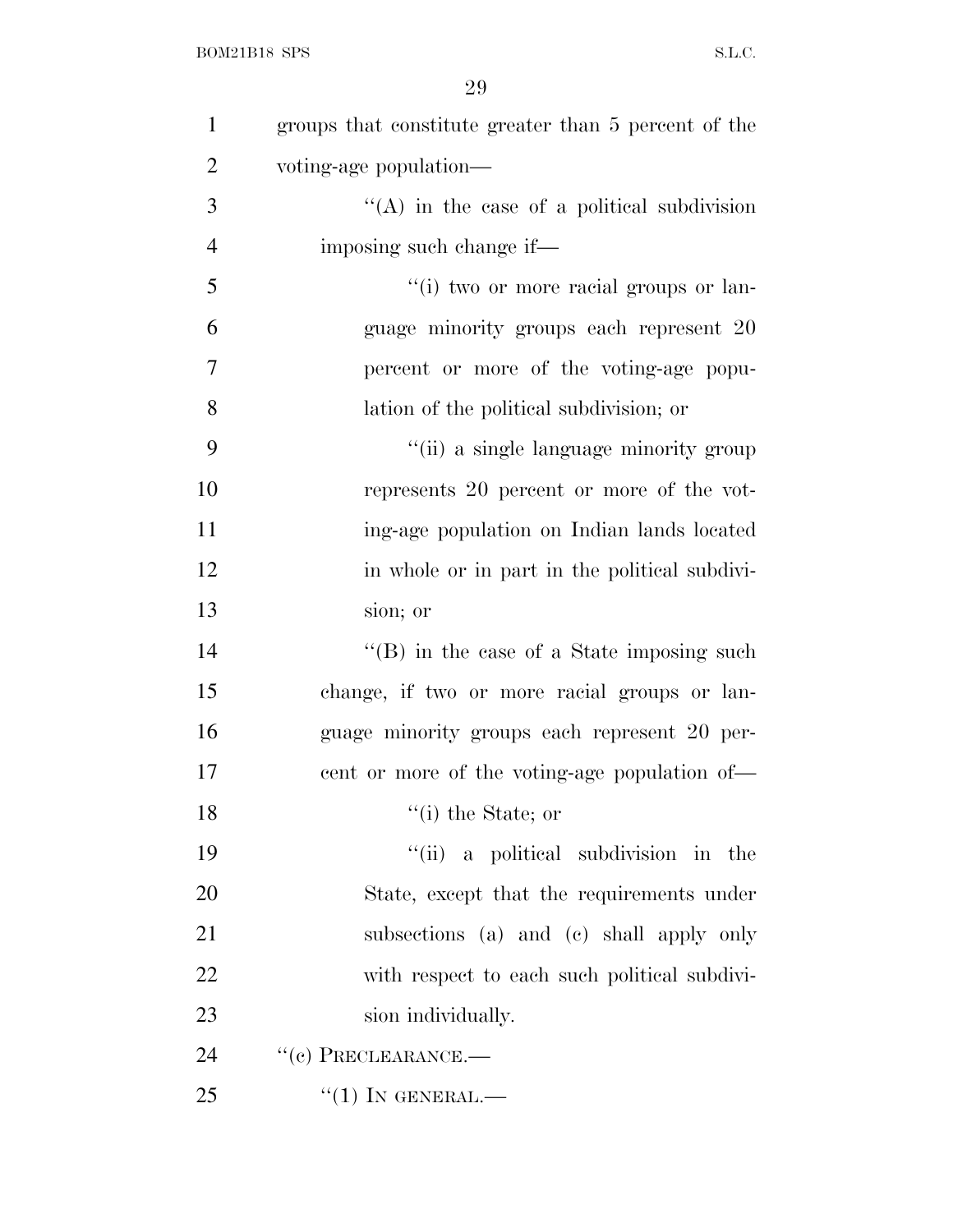$\frac{d}{dA}$  ACTION .—Whenever a State or polit- ical subdivision with respect to which the re- quirements set forth in subsection (a) are in ef- fect shall enact, adopt, or seek to implement any covered practice described under subsection (b), such State or subdivision may institute an action in the United States District Court for 8 the District of Columbia for a declaratory judg- ment that such covered practice neither has the purpose nor will have the effect of denying or abridging the right to vote on account of race, color, or membership in a language minority group, and unless and until the court enters such judgment such covered practice shall not be implemented. ''(B) SUBMISSION TO ATTORNEY GEN- ERAL.— 18 ''(i) IN GENERAL.—Notwithstanding subparagraph (A), such covered practice may be implemented without such pro- ceeding if the covered practice has been 22 submitted by the chief legal officer or other appropriate official of such State or sub- division to the Attorney General and the Attorney General has not interposed an ob-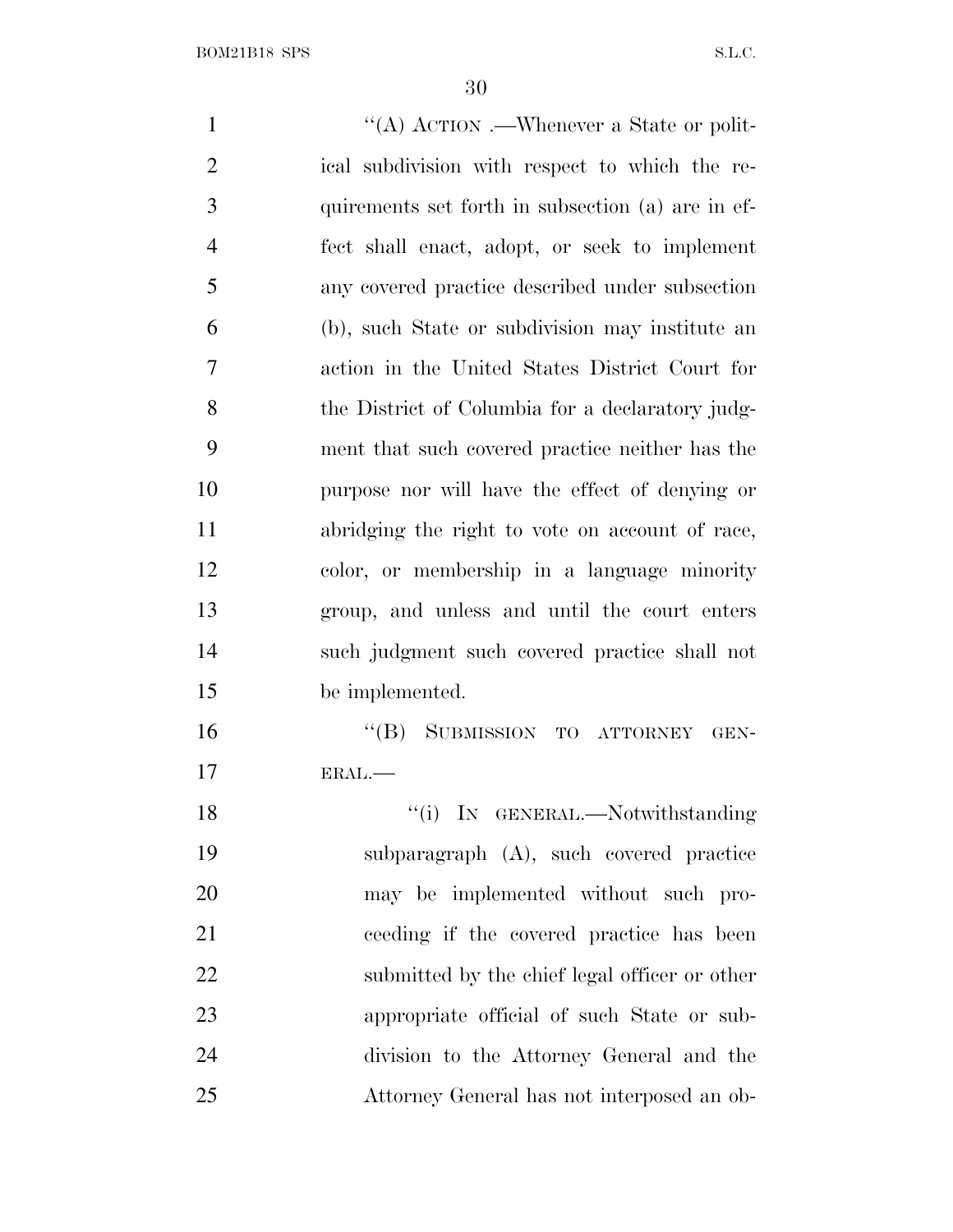1 jection within 60 days after such submis- sion, or upon good cause shown, to facili- tate an expedited approval within 60 days after such submission, the Attorney Gen- eral has affirmatively indicated that such objection will not be made. An exigency, including a natural disaster, inclement weather, or other unforeseeable event, re- quiring a changed qualification, pre- requisite, standard, practice, or procedure within 30 days of a Federal, State, or local election shall constitute good cause requir- ing the Attorney General to expedite con- sideration of the submission. To the extent feasible, expedited consideration shall con- sider the views of individuals affected by the changed qualification, prerequisite, 18 standard, practice, or procedure. 19 "(ii) EFFECT OF INDICATION.—Nei-20 ther an affirmative indication by the Attor- ney General that no objection will be made, nor the Attorney General's failure to ob- ject, nor a declaratory judgment entered under this subsection shall bar a subse-quent action to enjoin implementation of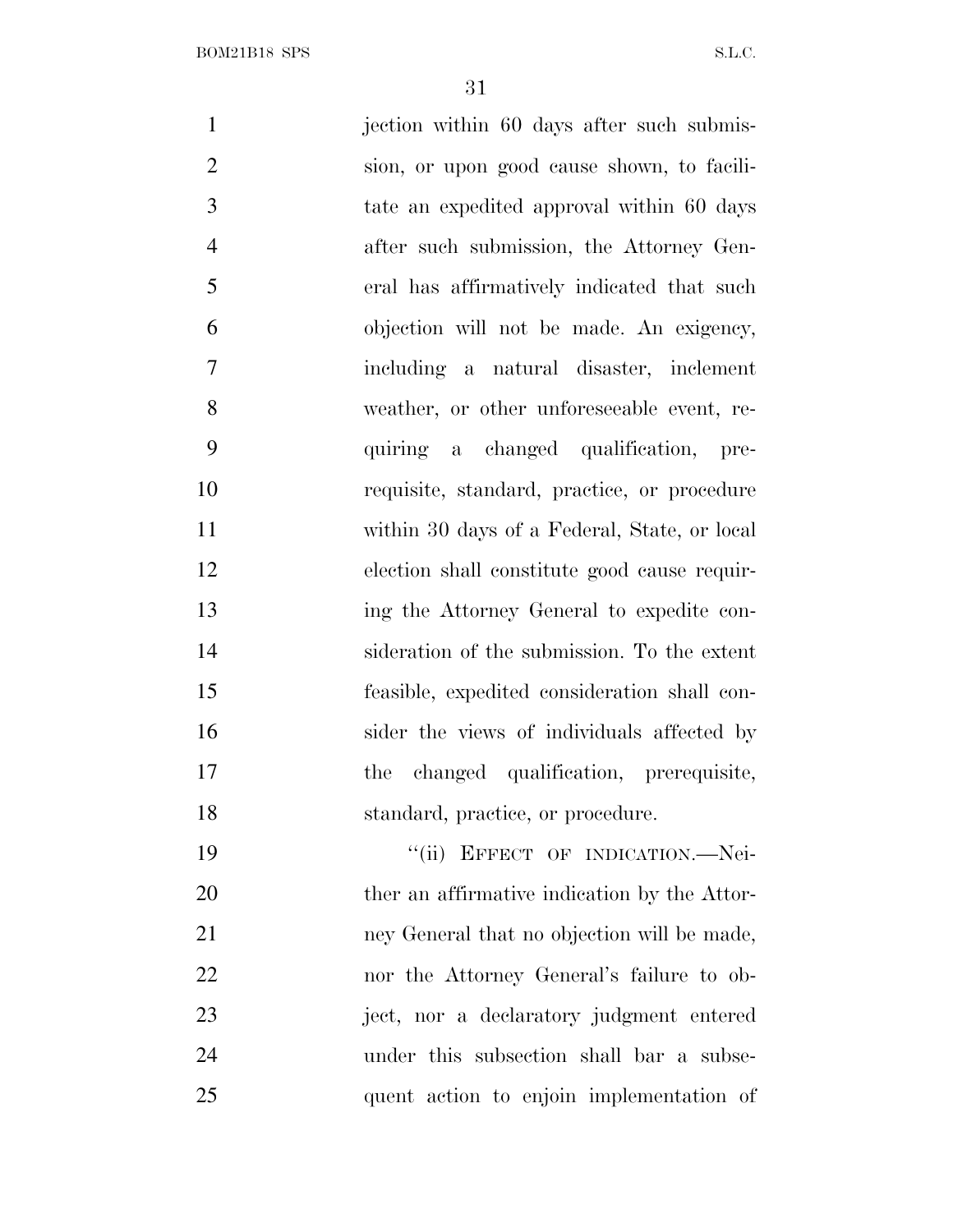$\begin{minipage}{.4\linewidth} \textbf{BOM21B18} \textbf{SPS} \end{minipage}$ 

| $\mathbf{1}$   | such covered practice. In the event the At-            |
|----------------|--------------------------------------------------------|
| $\overline{2}$ | torney General affirmatively indicates that            |
| 3              | no objection will be made within the 60-               |
| 4              | day period following receipt of a submis-              |
| 5              | sion, the Attorney General may reserve the             |
| 6              | right to reexamine the submission if addi-             |
| 7              | tional information comes to the Attorney               |
| 8              | General's attention during the remainder               |
| 9              | of the 60-day period which would otherwise             |
| 10             | require objection in accordance with this              |
| 11             | subsection.                                            |
| 12             | "(C) COURT.—Any action under this sub-                 |
| 13             | section shall be heard and determined by a             |
| 14             | court of three judges in accordance with the           |
| 15             | provisions of section 2284 of title 28, United         |
| 16             | States Code, and any appeal shall lie to the Su-       |
| 17             | preme Court.                                           |
| 18             | "(2) DENYING OR ABRIDGING THE RIGHT TO                 |
| 19             | VOTE.—Any covered practice described in subsection     |
| 20             | (b) that has the purpose of or will have the effect    |
| 21             | of diminishing the ability of any citizens of the      |
| 22             | United States on account of race, color, or member-    |
| 23             | ship in a language minority group, to elect their pre- |
| 24             | ferred candidates of choice denies or abridges the     |

right to vote within the meaning of paragraph (1).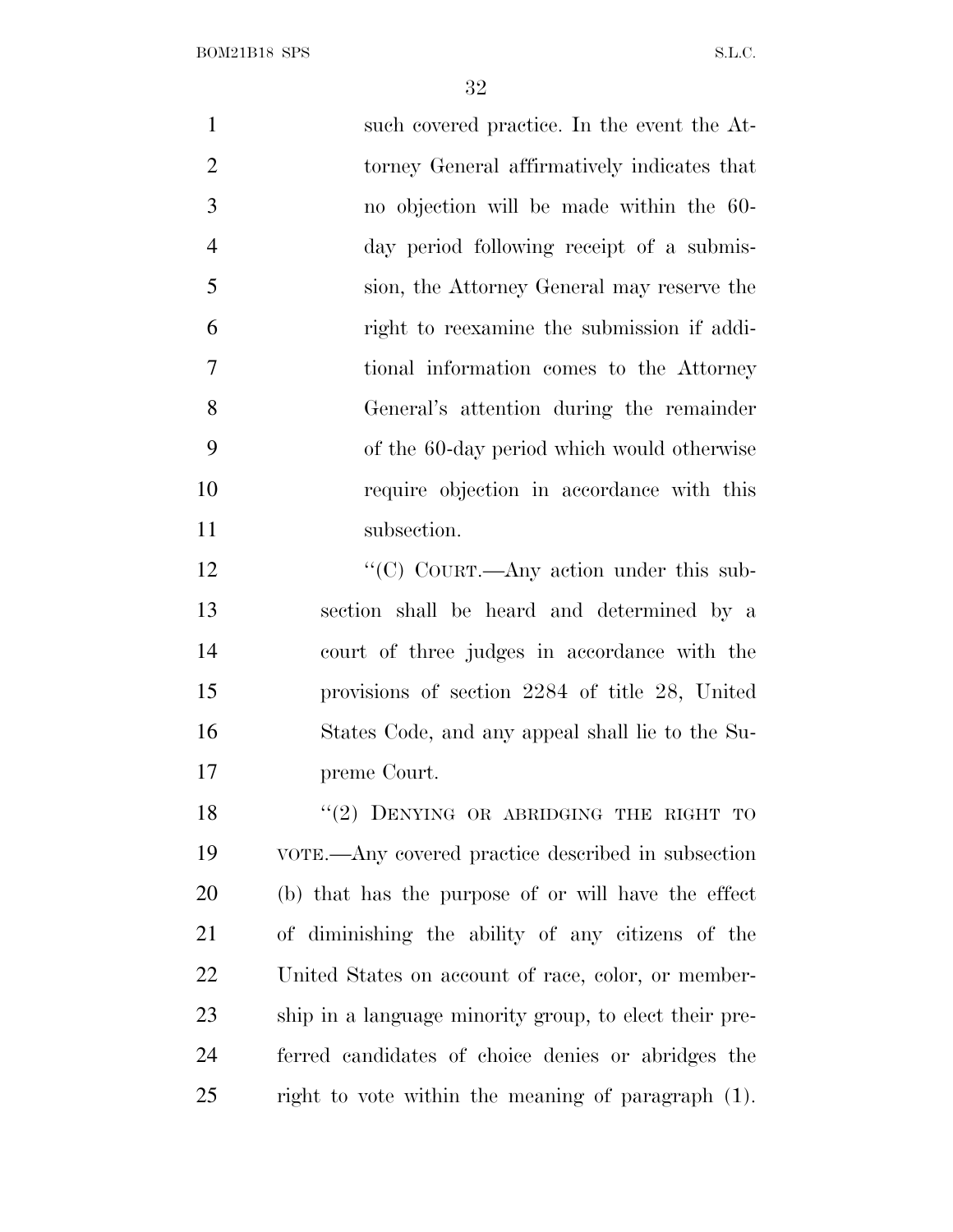1 "(3) PURPOSE DEFINED.—The term 'purpose' in paragraphs (1) and (2) shall include any discrimi-natory purpose.

4 "(4) PURPOSE OF PARAGRAPH (2). The pur- pose of paragraph (2) is to protect the ability of such citizens to elect their preferred candidates of choice.

8 "(d) ENFORCEMENT.—The Attorney General or any aggrieved citizen may file an action in a district court of the United States to compel any State or political subdivi- sion to satisfy the obligations set forth in this section. Such an action shall be heard and determined by a court of three judges under section 2284 of title 28, United States Code. In any such action, the court shall provide as a remedy that implementation of any voting qualifica- tion or prerequisite to voting, or standard, practice, or procedure with respect to voting, that is the subject of the action under this subsection be enjoined unless the court determines that—

 $\frac{1}{20}$  the voting qualification or prerequisite to voting, or standard, practice, or procedure with re- spect to voting, is not a covered practice described in subsection (b); or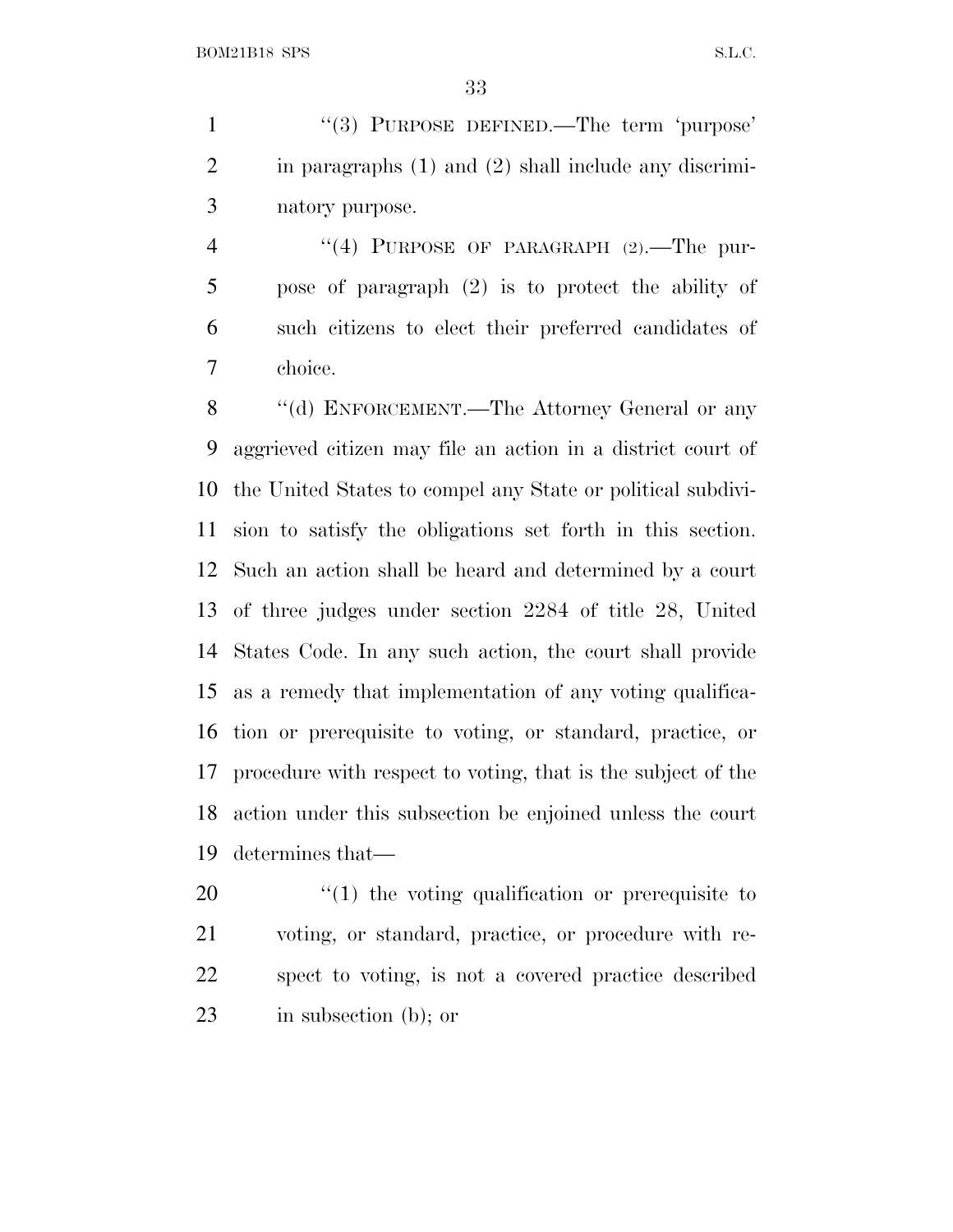$\frac{1}{2}$  <sup>(1</sup>(2) the State or political subdivision has com- plied with subsection (c) with respect to the covered practice at issue.

 ''(e) COUNTING OF RACIAL GROUPS AND LANGUAGE MINORITY GROUPS.—For purposes of this section, the cal- culation of the population of a racial group or a language minority group shall be carried out using the methodology in the guidance of the Department of Justice entitled 'Guidance Concerning Redistricting Under Section 5 of the Voting Rights Act; Notice' (76 Fed. Reg. 7470 (Feb-ruary 9, 2011)).

 ''(f) SPECIAL RULE.—For purposes of determina- tions under this section, any data provided by the Bureau of the Census, whether based on estimation from a sample or actual enumeration, shall not be subject to challenge or review in any court.

 ''(g) MULTILINGUAL VOTING MATERIALS.—In this section, the term 'multilingual voting materials' means registration or voting notices, forms, instructions, assist- ance, or other materials or information relating to the electoral process, including ballots, provided in the lan- guage or languages of one or more language minority groups.''.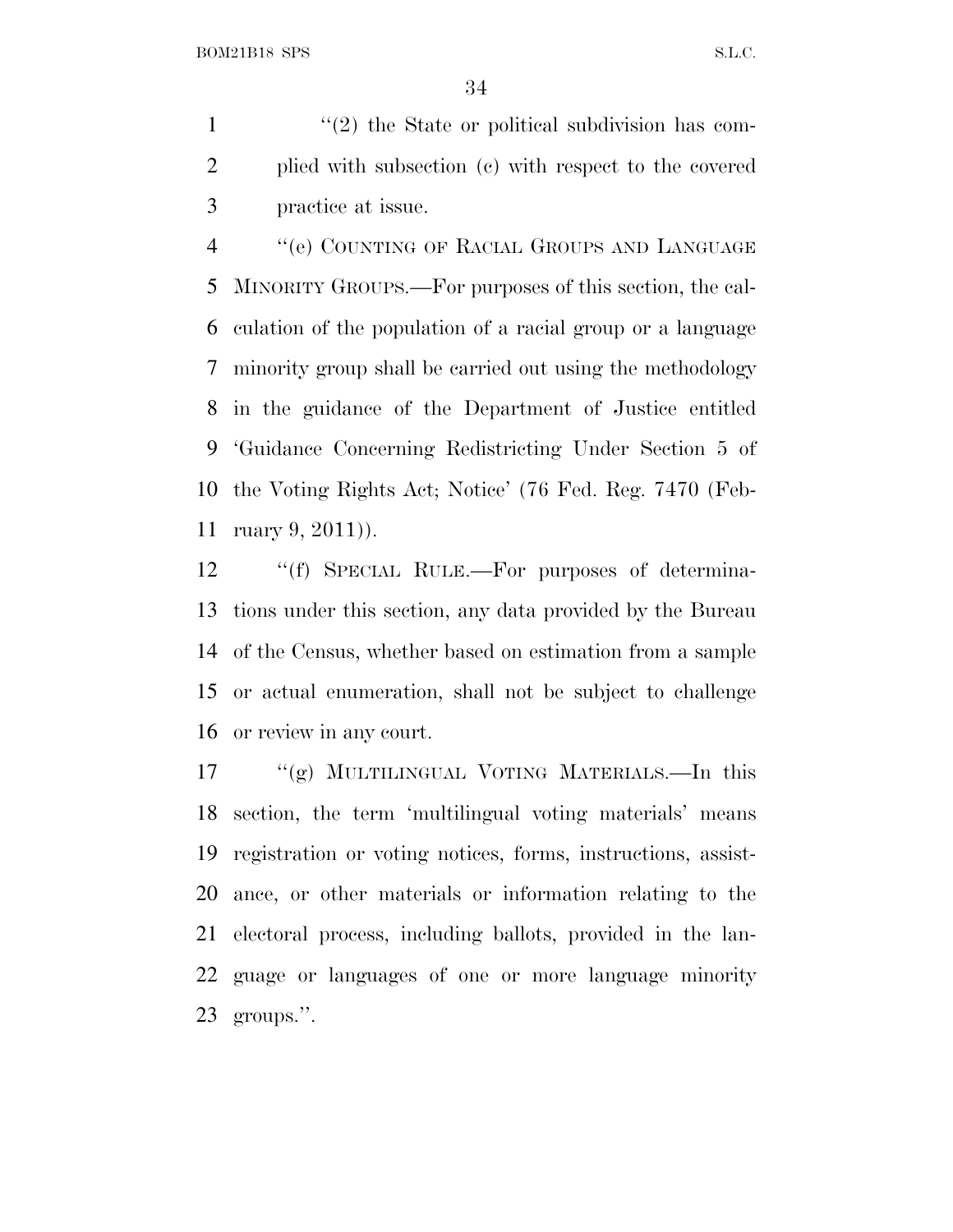# **SEC. 106. PROMOTING TRANSPARENCY TO ENFORCE THE VOTING RIGHTS ACT.** (a) TRANSPARENCY.—The Voting Rights Act of 1965 (52 U.S.C. 10301 et seq.) is amended by inserting after section 5 the following: **''SEC. 6. TRANSPARENCY REGARDING CHANGES TO PRO- TECT VOTING RIGHTS.** 8 "(a) NOTICE OF ENACTED CHANGES.— 9 "(1) NOTICE OF CHANGES.—If a State or polit- ical subdivision makes any change in any qualifica-tion or prerequisite to voting or standard, practice,

 or procedure with respect to voting in any election for Federal office that will result in the qualification or prerequisite, standard, practice, or procedure being different from that which was in effect as of 180 days before the date of the election for Federal office, the State or political subdivision shall provide reasonable public notice in such State or political subdivision and on the website of the State or polit- ical subdivision, of a concise description of the change, including the difference between the changed qualification or prerequisite, standard, prac- tice, or procedure and the qualification, prerequisite, standard, practice, or procedure which was pre- viously in effect. The public notice described in this paragraph, in such State or political subdivision and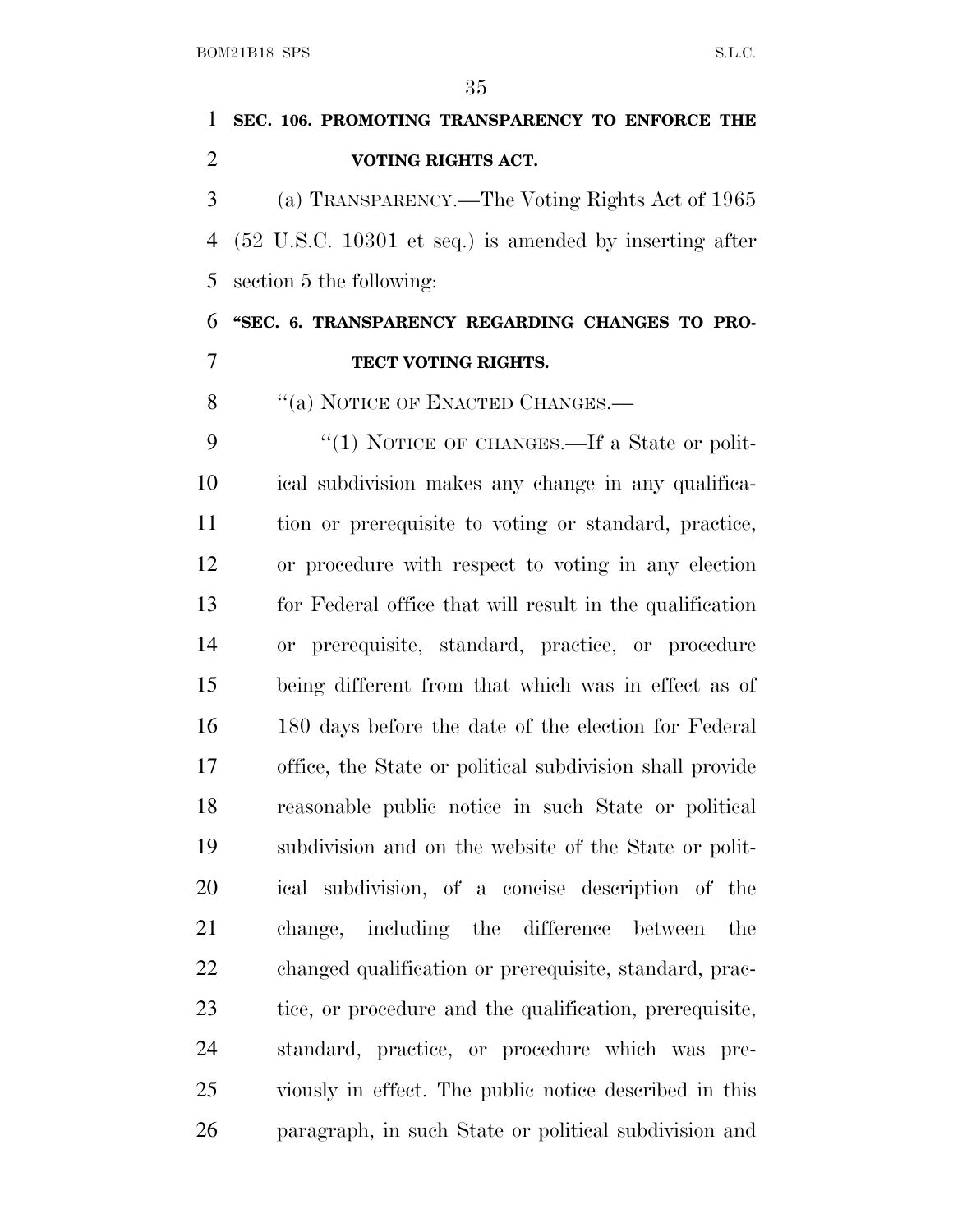on the website of a State or political subdivision, shall be in a format that is reasonably convenient and accessible to persons with disabilities who are el- igible to vote, including persons who have low vision or are blind.

 $(2)$  DEADLINE FOR NOTICE.—A State or polit- ical subdivision shall provide the public notice re- quired under paragraph (1) not later than 48 hours after making the change involved.

 ''(b) TRANSPARENCY REGARDING POLLING PLACE RESOURCES.—

12 "(1) In GENERAL.—In order to identify any changes that may impact the right to vote of any person, prior to the 30th day before the date of an election for Federal office, each State or political subdivision with responsibility for allocating reg- istered voters, voting machines, and official poll workers to particular precincts and polling places shall provide reasonable public notice in such State or political subdivision and on the website of a State or political subdivision, of the information described in paragraph (2) for precincts and polling places within such State or political subdivision. The public notice described in this paragraph, in such State or political subdivision and on the website of a State or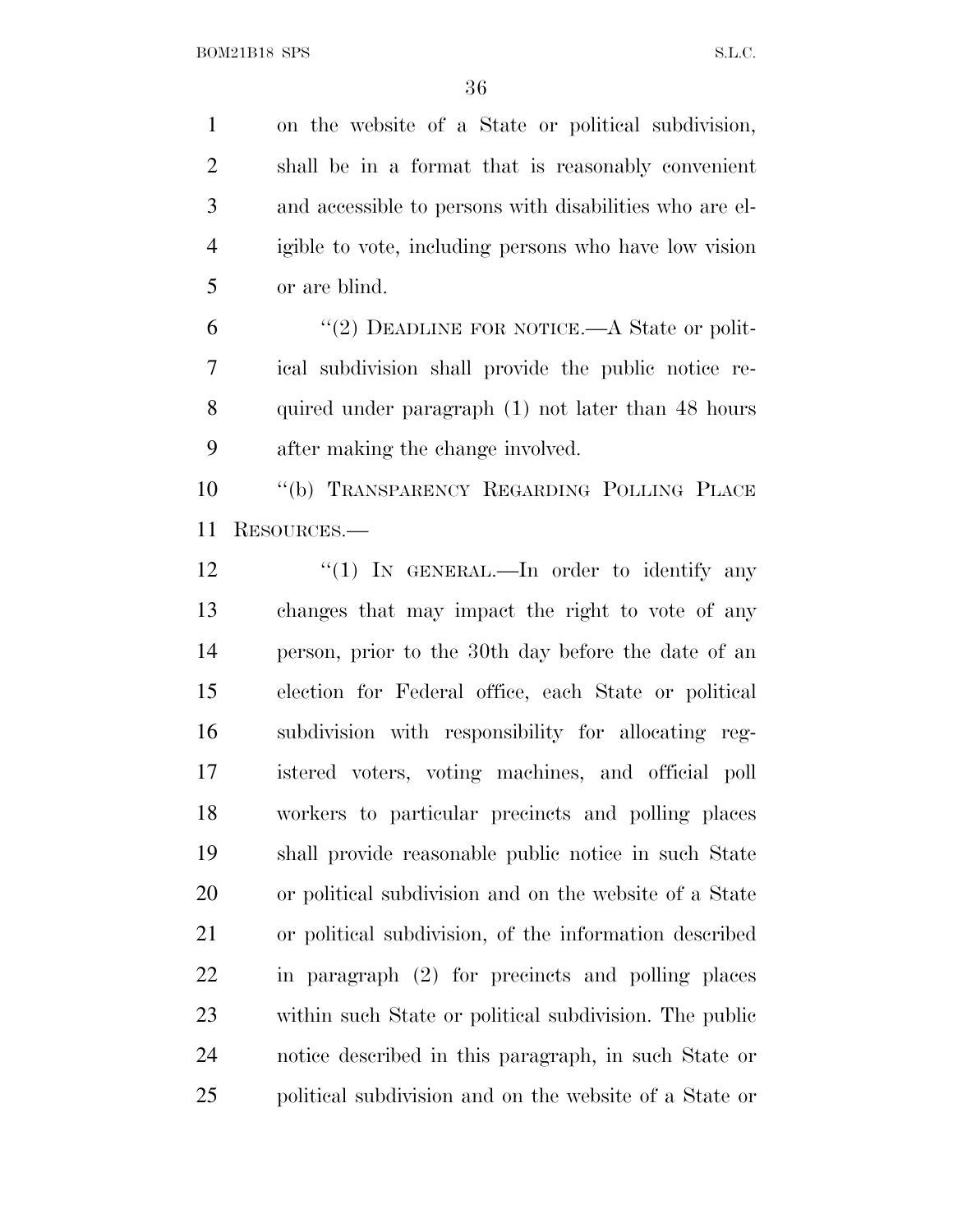| $\mathbf{1}$   | political subdivision, shall be in a format that is rea- |
|----------------|----------------------------------------------------------|
| $\overline{2}$ | sonably convenient and accessible to persons with        |
| 3              | disabilities who are eligible to vote, including persons |
| $\overline{4}$ | who have low vision or are blind.                        |
| 5              | "(2) INFORMATION DESCRIBED.—The informa-                 |
| 6              | tion described in this paragraph with respect to a       |
| 7              | precinct or polling place is each of the following:      |
| 8              | $\lq\lq$ (A) The name or number.                         |
| 9              | "(B) In the case of a polling place, the lo-             |
| 10             | cation, including the street address, and wheth-         |
| 11             | er such polling place is accessible to persons           |
| 12             | with disabilities.                                       |
| 13             | $\lq\lq$ (C) The voting-age population of the area       |
| 14             | served by the precinct or polling place, broken          |
| 15             | down by demographic group if such breakdown              |
| 16             | is reasonably available to such State or political       |
| 17             | subdivision.                                             |
| 18             | "(D) The number of registered voters as-                 |
| 19             | signed to the precinct or polling place, broken          |
| 20             | down by demographic group if such breakdown              |
| 21             | is reasonably available to such State or political       |
| 22             | subdivision.                                             |
| 23             | $\lq\lq(E)$ The number of voting machines as-            |
| 24             | signed, including the number of voting ma-               |
| 25             | chines accessible to persons with disabilities           |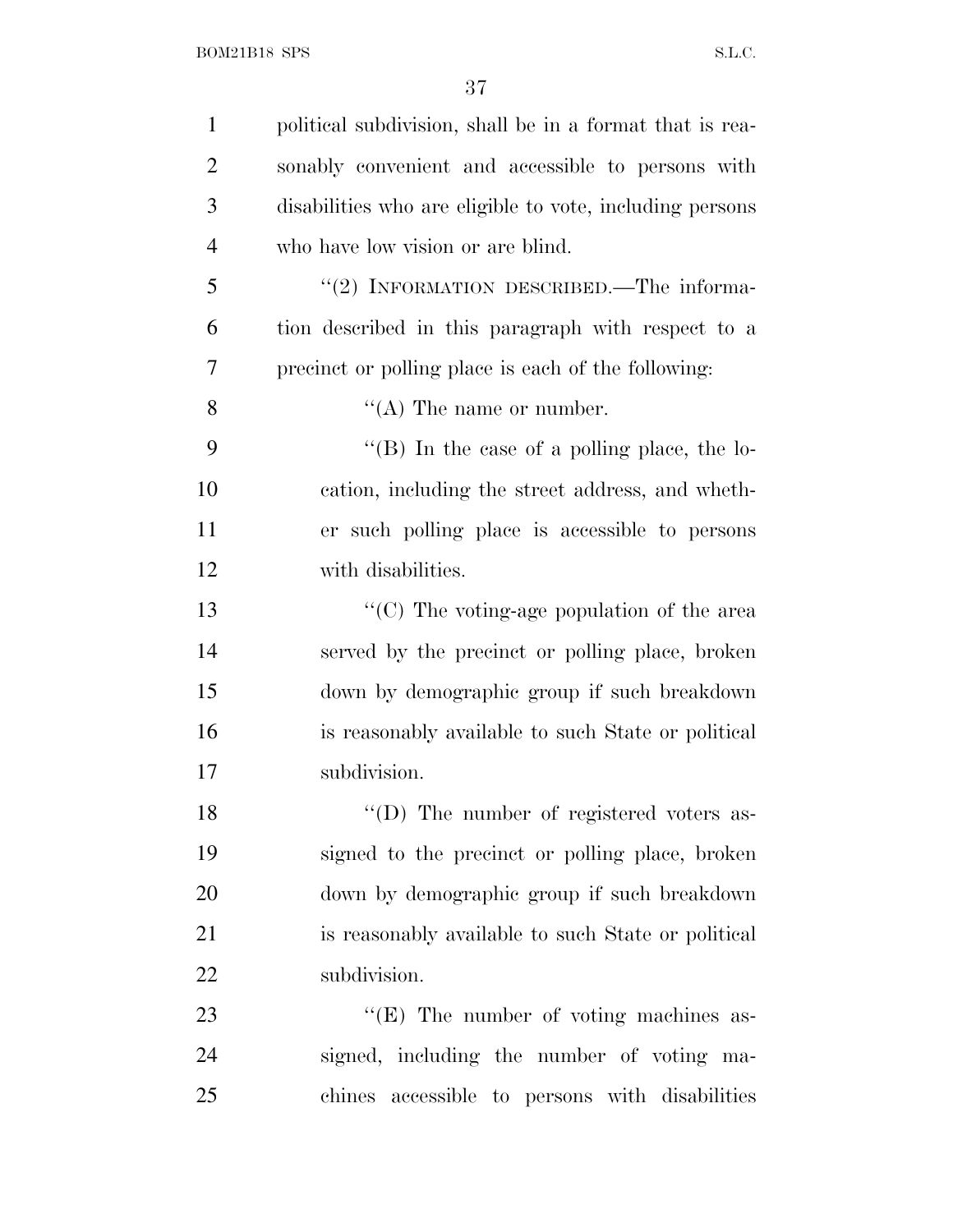| $\mathbf{1}$   | who are eligible to vote, including persons who        |
|----------------|--------------------------------------------------------|
| $\overline{2}$ | have low vision or are blind.                          |
| 3              | $\lq\lq(F)$ The number of official paid poll           |
| $\overline{4}$ | workers assigned.                                      |
| 5              | $\lq\lq (G)$ The number of official volunteer poll     |
| 6              | workers assigned.                                      |
| $\overline{7}$ | "(H) In the case of a polling place, the               |
| 8              | dates and hours of operation.                          |
| 9              | "(3) UPDATES IN INFORMATION REPORTED.-                 |
| 10             | If a State or political subdivision makes any change   |
| 11             | in any of the information described in paragraph       |
| 12             | (2), the State or political subdivision shall provide  |
| 13             | reasonable public notice in such State or political    |
| 14             | subdivision and on the website of a State or political |
| 15             | subdivision, of the change in the information not      |
| 16             | later than 48 hours after the change occurs or, if     |
| 17             | the change occurs fewer than 48 hours before the       |
| 18             | date of the election for Federal office, as soon as    |
| 19             | practicable after the change occurs. The public no-    |
| 20             | tice described in this paragraph and published on      |
| 21             | the website of a State or political subdivision shall  |
| 22             | be in a format that is reasonably convenient and ac-   |
| 23             | cessible to persons with disabilities who are eligible |
| 24             | to vote, including persons who have low vision or are  |
| 25             | blind.                                                 |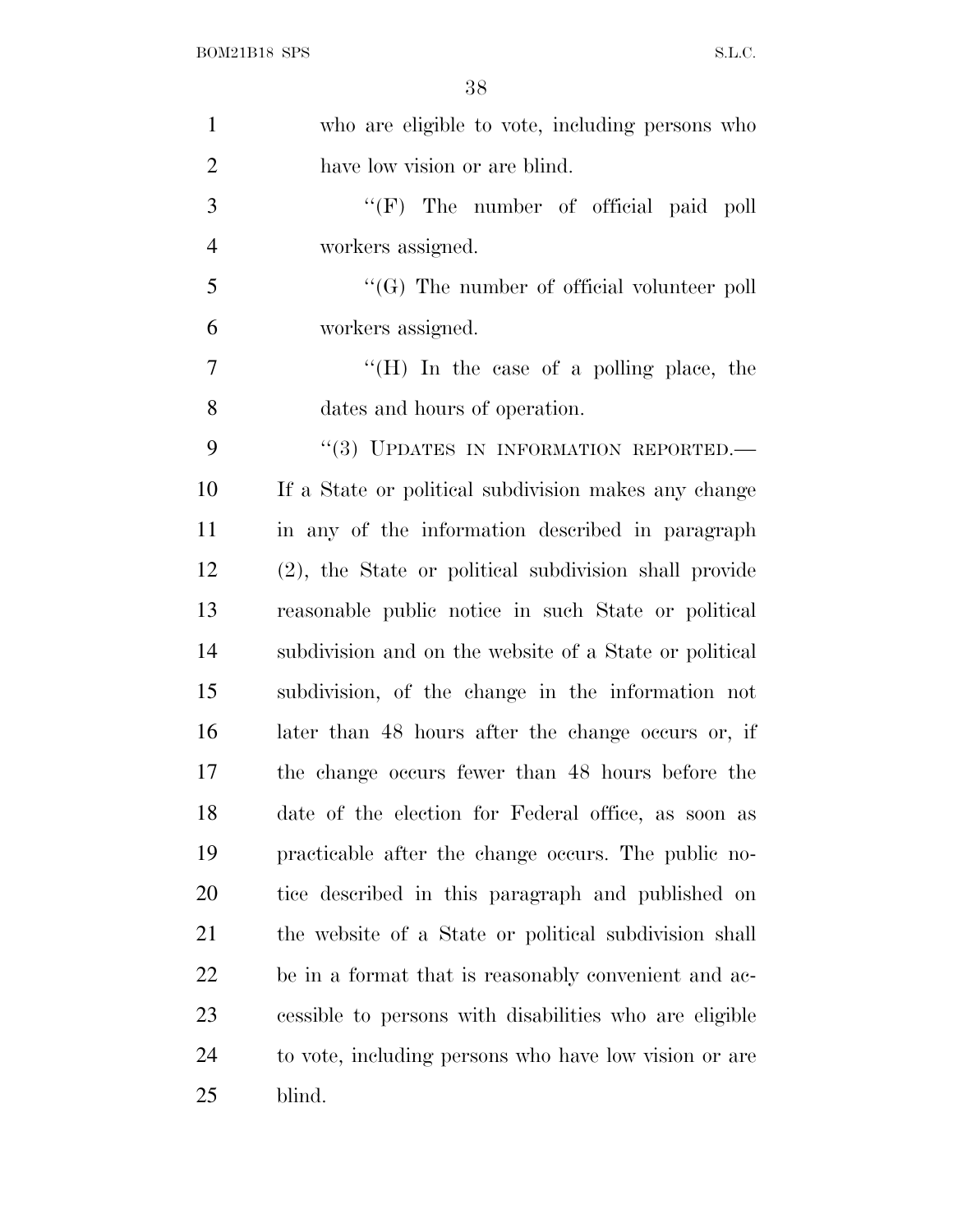1 "(c) TRANSPARENCY OF CHANGES RELATING TO DE-MOGRAPHICS AND ELECTORAL DISTRICTS.—

3 "(1) REQUIRING PUBLIC NOTICE OF CHANGES.—Not later than 10 days after making any change in the constituency that will participate in an election for Federal, State, or local office or the boundaries of a voting unit or electoral district in an election for Federal, State, or local office (in- cluding through redistricting, reapportionment, changing from at-large elections to district-based elections, or changing from district-based elections to at-large elections), a State or political subdivision shall provide reasonable public notice in such State or political subdivision and on the website of a State or political subdivision, of the demographic and elec- toral data described in paragraph (3) for each of the geographic areas described in paragraph (2).

18 "(2) GEOGRAPHIC AREAS DESCRIBED.—The ge- ographic areas described in this paragraph are as follows:

21 "'(A) The State as a whole, if the change applies statewide, or the political subdivision as a whole, if the change applies across the entire political subdivision.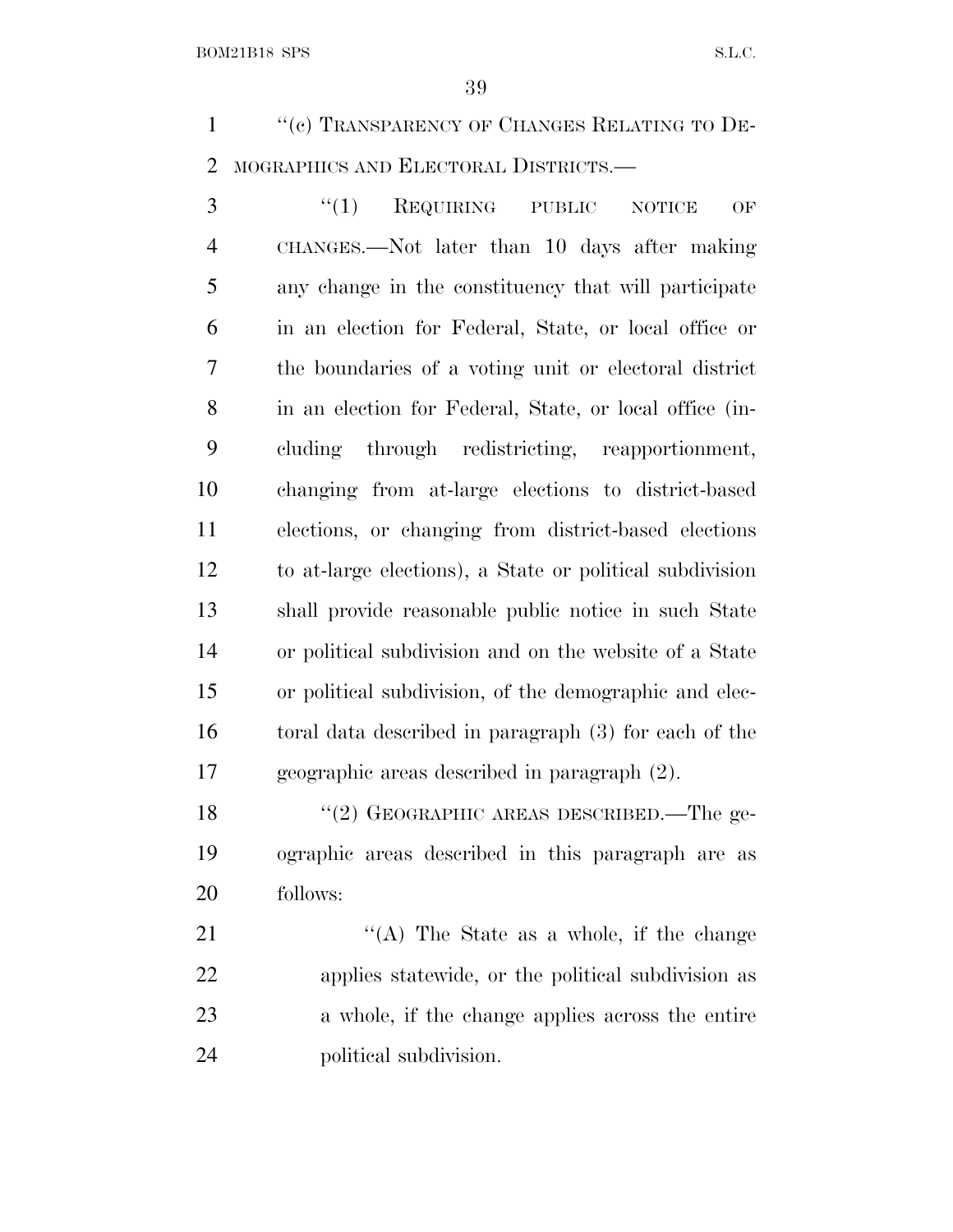| $\mathbf{1}$   | "(B) If the change includes a plan to re-             |
|----------------|-------------------------------------------------------|
| $\overline{2}$ | place or eliminate voting units or electoral dis-     |
| 3              | tricts, each voting unit or electoral district that   |
| $\overline{4}$ | will be replaced or eliminated.                       |
| 5              | "(C) If the change includes a plan to es-             |
| 6              | tablish new voting units or electoral districts,      |
| $\overline{7}$ | each such new voting unit or electoral district.      |
| 8              | "(3) DEMOGRAPHIC AND ELECTORAL DATA.-                 |
| 9              | The demographic and electoral data described in this  |
| 10             | paragraph with respect to a geographic area de-       |
| 11             | scribed in paragraph $(2)$ are each of the following: |
| 12             | "(A) The voting-age population, broken                |
| 13             | down by demographic group.                            |
| 14             | $\lq\lq (B)$ The number of registered voters, bro-    |
| 15             | ken down by demographic group if such break-          |
| 16             | down is reasonably available to the State or po-      |
| 17             | litical subdivision involved.                         |
| 18             | $``(C)(i)$ If the change applies to a State,          |
| 19             | the actual number of votes, or (if it is not rea-     |
| 20             | sonably practicable for the State to ascertain        |
| 21             | the actual number of votes) the estimated num-        |
| 22             | ber of votes received by each candidate in each       |
| 23             | statewide election held during the 5-year period      |
| 24             | which ends on the date the change involved is         |
| 25             | made; and                                             |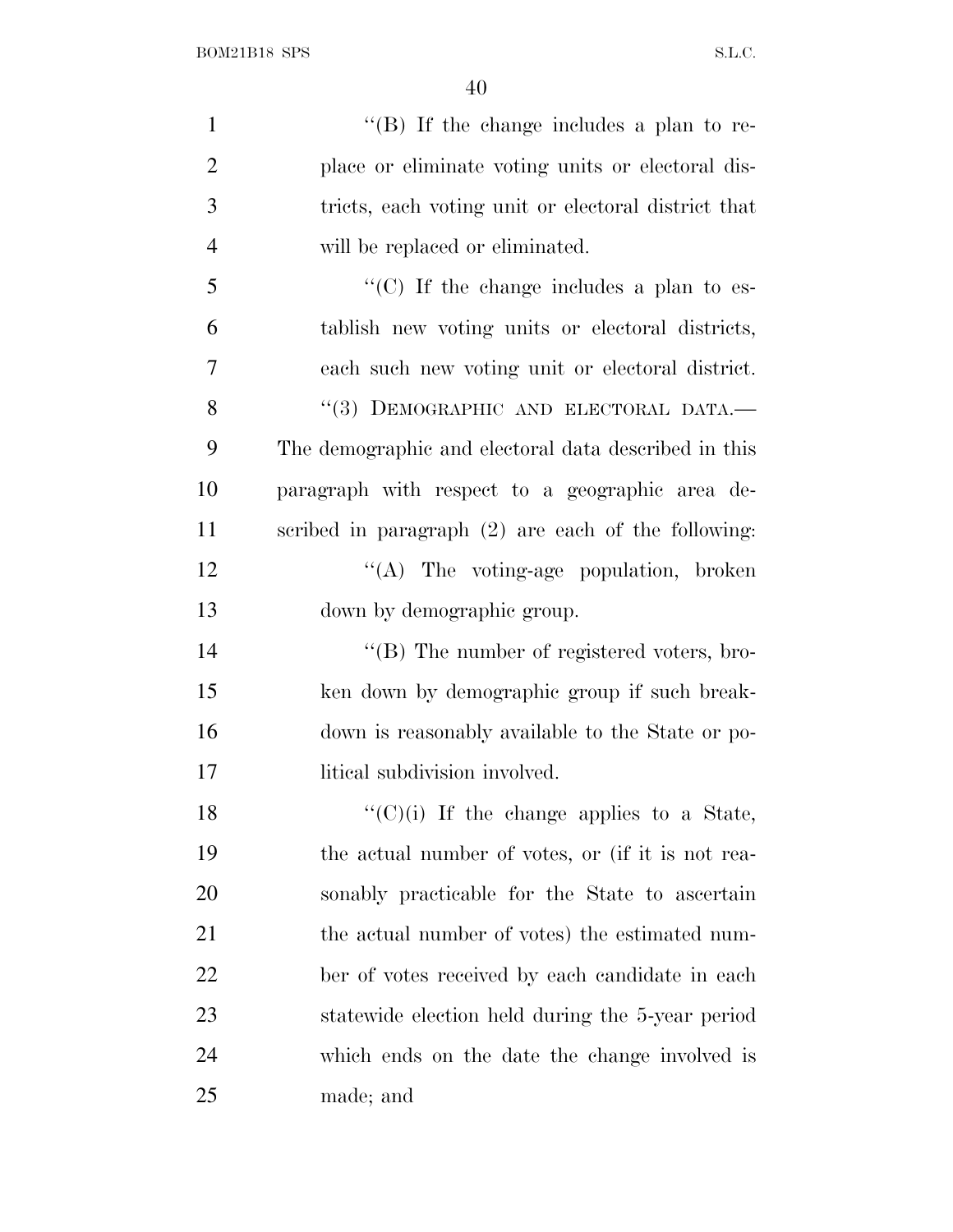| $\mathbf{1}$   | "(ii) if the change applies to only one polit-          |
|----------------|---------------------------------------------------------|
| $\overline{2}$ | ical subdivision, the actual number of votes, or        |
| 3              | (if it is not reasonably practicable for the polit-     |
| $\overline{4}$ | ical subdivision to ascertain the actual number         |
| 5              | of votes) the estimated number of votes in each         |
| 6              | subdivision-wide election held during the 5-year        |
| 7              | period which ends on the date the change in-            |
| 8              | volved is made.                                         |
| 9              | "(4) VOLUNTARY COMPLIANCE BY SMALLER JU-                |
| 10             | RISDICTIONS.—Compliance with this subsection shall      |
| 11             | be voluntary for a political subdivision of a State un- |
| 12             | less the subdivision is one of the following:           |
| 13             | "(A) A county or parish.                                |
| 14             | "(B) A municipality with a population                   |
| 15             | greater than $10,000$ , as determined by the Bu-        |
| 16             | reau of the Census under the most recent de-            |
| 17             | cennial census.                                         |
| 18             | " $(C)$ A school district with a population             |
| 19             | greater than $10,000$ , as determined by the Bu-        |
| 20             | reau of the Census under the most recent de-            |
| 21             | cennial census. For purposes of this subpara-           |
| <u>22</u>      | graph, the term 'school district' means the geo-        |
| 23             | graphic area under the jurisdiction of a local          |
| 24             | educational agency (as defined in section 8101)         |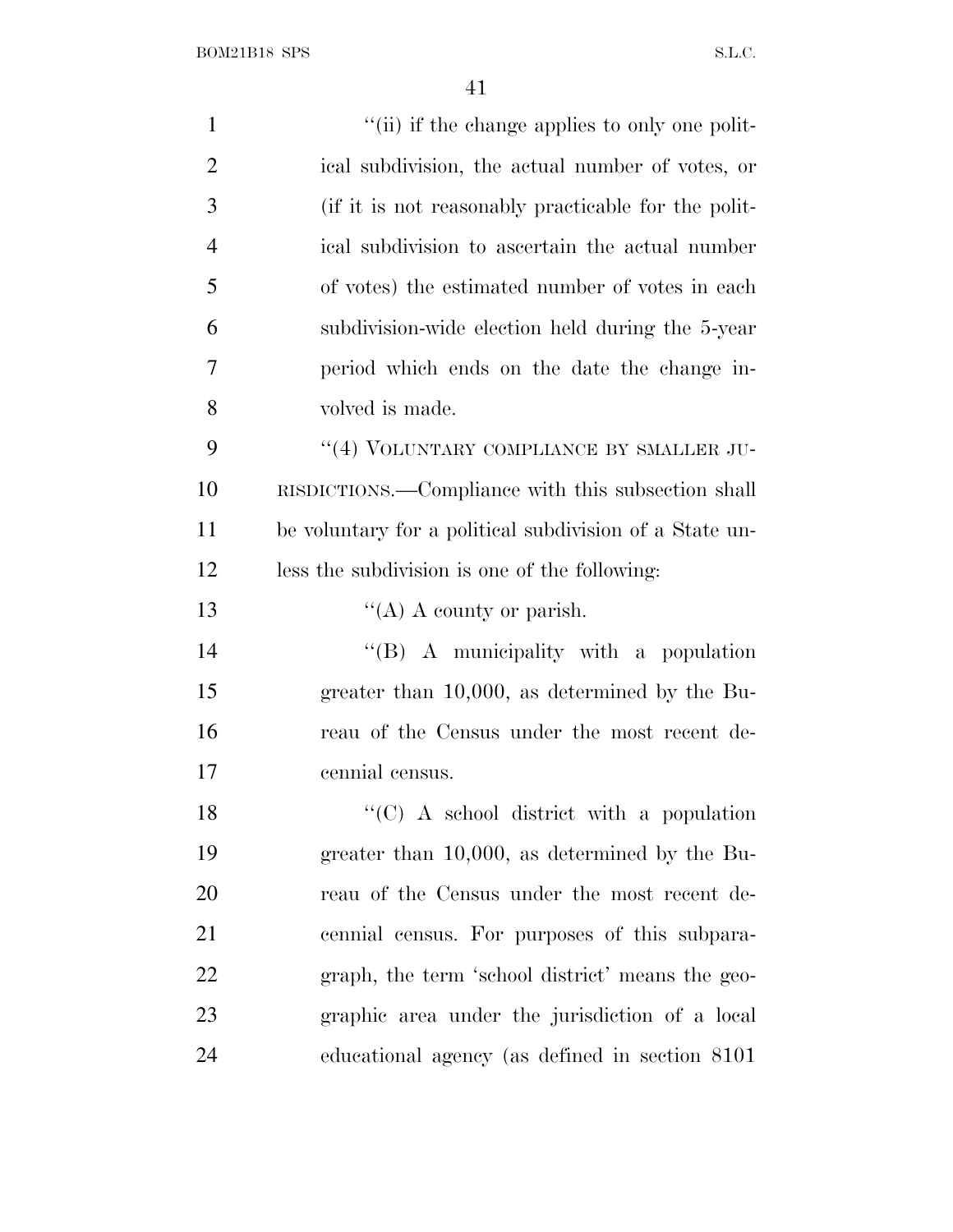of the Elementary and Secondary Education Act of 1965).

 ''(d) RULES REGARDING FORMAT OF INFORMA- TION.—The Attorney General may issue rules specifying a reasonably convenient and accessible format that States and political subdivisions shall use to provide public notice of information under this section.

 ''(e) N<sup>O</sup> DENIAL OF RIGHT T<sup>O</sup> VOTE.—The right to vote of any person shall not be denied or abridged because the person failed to comply with any change made by a State or political subdivision to a voting qualification, pre- requisite, standard, practice, or procedure if the State or political subdivision involved did not meet the applicable requirements of this section with respect to the change.

''(f) DEFINITIONS.—In this section—

16 '(1) the term 'demographic group' means each group which section 2 protects from the denial or abridgement of the right to vote on account of race or color, or in contravention of the guarantees set 20 forth in section  $4(f)(2)$ ;

 $\langle \langle 2 \rangle$  the term 'election for Federal office' means any general, special, primary, or runoff election held solely or in part for the purpose of electing any can- didate for the office of President, Vice President, Presidential elector, Senator, Member of the House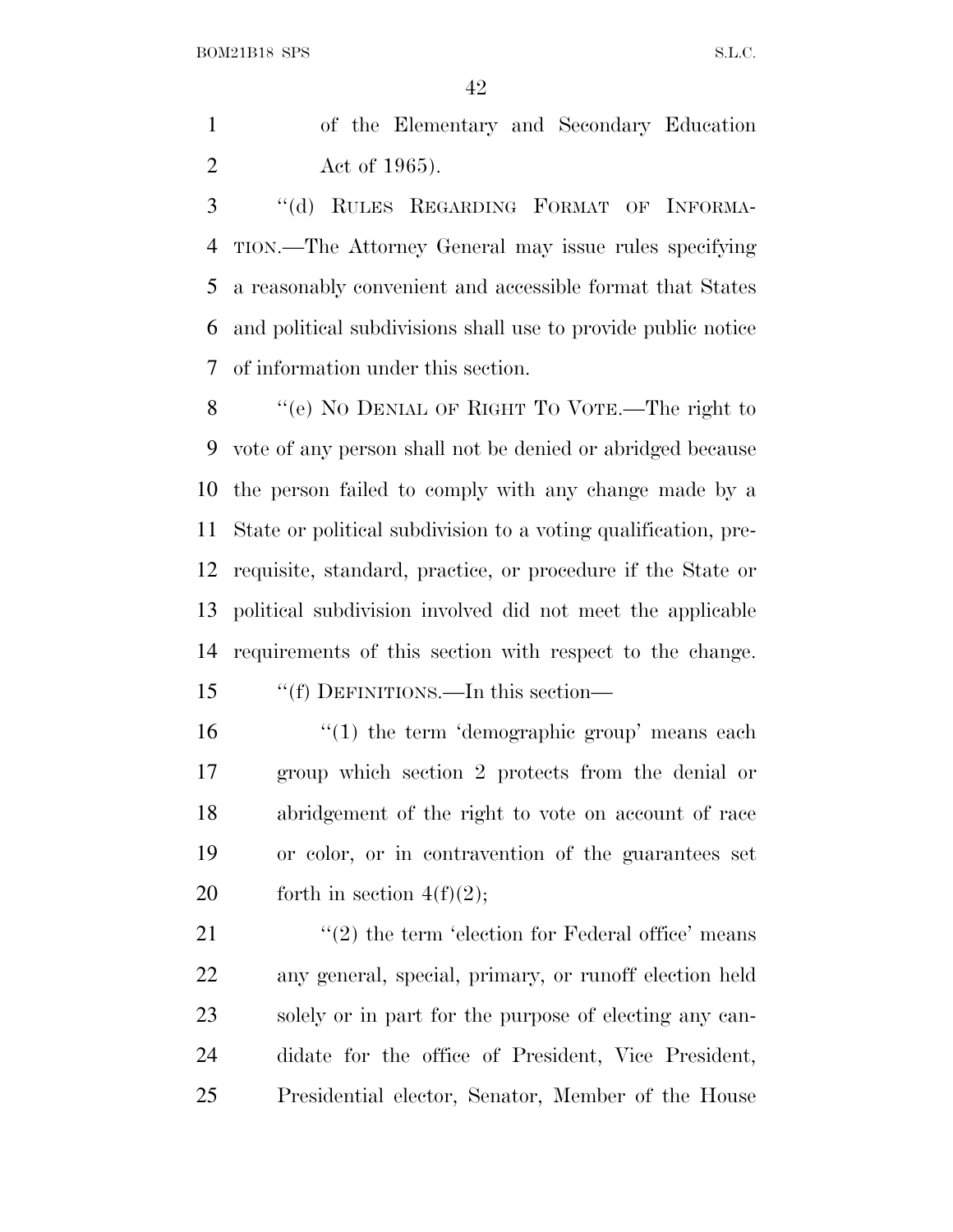- of Representatives, or Delegate or Resident Commis-sioner to the Congress; and
- 3 "(3) the term 'persons with disabilities', means individuals with a disability, as defined in section 3 of the Americans with Disabilities Act of 1990.''.

 (b) EFFECTIVE DATE.—The amendment made by subsection (a)(1) shall apply with respect to changes which are made on or after the expiration of the 60-day period which begins on the date of the enactment of this Act. **SEC. 107. AUTHORITY TO ASSIGN OBSERVERS.**

## (a) CLARIFICATION OF AUTHORITY IN POLITICAL SUBDIVISIONS SUBJECT TO PRECLEARANCE.—Section 13  $8(a)(2)(B)$  of the Voting Rights Act of 1965 (52 U.S.C. 14  $10305(a)(2)(B)$  is amended to read as follows:

15 "(B) in the Attorney General's judgment, the assignment of observers is otherwise nec- essary to enforce the guarantees of the 14th or 15th Amendment or any provision of this Act or any other Federal law protecting the right of citizens of the United States to vote; or''.

 (b) ASSIGNMENT OF OBSERVERS T<sup>O</sup> ENFORCE BI- LINGUAL ELECTION REQUIREMENTS.—Section 8(a) of such Act (52 U.S.C. 10305(a)) is amended—

 (1) by striking ''or'' at the end of paragraph (1);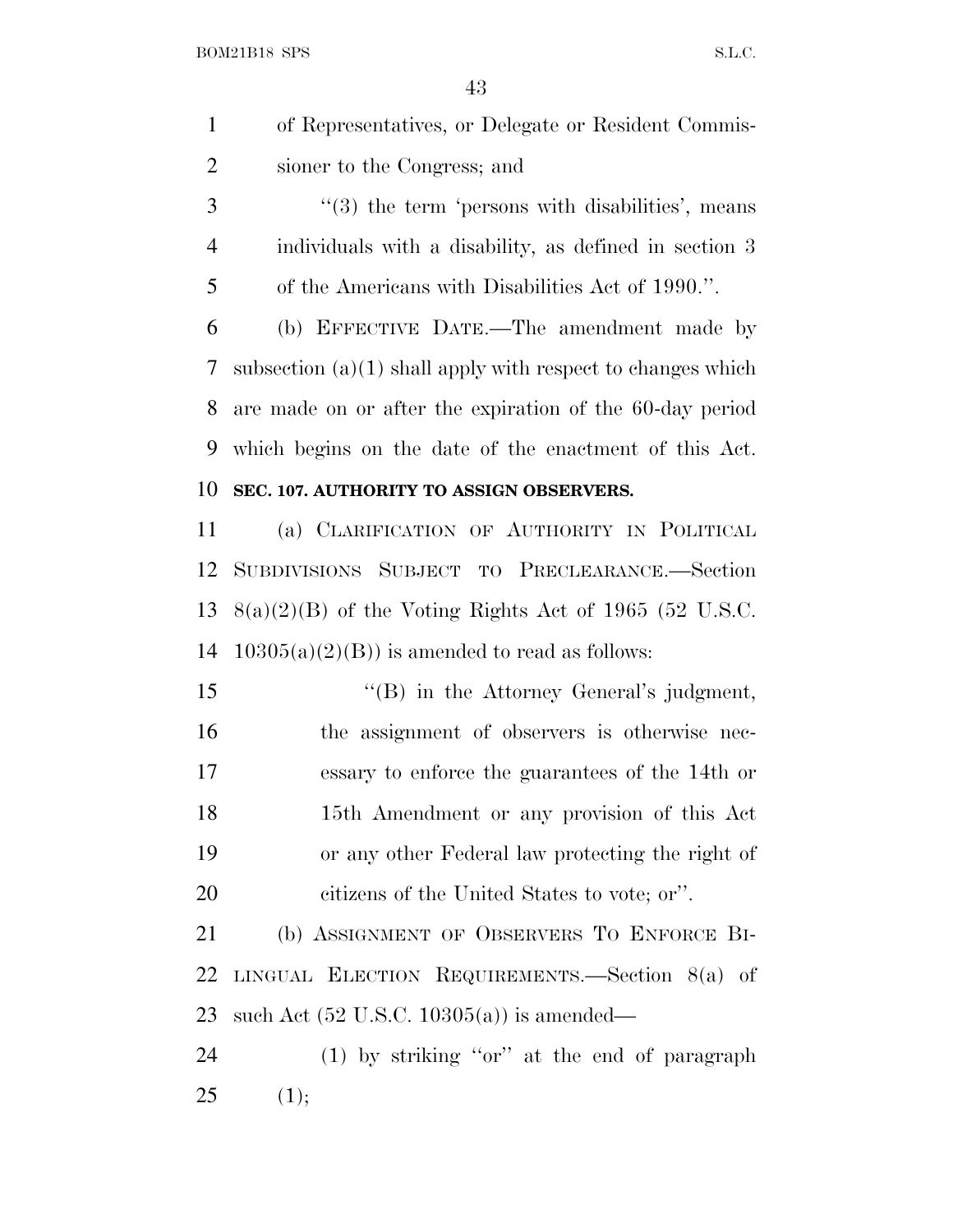| $\mathbf{1}$   | $(2)$ by inserting after paragraph $(2)$ the fol-    |
|----------------|------------------------------------------------------|
| $\overline{2}$ | lowing:                                              |
| 3              | $\lq(3)$ the Attorney General certifies with respect |
| $\overline{4}$ | to a political subdivision that—                     |
| 5              | "(A) the Attorney General has received               |
| 6              | written meritorious complaints from residents,       |
| 7              | elected officials, or civic participation organiza-  |
| 8              | tions that efforts to violate section 203 are like-  |
| 9              | ly to occur; or                                      |
| 10             | $\lq\lq (B)$ in the Attorney General's judgment,     |
| 11             | the assignment of observers is necessary to en-      |
| 12             | force the guarantees of section $203;$ "; and        |
| 13             | (3) by moving the margin for the continuation        |
| 14             | text following paragraph (3), as added by paragraph  |
| 15             | $(2)$ of this subsection, 2 ems to the left.         |
| 16             | (c) TRANSFERRAL OF AUTHORITY OVER OBSERVERS          |
| 17             | TO THE ATTORNEY GENERAL.-                            |
| 18             | ENFORCEMENT PROCEEDINGS.-Section                     |
| 19             | $3(a)$ of the Voting Rights Act of 1965 (52 U.S.C.   |
| <b>20</b>      | $10302(a)$ is amended by striking "United States"    |
| 21             | Civil Service Commission in accordance with section  |
| 22             | 6" and inserting "Attorney General in accordance     |
| 23             | with section $8$ ".                                  |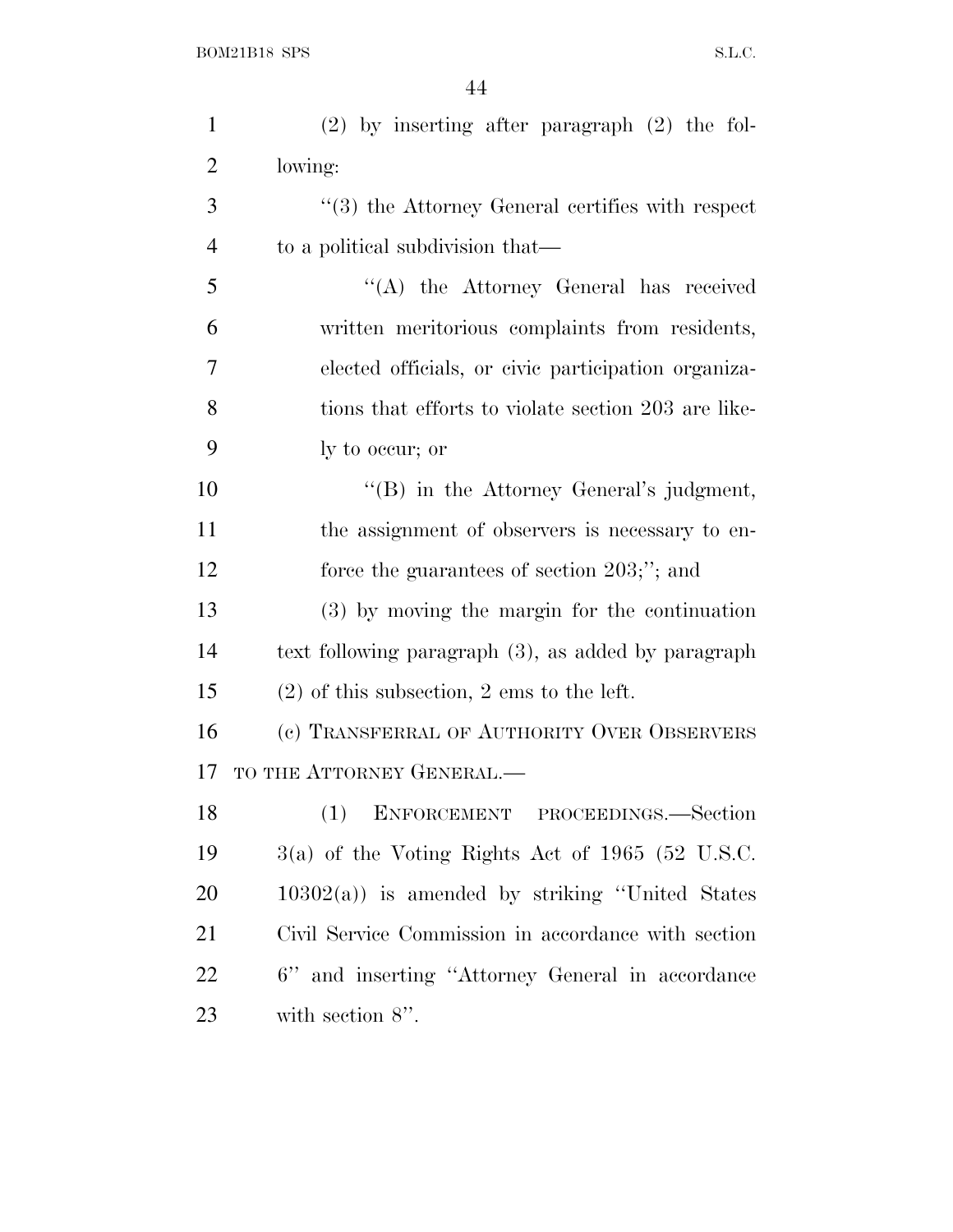| $\mathbf{1}$   | OBSERVERS; APPOINTMENT AND<br>(2)<br>COM-         |
|----------------|---------------------------------------------------|
| $\overline{2}$ | PENSATION.—Section 8 of the Voting Rights Act of  |
| 3              | 1965 (52 U.S.C. 10305) is amended—                |
| $\overline{4}$ | $(A)$ in subsection $(a)$ , in the flush matter   |
| 5              | at the end, by striking "Director of the Office"  |
| 6              | of Personnel Management shall assign as many      |
| 7              | observers for such subdivision as the Director"   |
| 8              | and inserting "Attorney General shall assign as   |
| 9              | many observers for such subdivision as the At-    |
| 10             | torney General";                                  |
| 11             | (B) in subsection (c), by striking "Director      |
| 12             | of the Office of Personnel Management" and        |
| 13             | inserting "Attorney General"; and                 |
| 14             | $(C)$ in subsection $(e)$ , by adding at the end  |
| 15             | the following: "The Director of the Office of     |
| 16             | Personnel Management may, with the consent        |
| 17             | of the Attorney General, assist in the selection, |
| 18             | recruitment, hiring, training, or deployment of   |
| 19             | these or other individuals authorized by the At-  |
| 20             | torney General for the purpose of observing       |
| 21             | whether persons who are entitled to vote are      |
| 22             | being permitted to vote and whether those votes   |
| 23             | are being properly tabulated.".                   |
| 24             | (3) TERMINATION OF CERTAIN APPOINTMENTS           |
| 25             | OF OBSERVERS.—Section $13(a)(1)$ of the Voting    |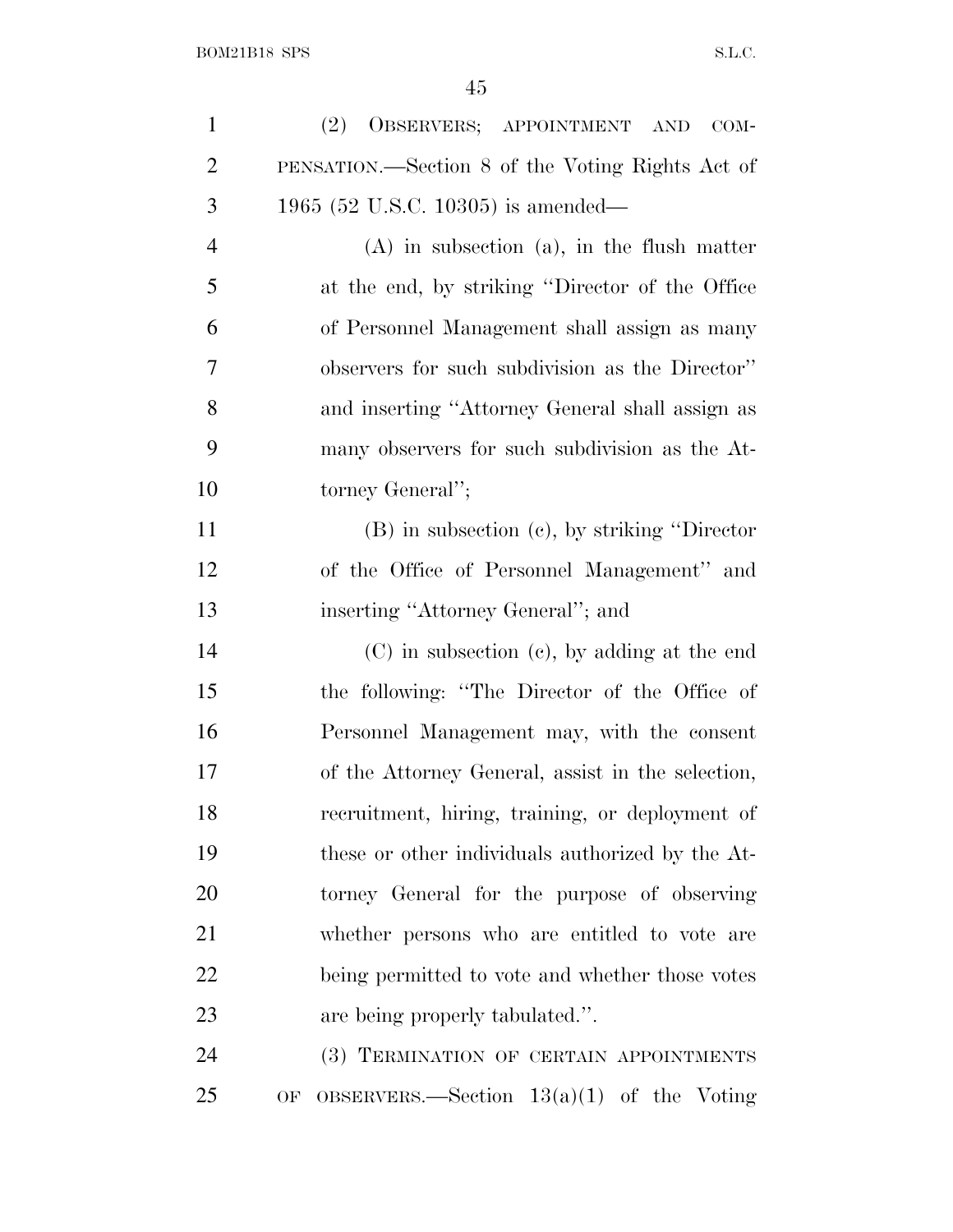Rights Act of 1965 (52 U.S.C. 10309(a)(1)) is amended by striking ''notifies the Director of the Of- fice of Personnel Management,'' and inserting ''de-termines,''.

#### **SEC. 108. CLARIFICATION OF AUTHORITY TO SEEK RELIEF.**

 (a) POLL TAX.—Section 10(b) of the Voting Rights Act of 1965 (52 U.S.C. 10306(b)) is amended by striking ''the Attorney General is authorized and directed to insti- tute forthwith in the name of the United States such ac- tions,'' and inserting ''an aggrieved person or (in the name of the United States) the Attorney General may institute such actions''.

 (b) CAUSE OF ACTION.—Section 12(d) of the Voting Rights Act of 1965 (52 U.S.C. 10308(d)) is amended to read as follows:

 ''(d) Whenever there are reasonable grounds to be- lieve that any person has engaged in, or is about to engage in, any act or practice that would (1) deny any citizen the right to register, to cast a ballot, or to have that ballot counted properly and included in the appropriate totals of votes cast in violation of the 14th, 15th, 19th, 24th, or 26th Amendments to the Constitution of the United States, (2) violate subsection (a) or (b) of section 11, or (3) violate any other provision of this Act or any other Federal voting rights law that prohibits discrimination on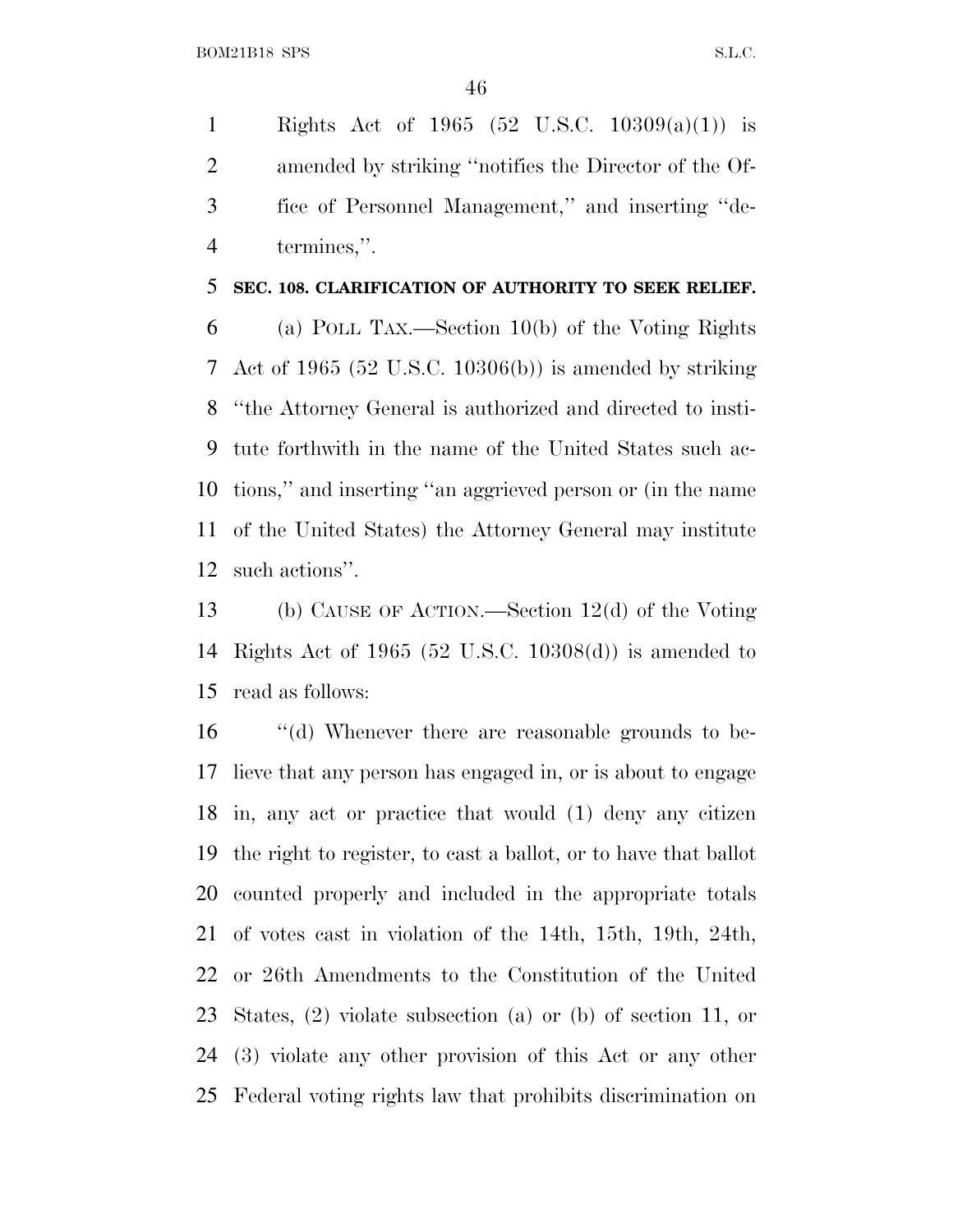the basis of race, color, or membership in a language mi- nority group, an aggrieved person or (in the name of the United States) the Attorney General may institute an ac- tion for preventive relief, including an application for a temporary or permanent injunction, restraining order, or other appropriate order. Nothing in this subsection shall be construed to create a cause of action for civil enforce-ment of criminal provisions of this or any other Act.''.

 (c) JUDICIAL RELIEF.—Section 204 of the Voting Rights Act of 1965 (52 U.S.C. 10504) is amended by striking the first sentence and inserting the following: ''Whenever there are reasonable grounds to believe that a State or political subdivision has engaged or is about to engage in any act or practice prohibited by a provision of this title, an aggrieved person or (in the name of the United States) the Attorney General may institute an ac- tion in a district court of the United States, for a restrain- ing order, a preliminary or permanent injunction, or such other order as may be appropriate.''.

 (d) ENFORCEMENT OF TWENTY-SIXTH AMEND- MENT.—Section 301(a)(1) of the Voting Rights Act of 22 1965 (52 U.S.C. 10701(a)(1)) is amended to read as fol-lows:

24  $\cdot$  (a)(1) An aggrieved person or (in the name of the United States) the Attorney General may institute an ac-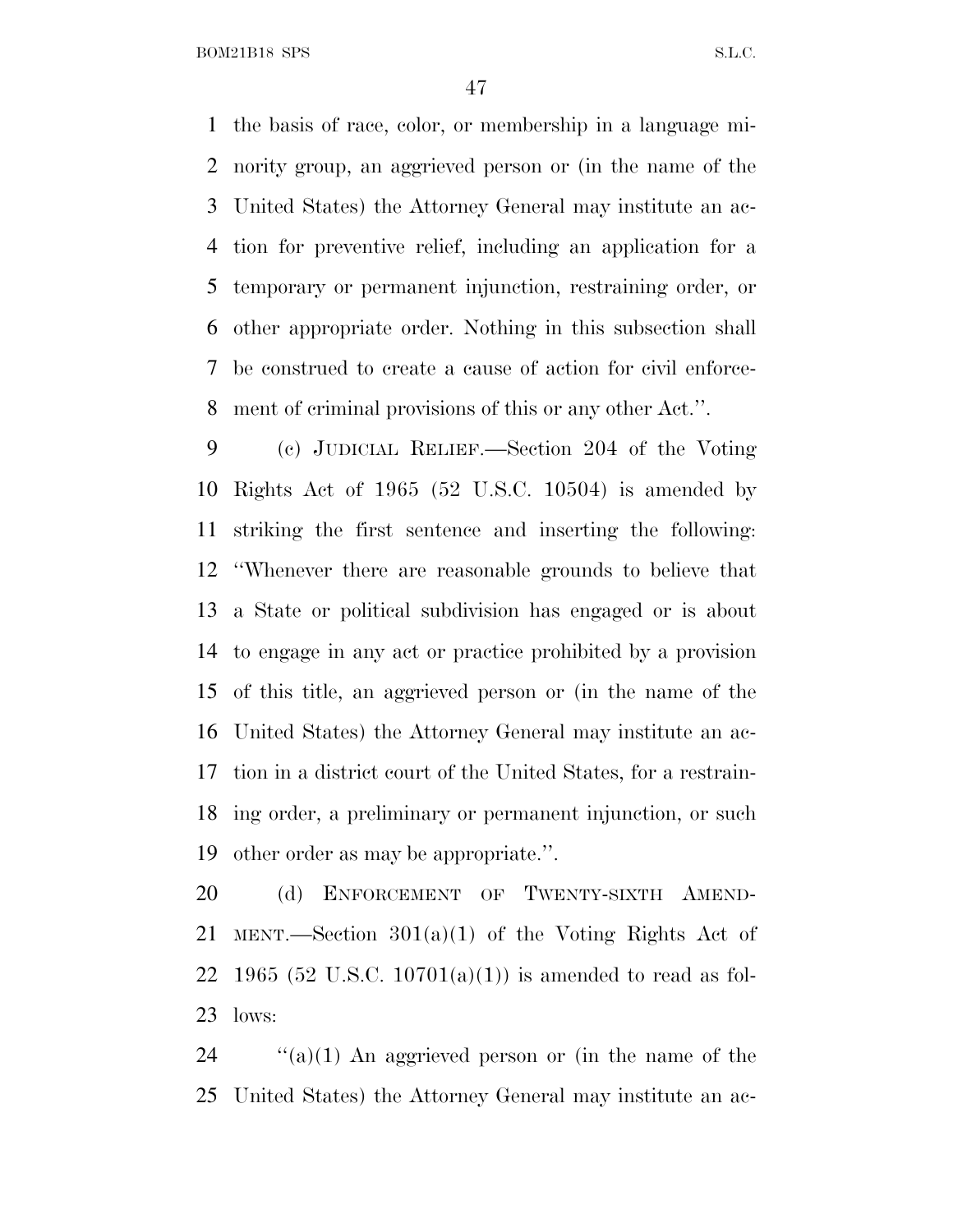tion in a district court of the United States, for a restrain- ing order, a preliminary or permanent injunction, or such other order as may be appropriate to implement the 26th Amendment to the Constitution of the United States.''. **SEC. 109. PREVENTIVE RELIEF.**

 Section 12(d) of the Voting Rights Act of 1965 (52 U.S.C. 10308(d)), as amended by section 108, is further amended by adding at the end the following:

 $\frac{1}{2}(2)$ (A) In considering any motion for preliminary re- lief in any action for preventive relief described in this sub- section, the court shall grant the relief if the court deter- mines that the complainant has raised a serious question as to whether the challenged voting qualification or pre- requisite to voting or standard, practice, or procedure vio-15 lates any of the provisions listed in section  $111(a)(1)$  of the John R. Lewis Voting Rights Advancement Act and, on balance, the hardship imposed on the defendant by the grant of the relief will be less than the hardship which would be imposed on the plaintiff if the relief were not granted.

21 "(B) In making its determination under this para- graph with respect to a change in any voting qualification, prerequisite to voting, or standard, practice, or procedure with respect to voting, the court shall consider all relevant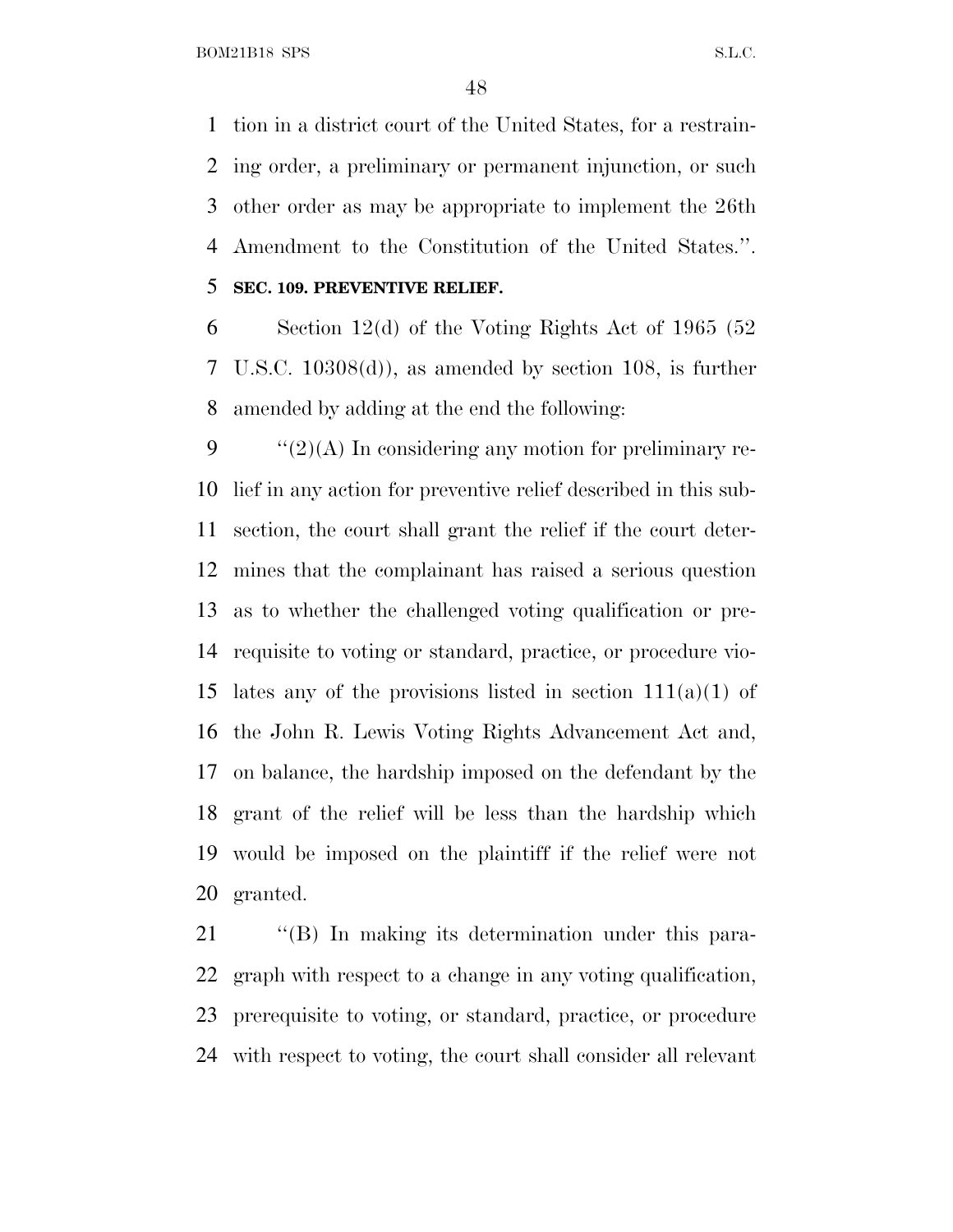$\begin{minipage}{.4\linewidth} \textbf{BOM21B18 SPS} \end{minipage}$ 

 factors and give due weight to the following factors, if they are present:

| 3              | "(i) Whether the qualification, prerequisite,           |
|----------------|---------------------------------------------------------|
| $\overline{4}$ | standard, practice, or procedure in effect prior to the |
| 5              | change was adopted as a remedy for a Federal court      |
| 6              | judgment, consent decree, or admission regarding—       |
| 7              | $\lq\lq$ discrimination on the basis of race or         |
| 8              | color in violation of the 14th or 15th Amend-           |
| 9              | ment to the Constitution of the United States;          |
| 10             | "(II) a violation of the 19th, 24th, or 26th            |
| <sup>11</sup>  | Amendments to the Constitution of the United            |
| 12             | States;                                                 |
| 13             | "(III) a violation of this Act; or                      |
| 14             | "(IV) voting discrimination on the basis of             |
| 15             | race, color, or membership in a language minor-         |
| 16             | ity group in violation of any other Federal or          |
| 17             | State law.                                              |
| 18             | "(ii) Whether the qualification, prerequisite,          |
| 19             | standard, practice, or procedure in effect prior to the |
| 20             | change served as a ground for the dismissal or set-     |
| 21             | tlement of a claim alleging—                            |
| <u>22</u>      | "(I) discrimination on the basis of race or             |
| 23             | color in violation of the 14th or 15th Amend-           |
| 24             | ment to the Constitution of the United States;          |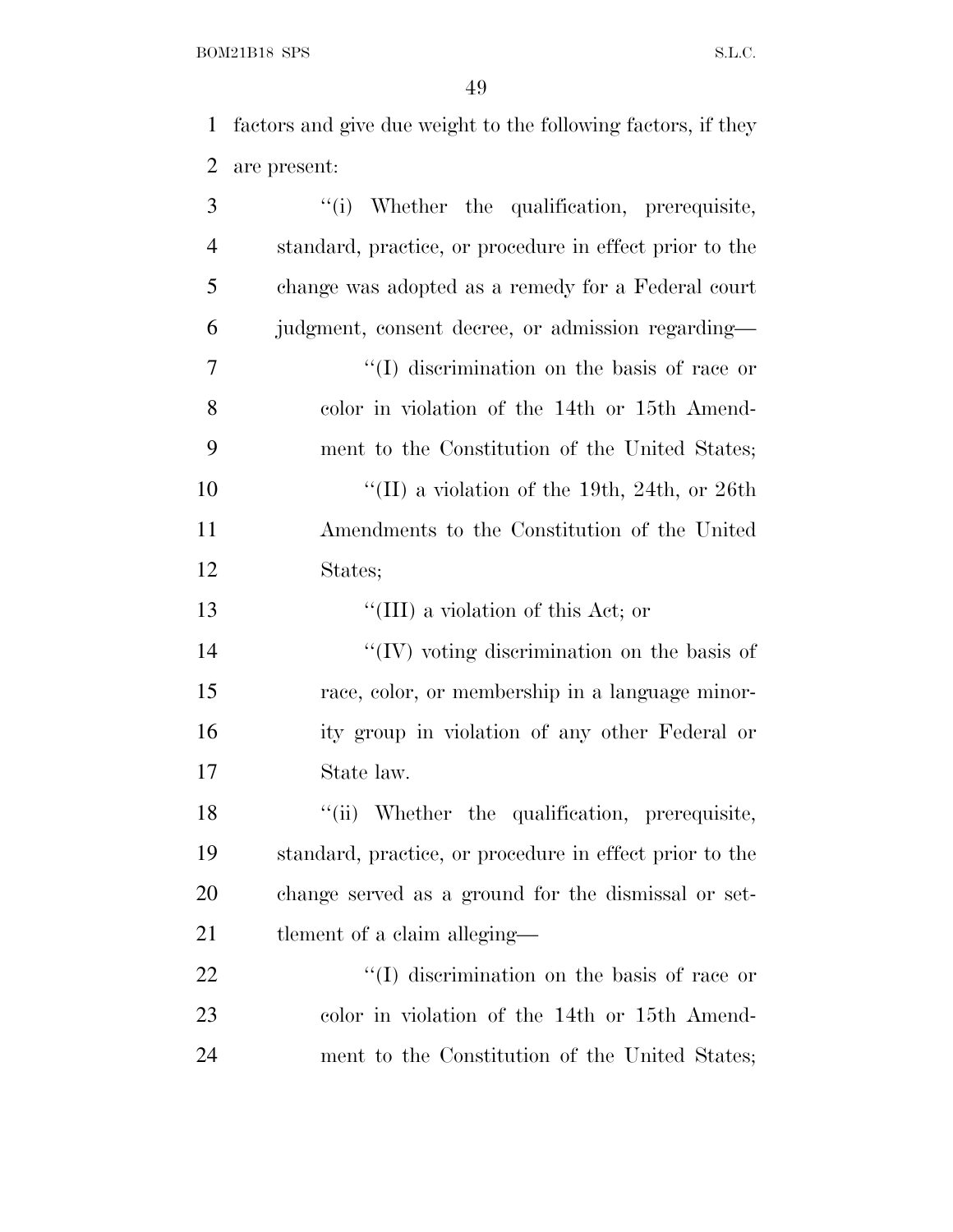| $\mathbf{1}$   | "(II) a violation of the 19th, 24th, or 26th                  |
|----------------|---------------------------------------------------------------|
| $\overline{2}$ | Amendment to the Constitution of the United                   |
| 3              | States;                                                       |
| $\overline{4}$ | "(III) a violation of this Act; or                            |
| 5              | "(IV) voting discrimination on the basis of                   |
| 6              | race, color, or membership in a language minor-               |
| $\overline{7}$ | ity group in violation of any other Federal or                |
| 8              | State law.                                                    |
| 9              | "(iii) Whether the change was adopted fewer                   |
| 10             | than 180 days before the date of the election with            |
| 11             | respect to which the change is to take or takes ef-           |
| 12             | fect.                                                         |
| 13             | "(iv) Whether the defendant has failed to pro-                |
| 14             | vide timely or complete notice of the adoption of the         |
| 15             | change as required by applicable Federal or State             |
| 16             | law.                                                          |
| 17             | "(3) A jurisdiction's inability to enforce its voting or      |
| 18             | election laws, regulations, policies, or redistricting plans, |
| 19             | standing alone, shall not be deemed to constitute irrep-      |
| 20             | arable harm to the public interest or to the interests of     |
| 21             | a defendant in an action arising under the Constitution       |
| 22             | or any Federal law that prohibits discrimination on the       |
| 23             | basis of race, color, or membership in a language minority    |
| 24             | group in the voting process, for the purposes of deter-       |
| 25             | mining whether a stay of a court's order or an interlocu-     |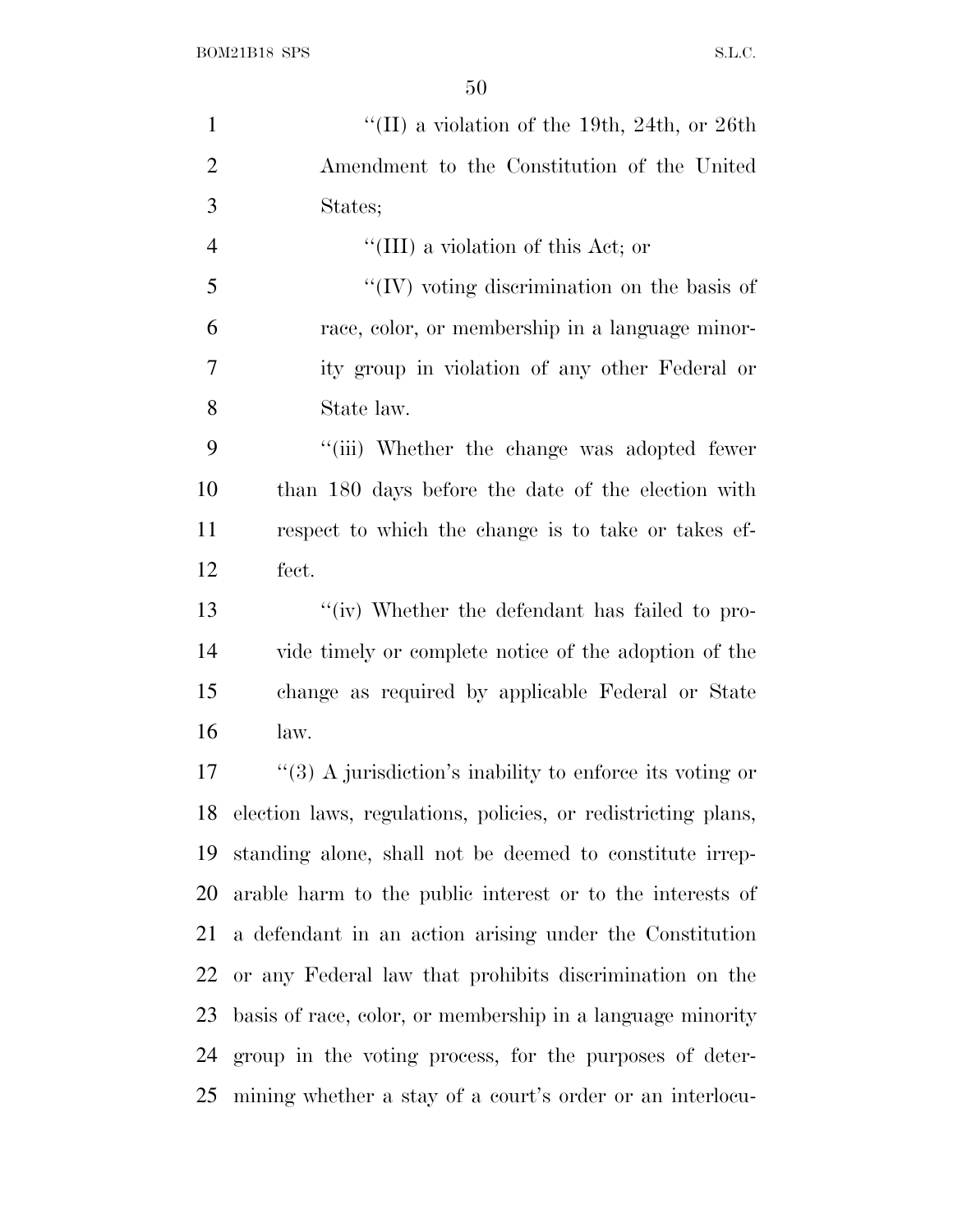tory appeal under section 1253 of title 28, United States Code, is warranted.''.

#### **SEC. 110. BILINGUAL ELECTION REQUIREMENTS.**

 Section 203(b)(1) of the Voting Rights Act of 1965 (52 U.S.C. 10503(b)(1)) is amended by striking ''2032'' and inserting ''2037''.

 **SEC. 111. RELIEF FOR VIOLATIONS OF VOTING RIGHTS LAWS.**

(a) I<sup>N</sup> GENERAL.—

 (1) RELIEF FOR VIOLATIONS OF VOTING RIGHTS LAWS.—In this section, the term ''prohibited act or practice'' means—

13 (A) any act or practice—

 (i) that creates an undue burden on the fundamental right to vote in violation of the 14th Amendment to the Constitu- tion of the United States or violates the Equal Protection Clause of the 14th Amendment to the Constitution of the United States; or

21 (ii) that is prohibited by the 15th, 22 19th, 24th, or 26th Amendment to the Constitution of the United States, section 24 2004 of the Revised Statutes (52 U.S.C. 10101), the Voting Rights Act of 1965 (52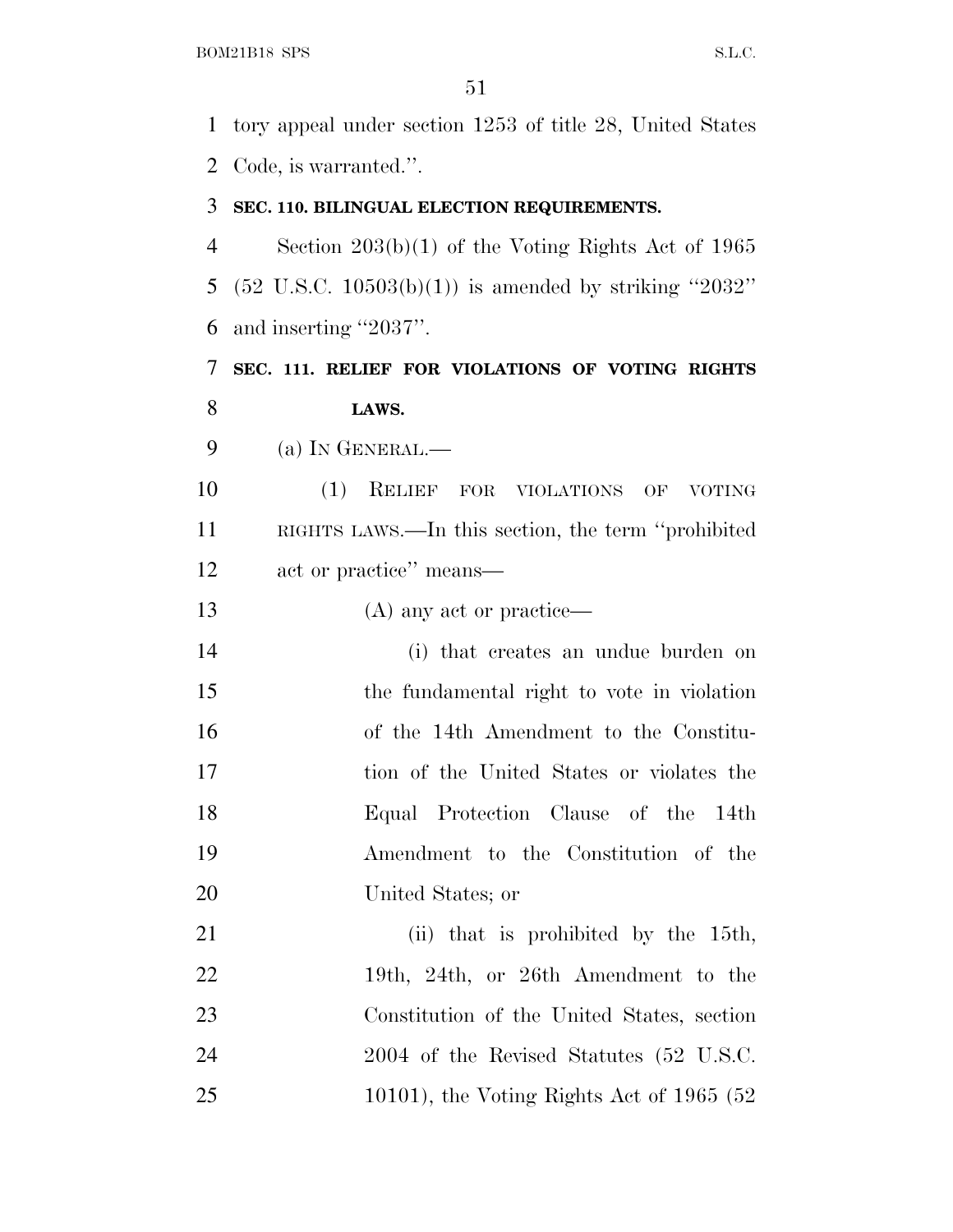| $\mathbf{1}$   | U.S.C. 10301 et seq.), the National Voter               |
|----------------|---------------------------------------------------------|
| $\overline{2}$ | Registration Act of 1993 (52 U.S.C.                     |
| 3              | $20501$ et seq.), the Uniformed and Over-               |
| $\overline{4}$ | seas Citizens Absentee Voting Act (52                   |
| 5              | U.S.C. 20301 et seq.), the Help America                 |
| 6              | Vote Act of 2002 (52 U.S.C. 20901 et                    |
| 7              | seq.), the Voting Accessibility for the El-             |
| 8              | derly and Handicapped Act (52 U.S.C.                    |
| 9              | $20101$ et seq.), or section $2003$ of the Re-          |
| 10             | vised Statutes $(52 \text{ U.S.C. } 10102)$ ; and       |
| 11             | (B) any act or practice in violation of any             |
| 12             | Federal law that prohibits discrimination with          |
| 13             | respect to voting, including the Americans with         |
| 14             | Disabilities Act of 1990 (42 U.S.C. 12101 et            |
| 15             | $seq.$ ).                                               |
| 16             | (2) RULE OF CONSTRUCTION.—Nothing in this               |
| 17             | section shall be construed to diminish the authority    |
| 18             | or scope of authority of any person to bring an ac-     |
| 19             | tion under any Federal law.                             |
| 20             | (3) ATTORNEY'S FEES.—Section $722(b)$ of the            |
| 21             | Revised Statutes (42 U.S.C. 1988(b)) is amended by      |
| 22             | inserting "a provision described in section $111(a)(1)$ |
| 23             | of the John R. Lewis Voting Rights Advancement          |
| 24             | Act of 2021," after "title VI of the Civil Rights Act   |
| 25             | of $1964$ ,".                                           |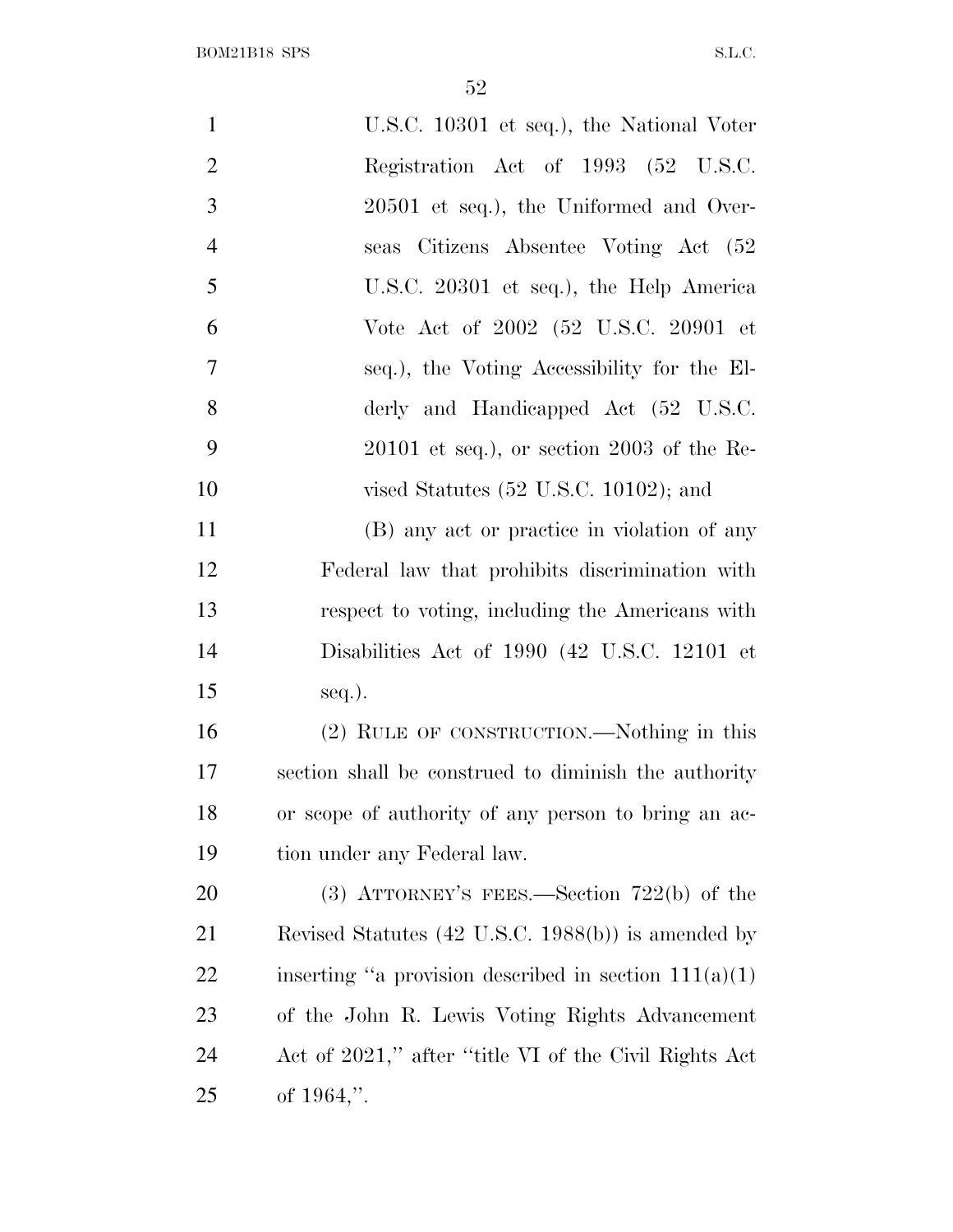(b) GROUNDS FOR EQUITABLE RELIEF.—In any ac- tion for equitable relief pursuant to a law listed under sub- section (a), proximity of the action to an election shall not be a valid reason to deny such relief, or stay the operation of or vacate the issuance of such relief, unless the party opposing the issuance or continued operation of relief meets the burden of proving by clear and convincing evi- dence that the issuance of the relief would be so close in time to the election as to cause irreparable harm to the public interest or that compliance with such relief would impose serious burdens on the party opposing relief.

 (1) IN GENERAL.—In considering whether to grant, deny, stay, or vacate any order of equitable relief, the court shall give substantial weight to the public's interest in expanding access to the right to vote. A State's generalized interest in enforcing its enacted laws shall not be a relevant consideration in determining whether equitable relief is warranted.

 (2) PRESUMPTIVE SAFE HARBOR.—Where equi- table relief is sought either within 30 days of the adoption or reasonable public notice of the chal- lenged policy or practice, or more than 60 days be- fore the date of an election to which the relief being sought will apply, proximity to the election will be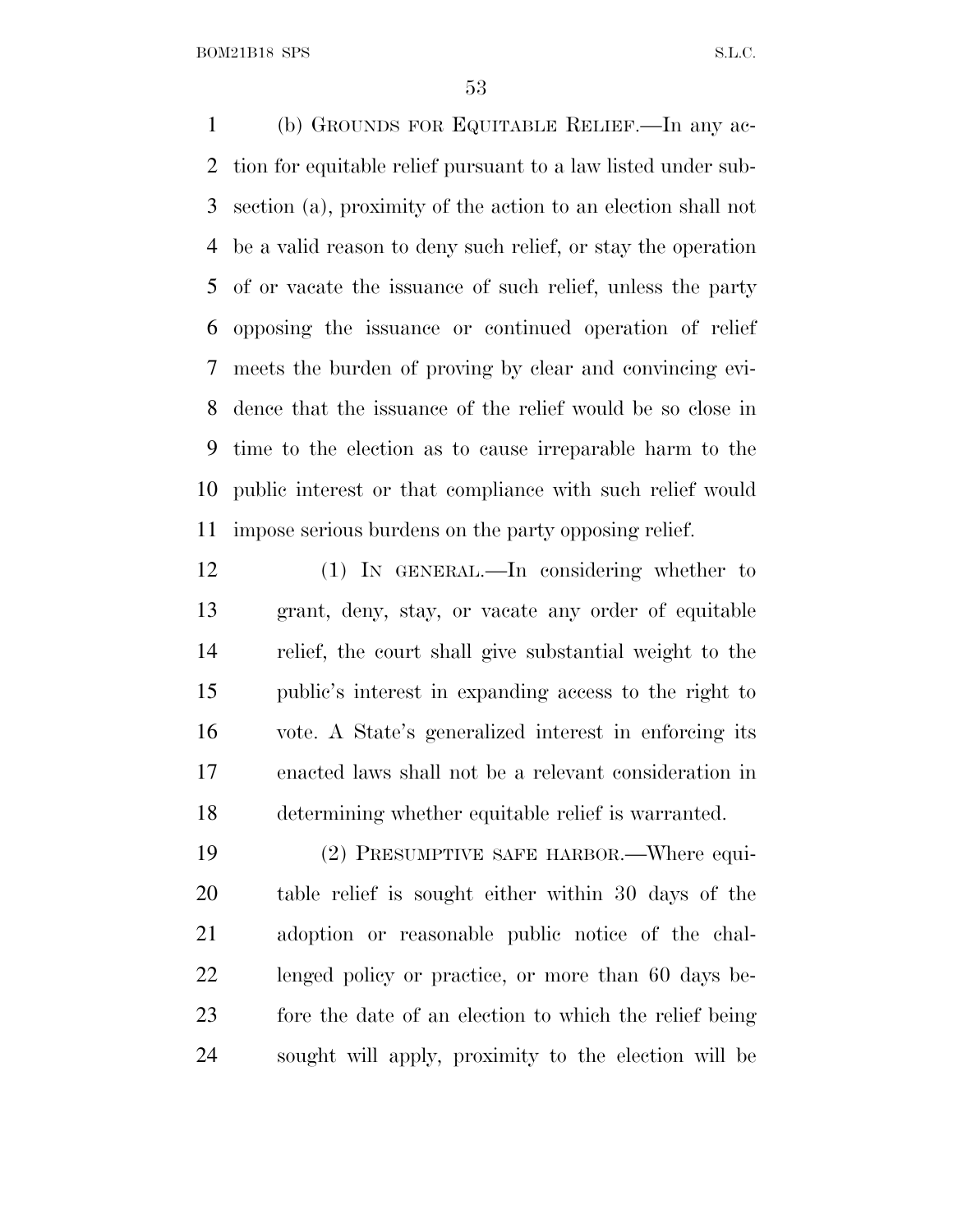presumed not to constitute a harm to the public in-terest or a burden on the party opposing relief.

 (c) GROUNDS FOR STAY OR VACATUR IN FEDERAL CLAIMS INVOLVING VOTING RIGHTS.—

 (1) PROSPECTIVE EFFECT.—In reviewing an application for a stay or vacatur of equitable relief granted pursuant to a law listed in subsection (a), a court shall give substantial weight to the reliance interests of citizens who acted pursuant to such order under review. In fashioning a stay or vacatur, a reviewing court shall not order relief that has the effect of denying or abridging the right to vote of any citizen who has acted in reliance on the order.

 (2) WRITTEN EXPLANATION.—No stay or vacatur under this subsection shall issue unless the reviewing court makes specific findings that the pub- lic interest, including the public's interest in expand- ing access to the ballot, will be harmed by the con- tinuing operation of the equitable relief or that com- pliance with such relief will impose serious burdens on the party seeking such a stay or vacatur such 22 that those burdens substantially outweigh the bene- fits to the public interest. In reviewing an applica-tion for a stay or vacatur of equitable relief, findings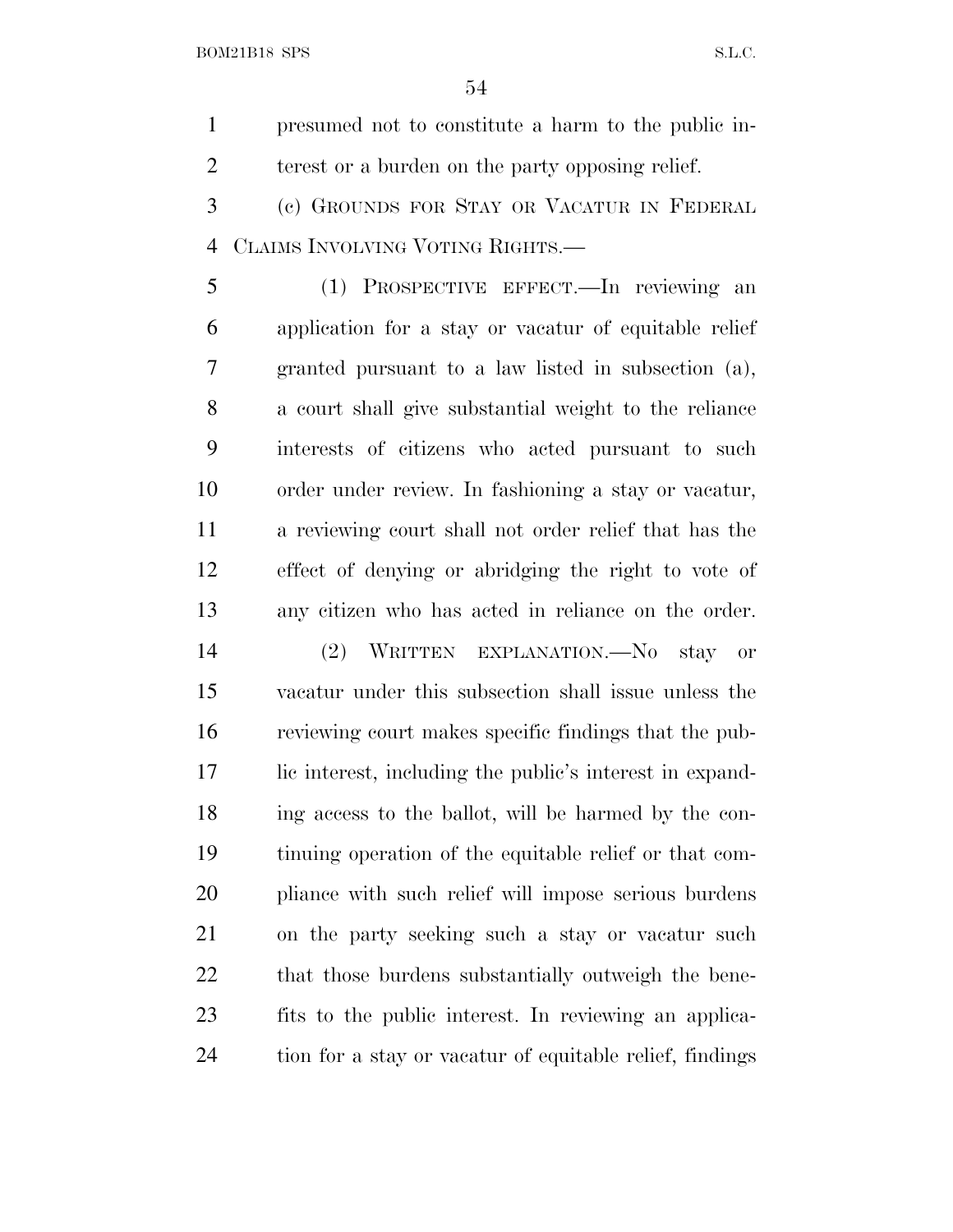| $\mathbf{1}$   | of fact made in issuing the order under review shall    |
|----------------|---------------------------------------------------------|
| $\overline{2}$ | not be set aside unless clearly erroneous.              |
| 3              | SEC. 112. PROTECTION OF TABULATED VOTES.                |
| $\overline{4}$ | The Voting Rights Act of 1965 (52 U.S.C. 10307)         |
| 5              | is amended—                                             |
| 6              | $(1)$ in section $11-$                                  |
| 7              | $(A)$ by amending subsection $(a)$ to read as           |
| 8              | follows:                                                |
| 9              | "(a) No person acting under color of law shall—         |
| 10             | $\lq(1)$ fail or refuse to permit any person to vote    |
| 11             | who is entitled to vote under Federal law or is other-  |
| 12             | wise qualified to vote;                                 |
| 13             | $\lq(2)$ willfully fail or refuse to tabulate, count,   |
| 14             | and report such person's vote; or                       |
| 15             | $\lq(3)$ willfully fail or refuse to certify the aggre- |
| 16             | gate tabulations of such persons' votes or certify the  |
| 17             | election of the candidates receiving sufficient such    |
| 18             | votes to be elected to office."; and                    |
| 19             | (B) in subsection (b), by inserting "sub-               |
| 20             | section (a) or" after "duties under"; and               |
| 21             | $(2)$ in section 12—                                    |
| 22             | $(A)$ in subsection $(b)$ —                             |
| 23             | (i) by striking "a year following an                    |
| 24             | election in a political subdivision in which            |
| 25             | an observer has been assigned" and insert-              |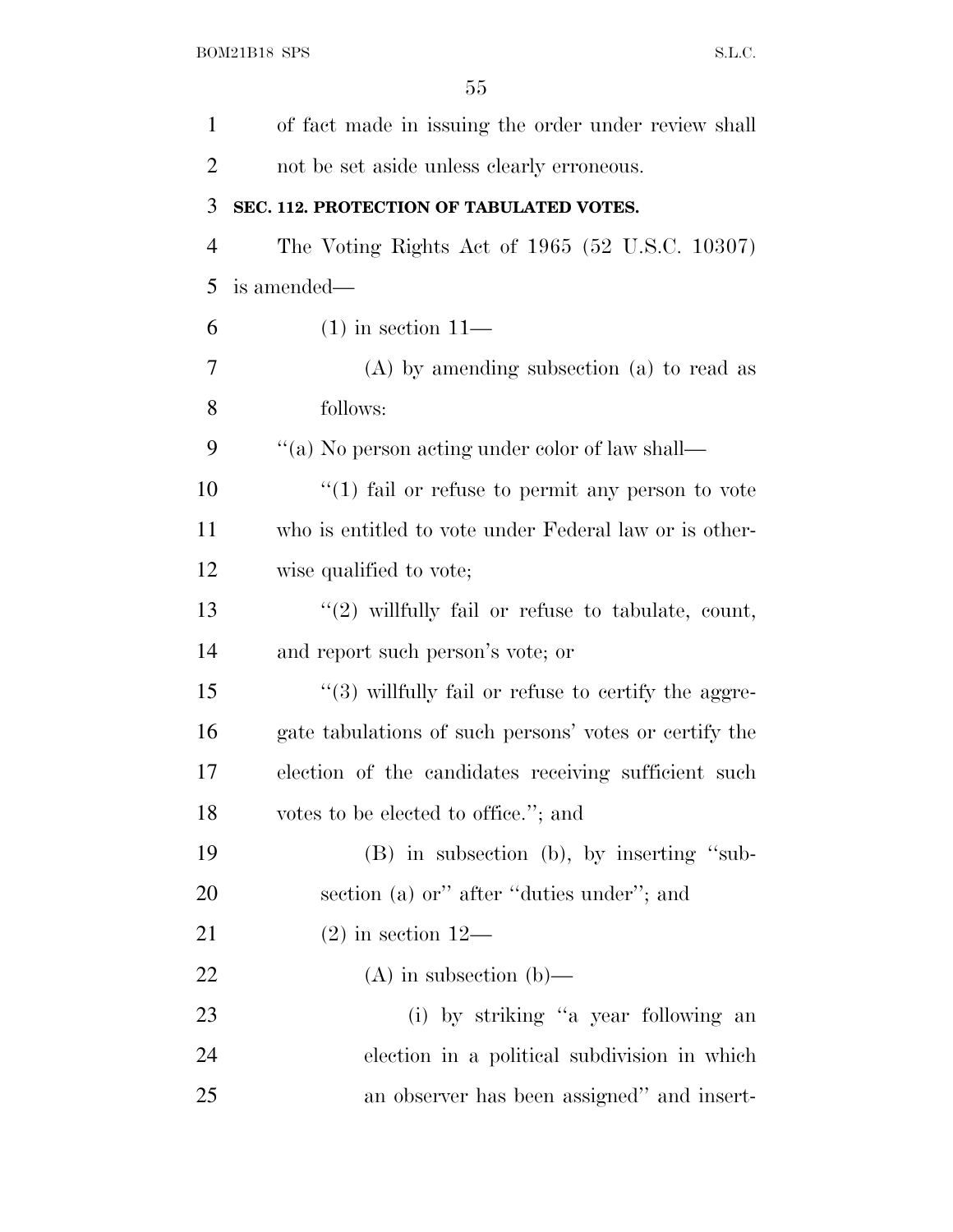| $\mathbf{1}$   | ing "22 months following an election for             |
|----------------|------------------------------------------------------|
| $\overline{2}$ | Federal office"; and                                 |
| 3              | (ii) by adding at the end the fol-                   |
| $\overline{4}$ | lowing: "Whenever the Attorney General"              |
| 5              | has reasonable grounds to believe that any           |
| 6              | person has engaged in or is about to en-             |
| $\overline{7}$ | gage in an act in violation of this sub-             |
| 8              | section, the Attorney General may institute          |
| 9              | (in the name of the United States) a civil           |
| 10             | action in Federal district court seeking ap-         |
| 11             | propriate relief.";                                  |
| 12             | $(B)$ in subsection $(c)$ , by inserting "or so-     |
| 13             | licits a violation of" after "conspires to violate"; |
| 14             | and                                                  |
| 15             | $(C)$ in subsection (e), by striking the first       |
| 16             | and second sentences and inserting the fol-          |
| 17             | lowing: "If, after the closing of the polls in an    |
| 18             | election for Federal office, persons allege that     |
| 19             | notwithstanding (1) their registration by an ap-     |
| 20             | propriate election official and (2) their eligi-     |
| 21             | bility to vote in the political subdivision, their   |
| 22             | ballots have not been counted in such election,      |
| 23             | and if upon prompt receipt of notifications of       |
| 24             | these allegations, the Attorney General finds        |
| 25             | such allegations to be well founded, the Attor-      |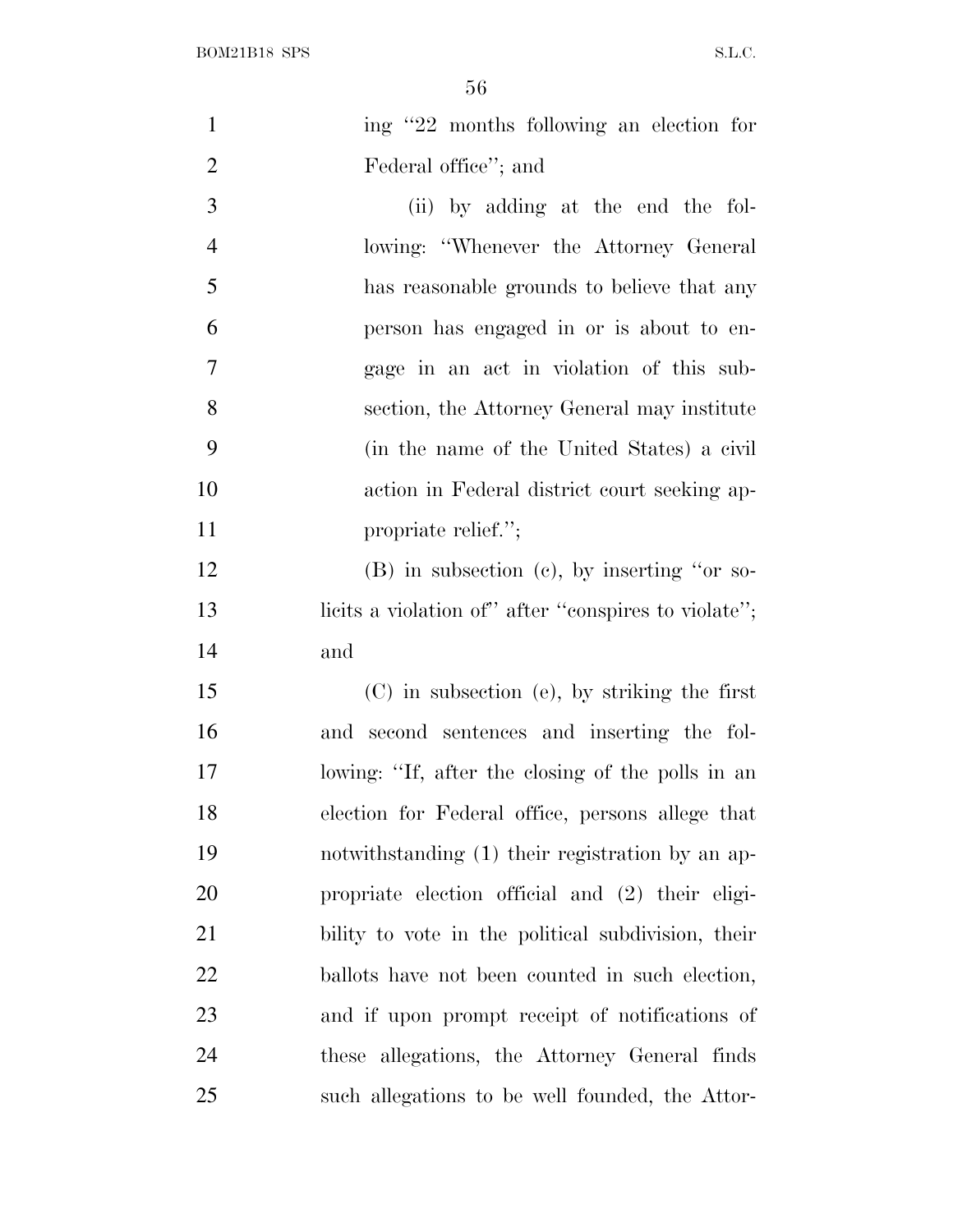ney General may forthwith file with the district court an application for an order providing for the counting and certification of the ballots of such persons and requiring the inclusion of their votes in the total vote for all applicable of- fices before the results of such election shall be deemed final and any force or effect given thereto.''. **SEC. 113. ENFORCEMENT OF VOTING RIGHTS BY ATTORNEY**

**GENERAL.**

 Section 12 of the Voting Rights Act of 1965 (52 U.S.C. 10308), as amended by this Act, is further amend-ed by adding at the end the following:

 ''(g) VOTING RIGHTS ENFORCEMENT BY ATTORNEY GENERAL.—

 $\frac{1}{1}$  In GENERAL.—In order to fulfill the At- torney General's responsibility to enforce this Act and other Federal laws that protect the right to vote, the Attorney General (or upon designation by the Attorney General, the Assistant Attorney Gen- eral for Civil Rights) is authorized, before com- mencing a civil action, to issue a demand for inspec- tion and information in writing to any State or polit- ical subdivision, or other governmental representa-25 tive or agent, with respect to any relevant documen-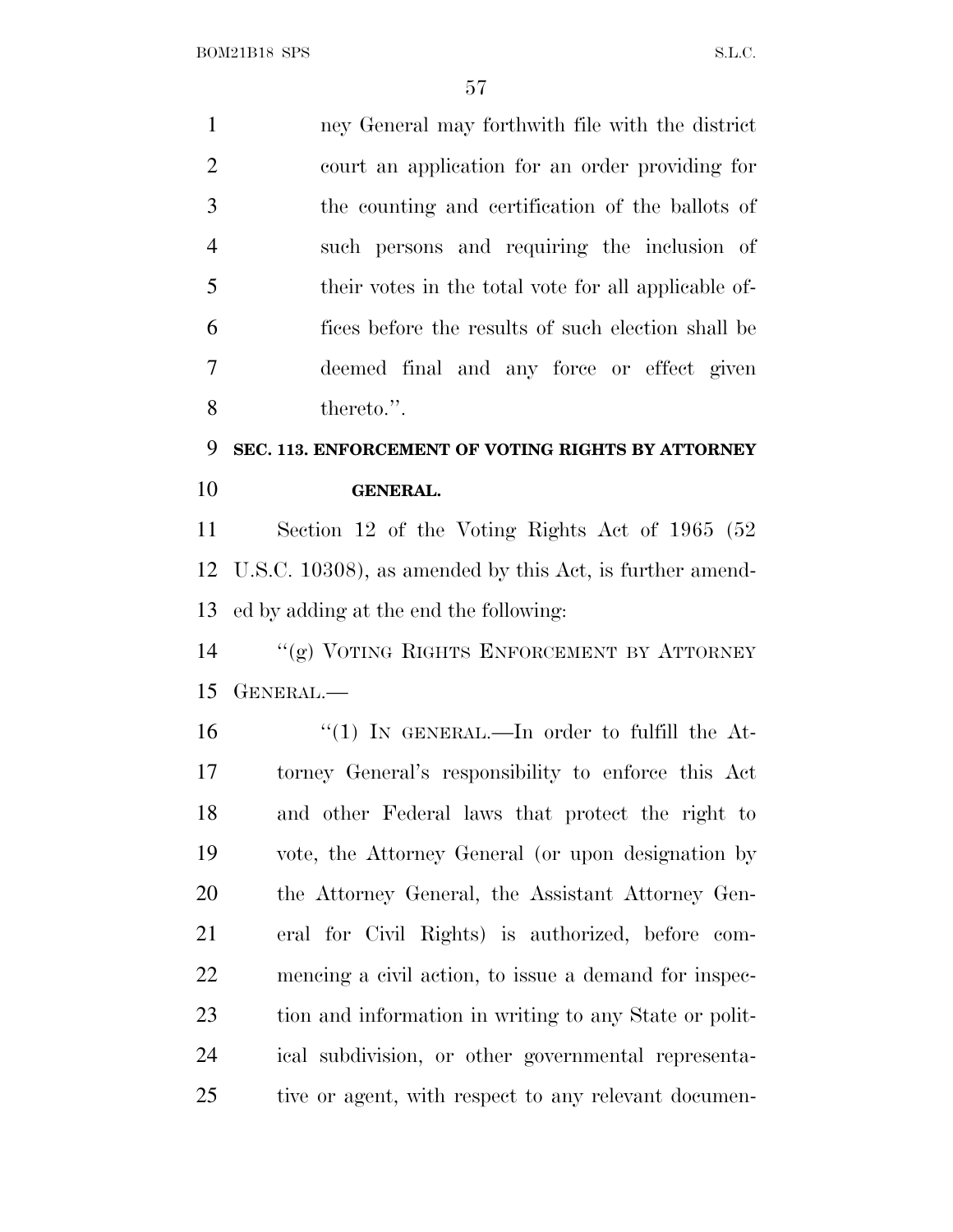| $\mathbf{1}$   | tary material that the Attorney General has reason      |
|----------------|---------------------------------------------------------|
| $\overline{2}$ | to believe is within their possession, custody, or con- |
| 3              | trol. A demand by the Attorney General under this       |
| $\overline{4}$ | subsection may require—                                 |
| 5              | $\lq\lq$ the production of such documentary             |
| 6              | material for inspection and copying;                    |
| $\overline{7}$ | $\lq\lq$ (B) answers in writing to written ques-        |
| 8              | tions with respect to such documentary mate-            |
| 9              | rial; or                                                |
| 10             | $\lq\lq$ (C) both the production described under        |
| 11             | subparagraph (A) and the answers described              |
| 12             | under subparagraph $(B)$ .                              |
| 13             | "(2) CONTENTS OF AN ATTORNEY GENERAL                    |
| 14             | DEMAND.                                                 |
| 15             | "(A) IN GENERAL.—Any demand issued                      |
| 16             | under paragraph (1), shall include a sworn cer-         |
| 17             | tificate to identify the voting qualification or        |
| 18             | prerequisite to voting or standard, practice, or        |
| 19             | procedure with respect to voting, or other vot-         |
| 20             | ing related matter or issue, whose lawfulness           |
| 21             | the Attorney General is investigating and to            |
| 22             | identify the Federal law that protects the right        |
| 23             | to vote under which the investigation is being          |
| 24             | conducted. The demand shall be reasonably cal-          |
| 25             | culated to lead to the discovery of documentary         |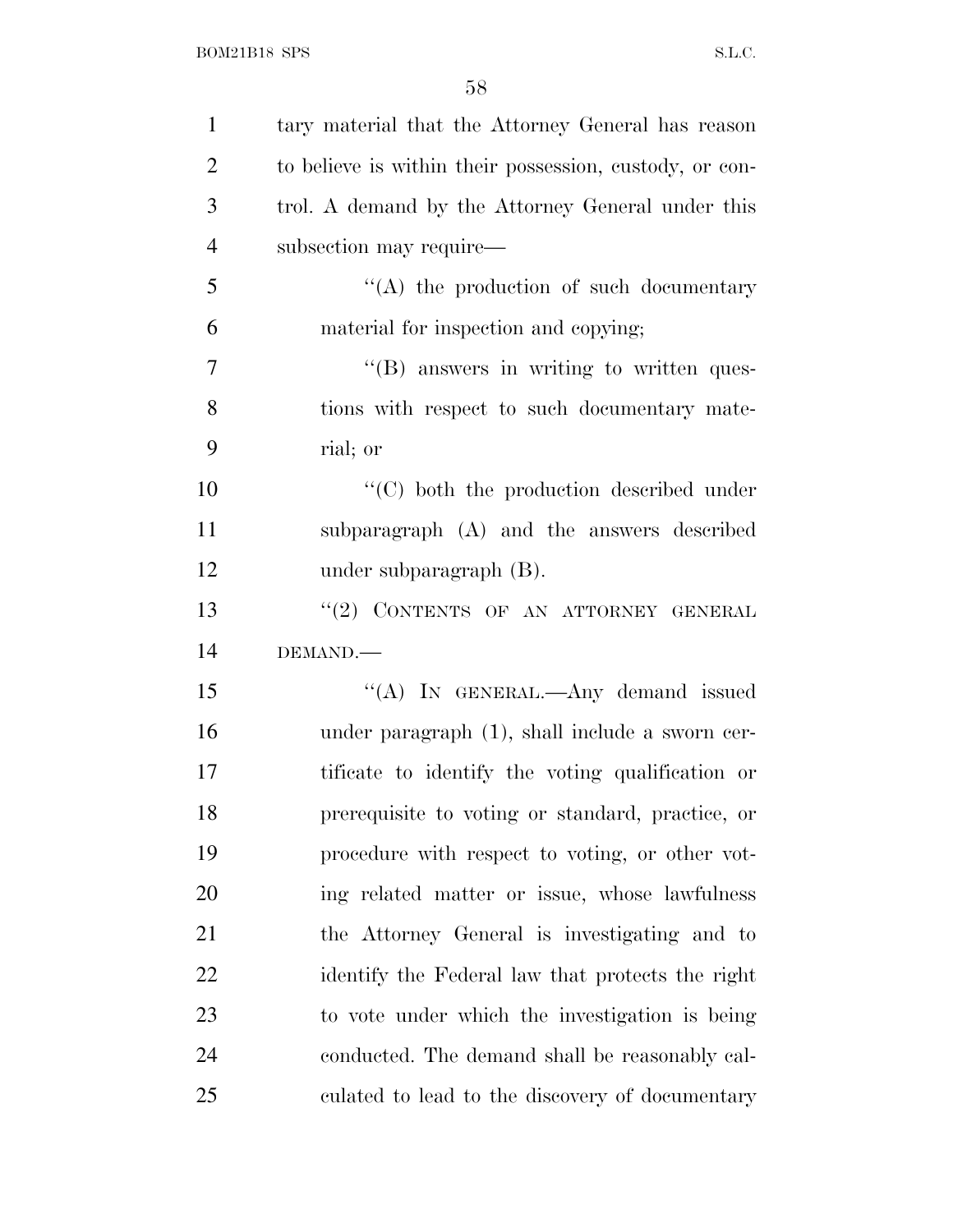material and information relevant to such inves- tigation. Documentary material includes any material upon which relevant information is re- corded, and includes written or printed mate- rials, photographs, tapes, or materials upon which information is electronically or magneti- cally recorded. Such demands shall be aimed at the Attorney General having the ability to in- spect and obtain copies of relevant materials (as well as obtain information) related to voting and are not aimed at the Attorney General tak- ing possession of original records, particularly those that are required to be retained by State and local election officials under Federal or State law. 16 "(B) NO REQUIREMENT FOR PRODUC- TION.—Any demand issued under paragraph (1) may not require the production of any docu- mentary material or the submission of any an- swers in writing to written questions if such material or answers would be protected from disclosure under the standards applicable to discovery requests under the Federal Rules of Civil Procedure in an action in which the Attor-

ney General or the United States is a party.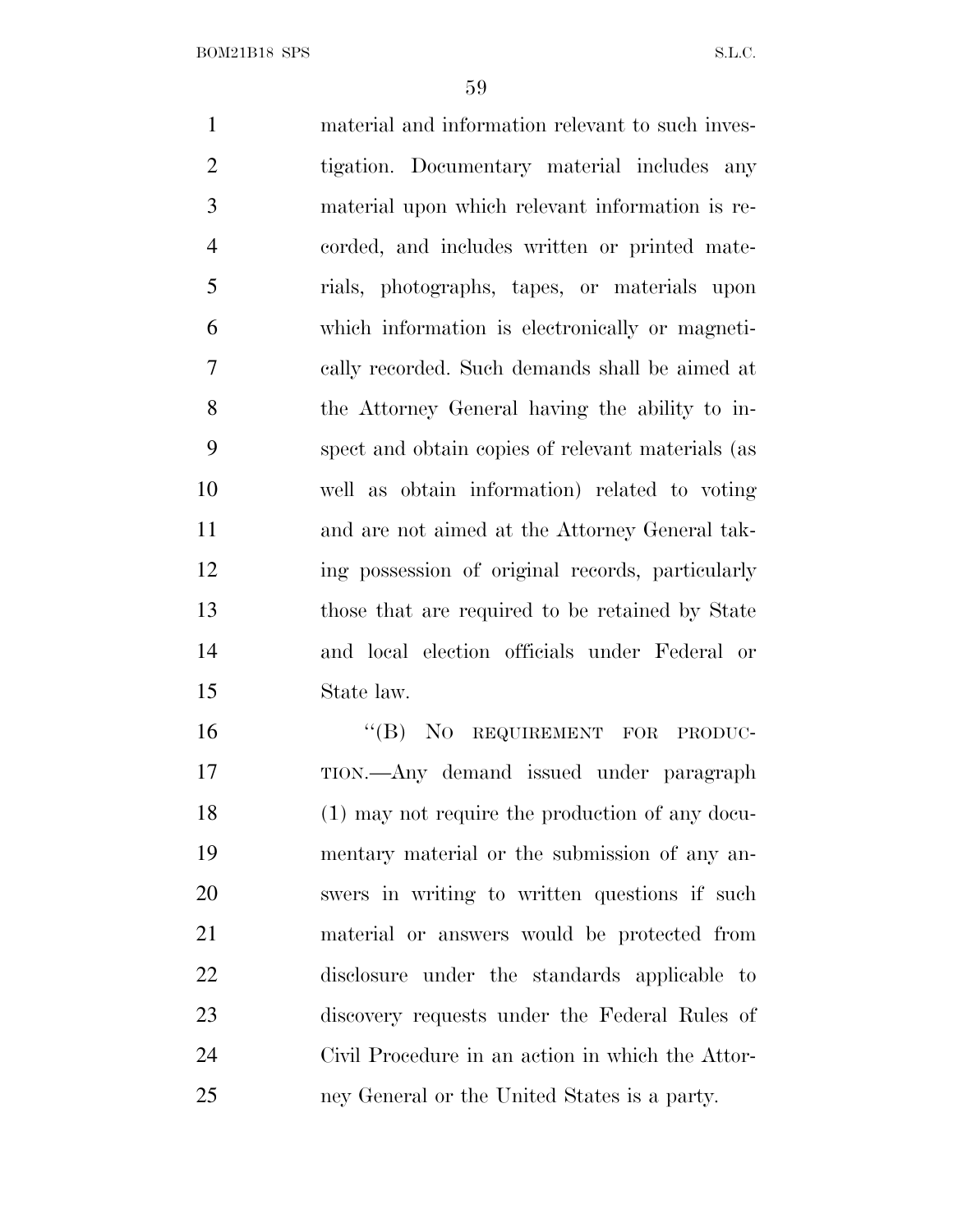| $\mathbf{1}$   | "(C) DOCUMENTARY MATERIAL.—If the                |
|----------------|--------------------------------------------------|
| $\overline{2}$ | demand issued under paragraph (1) requires       |
| 3              | the production of documentary material, it       |
| $\overline{4}$ | shall—                                           |
| 5              | "(i) identify the class of documentary           |
| 6              | material to be produced with such definite-      |
| $\overline{7}$ | ness and certainty as to permit such mate-       |
| 8              | rial to be fairly identified; and                |
| 9              | "(ii) prescribe a return date for pro-           |
| 10             | duction of the documentary material at           |
| 11             | least 20 days after issuance of the demand       |
| 12             | to give the State or political subdivision, or   |
| 13             | other governmental representative or             |
| 14             | agent, a reasonable period of time for as-       |
| 15             | sembling the documentary material and            |
| 16             | making it available for inspection and           |
| 17             | copying.                                         |
| 18             | ``(D)<br>ANSWERS TO WRITTEN<br>QUES-             |
| 19             | TIONS.—If the demand issued under paragraph      |
| 20             | (1) requires answers in writing to written ques- |
| 21             | tions, it shall—                                 |
| 22             | "(i) set forth with specificity the writ-        |
| 23             | ten question to be answered; and                 |
| 24             | "(ii) prescribe a date at least 20 days          |
| 25             | after the issuance of the demand for sub-        |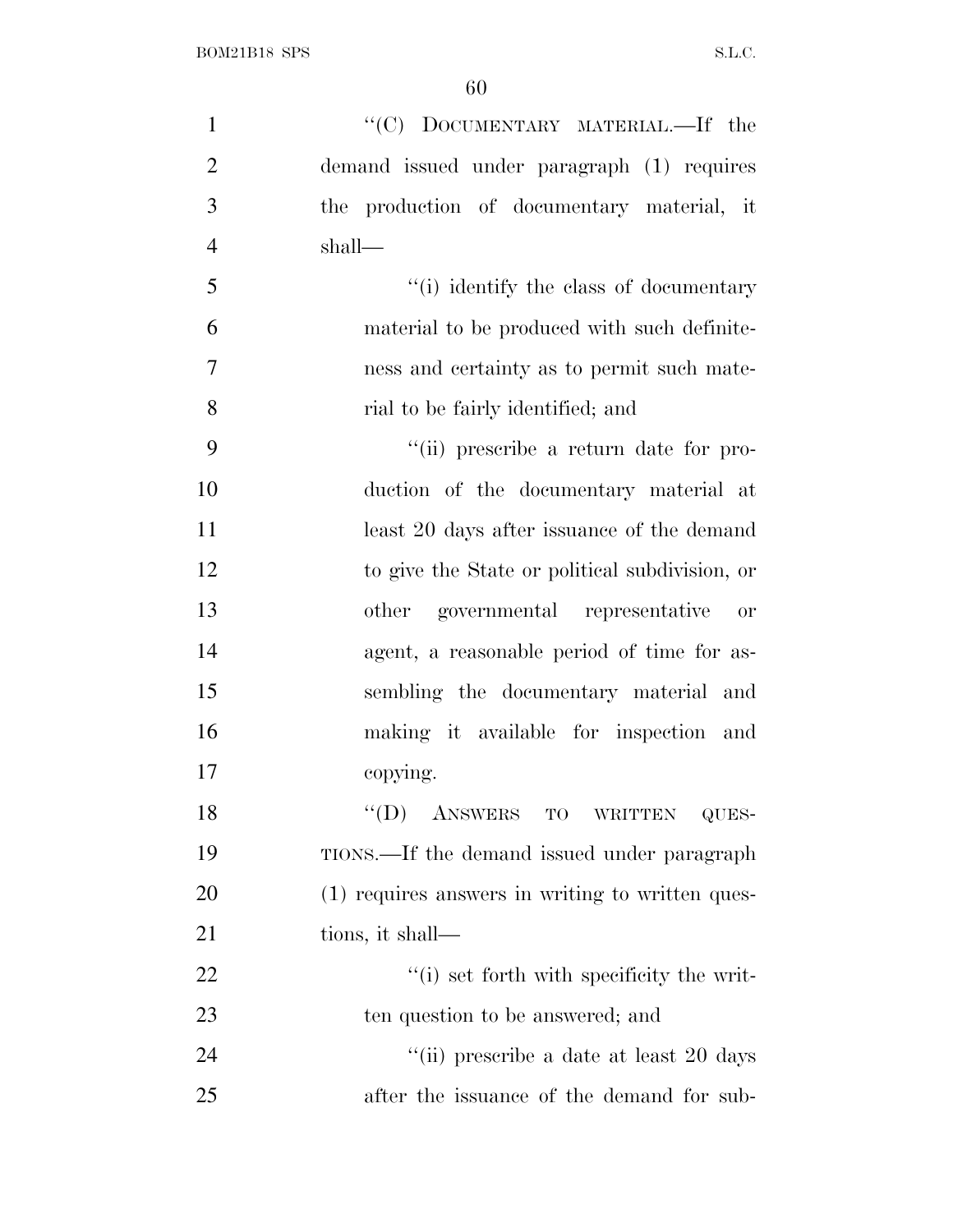mitting answers in writing to the written 2 questions.

 ''(E) SERVICE.—A demand issued under paragraph (1) may be served by a United States marshal or a deputy marshal, or by cer- tified mail, at any place within the territorial jurisdiction of any court of the United States. 8 "(3) RESPONSES TO AN ATTORNEY GENERAL DEMAND.—A State or political subdivision, or other governmental representative or agent, shall, with re- spect to any documentary material or any answer in writing produced under this subsection, provide a sworn certificate, in such form as the demand issued under paragraph (1) designates, by a person having knowledge of the facts and circumstances relating to such production or written answer, authorized to act on behalf of the State or political subdivision, or other governmental representative or agent, upon which the demand was served. The certificate—

20  $\text{``(A) shall state that}$ 

21 ''(i) all of the documentary material 22 required by the demand and in the posses- sion, custody, or control of the State or po- litical subdivision, or other governmental representative or agent, has been produced;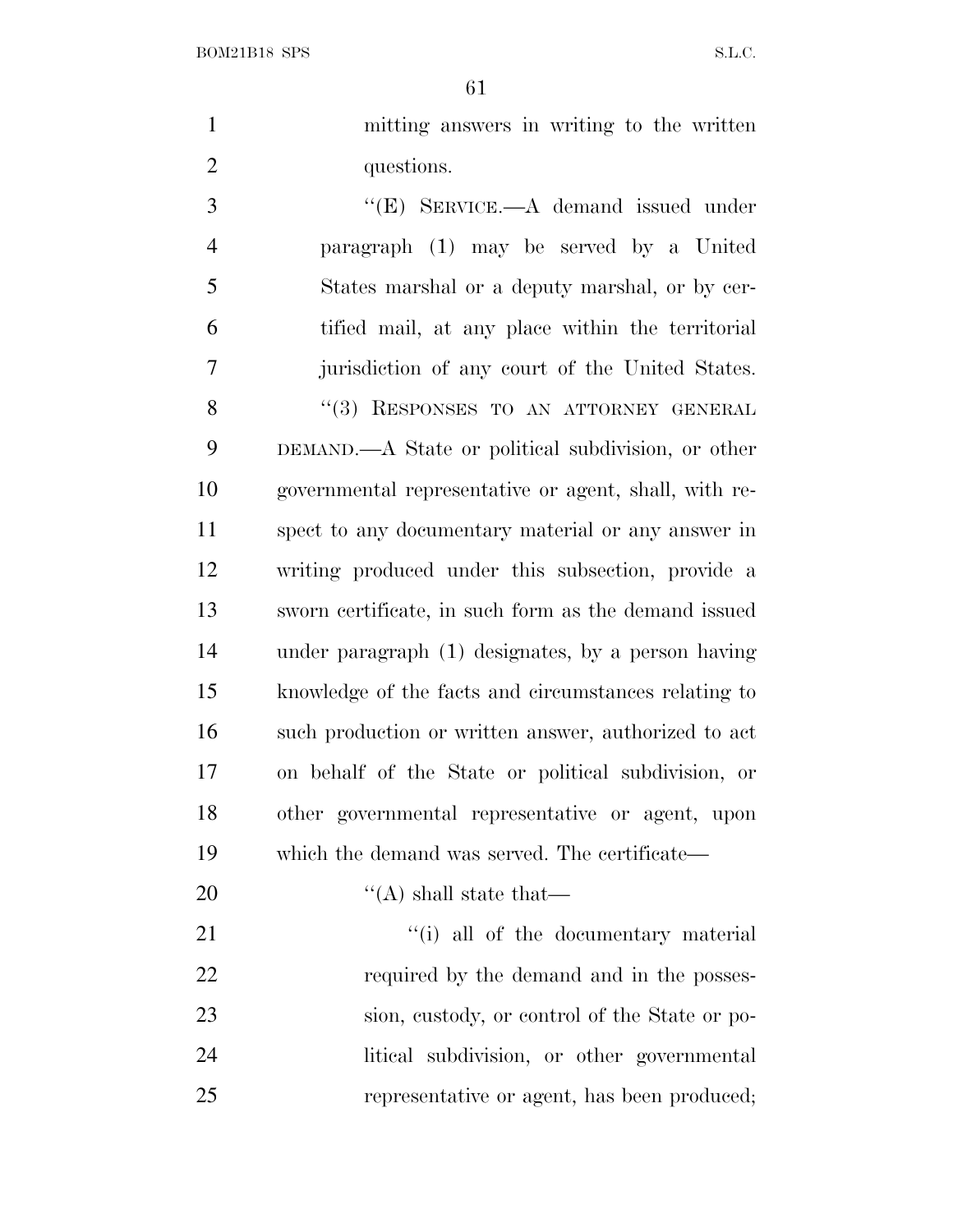$\begin{minipage}{.4\linewidth} \textbf{BOM21B18} \textbf{SPS} \end{minipage}$ 

| $\mathbf{1}$   | "(ii) with respect to every answer in                      |
|----------------|------------------------------------------------------------|
| $\overline{2}$ | writing to a written question, all informa-                |
| 3              | tion required by the question and in the                   |
| $\overline{4}$ | possession, custody, control, or knowledge                 |
| 5              | of the State or political subdivision, or                  |
| 6              | other governmental representative<br>$\hbox{or}\hskip 2mm$ |
| $\tau$         | agent, has been submitted; or                              |
| 8              | "(iii) the requirements described in                       |
| 9              | both clause (i) and clause (ii) have been                  |
| 10             | met; or                                                    |
| 11             | "(B) provide the basis for any objection to                |
| 12             | producing the documentary material or answer-              |
| 13             | ing the written question.                                  |
| 14             | To the extent that any information is not furnished,       |
| 15             | the information shall be identified and reasons set        |
| 16             | forth with particularity regarding the reasons why         |
| 17             | the information was not furnished.                         |
| 18             | $``(4)$ JUDICIAL PROCEEDINGS.—                             |
| 19             | "(A) PETITION FOR ENFORCEMENT.-                            |
| 20             | Whenever any State or political subdivision, or            |
| 21             | other governmental representative or agent,                |
| 22             | fails to comply with demand issued by the At-              |
| 23             | torney General under paragraph (1), the Attor-             |
| 24             | ney General may file, in a district court of the           |
| 25             | United States in which the State or political              |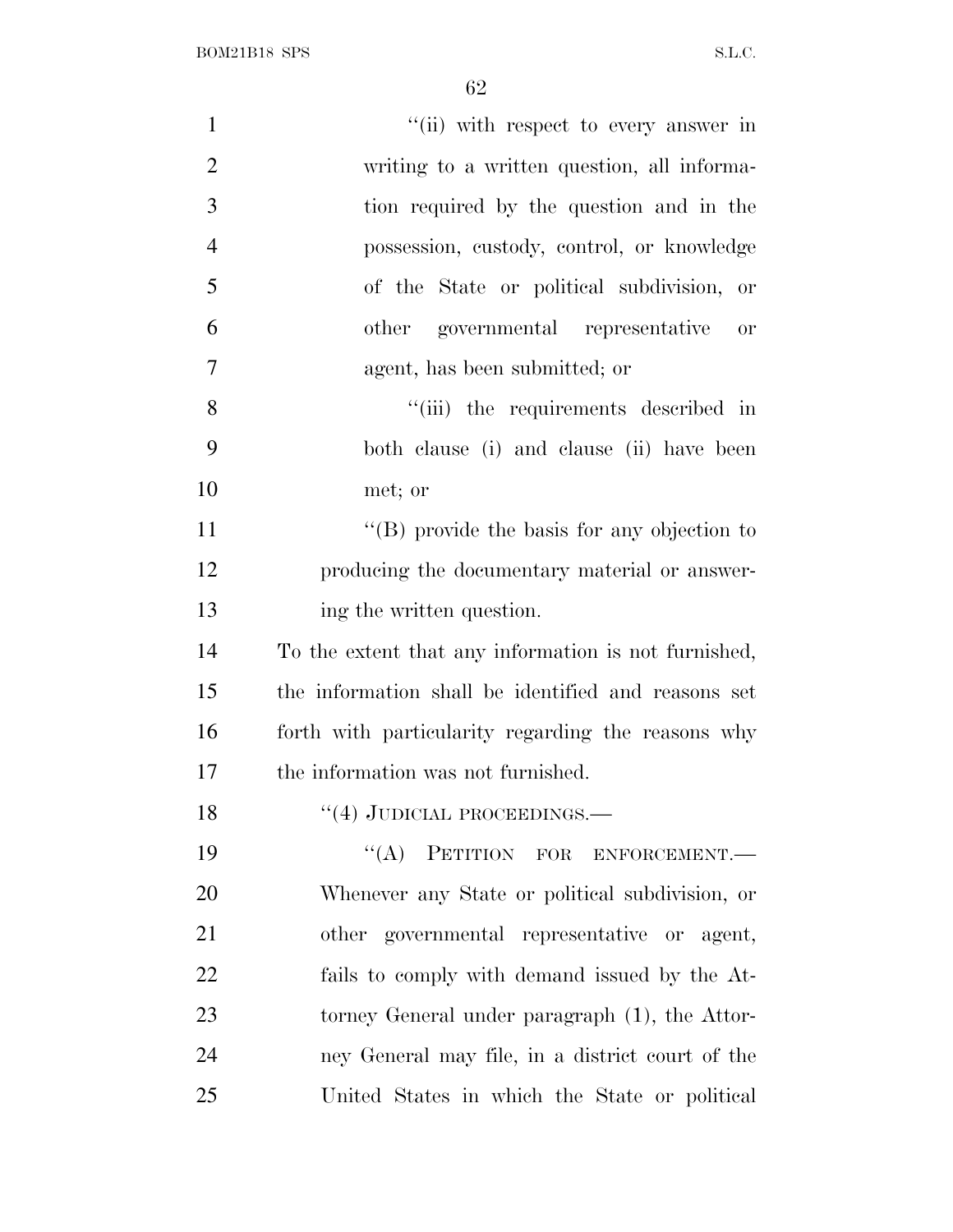| $\mathbf{1}$   | subdivision, or other governmental representa-       |
|----------------|------------------------------------------------------|
| $\overline{2}$ | tive or agent, is located, a petition for a judicial |
| 3              | order enforcing the Attorney General demand          |
| $\overline{4}$ | issued under paragraph (1).                          |
| 5              | "(B) PETITION TO MODIFY.—                            |
| 6              | "(i) IN GENERAL.—Any State or po-                    |
| $\overline{7}$ | litical subdivision, or other governmental           |
| 8              | representative or agent, that is served with         |
| 9              | a demand issued by the Attorney General              |
| 10             | under paragraph (1) may file in the United           |
| 11             | States District Court for the District of            |
| 12             | Columbia a petition for an order of the              |
| 13             | court to modify or set aside the demand of           |
| 14             | the Attorney General.                                |
| 15             | "(ii) PETITION TO MODIFY.—Any pe-                    |
| 16             | tition to modify or set aside a demand of            |
| 17             | the Attorney General issued under para-              |
| 18             | graph $(1)$ must be filed within 20 days             |
| 19             | after the date of service of the Attorney            |
| 20             | General's demand or at any time before               |
| 21             | the return date specified in the Attorney            |
| 22             | General's demand, whichever date is ear-             |
| 23             | lier.                                                |
| 24             | "(iii) CONTENTS OF PETITION.—The                     |
| 25             | petition shall specify each ground upon              |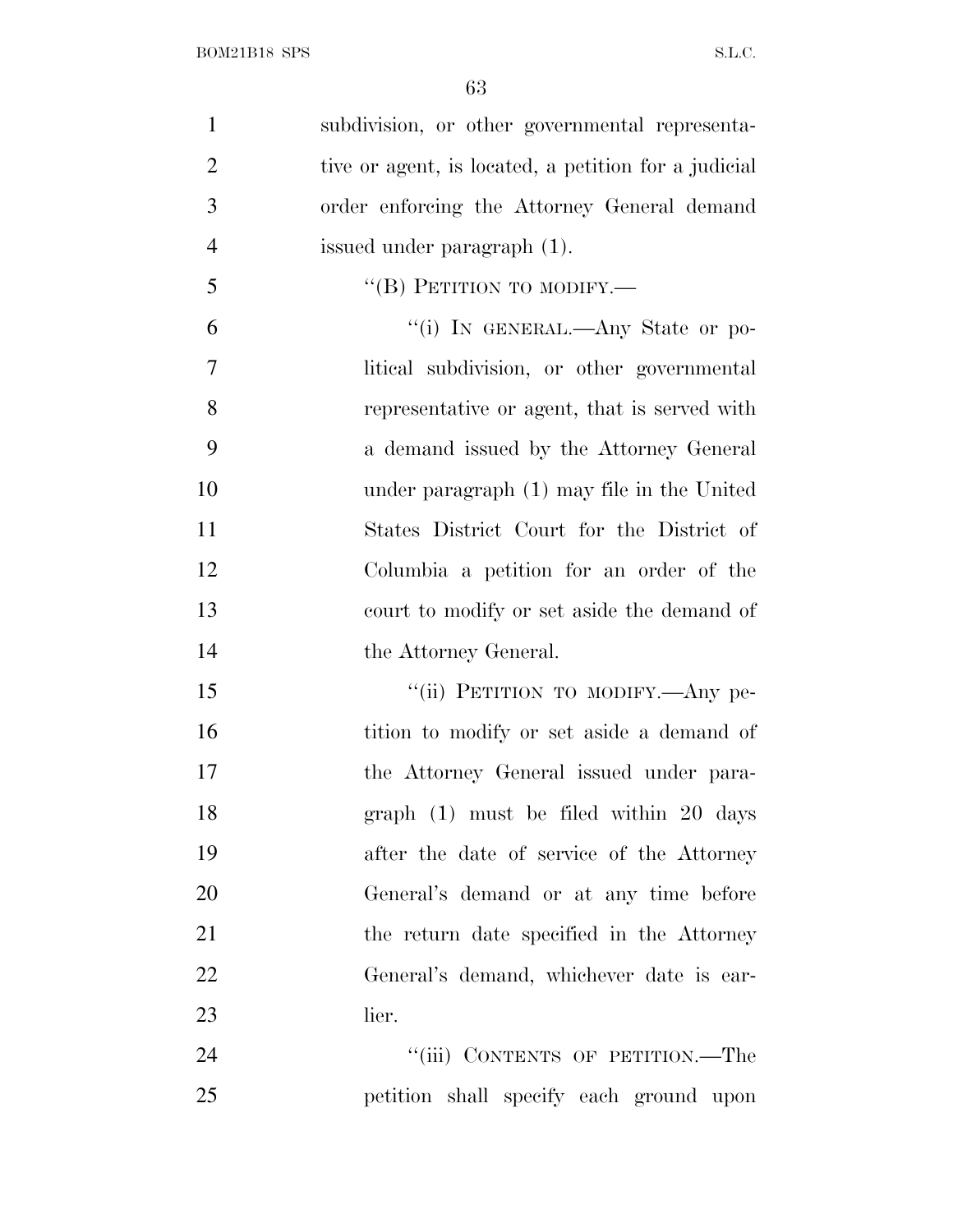which the petitioner relies in seeking relief under clause (i), and may be based upon any failure of the Attorney General's de- mand to comply with the provisions of this section or upon any constitutional or other legal right or privilege of the State or po- litical subdivision, or other governmental representative or agent. During the pend- ency of the petition in the court, the court may stay, as it deems proper, the running of the time allowed for compliance with the Attorney General's demand, in whole or in part, except that the State or political sub- division, or other governmental representa- tive or agent, filing the petition shall com-16 ply with any portions of the Attorney Gen- eral's demand not sought to be modified or 18 set aside.".

#### **SEC. 114. DEFINITIONS.**

 Title I of the Voting Rights Act of 1965 (52 U.S.C. 10301) is amended by adding at the end the following: **''SEC. 21. DEFINITIONS.**

*''*In this Act:

24 ''(1) INDIAN.—The term 'Indian' has the mean-ing given the term in section 4 of the Indian Self-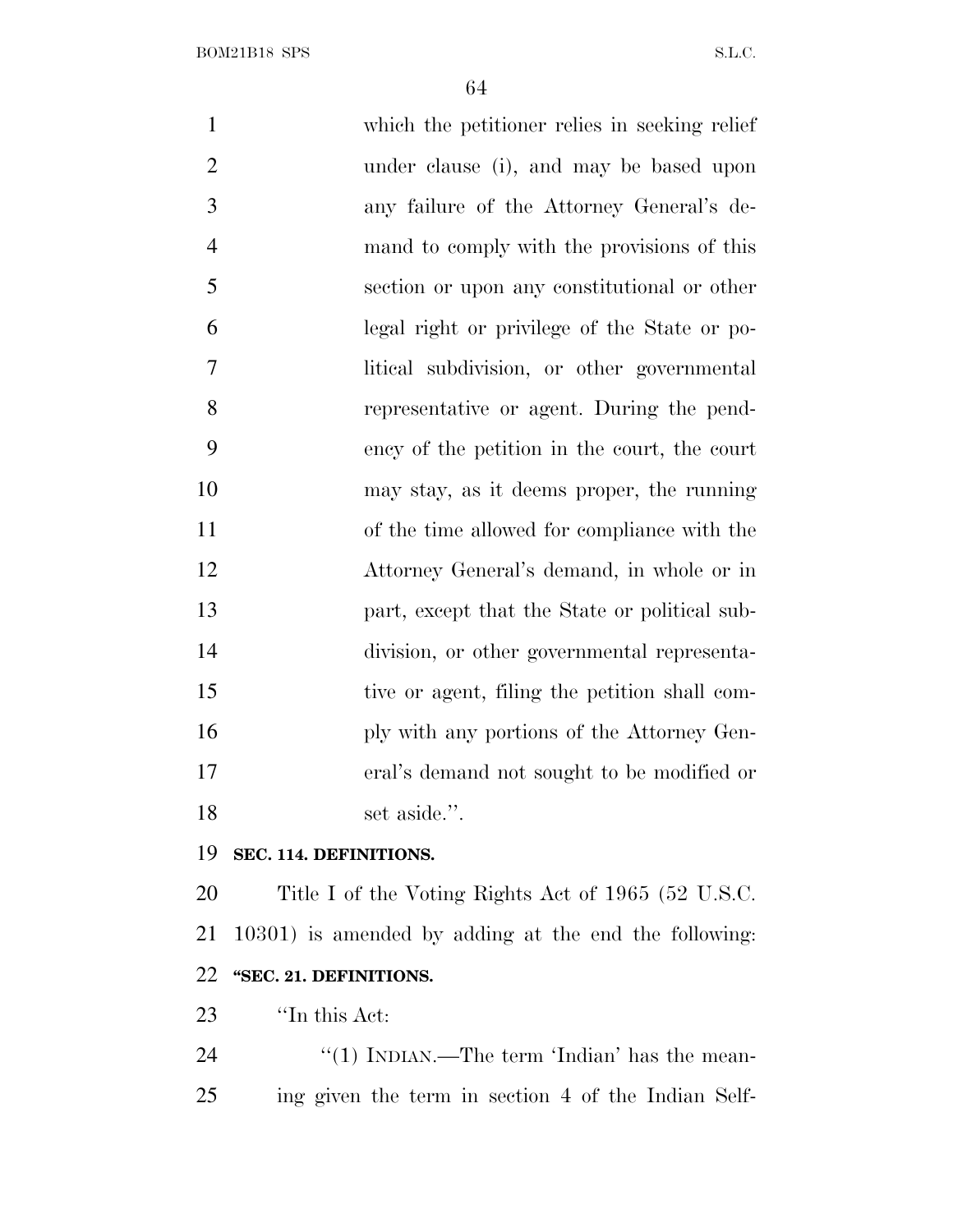| $\mathbf{1}$   | Determination and Education Assistance Act (25    |
|----------------|---------------------------------------------------|
| $\overline{2}$ | U.S.C. 5304).                                     |
| 3              | "(2) INDIAN LANDS.—The term 'Indian lands'        |
| $\overline{4}$ | means-                                            |
| 5              | "(A) any Indian country of an Indian              |
| 6              | tribe, as such term is defined in section 1151    |
| 7              | of title 18, United States Code;                  |
| 8              | "(B) any land in Alaska that is owned,            |
| 9              | pursuant to the Alaska Native Claims Settle-      |
| 10             | ment Act, by an Indian tribe that is a Native     |
| 11             | village (as such term is defined in section 3 of  |
| 12             | such Act), or by a Village Corporation that is    |
| 13             | associated with the Indian tribe (as such term    |
| 14             | is defined in section 3 of such Act);             |
| 15             | "(C) any land on which the seat of govern-        |
| 16             | ment of the Indian tribe is located; and          |
| 17             | "(D) any land that is part or all of a tribal     |
| 18             | designated statistical area associated with the   |
| 19             | Indian tribe, or is part or all of an Alaska Na-  |
| 20             | tive village statistical area associated with the |
| 21             | tribe, as defined by the Bureau of the Census     |
| 22             | for the purposes of the most recent decennial     |
| 23             | census.                                           |
| 24             | "(3) INDIAN TRIBE.—The term 'Indian Tribe'        |
| 25             | means the recognized governing body of any Indian |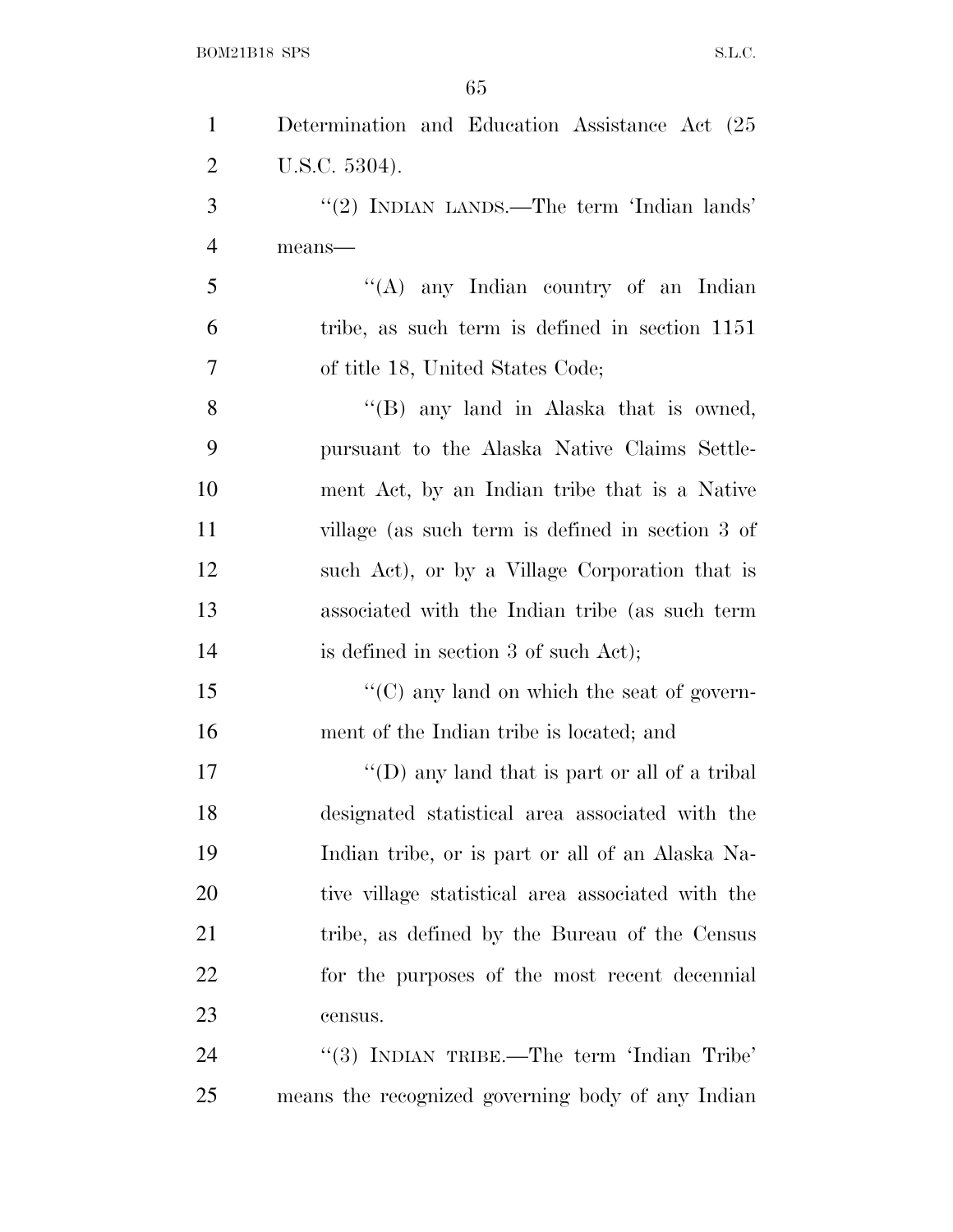| $\mathbf{1}$   | or Alaska Native Tribe, band, nation, pueblo, village, |
|----------------|--------------------------------------------------------|
| $\overline{2}$ | community, component band, or component reserva-       |
| 3              | tion, individually identified (including parentheti-   |
| $\overline{4}$ | cally) in the list published most recently pursuant to |
| 5              | section 104 of the Federally Recognized Indian         |
| 6              | Tribe List Act of 1994 (25 U.S.C. 5131).               |
| 7              | "(4) TRIBAL GOVERNMENT.—The term 'Tribal               |
| $8\,$          | Government' means the recognized governing body        |
| 9              | of an Indian Tribe.                                    |
| 10             | "(5) VOTING-AGE POPULATION.—The term                   |
| 11             | 'voting-age population' means the numerical size of    |
| 12             | the population within a State, within a political sub- |
| 13             | division, or within a political subdivision that con-  |
| 14             | tains Indian lands, as the case may be, that consists  |
| 15             | of persons age 18 or older, as calculated by the Bu-   |
| 16             | reau of the Census under the most recent decennial     |
| 17             | census.".                                              |
| 10             |                                                        |

#### **SEC. 115. ATTORNEYS' FEES.**

 Section 14(c) of the Voting Rights Act of 1965 (52 U.S.C. 10310(c)) is amended by adding at the end the following:

22 ''(4) The term 'prevailing party' means a party to an action that receives at least some of the benefit sought by such action, states a colorable claim, and can establish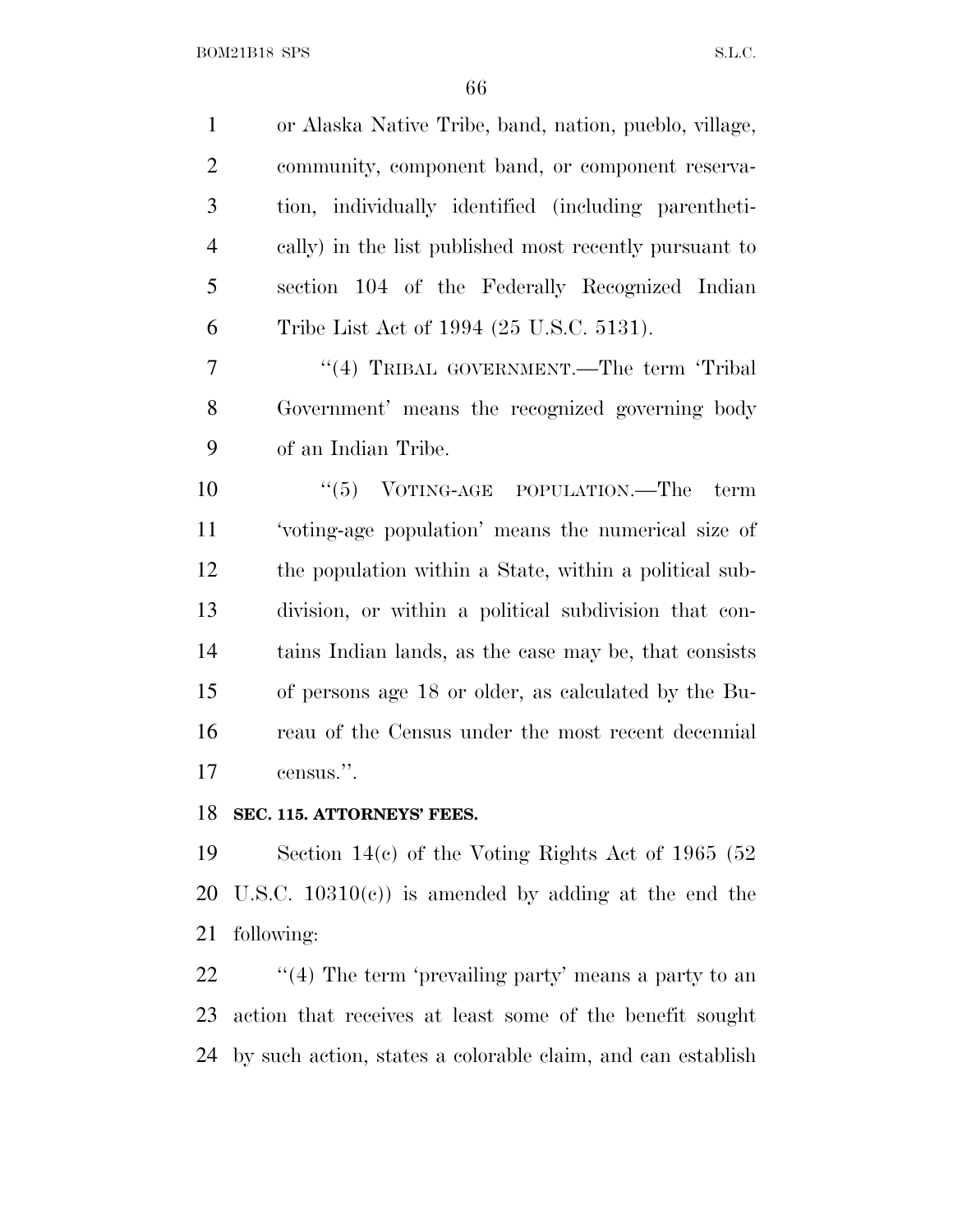that the action was a significant cause of a change to the status quo.''.

### **SEC. 116. OTHER TECHNICAL AND CONFORMING AMEND-MENTS.**

 (a) ACTIONS COVERED UNDER SECTION 3.—Section 3(c) of the Voting Rights Act of 1965 (52 U.S.C. 7 10302(c)) is amended—

 (1) by striking ''any proceeding instituted by the Attorney General or an aggrieved person under any statute to enforce'' and inserting ''any action under any statute in which a party (including the Attorney General) seeks to enforce''; and

 (2) by striking ''at the time the proceeding was commenced'' and inserting ''at the time the action was commenced''.

 (b) CLARIFICATION OF TREATMENT OF MEMBERS OF LANGUAGE MINORITY GROUPS.—Section 4(f) of such Act (52 U.S.C. 10303(f)) is amended—

 (1) in paragraph (1), by striking the second sentence; and

21 (2) by striking paragraphs  $(3)$  and  $(4)$ .

 (c) PERIOD DURING WHICH CHANGES IN VOTING PRACTICES ARE SUBJECT TO PRECLEARANCE UNDER SECTION 5.—Section 5 of such Act (52 U.S.C. 10304) is amended—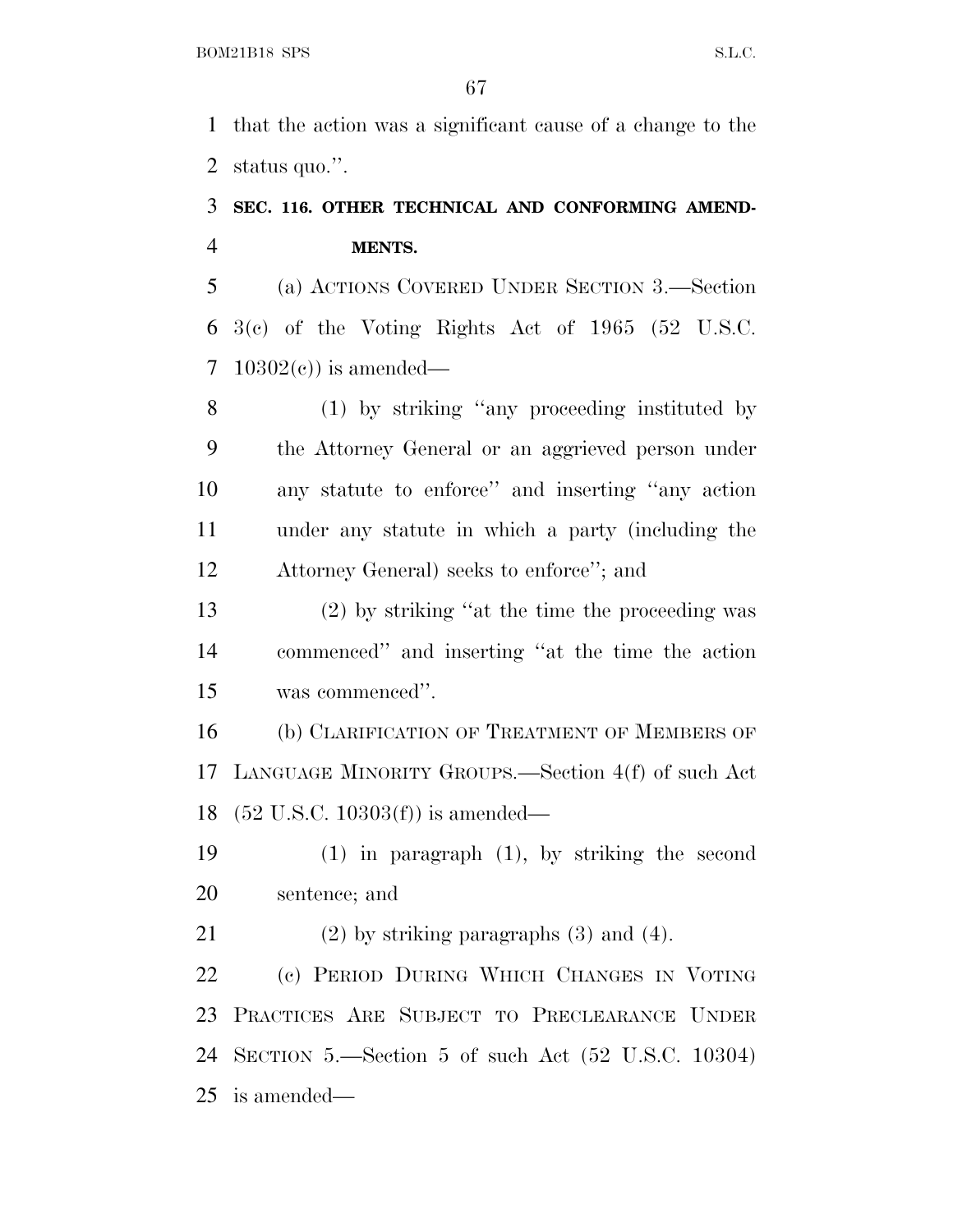| $\mathbf{1}$   | $(1)$ in subsection $(a)$ , by striking "based upon   |
|----------------|-------------------------------------------------------|
| $\overline{2}$ | determinations made under the first sentence of sec-  |
| 3              | tion 4(b) are in effect" and inserting "are in effect |
| $\overline{4}$ | during a calendar year";                              |
| 5              | $(2)$ in subsection $(a)$ , by striking "November 1,  |
| 6              | 1964" and all that follows through "November 1,       |
| 7              | 1972" and inserting "the applicable date of cov-      |
| 8              | erage"; and                                           |
| 9              | $(3)$ by adding at the end the following new sub-     |
| 10             | section:                                              |
| 11             | "(e) The term 'applicable date of coverage' means,    |
| 12             | with respect to a State or political subdivision—     |
| 13             | "(1) January 1, 2021, if the most recent deter-       |
| 14             | mination for such State or subdivision under section  |
| 15             | 4(b) was made during the first calendar year in       |
| 16             | which determinations are made following the date of   |
| 17             | enactment of the John R. Lewis Voting Rights Ad-      |
| 18             | vancement Act of 2021; or                             |
| 19             | $\lq(2)$ the date on which the most recent deter-     |
| 20             | mination for such State or subdivision under section  |
| 21             | $4(b)$ was made following the date of enactment of    |
| 22             | the John R. Lewis Voting Rights Advancement Act       |
| 23             | of 2021, if the most recent determination for such    |
| 24             | State or subdivision under section 4(b) was made      |
| 25             | after the first calendar year in which determinations |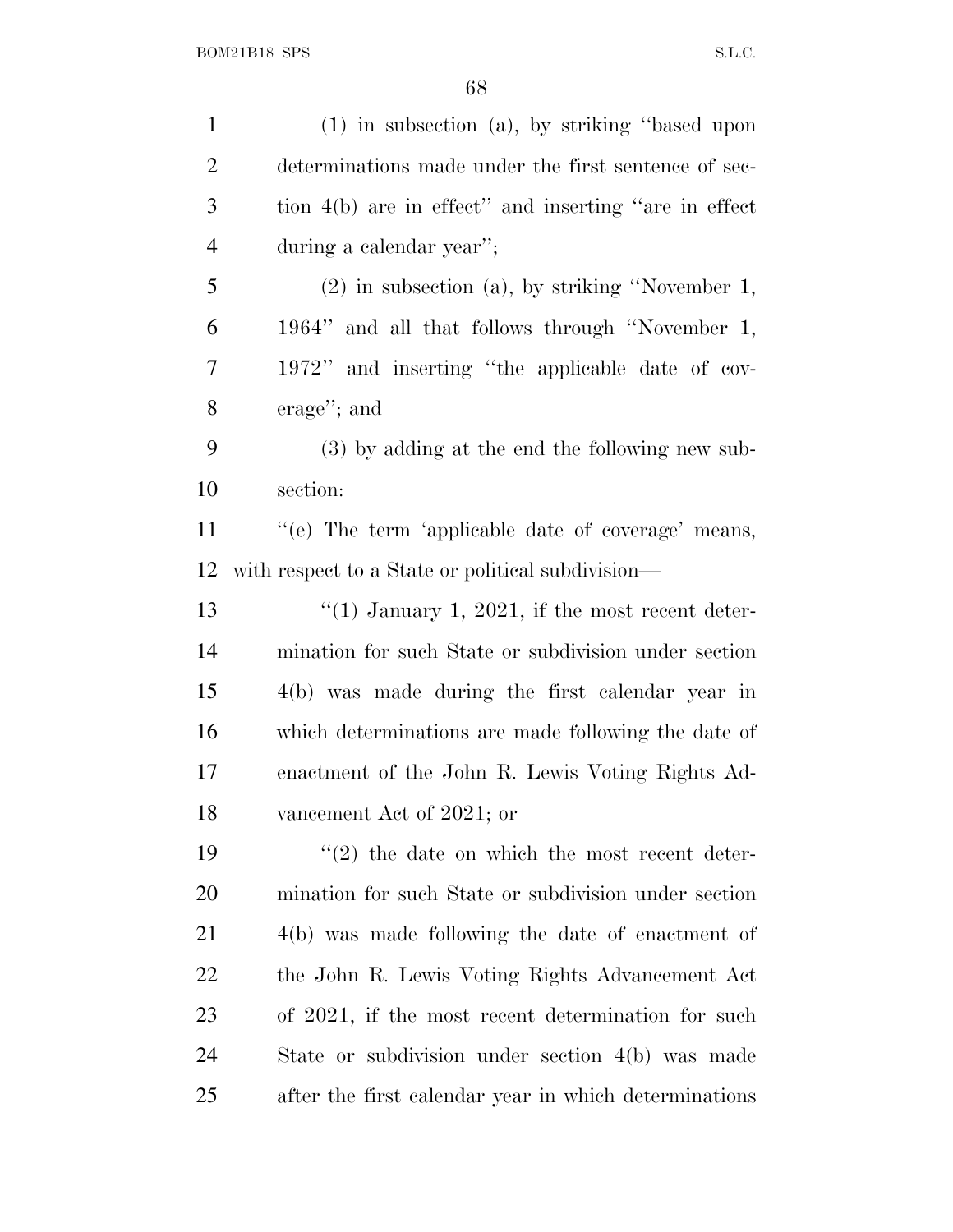are made following the date of enactment of the John R. Lewis Voting Rights Advancement Act of  $3 \t 2021$ .".

 (d) REVIEW OF PRECLEARANCE SUBMISSION UNDER SECTION 5 DUE TO EXIGENCY.—Section 5 of such Act (52 U.S.C. 10304) is amended, in subsection (a), by in- serting ''An exigency, including a natural disaster, inclem- ent weather, or other unforeseeable event, requiring such different qualification, prerequisite, standard, practice, or procedure within 30 days of a Federal, State, or local elec- tion shall constitute good cause requiring the Attorney General to expedite consideration of the submission. To the extent feasible, expedited consideration shall consider the views of individuals affected by the different qualifica- tion, prerequisite, standard, practice, or procedure.'' after 16 "will not be made.".

#### **SEC. 117. SEVERABILITY.**

 If any provision of the John R. Lewis Voting Rights Advancement Act of 2021 or any amendment made by this title, or the application of such a provision or amendment to any person or circumstance, is held to be unconstitu- tional or is otherwise enjoined or unenforceable, the re- mainder of this title and amendments made by this title, and the application of the provisions and amendments to any other person or circumstance, and any remaining pro-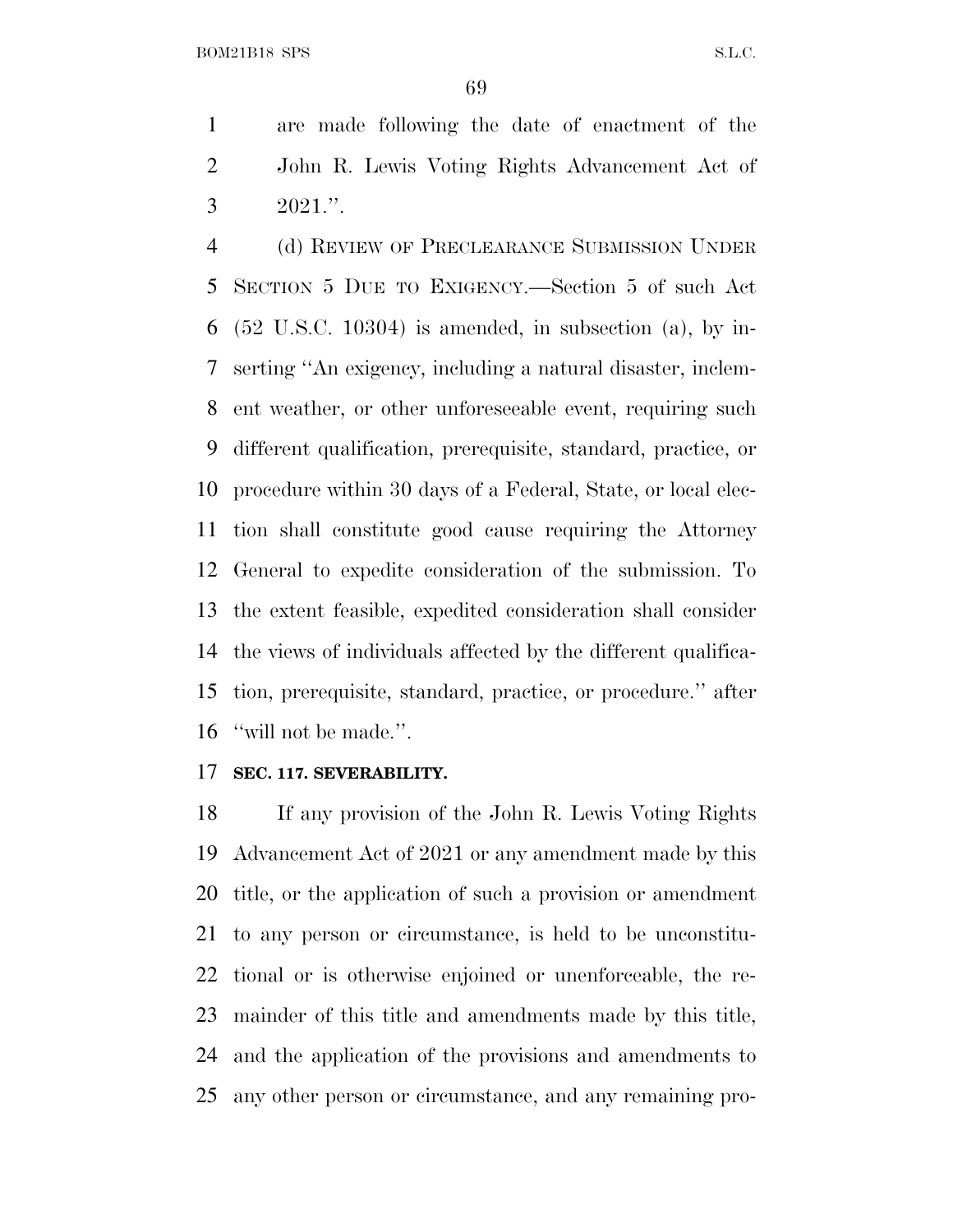vision of the Voting Rights Act of 1965 (52 U.S.C. 10301 et seq.), shall not be affected by the holding. In addition, if any provision of the Voting Rights Act of 1965 (52 U.S.C. 10301 et seq.), or any amendment to the Voting Rights Act of 1965, or the application of such a provision or amendment to any person or circumstance, is held to be unconstitutional or is otherwise enjoined or unenforce- able, the application of the provision and amendment to any other person or circumstance, and any remaining pro- visions of the Voting Rights Act of 1965, shall not be af-fected by the holding.

### **SEC. 118. GRANTS TO ASSIST WITH NOTICE REQUIREMENTS UNDER THE VOTING RIGHTS ACT OF 1965.**

 (a) I<sup>N</sup> GENERAL.—The Attorney General shall make grants each fiscal year to small jurisdictions who submit applications under subsection (b) for purposes of assisting such small jurisdictions with compliance with the require- ments of the Voting Rights Act of 1965 to submit or pub- lish notice of any change to a qualification, prerequisite, standard, practice or procedure affecting voting.

 (b) APPLICATION.—To be eligible for a grant under this section, a small jurisdiction shall submit an applica- tion to the Attorney General in such form and containing such information as the Attorney General may require re-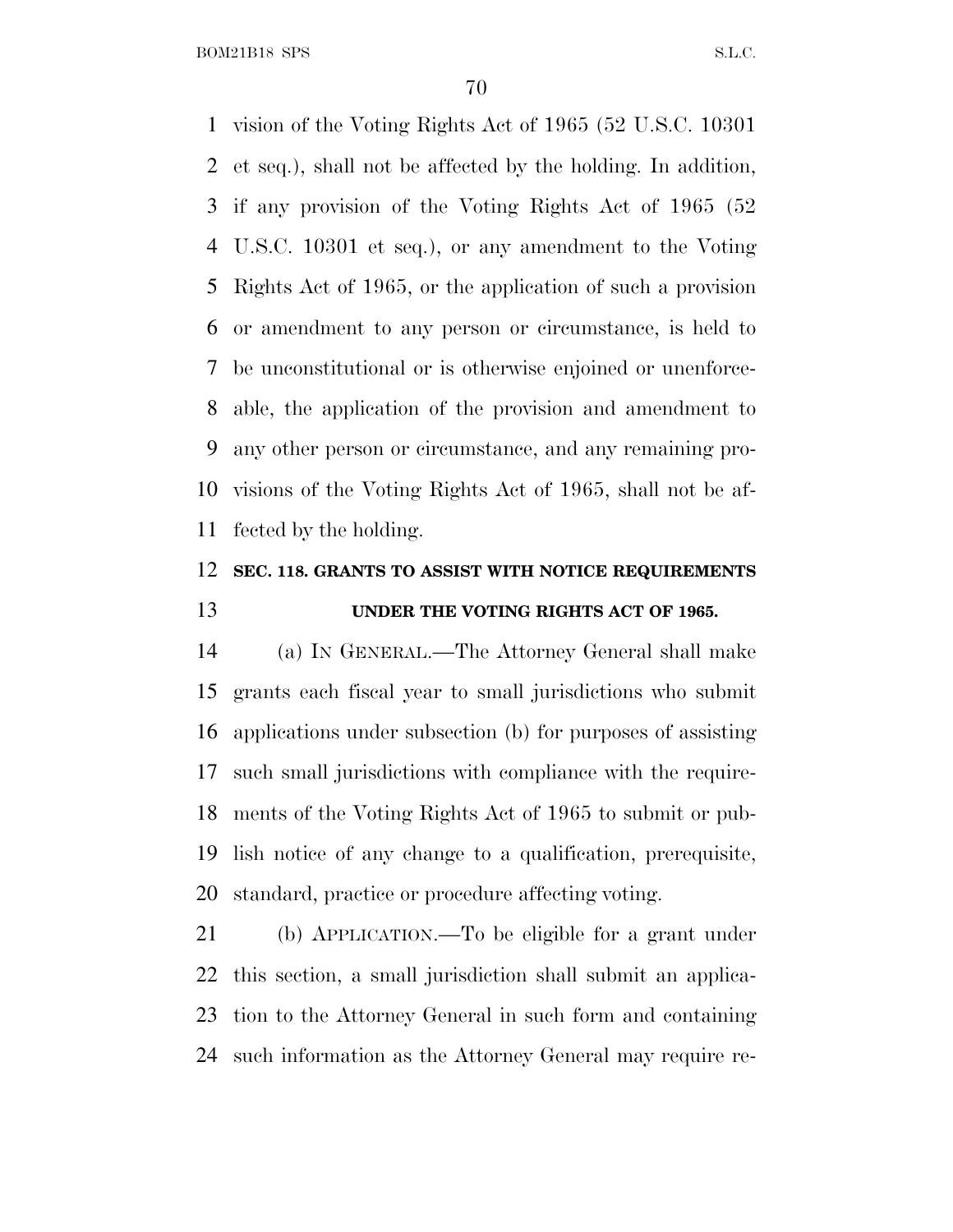garding the compliance of such small jurisdiction with the provisions of the Voting Rights Act of 1965.

 (c) SMALL JURISDICTION DEFINED.—For purposes of this section, the term ''small jurisdiction'' means any political subdivision of a State with a population of 10,000 or less.

# **TITLE II—ELECTION WORKER AND POLLING PLACE PRO-TECTION**

**SEC. 201. SHORT TITLE.**

 This title may be cited as the ''Election Worker and Polling Place Protection Act''.

 **SEC. 202. ELECTION WORKER AND POLLING PLACE PRO-TECTION.**

 Section 11 of the Voting Rights Act of 1965 (52 U.S.C. 10307) is amended by adding at the end the fol-lowing:

 $\langle f'(f)(1)$  Whoever, whether or not acting under color of law, by force or threat of force, or violence, or threat of harm to any person or property, willfully intimidates or interferes with, or attempts to intimidate or interfere with, the ability of any person or any class of persons to vote or qualify to vote, or to qualify or act as a poll watch- er, or any legally authorized election official, in any pri-mary, special, or general election, or any person who is,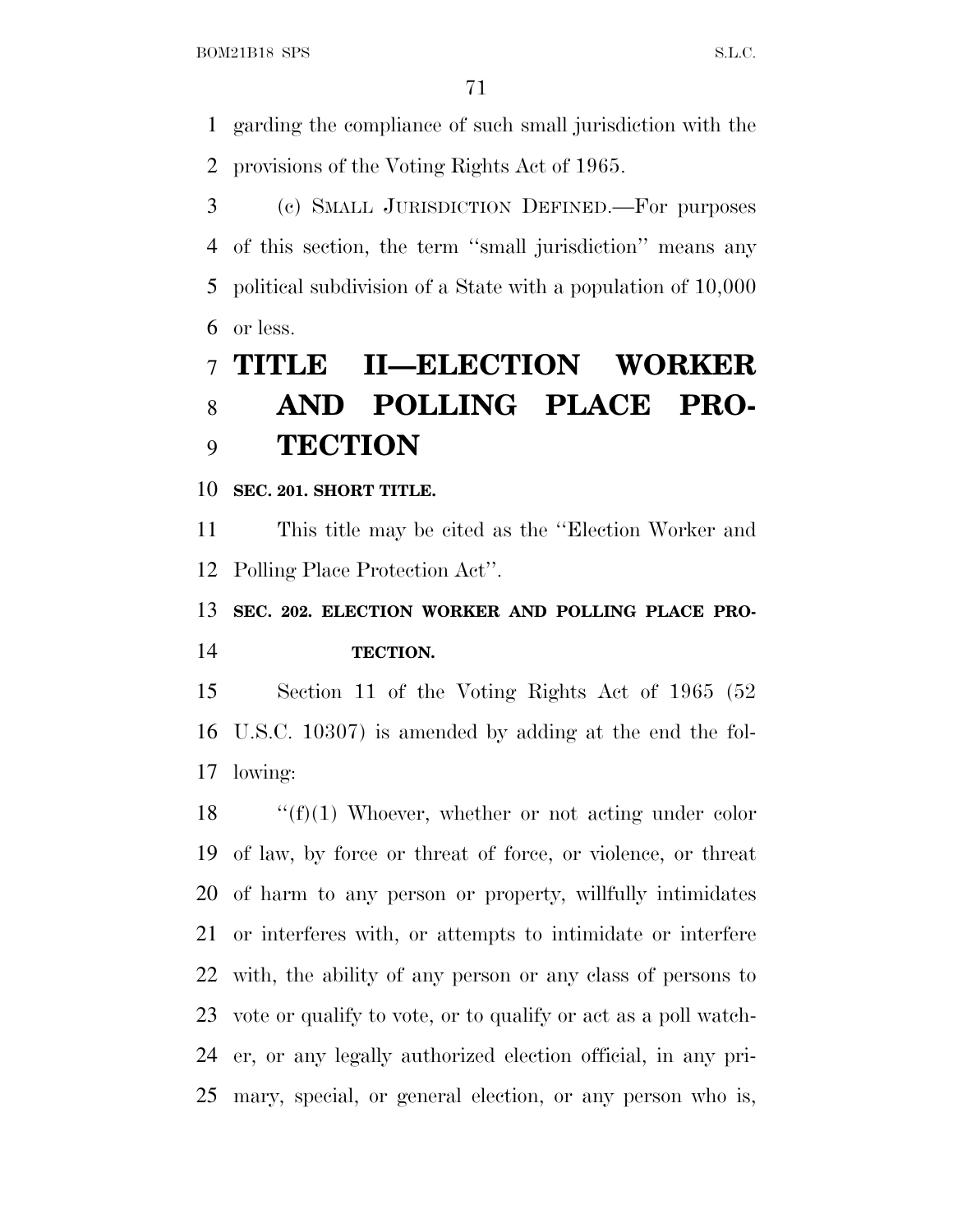or is employed by, an agent, contractor, or vendor of a legally authorized election official assisting in the adminis- tration of any primary, special, or general election, shall be fined not more than \$5,000, or imprisoned not more than one year, or both; and if bodily injury results from the acts committed in violation of this paragraph or if such acts include the use, attempted use, or threatened use of a dangerous weapon, explosives, or fire, shall be fined not more than \$5,000 or imprisoned not more than 5 years, or both.

11 ''(2) Whoever, whether or not acting under color of law, willfully physically damages or threatens to physically damage any physical property being used as a polling place or tabulation center or other election infrastructure, with the intent to interfere with the administration of an election or the tabulation or certification of votes, shall be fined not more than \$5,000, or imprisoned not more than one year, or both; and if bodily injury results from the acts committed in violation of this paragraph or if such acts include the use, attempted use, or threatened use of a dangerous weapon, explosives, or fire, shall be fined not more than \$5,000 or imprisoned not more than 5 years, or both.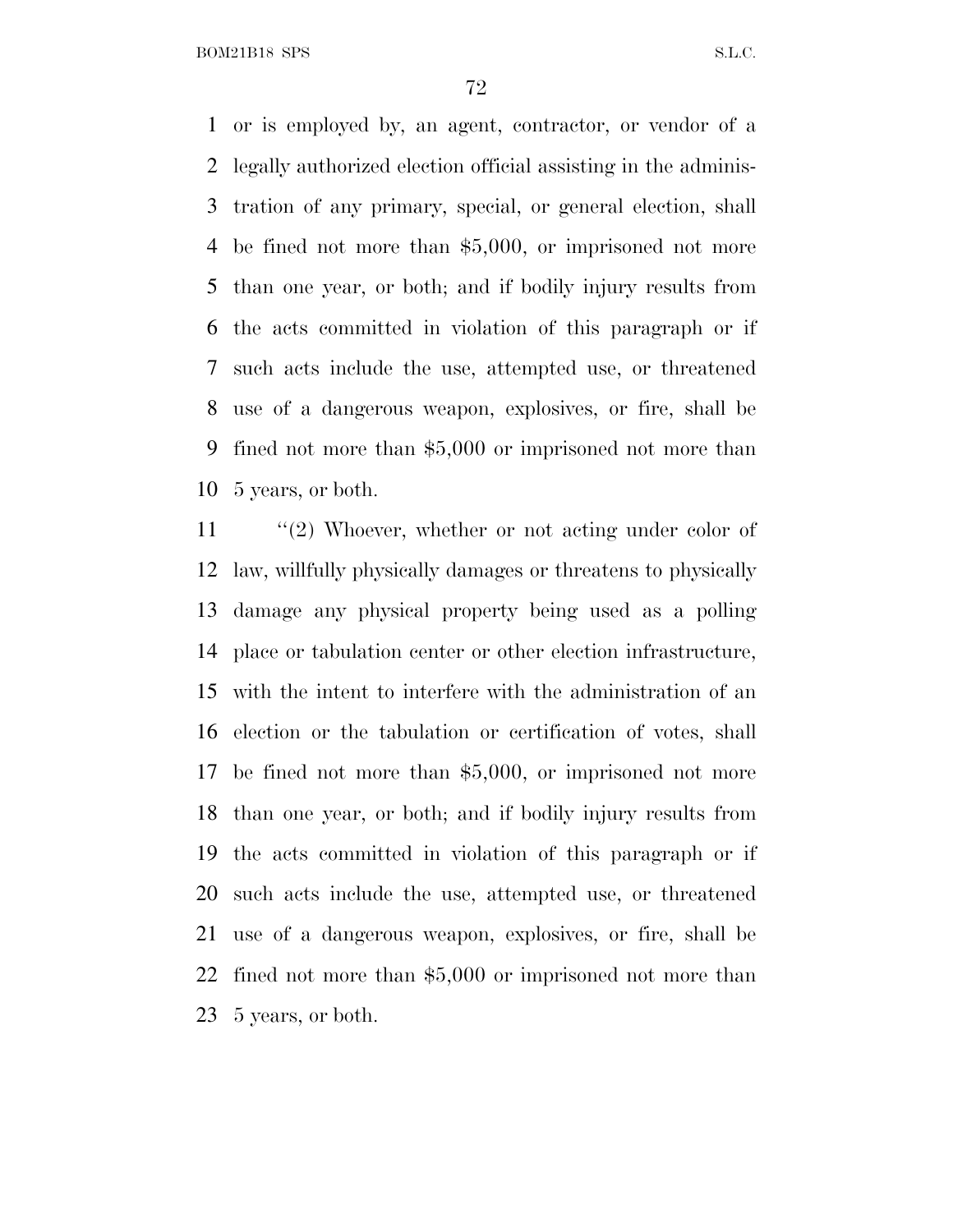BOM21B18 SPS S.L.C.

 ''(3) For purposes of this subsection, de minimus damage or threats of de minimus damage to physical prop- erty shall not be considered a violation of this subsection. ''(4) For purposes of this subsection, the term 'elec- tion infrastructure' means any office of an election official, staff, worker, or volunteer or any physical, mechanical, or electrical device, structure, or tangible item used in the process of creating, distributing, voting, returning, count- ing, tabulating, auditing, storing, or other handling of voter registration or ballot information.

 ''(g) No prosecution of any offense described in this subsection may be undertaken by the United States, ex- cept under the certification in writing of the Attorney Gen-eral, or a designee, that—

- 15 '(1) the State does not have jurisdiction;
- 16 ''(2) the State has requested that the Federal Government assume jurisdiction; or
- 18 ''(3) a prosecution by the United States is in the public interest and necessary to secure substan-tial justice.''.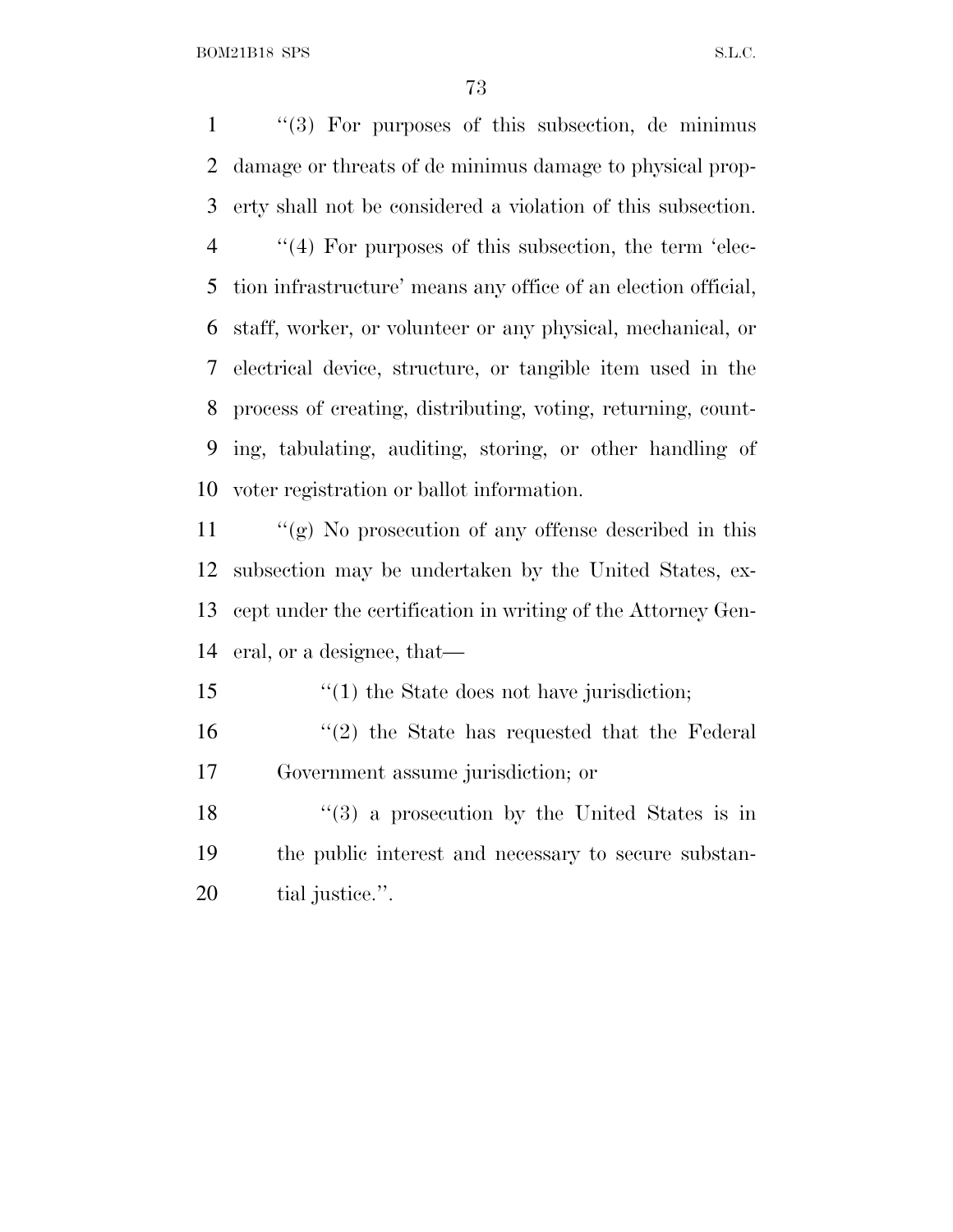# **TITLE III—NATIVE AMERICAN VOTING RIGHTS ACT**

### **SEC. 301. SHORT TITLE.**

 This title may be cited as the ''Frank Harrison, Eliz- abeth Peratrovich, and Miguel Trujillo Native American Voting Rights Act of 2021''.

### **SEC. 302. FINDINGS AND PURPOSES.**

(a) FINDINGS.—Congress finds the following:

 (1) The Constitution explicitly and implicitly grants Congress broad general powers to legislate on issues relating to Indian Tribes, powers consistently described as plenary and exclusive. These powers arise from the grant of authority in the Indian Com- merce Clause and through legislative matters arising under the Treaty Clause.

 (2) The Federal Government is responsible for upholding the obligations to which the Federal Gov- ernment has agreed through treaties, legislation, and executive orders, referred to as the Federal trust re- sponsibility toward Indian Tribes and their mem-bers.

 (3) The Supreme Court has repeatedly relied on the nature of this ''government to government'' rela- tionship between the United States and sovereign Indian Tribes for congressional authority to enact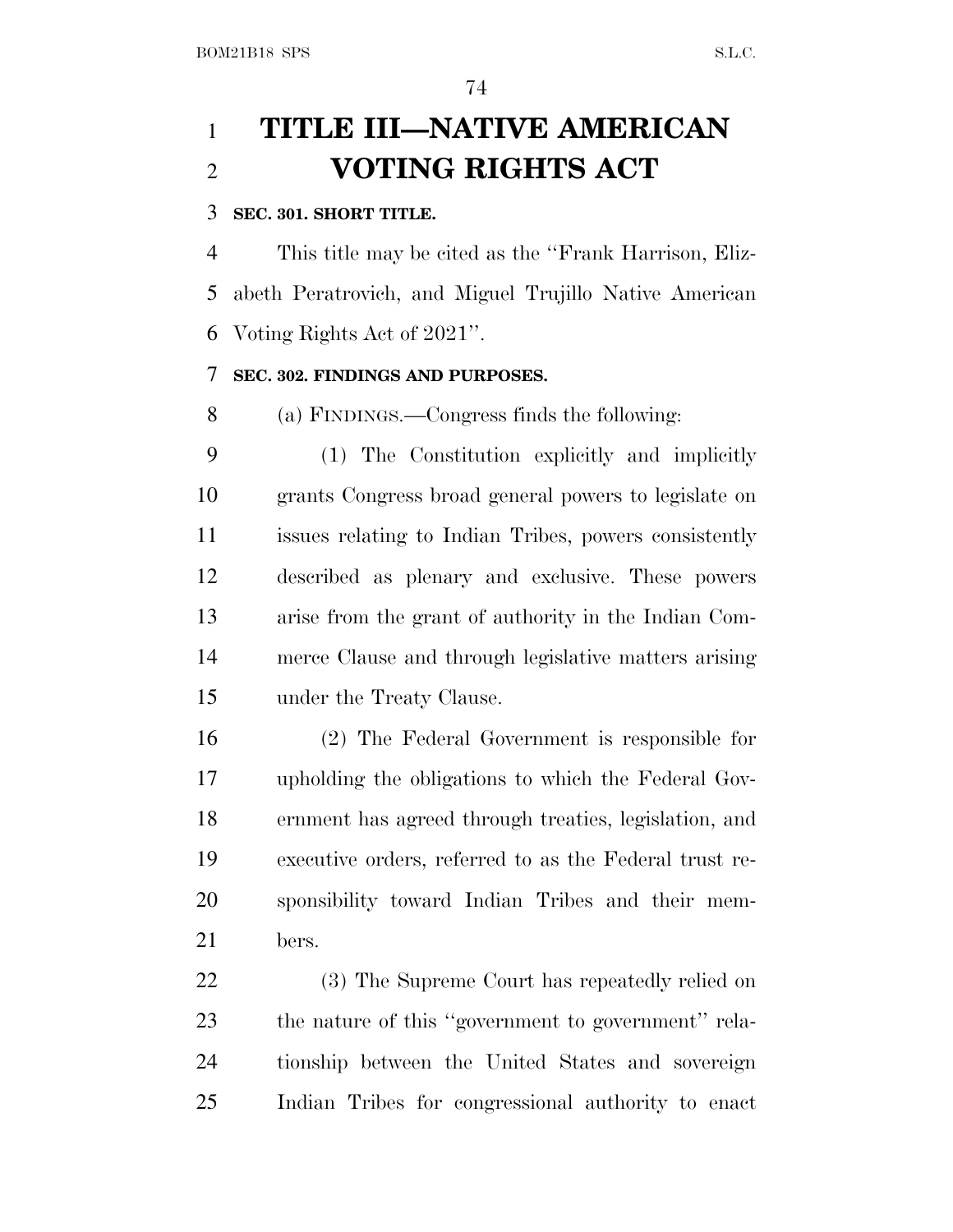''legislation that singles out Indians for particular and special treatment''. Morton v. Mancari, 417 U.S. 535, 554–555 (1974).

 (4) Legislation removing barriers to Native American voting is vital for the fulfillment of Con- gress' ''unique obligation'' toward Indians, particu- larly ensuring that Native American voters are fully included as ''qualified members of the modern body politic''. Board of County Comm'rs v. Seber, 318 U.S. 705, 715 (1943).

 (5) Under the Elections Clause of article I, sec- tion 4 of the Constitution, Congress has additional power to regulate any election conducted to select Members of Congress. Taken together, the Indian Commerce Clause and the Election Clause give Con- gress broad authority to enact legislation to safe-guard the voting rights of Native American voters.

 (6) Despite Congress' decision to grant Native Americans Federal citizenship, and with it the pro- tections of the Fifteenth Amendment, with passage of the Act of June 2, 1924 (Chapter 233; 43 Stat. 253) (commonly known as the ''Indian Citizenship Act of 1924''), States continued to deploy distinct methods for disenfranchising Indians by enacting statutes to exclude from voter rolls Indians living on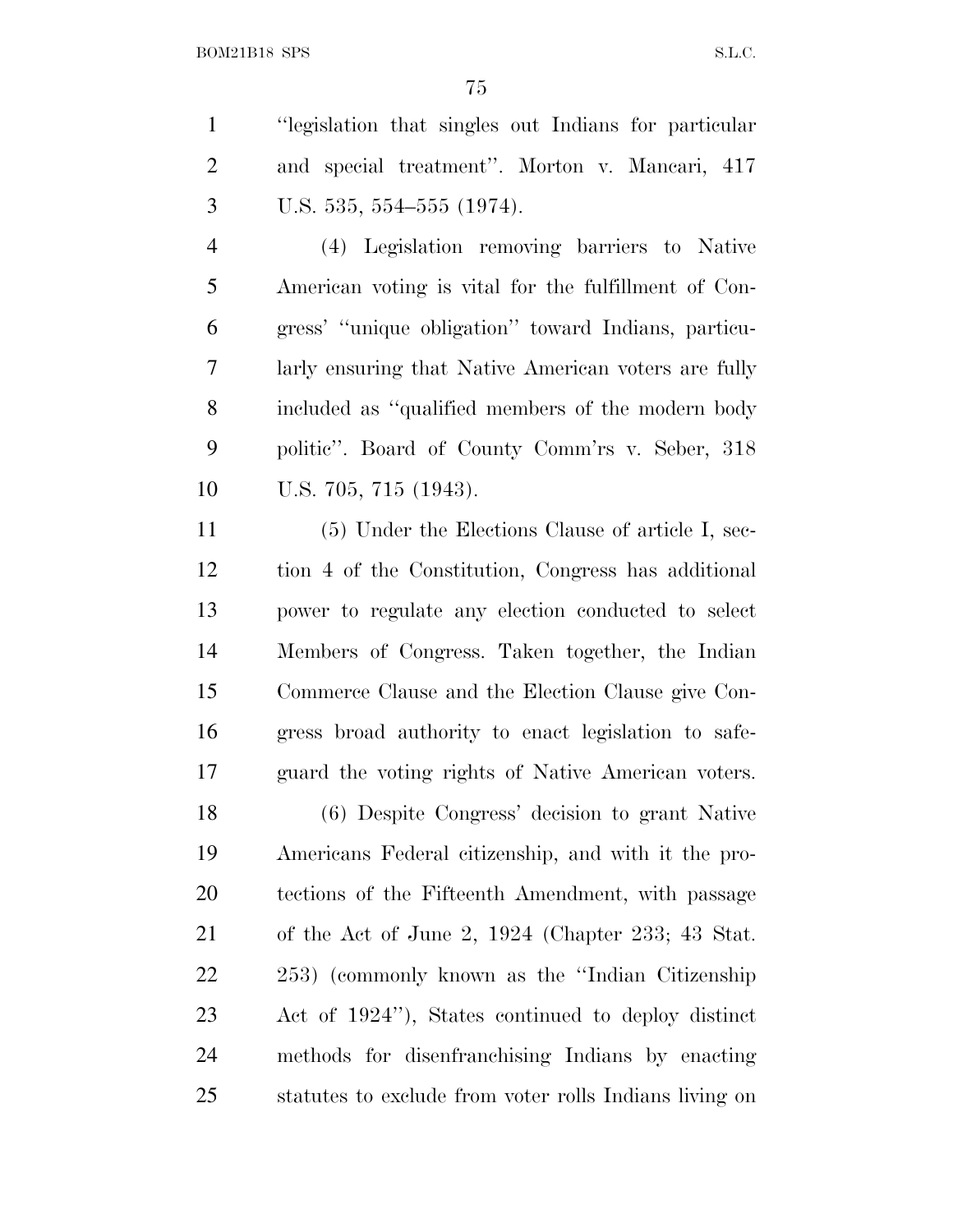Indian lands, requiring that Indians first terminate their relationship with their Indian Tribe, restricting the right to vote on account of a Tribal member's ''guardianship'' status, and imposing literacy tests. (7) Barriers to voter access for Native Ameri- cans persist today, and such barriers range from ob- structing voter access to vote dilution and inten- tional malapportionment of electoral districts. (8) The Native American Voting Rights Coali- tion's nine field hearings in Indian Country and four-State survey of voter discrimination revealed a number of additional obstacles that Native Ameri- cans must overcome in some States, including— (A) a lack of accessible registration and polling sites, either due to conditions such as geography, lack of paved roads, the absence of reliable and affordable broadband connectivity, and restrictions on the time, place, and manner that eligible people can register and vote, in- cluding unequal opportunities for absentee, early, mail-in, and in-person voting; (B) nontraditional or nonexistent addresses for residents on Indian reservations, lack of res-idential mail delivery and pick up, reliance on

- 
- distant post offices with abbreviated operating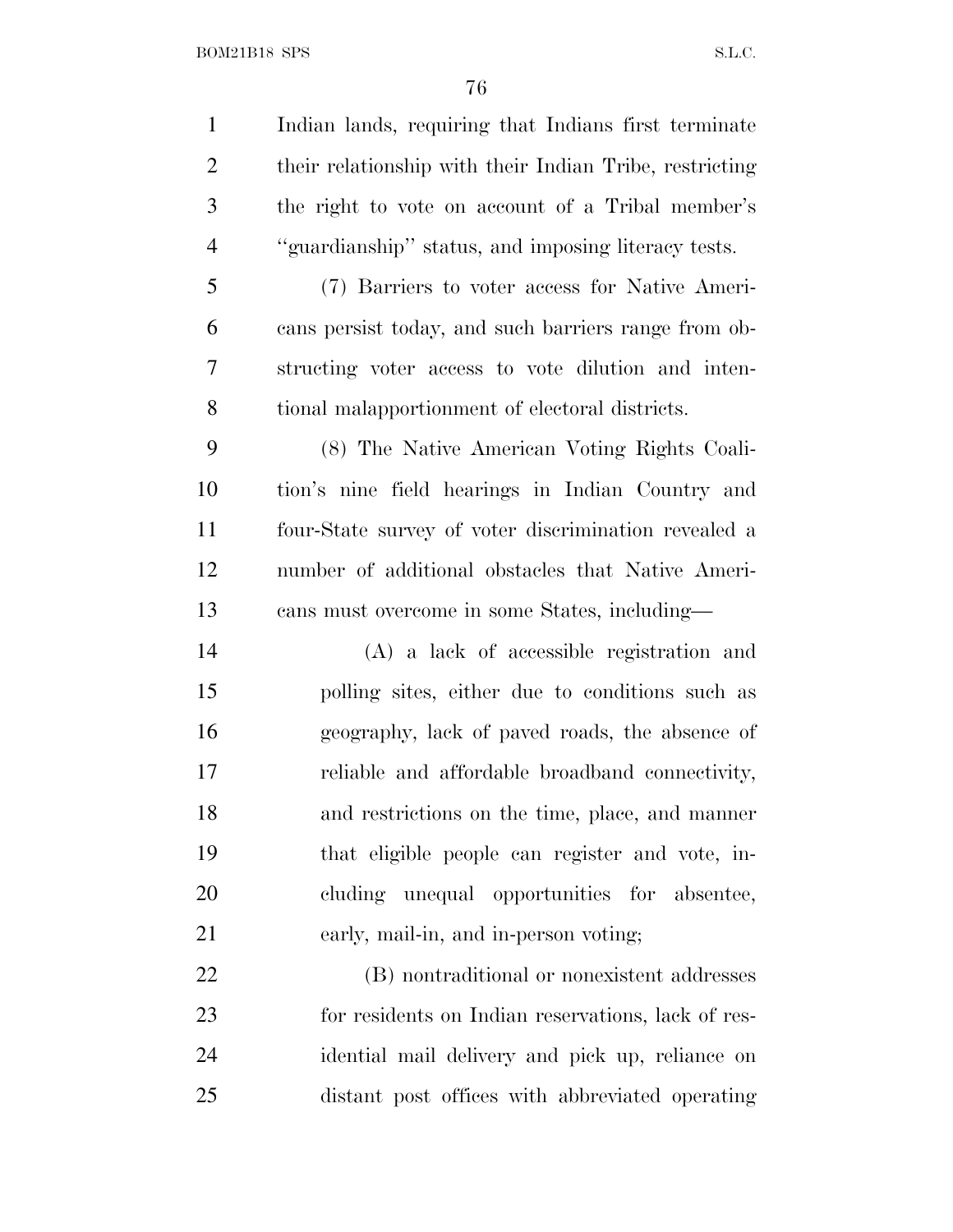hours for mail services, insufficient housing units, overcrowded homes, and high incidence of housing insecurity and homelessness, lack of ac- cess to vehicles, and disproportionate poverty which make voter registration, acquisition and dropping off of mail-in ballots, receipt of voting information and materials, and securing re- quired identification difficult, if not impossible; (C) inadequate language assistance for Tribal members, including lack of outreach and publicity, the failure to provide complete, accu- rate, and uniform translations of all voting ma- terials in the relevant Native language, and an insufficient number of trained bilingual poll workers; and (D) voter identification laws that discrimi- nate against Native Americans. (9) The Department of Justice and courts also recognized that some jurisdictions have been unre- sponsive to reasonable requests from federally recog- nized Indian Tribes for more accessible voter reg- istration sites and in-person voting locations. (10) According to the National Congress of American Indians, there is a wide gap between the voter registration and turnout rates of eligible Amer-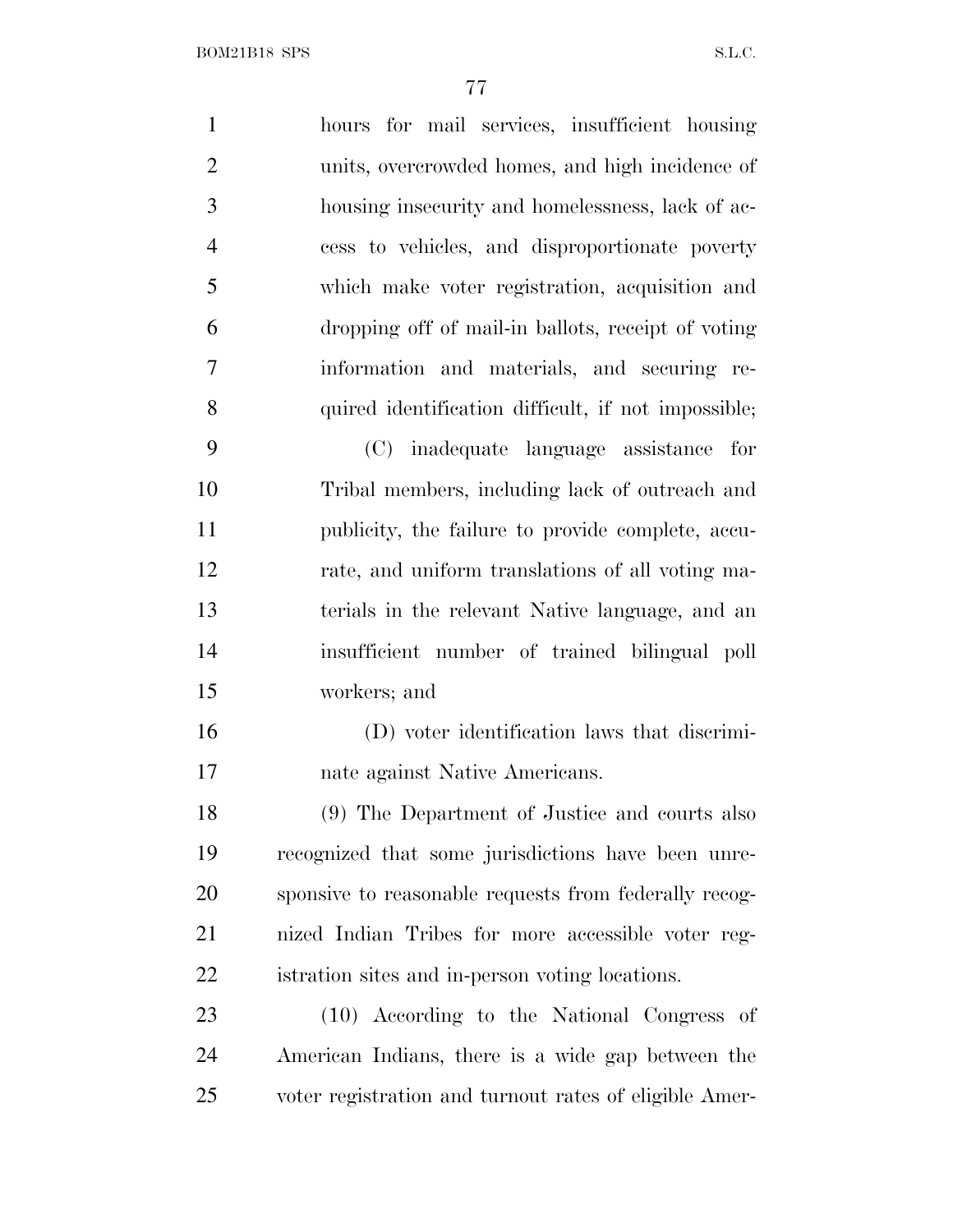| $\mathbf{1}$   | ican Indians and Alaska Natives and the voter reg-     |
|----------------|--------------------------------------------------------|
| $\overline{2}$ | istration and turnout rates of non-Hispanic White      |
| 3              | and other racial and ethnic groups.                    |
| $\overline{4}$ | (11) Despite these obstacles, the Native Amer-         |
| 5              | ican vote continues to play a significant role in Fed- |
| 6              | eral, State, and local elections.                      |
| 7              | (12) In Alaska, New Mexico, Oklahoma, and              |
| 8              | South Dakota, Native Americans, American Indians,      |
| 9              | and Alaska Natives comprise approximately 10 per-      |
| 10             | cent or more of the voting population.                 |
| 11             | (13) The Native American vote also holds great         |
| 12             | potential, with over 1,000,000 voters who are eligible |
| 13             | to vote, but are not registered to vote.               |
| 14             | (b) PURPOSES.—The purposes of this title are—          |
| 15             | (1) to fulfill the Federal Government's trust re-      |
| 16             | sponsibility to protect and promote Native Ameri-      |
| 17             | cans' exercise of their constitutionally guaranteed    |
| 18             | right to vote, including the right to register to vote |
| 19             | and the ability to access all mechanisms for voting;   |
| <b>20</b>      | (2) to establish Tribal administrative review          |
| 21             | procedures for a specific subset of State actions that |
| <u>22</u>      | have been used to restrict access to the polls on In-  |
| 23             | dian lands;                                            |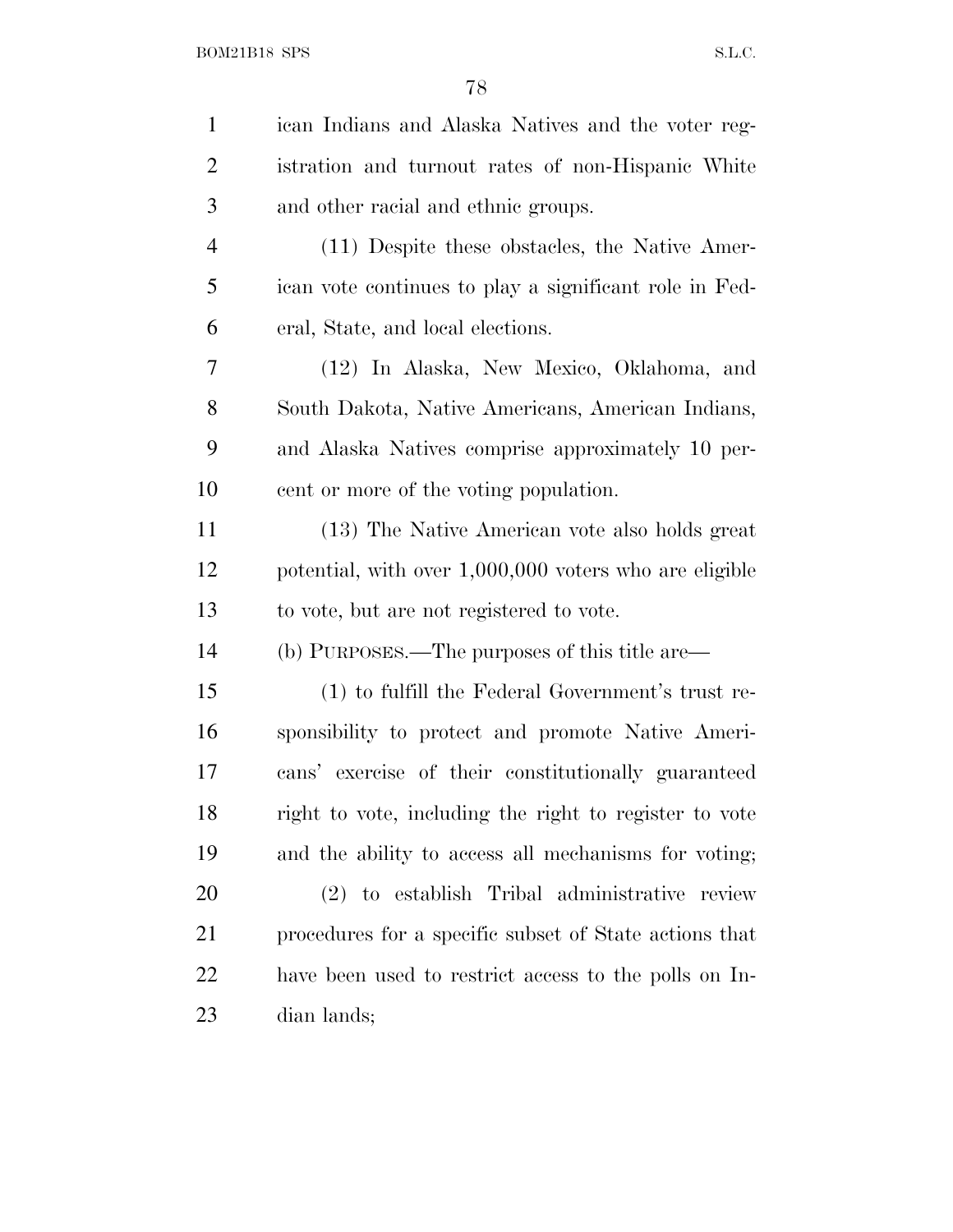| $\mathbf{1}$   | (3) to expand voter registration under the Na-         |
|----------------|--------------------------------------------------------|
| $\overline{2}$ | tional Voter Registration Act of 1993 (52 U.S.C.       |
| 3              | 20501 et seq.) to cover Federal facilities;            |
| 4              | (4) to afford equal treatment to forms of identi-      |
| 5              | fication unique to Indian Tribes and their members;    |
| 6              | (5) to ensure American Indians and Alaska Na-          |
| 7              | tives experiencing homelessness, housing insecurity,   |
| 8              | or lacking residential mail pickup and delivery can    |
| 9              | pool resources to pick up and return ballots;          |
| 10             | $(6)$ to clarify the obligations of States and polit-  |
| 11             | ical subdivisions regarding the provision of trans-    |
| 12             | lated voting materials for American Indians and        |
| 13             | Alaska Natives under section 203 of the Voting         |
| 14             | Rights Act of 1965 (52 U.S.C. 10503);                  |
| 15             | (7) to provide Tribal leaders with a direct path-      |
| 16             | way to request Federal election observers and to       |
| 17             | allow public access to the reports of those election   |
| 18             | observers;                                             |
| 19             | $(8)$ to study the prevalence of nontraditional or     |
| 20             | nonexistent mailing addresses in Native communities    |
| 21             | and identify solutions to voter access that arise from |
| 22             | the lack of an address; and                            |
| 23             | (9) to direct the Department of Justice to con-        |
| 24             | sult on an annual basis with Indian Tribes on issues   |
| 25             | related to voting.                                     |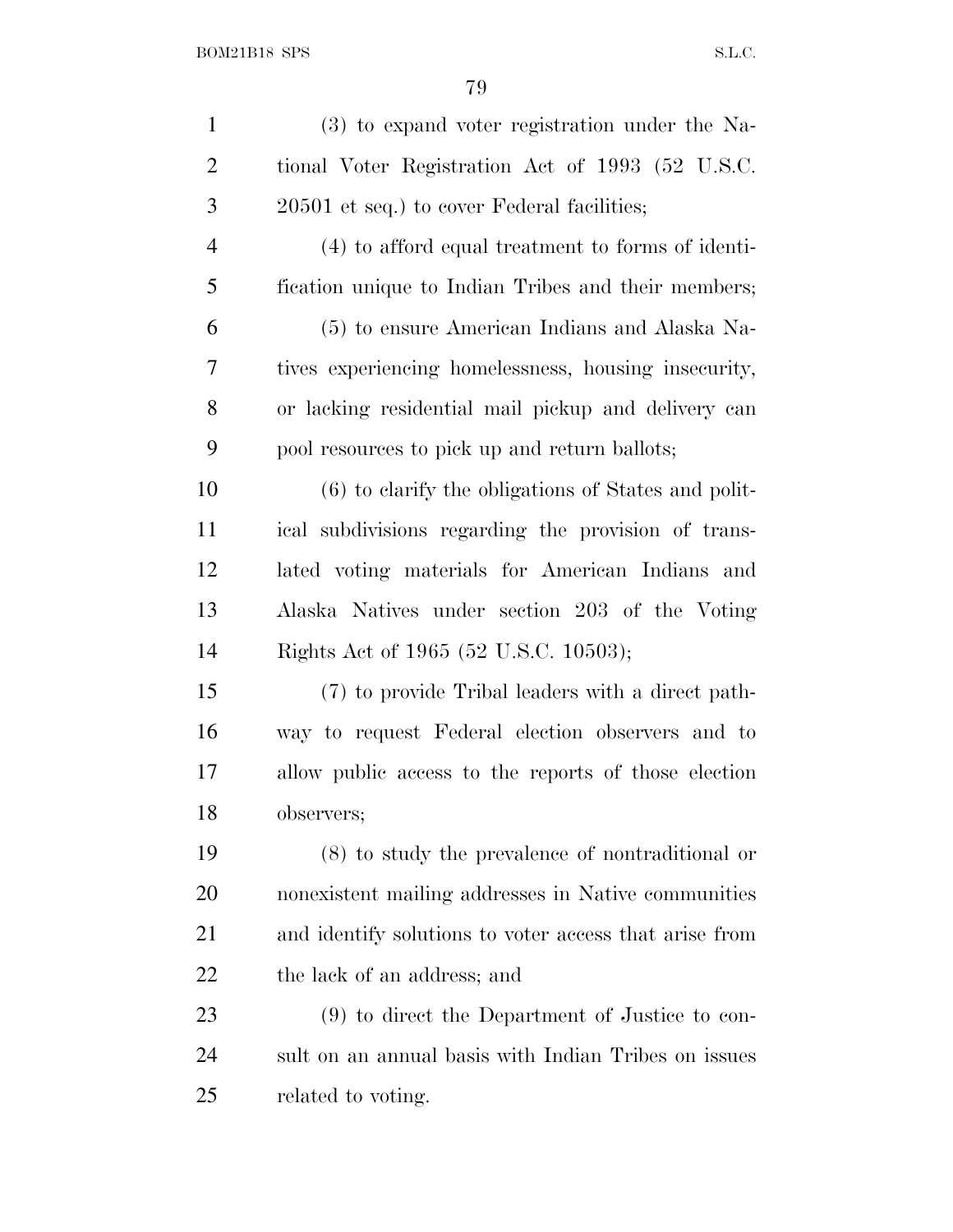#### **SEC. 303. DEFINITIONS.**

In this title:

 (1) ATTORNEY GENERAL.—The term ''Attorney General'' means the United States Attorney General. (2) INDIAN; INDIAN LANDS; INDIAN TRIBE.— The terms ''Indian'', ''Indian lands'', and ''Indian Tribe'' have the meanings given those terms in sec- tion 21 of the Voting Rights Act of 1965 (as added by section 114 of this Act).

 (3) POLLING PLACE.—The term ''polling place'' means any location where a ballot is cast in elections for Federal office, and includes a voter center, poll, polling location, or polling place, depending on the State nomenclature.

# **SEC. 304. ESTABLISHMENT OF A NATIVE AMERICAN VOT-ING TASK FORCE GRANT PROGRAM.**

 (a) I<sup>N</sup> GENERAL.—The United States Election As- sistance Commission (referred to in this section as the ''Commission'') shall establish and administer, in coordi- nation with the Department of the Interior, a Native American voting task force grant program, through which the Commission shall provide financial assistance to eligi- ble applicants to enable those eligible applicants to estab- lish and operate a Native American Voting Task Force in each State with a federally recognized Indian Tribe.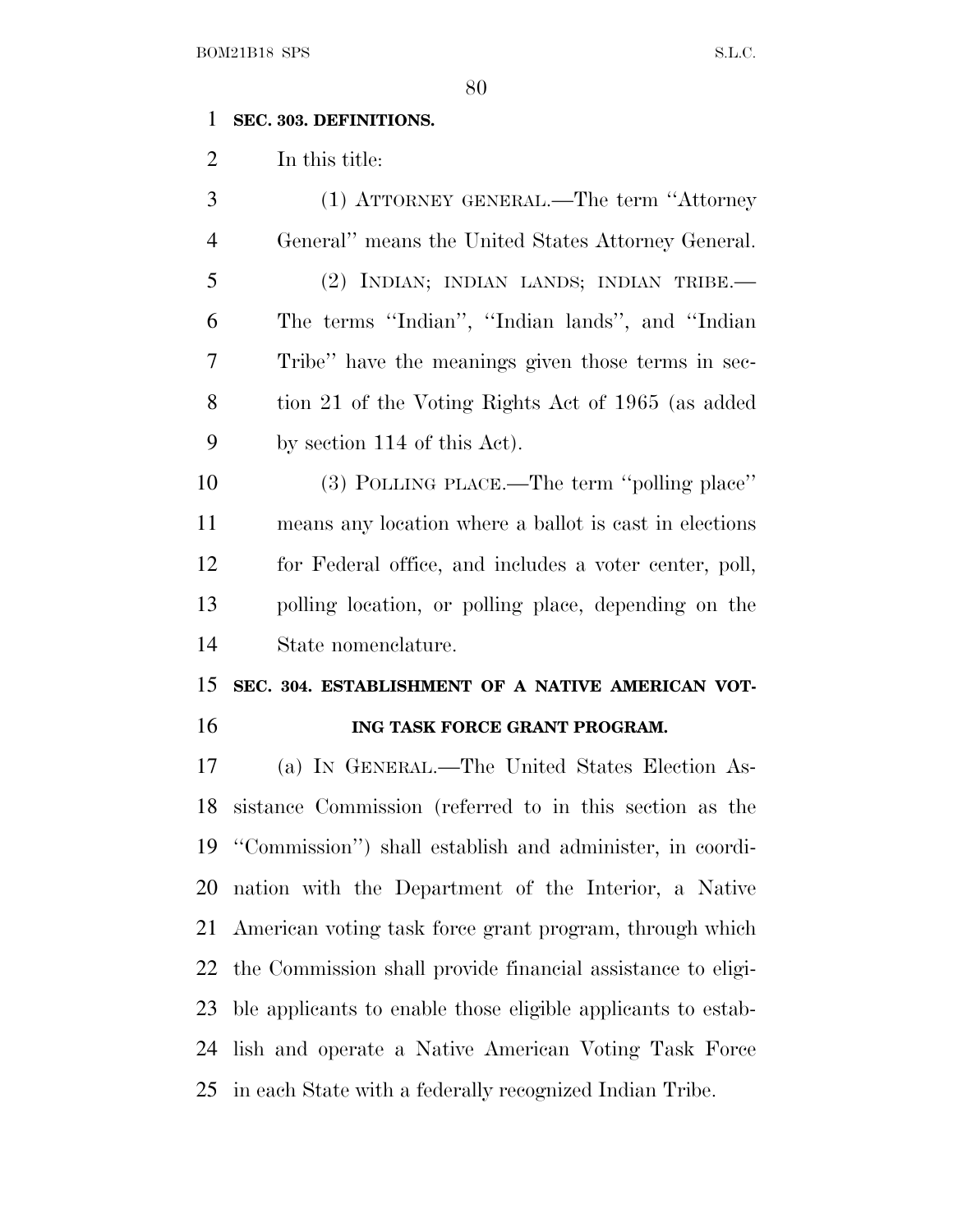| $\mathbf{1}$   | (b) PURPOSES.—The purposes of the Native Amer-        |
|----------------|-------------------------------------------------------|
| $\overline{2}$ | ican voting task force grant program are to-          |
| 3              | (1) increase voter outreach, education, registra-     |
| $\overline{4}$ | tion, and turnout in Native American communities;     |
| 5              | (2) increase access to the ballot for Native          |
| 6              | American communities, including additional satellite, |
| 7              | early voting, and absentee voting locations;          |
| 8              | (3) streamline and reduce inconsistencies in the      |
| 9              | voting process for Native Americans;                  |
| 10             | (4) provide, in the community's dominant lan-         |
| 11             | guage, educational materials and classes on Indian    |
| 12             | lands about candidacy filing;                         |
| 13             | (5) train and educate State and local employ-         |
| 14             | ees, including poll workers, about—                   |
| 15             | (A) the language assistance and voter as-             |
| 16             | sistance requirements under sections 203 and          |
| 17             | 208 of the Voting Rights Act of 1965 (52              |
| 18             | U.S.C. 10503; 10508);                                 |
| 19             | (B) voter identification laws as affected by          |
| 20             | section 108 of this title; and                        |
| 21             | (C) the requirements of Tribes, States, and           |
| 22             | precincts established under this title;               |
| 23             | (6) identify model programs and best practices        |
| 24             | for providing language assistance to Native Amer-     |
| 25             | ican communities;                                     |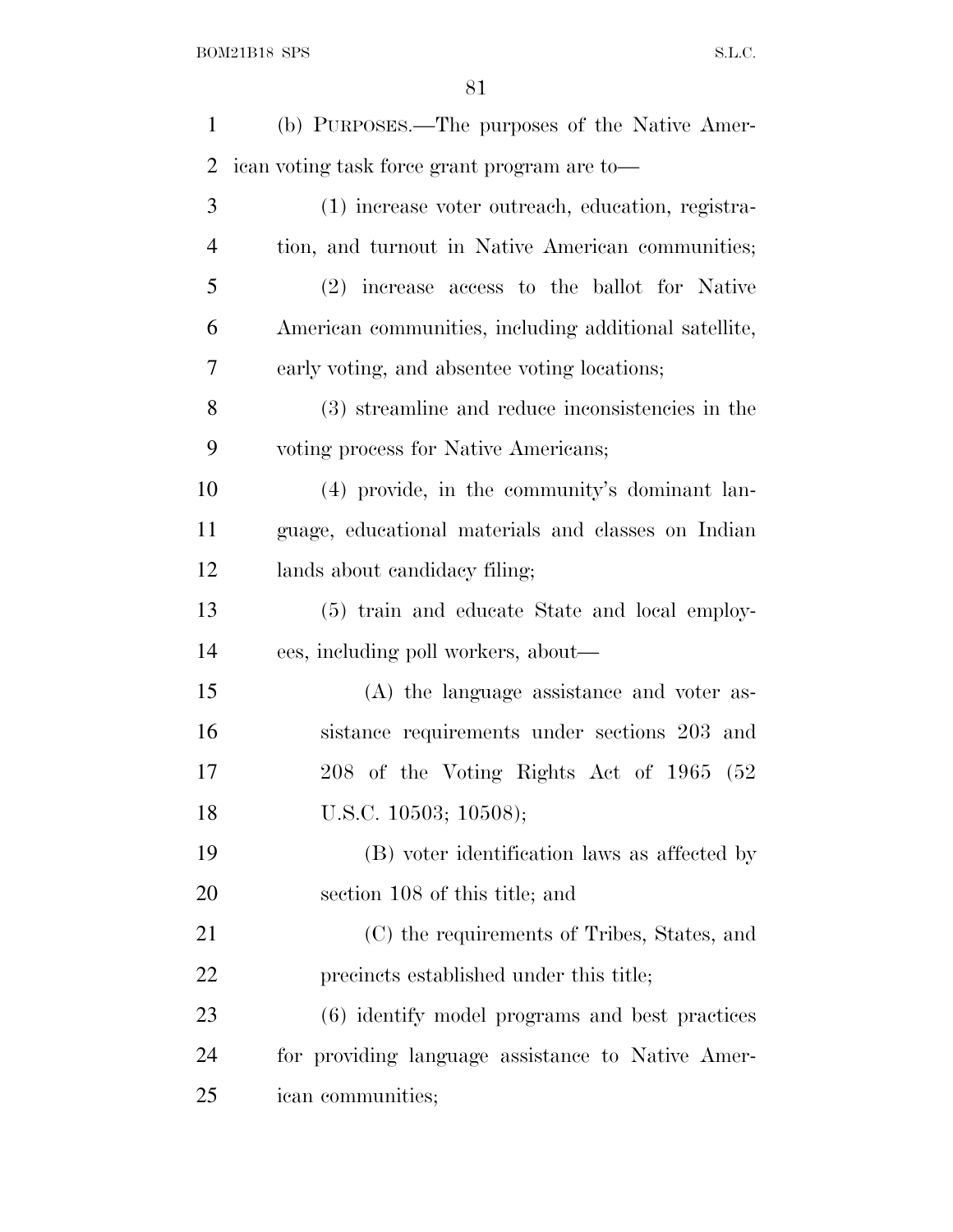| $\mathbf{1}$   | (7) provide nonpartisan poll watchers on elec-         |
|----------------|--------------------------------------------------------|
| $\overline{2}$ | tion day in Native American communities;               |
| 3              | (8) participate in and evaluate future redis-          |
| $\overline{4}$ | tricting efforts;                                      |
| 5              | $(9)$ address issues of internet connectivity as it    |
| 6              | relates to voter registration and ballot access in Na- |
| 7              | tive American communities;                             |
| 8              | (10) work with Indian Tribes, States, and the          |
| 9              | Federal Government to establish mailing addresses      |
| 10             | that comply with applicable State and Federal re-      |
| 11             | quirements for receipt of voting information and ma-   |
| 12             | terials; and                                           |
| 13             | (11) facilitate collaboration between local elec-      |
| 14             | tion officials, Native American communities, and       |
| 15             | Tribal elections offices.                              |
| 16             | (c) ELIGIBLE APPLICANT.—The term "eligible appli-      |
| 17             | cant" means—                                           |
| 18             | $(1)$ an Indian Tribe;                                 |
| 19             | (2) a Secretary of State of a State, or another        |
| 20             | official of a State entity responsible for overseeing  |
| 21             | elections;                                             |
| <u>22</u>      | (3) a nonprofit organization that works, in            |
| 23             | whole or in part, on voting issues; or                 |
| 24             | (4) a consortium of entities described in para-        |
| 25             | graphs $(1)$ through $(3)$ .                           |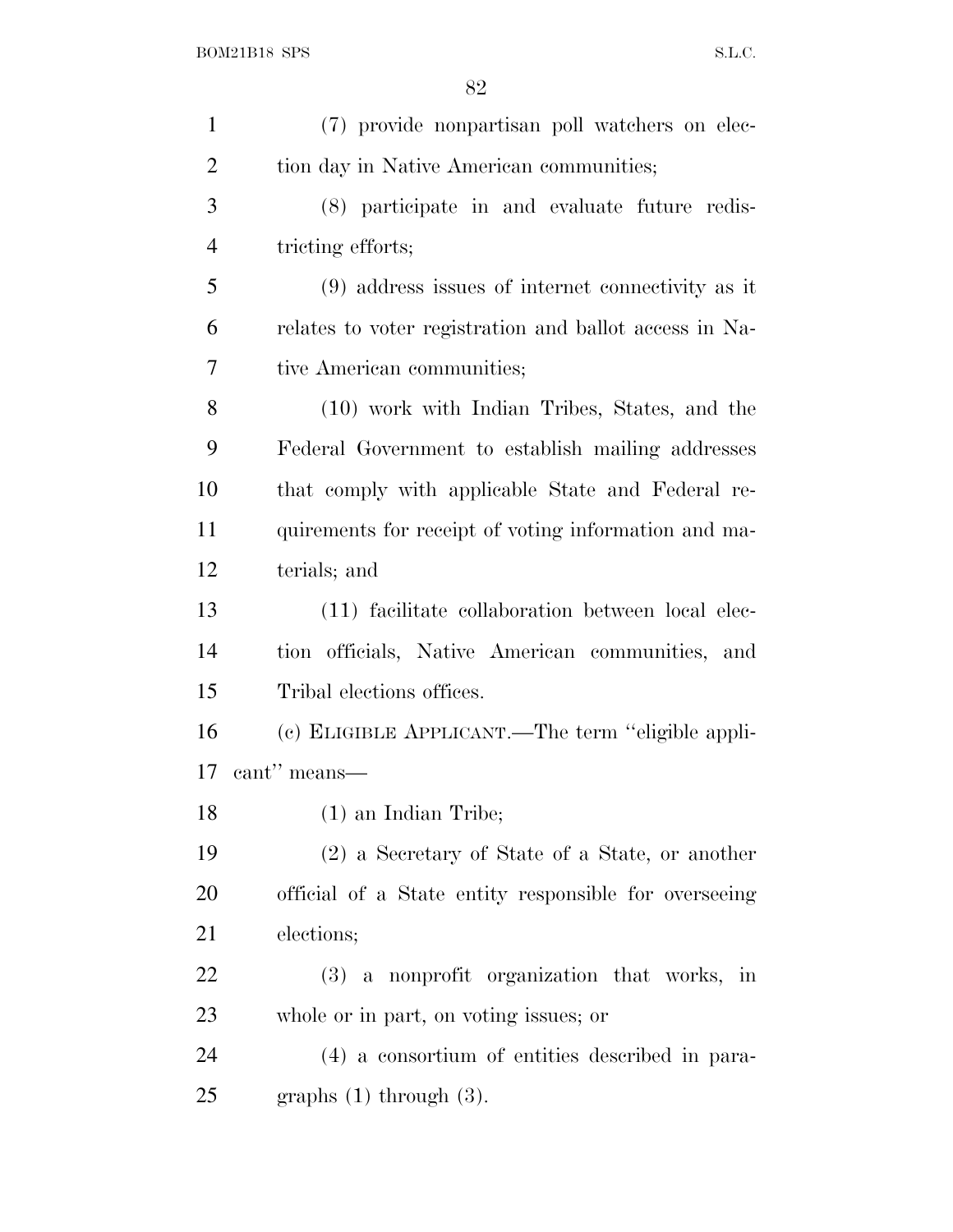| $\mathbf{1}$   | (d) APPLICATION AND SELECTION PROCESS.—               |
|----------------|-------------------------------------------------------|
| $\overline{2}$ | (1) IN GENERAL.-The Commission, in coordi-            |
| 3              | nation with the Department of the Interior and fol-   |
| $\overline{4}$ | lowing consultation with Indian Tribes about the im-  |
| 5              | plementation of the Native American voting task       |
| 6              | force grant program, shall establish guidelines for   |
| 7              | the process by which eligible applicants will submit  |
| 8              | applications.                                         |
| 9              | (2) APPLICATIONS.—Each eligible applicant de-         |
| 10             | siring a grant under this section shall submit an ap- |
| 11             | plication, according to the process established under |
| 12             | paragraph (1), and at such time, in such manner,      |
| 13             | and containing such information as the Commission     |
| 14             | may require. Such application shall include—          |
| 15             | $(A)$ a certification that the applicant is an        |
| 16             | eligible applicant;                                   |
| 17             | (B) a proposed work plan addressing how               |
| 18             | the eligible applicant will establish and admin-      |
| 19             | ister a Native American Voting Task Force             |
| 20             | that achieves the purposes described in sub-          |
| 21             | section $(b)$ ;                                       |
| 22             | $(C)$ if the eligible applicant is a consortium       |
| 23             | as described in subsection $(c)(4)$ , a description   |
| 24             | of the proposed division of responsibilities be-      |
| 25             | tween the participating entities;                     |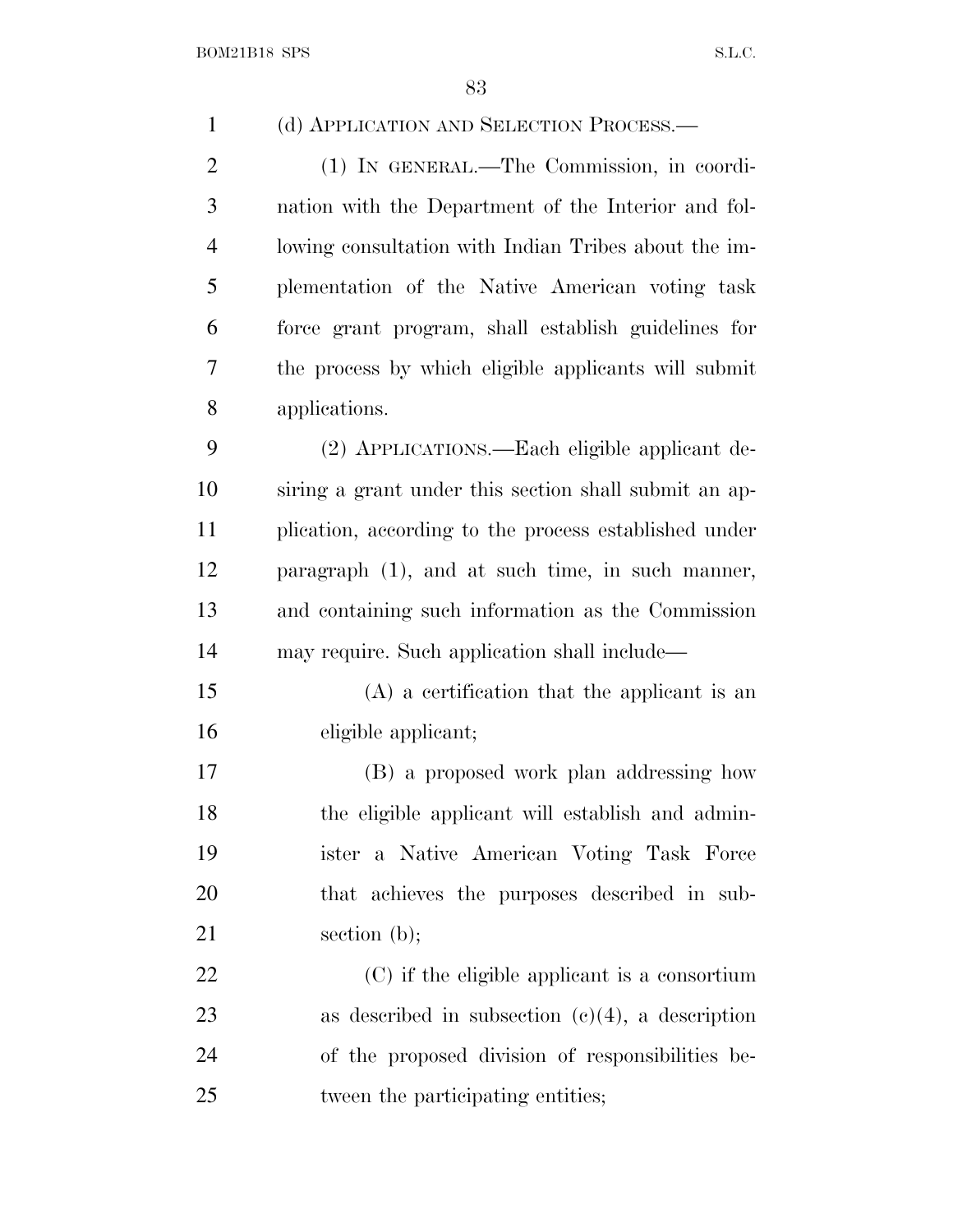| $\mathbf{1}$   | (D) an explanation of the time period that               |
|----------------|----------------------------------------------------------|
| $\overline{2}$ | the proposed Native American Voting Task                 |
| 3              | Force will cover, which shall be a time period           |
| $\overline{4}$ | that is not more than 3 years; and                       |
| 5              | (E) the goals that the eligible applicant de-            |
| 6              | sires to achieve with the grant funds.                   |
| 7              | (e) USES OF FUNDS.—A grantee receiving funds             |
| 8              | under this section shall use such funds to carry out one |
| 9              | or more of the activities described in subsection (b),   |
| 10             | through the grantee's Native American Voting Task        |
| 11             | Force.                                                   |
| 12             | $(f)$ REPORTS.—                                          |
| 13             | $(1)$ REPORT TO THE COMMISSION.—                         |
| 14             | $(A)$ In GENERAL.—Not later than 1 year                  |
| 15             | after the date on which an eligible applicant re-        |
| 16             | ceives grant funds under this section, and annu-         |
| 17             | ally thereafter for the duration of the grant,           |
| 18             | each eligible applicant shall prepare and submit         |
| 19             | a written report to the Commission describing            |
| 20             | the eligible applicant's progress in achieving the       |
| 21             | goals outlined in the application under sub-             |
| 22             | section $(d)(2)$ .                                       |
| 23             | (B) RESPONSE.—Not later than 30 days                     |
| 24             | after the date on which the Commission receives          |
| 25             | the report described in paragraph (1), the Com-          |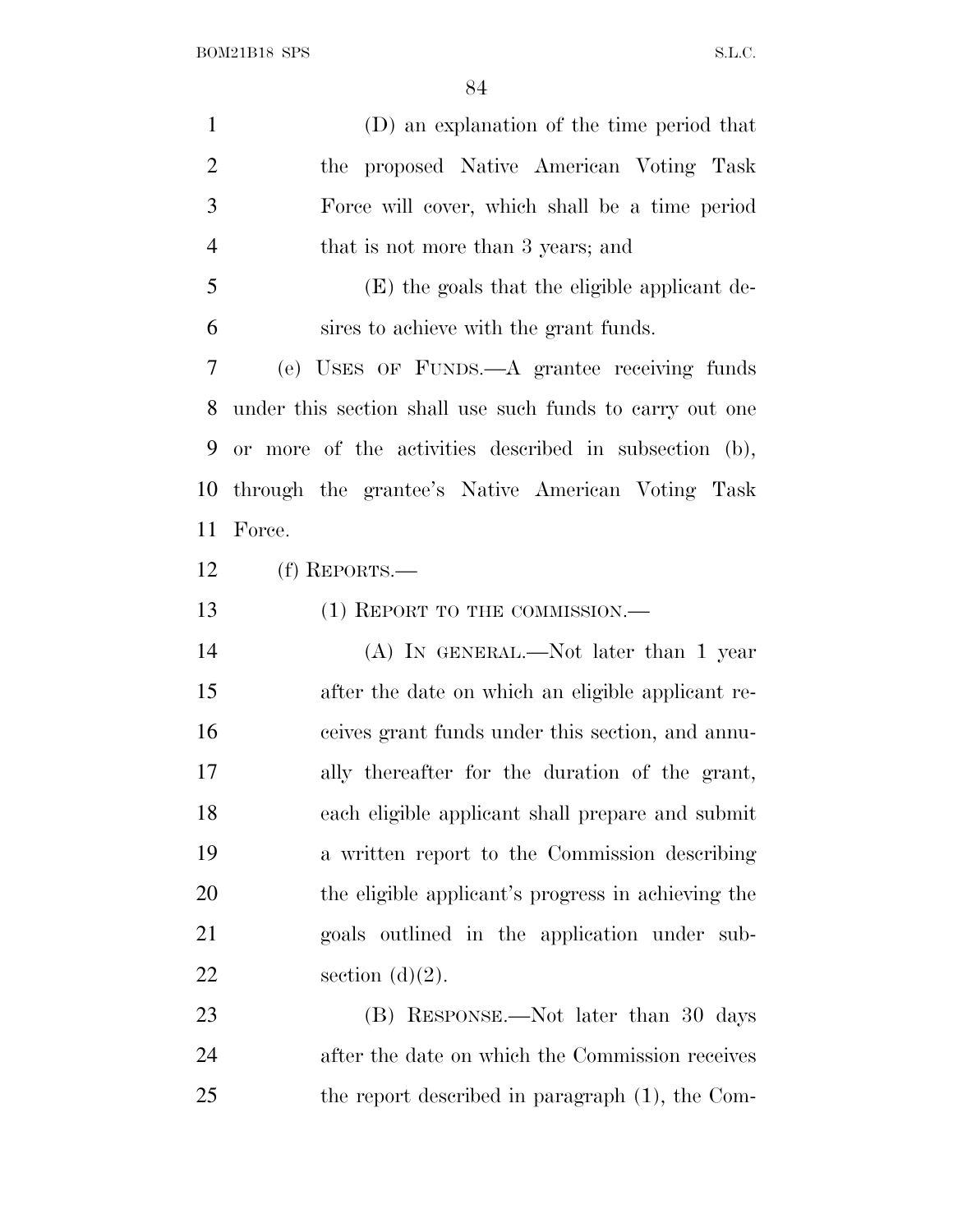mission will provide feedback, comments, and input to the eligible applicant in response to such report.

 (2) REPORT TO CONGRESS.—Not later than 1 year after the date of enactment of this title, and annually thereafter, the Commission shall prepare and submit a report to the Committee on Indian Af- fairs of the Senate and Committee on Natural Re- sources of the House of Representatives containing the results of the reports described under paragraph (1).

 (g) RELATIONSHIP WITH OTHER LAWS.—Nothing in this section reduces State or local obligations provided for by the Voting Rights Act of 1965 (52 U.S.C. 10301 et seq.), the National Voter Registration Act of 1993 (52 U.S.C. 20501 et seq.), the Help America Vote Act of 2002 (52 U.S.C. 20901 et seq.), or any other Federal law or regulation related to voting or the electoral process.

 (h) AUTHORIZATION OF APPROPRIATIONS.—There are authorized to be appropriated to carry out this section \$10,000,000 for each of fiscal years 2022 through 2037. **SEC. 305. VOTER REGISTRATION SITES AT INDIAN SERVICE PROVIDERS AND ON INDIAN LANDS.**

 Section 7(a) of the National Voter Registration Act of 1993 (52 U.S.C. 20506(a)) is amended—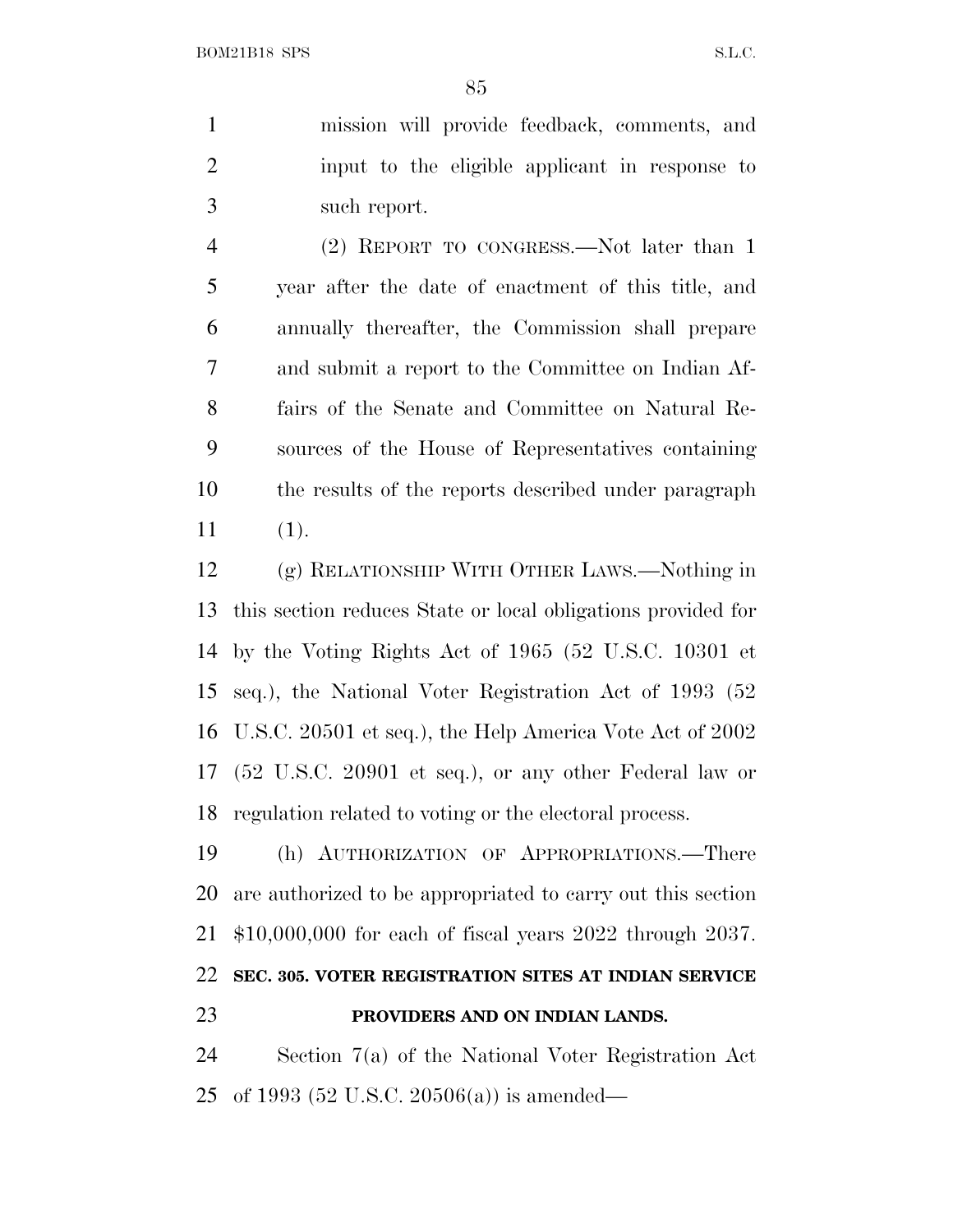| $\mathbf{1}$   | $(1)$ in paragraph $(2)$ —                              |
|----------------|---------------------------------------------------------|
| $\overline{2}$ | $(A)$ in subparagraph $(A)$ , by striking               |
| 3              | "and" after the semicolon;                              |
| $\overline{4}$ | $(B)$ in subparagraph $(B)$ , by striking the           |
| 5              | period at the end and inserting a semicolon;            |
| 6              | and                                                     |
| 7              | (C) by adding at the end the following:                 |
| 8              | "(C) any Federal facility or federally fund-            |
| 9              | ed facility that is primarily engaged in pro-           |
| 10             | viding services to an Indian Tribe; and                 |
| 11             | "(D) not less than one Federal facility or              |
| 12             | federally funded facility that is located within        |
| 13             | the Indian lands of an Indian Tribe, as applica-        |
| 14             | ble, (which may be the Federal facility or feder-       |
| 15             | ally funded facility described in subparagraph          |
| 16             | $(C)$ .''; and                                          |
| 17             | $(2)$ by adding at the end the following:               |
| 18             | "(8) Where practicable, each Federal agency             |
| 19             | that operates a Federal facility or a federally funded  |
| 20             | facility that is a designated voter registration agency |
| 21             | in accordance with subparagraph $(C)$ or $(D)$ of para- |
| 22             | graph (2) shall designate one or more special days      |
| 23             | per year at a centralized location within the bound-    |
| 24             | aries of the Indian lands of each applicable Indian     |
| 25             | Tribe for the purpose of informing members of the       |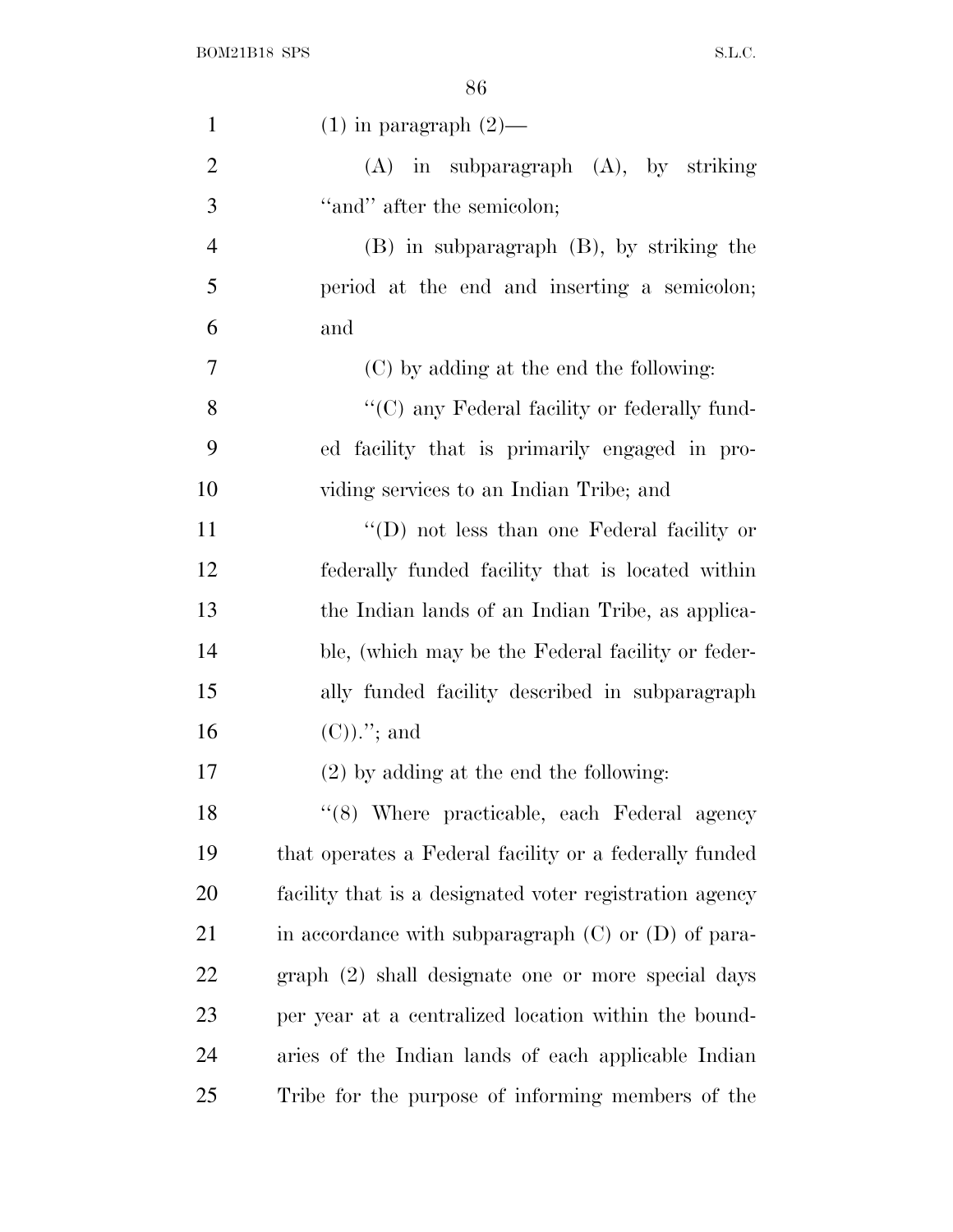BOM21B18 SPS S.L.C.

 Indian Tribe of the timing, registration require- ments, and voting procedures in elections for Fed-eral office, at no cost to the Indian Tribe.''.

# **SEC. 306. ACCESSIBLE TRIBAL DESIGNATED POLLING SITES.**

(a) I<sup>N</sup> GENERAL.—

 (1) DESIGNATION OF STATE OFFICER.—Each of the several States whose territory contains all or part of an Indian Tribe's Indian lands shall des- ignate an officer within that State who will be re- sponsible for compliance with the provisions of this section and who shall periodically consult with the Indian Tribes located wholly or partially within that State regarding compliance with the provisions of this section and coordination between the State and the Indian Tribe. The State shall provide written no- tice to each such Indian Tribe of the officer so des-ignated.

 (2) PROVISION OF POLLING PLACES.—For each Indian Tribe that satisfies the obligations of sub- section (c), and for each election for a Federal offi- cial or State official that is held 180 days or later after the date on which the Indian Tribe initially satisfies such obligations, any State or political sub-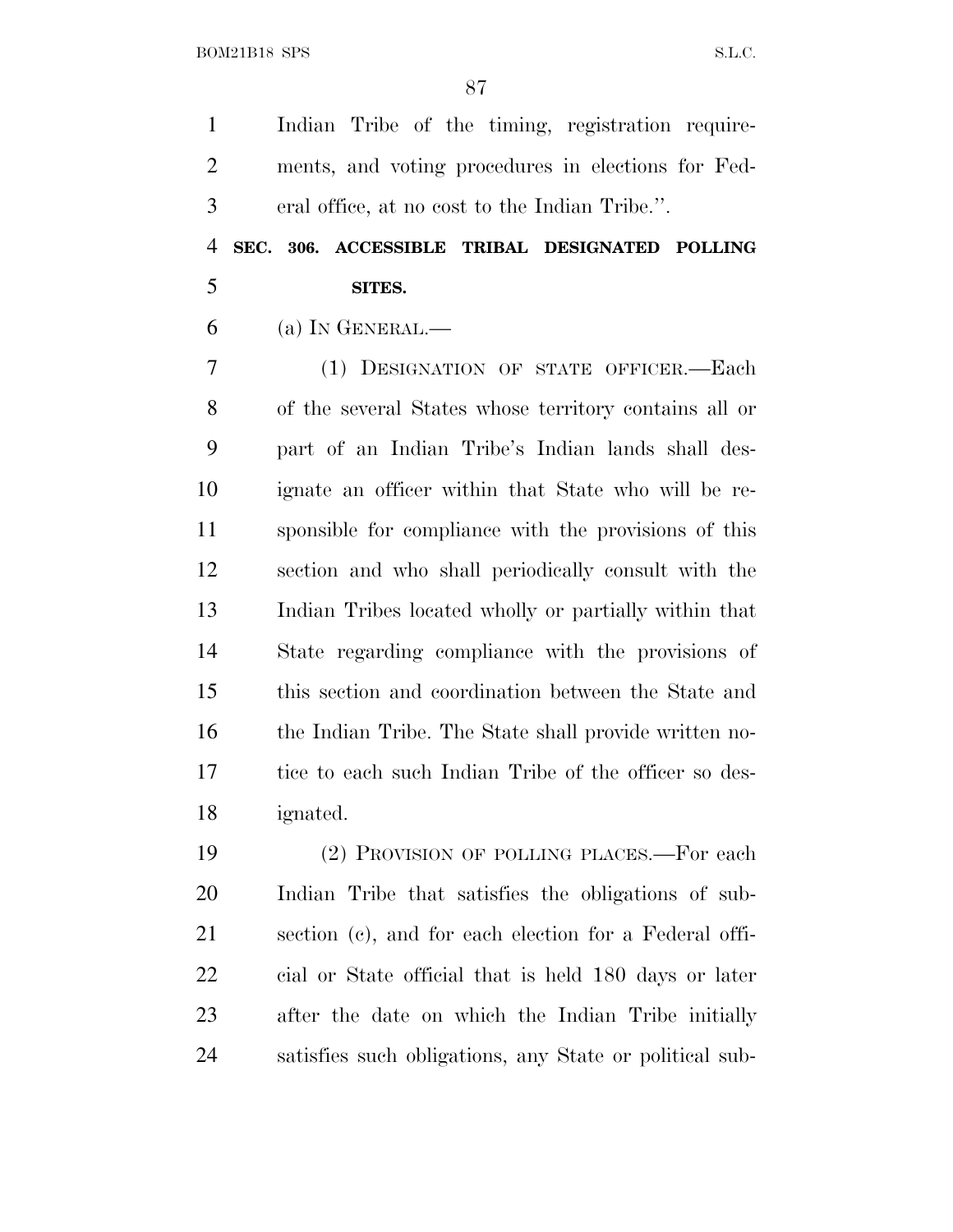| $\mathbf{1}$   | division whose territory contains all or part of an In- |
|----------------|---------------------------------------------------------|
| $\overline{2}$ | dian Tribe's Indian lands—                              |
| 3              | $(A)$ shall provide a minimum of one polling            |
| $\overline{4}$ | place in each precinct in which there are eligible      |
| 5              | voters who reside on Indian lands, in a location        |
| 6              | selected by the Indian Tribe and at no cost to          |
| 7              | the Indian Tribe, regardless of the population          |
| 8              | or number of registered voters residing on In-          |
| 9              | dian lands;                                             |
| 10             | (B) shall not reduce the number of polling              |
| 11             | locations on Indian lands based on population           |
| 12             | numbers;                                                |
| 13             | (C) shall provide, at no cost to the Indian             |
| 14             | Tribe, additional polling places in locations on        |
| 15             | Indian lands selected by an Indian Tribe and            |
| 16             | requested under subsection (c) if, based on the         |
| 17             | totality of circumstances described in subsection       |
| 18             | (b), it is shown that not providing those addi-         |
| 19             | tional polling places would result in members of        |
| 20             | the Indian Tribe and living on Indian lands or          |
| 21             | other individuals residing on the Indian Tribe's        |
| 22             | Indian lands having less opportunity to vote            |
| 23             | than eligible voters in that State or political         |
| 24             | subdivision who are not members of an Indian            |
| 25             | Tribe or do not reside on Indian lands;                 |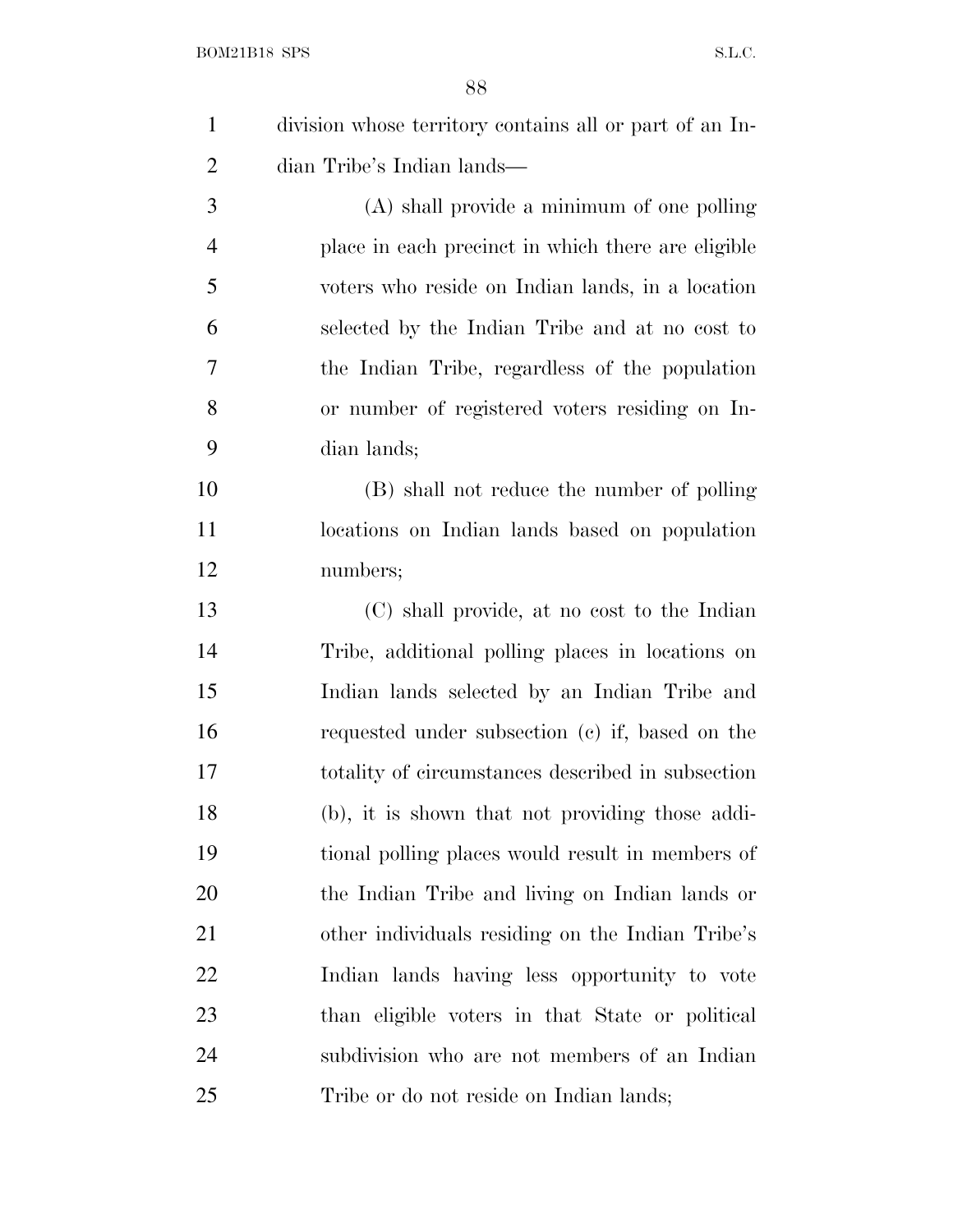| $\mathbf{1}$   | (D) shall, at each polling place located on       |
|----------------|---------------------------------------------------|
| $\overline{2}$ | Indian lands and at no cost to the Indian Tribe,  |
| 3              | make voting machines, tabulation machines, of-    |
| $\overline{4}$ | ficial receptacles designated for the return of   |
| 5              | completed absentee ballots, ballots, provisional  |
| 6              | ballots, and other voting materials available to  |
| $\tau$         | the same or greater extent that such equipment    |
| 8              | and materials are made available at other poll-   |
| 9              | ing places in the State or political subdivision  |
| 10             | that are not located on Indian lands;             |
| 11             | (E) shall, at each polling place located on       |
| 12             | Indian lands, conduct the election using the      |
| 13             | same voting procedures that are used at other     |
| 14             | polling places in the State or political subdivi- |
| 15             | sion that are not located on Indian lands, or     |
| 16             | other voting procedures that provide greater ac-  |
| 17             | cess for voters;                                  |
| 18             | (F) shall, at each polling place located on       |
| 19             | Indian lands and at no cost to the Indian Tribe,  |
| 20             | make voter registration available during the pe-  |
| 21             | riod the polling place is open to the maximum     |
| 22             | extent allowable under State law;                 |
| 23             | (G) shall, at each polling place located on       |
| 24             | Indian lands, provide training, compensation,     |
| 25             | and other benefits to election officials and poll |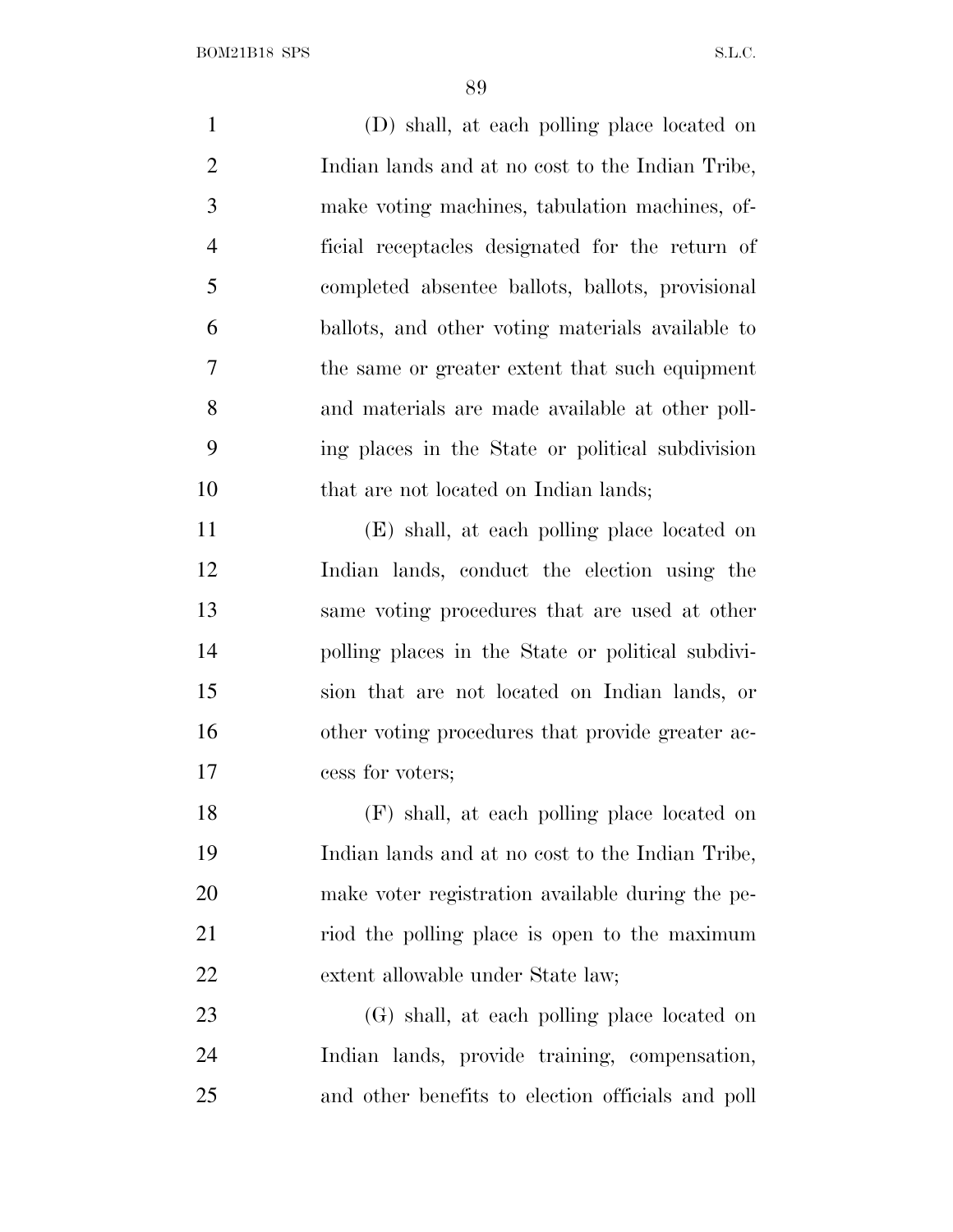workers at no cost to the Indian Tribe and, at a minimum, to the same or greater extent that such training, compensation, and benefits are provided to election officials and poll workers at other polling places in the State or political subdivision that are not located on Indian lands;

 (H) shall, in all cases, provide the Indian Tribe an opportunity to designate election offi- cials and poll workers to staff polling places within the Indian lands of the applicable Indian Tribe on every day that the polling places will be open;

 (I) shall allow for any eligible voting mem- ber of the Indian Tribe or any eligible voting individual residing on Indian lands to vote early or in person at any polling place on Indian lands, regardless of that member or individual's residence or residential address, and shall not reject the ballot of any such member or indi- vidual on the grounds that the ballot was cast at the wrong polling place; and

 (J) may fulfill the State's obligations under subparagraphs (A) and (C) by relocating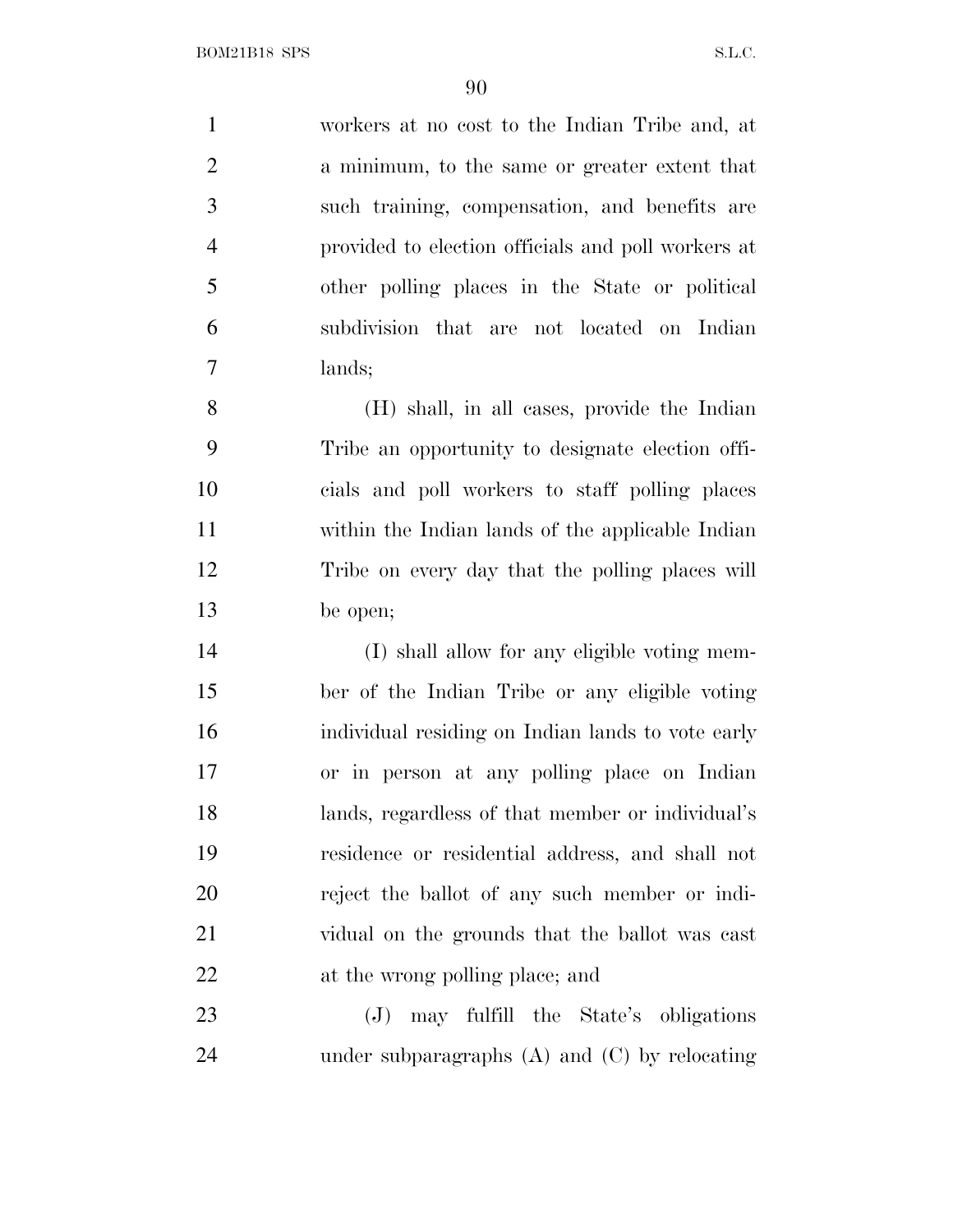| $\mathbf{1}$   | existing polling places, by creating new polling        |
|----------------|---------------------------------------------------------|
| $\overline{2}$ | places, or both.                                        |
| 3              | (b) EQUITABLE OPPORTUNITIES TO VOTE.—                   |
| $\overline{4}$ | (1) IN GENERAL.—When assessing the opportu-             |
| 5              | nities to vote provided to members of an Indian         |
| 6              | Tribe and to other eligible voters in the State resid-  |
| 7              | ing on Indian lands in order to determine the num-      |
| 8              | ber of additional polling places (if any) that a State  |
| 9              | or political subdivision must provide in accordance     |
| 10             | with subsection $(a)(2)(C)$ , the State, political sub- |
| 11             | division, or any court applying this section, shall     |
| 12             | consider the totality of circumstances of—              |
| 13             | $(A)$ the number of voting-age citizens as-             |
| 14             | signed to each polling place;                           |
| 15             | (B) the distances that voters must travel               |
| 16             | to reach the polling places;                            |
| 17             | (C) the time that voters must spend trav-               |
| 18             | eling to reach the polling places, including            |
| 19             | under inclement weather conditions;                     |
| 20             | (D) the modes of transportation, if any,                |
| 21             | that are regularly and broadly available to vot-        |
| 22             | ers to use to reach the polling places;                 |
| 23             | (E) the existence of and access to frequent             |
| 24             | and reliable public transportation to the polling       |
| 25             | places;                                                 |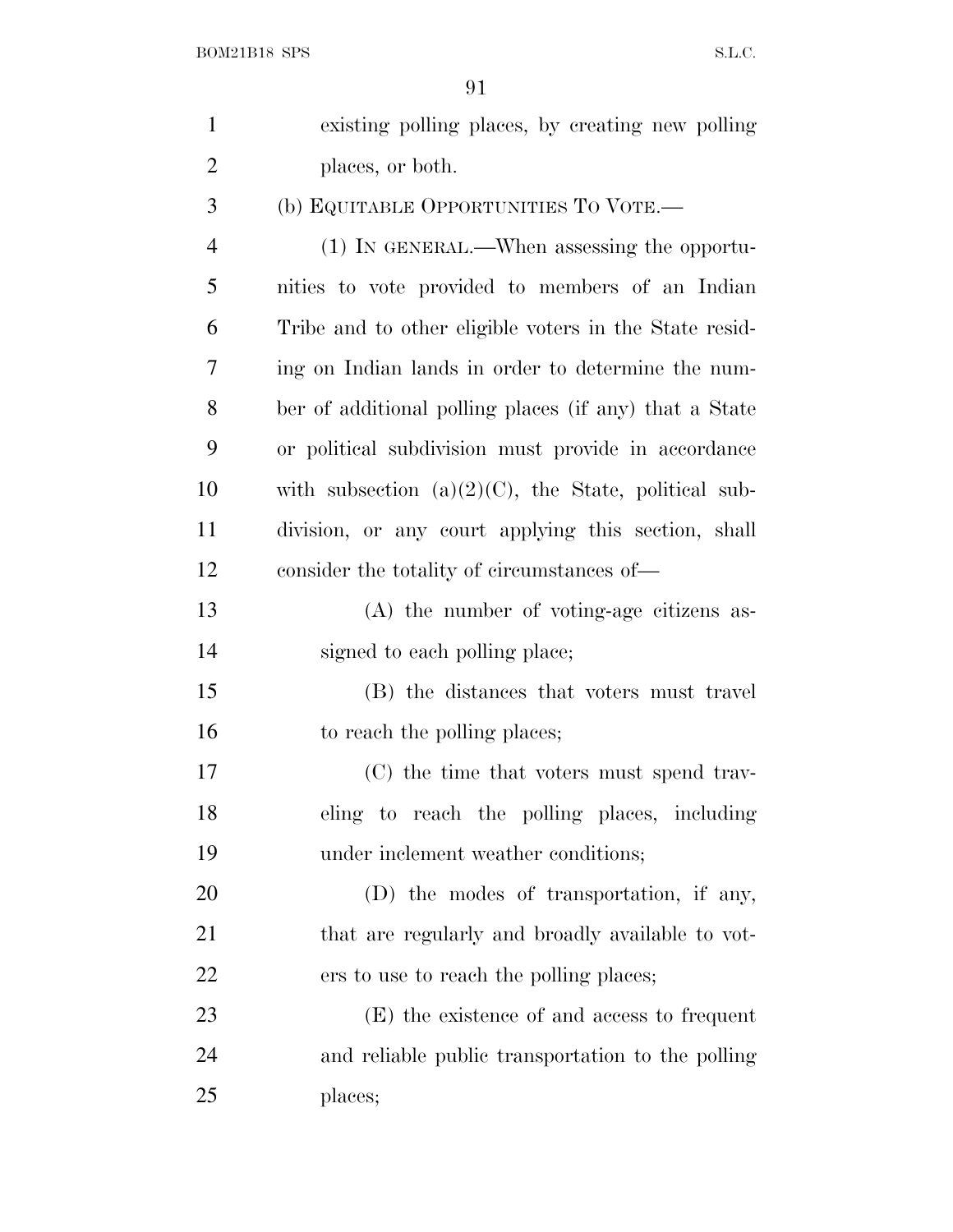$\begin{minipage}{.4\linewidth} \textbf{BOM21B18 SPS} \end{minipage}$ 

| $\mathbf{1}$   | (F) the length of lines and time voters                |
|----------------|--------------------------------------------------------|
| $\overline{2}$ | waited to cast a ballot in previous elections; and     |
| 3              | (G) any other factor relevant to effec-                |
| $\overline{4}$ | tuating the aim of achieving equal voting oppor-       |
| 5              | tunity for individuals living on Indian lands.         |
| 6              | (2) ABSENCE OF FACTORS.—When assessing                 |
| 7              | the opportunities to vote in accordance with para-     |
| 8              | graph (1), the State, political subdivision, or court  |
| 9              | shall ensure that each factor described in paragraph   |
| 10             | (1) is considered regardless of whether any one fac-   |
| 11             | tor would lead to a determination not to provide ad-   |
| 12             | ditional polling places under subsection $(a)(2)(C)$ . |
| 13             | (c) FORM; PROVISION OF FORM; OBLIGATIONS OF            |
| 14             | THE INDIAN TRIBE.—                                     |
| 15             | (1) FORM.—The Attorney General shall estab-            |
| 16             | lish the form described in this subsection through     |
| 17             | which an Indian Tribe can fulfill its obligations      |
| 18             | under this subsection.                                 |
| 19             | (2) PROVISION OF FORM.—Each State or polit-            |
| 20             | ical subdivision whose territory contains all or part  |
| 21             | of an Indian Tribe's Indian lands—                     |
| 22             | (A) shall provide the form established                 |
| 23             | under paragraph (1) to each applicable Indian          |
| 24             | Tribe not less than 30 days prior to the dead-         |
| 25             | line set by the State or political subdivision for     |
|                |                                                        |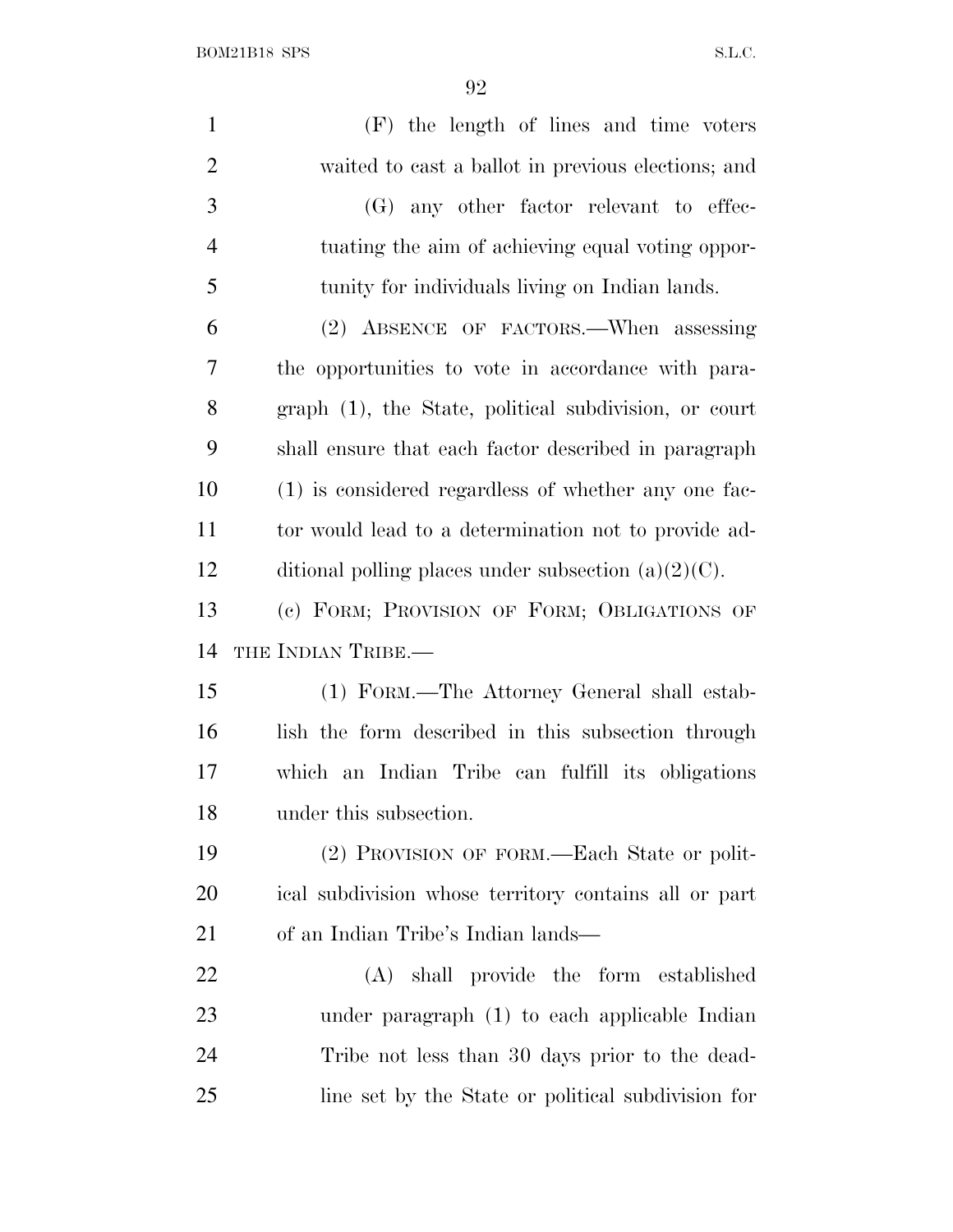| $\mathbf{1}$   | completion of the obligations under this sub-         |
|----------------|-------------------------------------------------------|
|                |                                                       |
| $\overline{2}$ | section (which deadline shall be not less than        |
| 3              | 30 days prior to a Federal election) whereby an       |
| $\overline{4}$ | Indian Tribe can fulfill its obligations under        |
| 5              | this subsection by providing the information de-      |
| 6              | scribed in paragraph (3) on that form and sub-        |
| 7              | mitting the form back to the applicable State or      |
| 8              | political subdivision by such deadline;               |
| 9              | (B) shall not edit the form established               |
| 10             | under paragraph (1) or apply any additional ob-       |
| 11             | ligations on the Indian Tribe with respect to         |
| 12             | this section; and                                     |
| 13             | (C) shall cooperate in good faith with the            |
| 14             | efforts of the Indian Tribe to satisfy the re-        |
| 15             | quirements of this subsection.                        |
| 16             | (3) OBLIGATIONS OF THE INDIAN TRIBE.—The              |
| 17             | requirements for a State and political subdivision    |
| 18             | under subsection $(a)(2)$ shall apply with respect to |
| 19             | an Indian Tribe once an Indian Tribe meets the fol-   |
| 20             | lowing obligations by completing the form specified   |
| 21             | in paragraph $(1)$ :                                  |
| 22             | (A) The Indian Tribe specifies the number             |
| 23             | and locations of requested polling places, early      |
| 24             | voting locations, and ballot drop boxes to be         |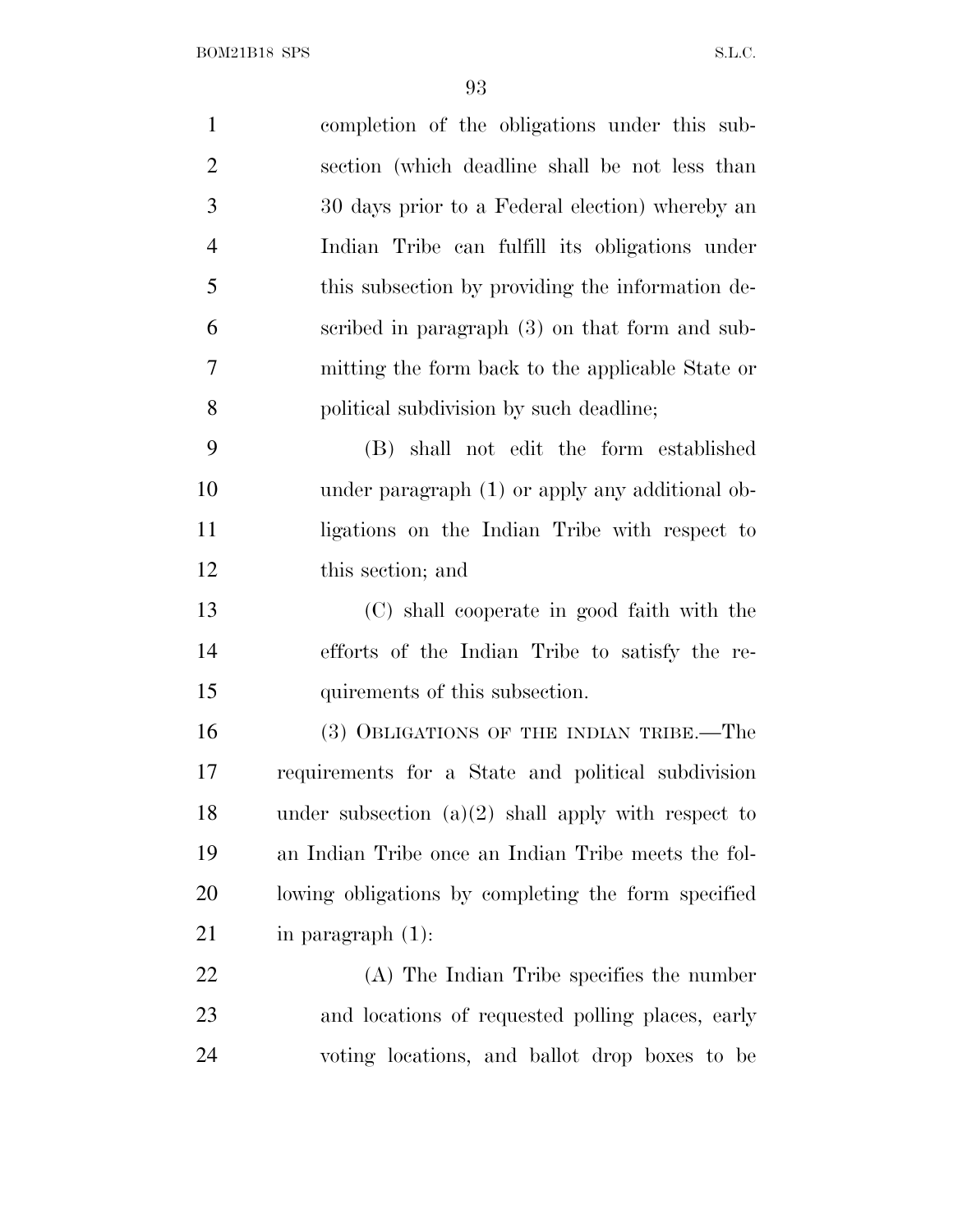| provided on the Indian lands of that Indian |  |
|---------------------------------------------|--|
| Tribe.                                      |  |
|                                             |  |

 (B) The Indian Tribe certifies that curbside voting will be available for any facili- ties that lack accessible entrances and exits in accordance with Federal and State law.

 (C) The Indian Tribe certifies that the In- dian Tribe will ensure that each such requested polling place will be open and available to all el- igible voters who reside in the precinct or other geographic area assigned to such polling place, regardless of whether such eligible voters are members of the Indian Tribe or of any other Indian Tribe.

 (D) The Indian Tribe requests that the State or political subdivision shall designate election officials and poll workers to staff such requested polling places, or certifies that the In- dian Tribe will designate election officials and poll workers to staff such polling places on every day that the polling places will be open.

 (E) The Indian Tribe may request that the State or political subdivision provide absentee ballots without requiring an excuse, an absentee ballot request, or residential address to all eligi-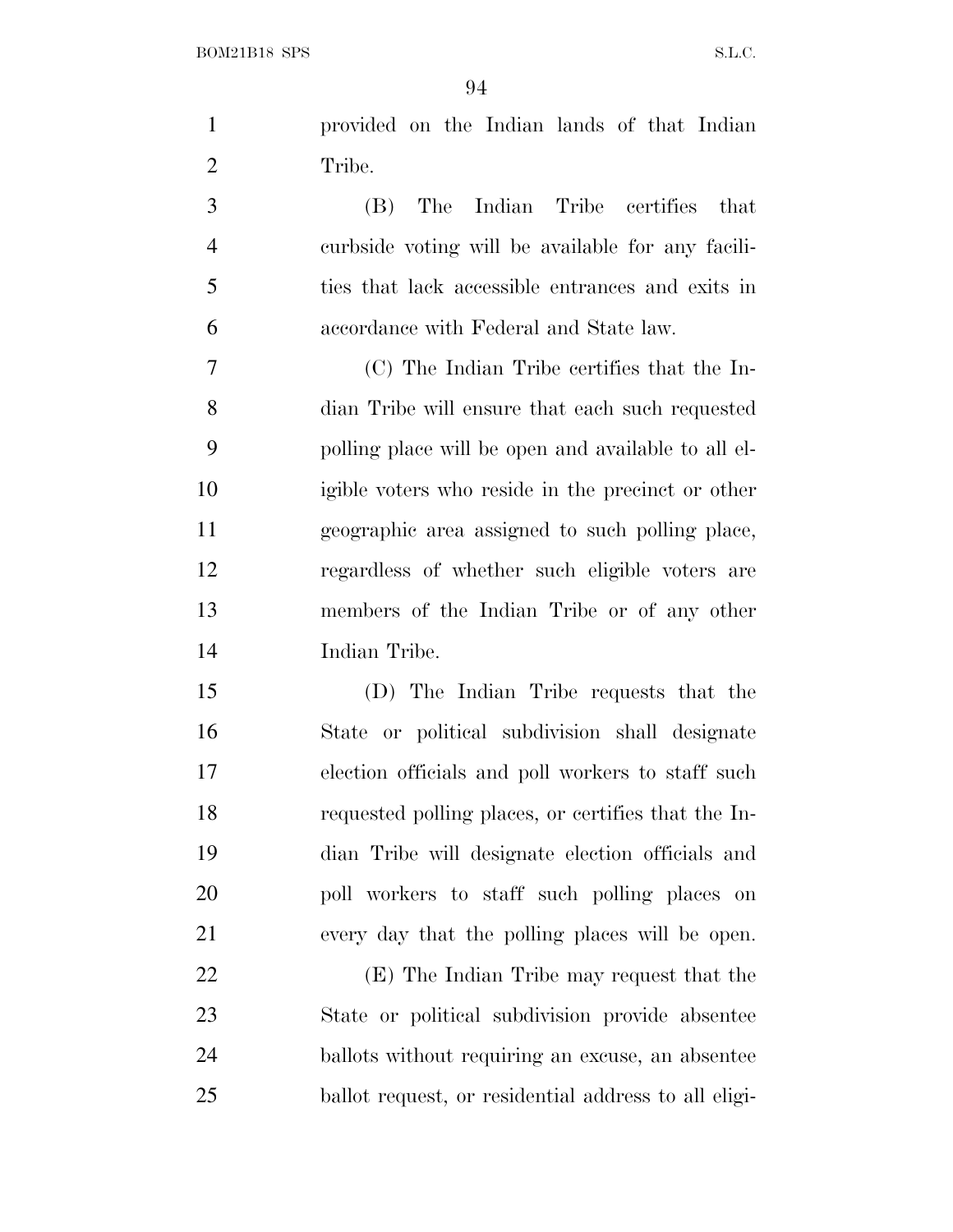ble voters who reside in the precinct or other geographic area assigned to such polling place, regardless of whether such eligible voters are members of the Indian Tribe or of any other Indian Tribe.

 (4) ESTABLISHED POLLING PLACES.—Once a polling place is established under subsection 8 (a)(2)(A) or subsection (a)(2)(C) the Tribe need not fill out the form designated under paragraph (1) again unless or until that Indian Tribe requests modifications to the requests specified in the most recent form under paragraph (1).

 (5) OPT OUT.—At any time that is 60 days or more before the date of an election, an Indian Tribe that previously has satisfied the obligations of para- graph (3) may notify the State or political subdivi- sion that the Indian Tribe intends to opt out of the standing obligation for one or more polling places that were established in accordance with subsection 20 (a)(2)(A) or subsection (a)(2)(C) for a particular election or for all future elections. A Tribe may opt back in at any time.

 (d) FEDERAL POLLING SITES.—Each State shall designate as voter polling facilities any of the facilities identified in accordance with subparagraph (C) or (D) of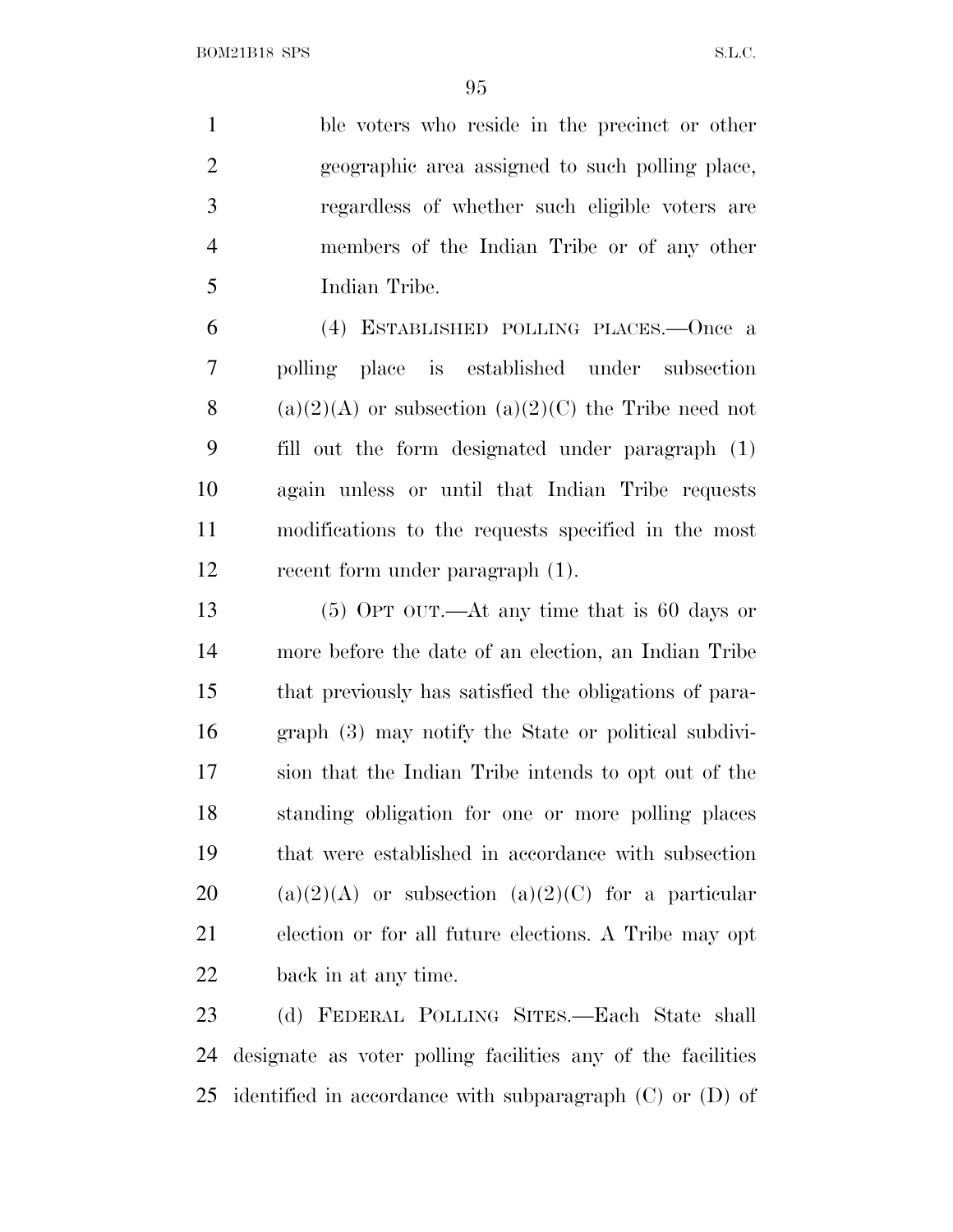BOM21B18 SPS S.L.C.

 section 7(a)(2) of the National Voter Registration Act of 1993 (52 U.S.C. 20506(a)(2)), at no cost to the Indian Tribe, provided that the facility meets the requirements of Federal and State law as applied to other polling places within the State or political subdivision. The applicable agency of the Federal Government shall ensure that such designated facilities are made available as polling places. (e) MAIL-I<sup>N</sup> BALLOTING.—In States or political sub- divisions that permit absentee or mail-in balloting, the fol- lowing shall apply with respect to an election for Federal office:

 (1) An Indian Tribe may designate at least one building per precinct as a ballot pickup and collec- tion location (referred to in this section as a ''trib- ally designated buildings'') at no cost to the Indian Tribe. The applicable State or political subdivision shall collect and timely deposit all ballots from each tribally designated building.

 (2) At the applicable Tribe's request, the State or political subdivision shall provide mail-in and ab- sentee ballots to each registered voter residing on Indian lands in the State or political subdivision without requiring a residential address, a mail-in or absentee ballot request, or an excuse for a mail-in or absentee ballot.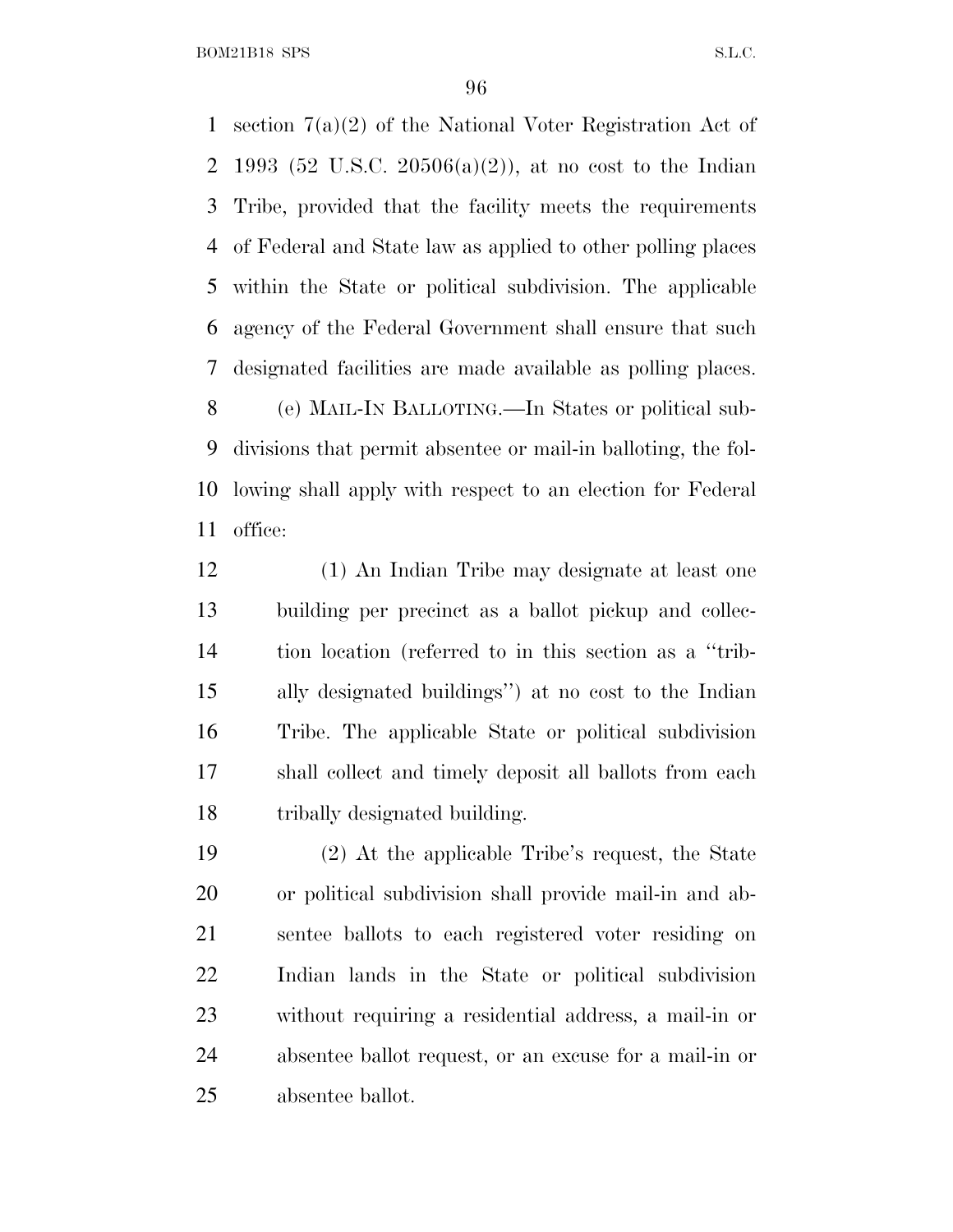(3) The address of a tribally designated build- ing may serve as the residential address and mailing address for voters living on Indian lands if the trib- ally designated building is in the same precinct as that voter. (4) If there is no tribally designated building within the precinct of a voter residing on Indian lands (including if the tribally designated building is on Indian lands but not in the same precinct as the voter), the voter may— (A) use another tribally designated build-12 ing within the Indian lands where the voter is located; or (B) use such tribally designated building as a mailing address and may separately des- ignate the voter's appropriate precinct through a description of the voter's address, as specified 18 in section  $9428.4(a)(2)$  of title 11, Code of Fed- eral Regulations. (5) In the case of a State or political subdivi- sion that is a covered State or political subdivision under section 203 of the Voting Rights Act of 1965 (52 U.S.C. 10503), that State or political subdivi- sion shall provide absentee or mail-in voting mate-rials with respect to an election for Federal office in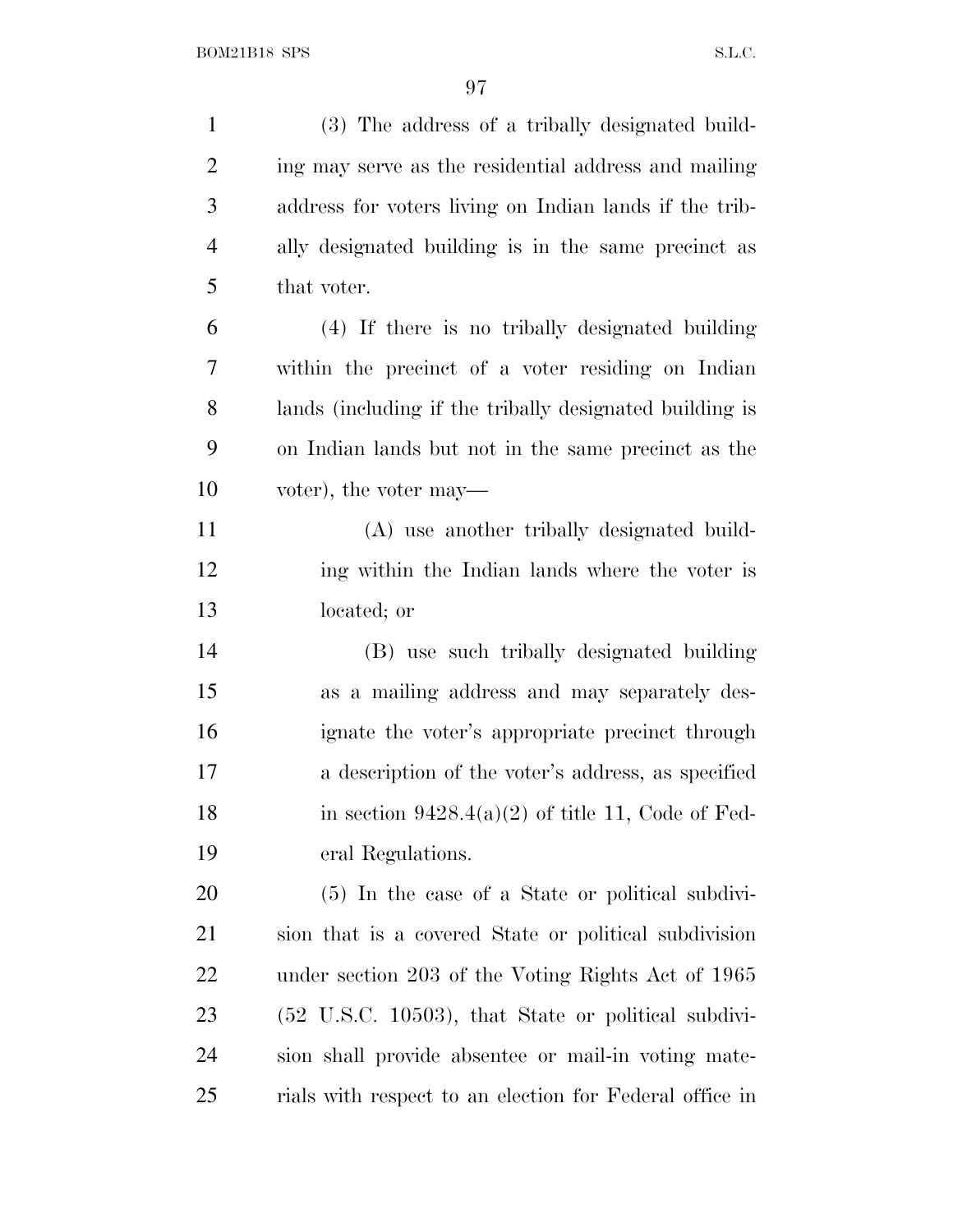BOM21B18 SPS S.L.C.

 the language of the applicable minority group as well as in the English language, bilingual election voting assistance, and written translations of all voting ma- terials in the language of the applicable minority group, as required by section 203 of the Voting Rights Act of 1965 (52 U.S.C. 10503), as amended by this title.

 (6) A State or political division shall make rea- sonable efforts to contact a voter who resides within Indian lands located within its jurisdiction and offer such voter a reasonable opportunity to cure any de- fect in an absentee ballot issued to and completed and returned by the voter, or appearing on or per- taining to the materials provided for the purpose of returning the absentee ballot, if State law would oth- erwise require the absentee ballot to be rejected due to such defect and the defect does not compromise ballot secrecy or involve a lack of witness or assist- ant signature, where such signature is mandated by State law.

 (7) In a State or political subdivision that does not permit absentee or mail-in balloting for all eligi- ble voters in the State or political subdivision, that State or political subdivision shall nonetheless pro-vide for absentee or mail-in balloting for voters who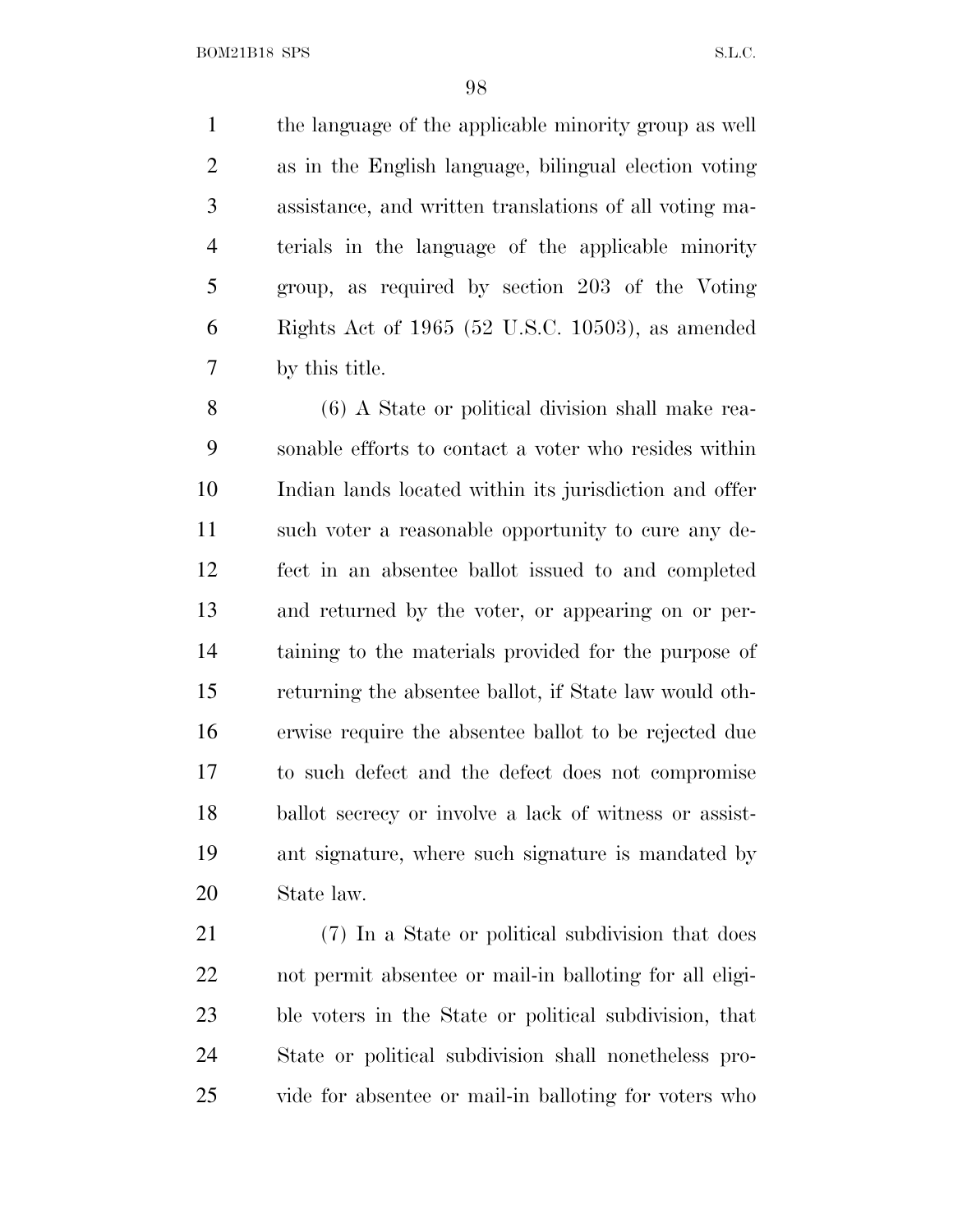$\begin{minipage}{.4\linewidth} \textbf{BOM21B18} \textbf{SPS} \end{minipage}$ 

| $\mathbf{1}$   | reside on Indian lands consistent with this section if  |
|----------------|---------------------------------------------------------|
| $\overline{2}$ | the State, political subdivision, or any court applying |
| 3              | section determines that the totality of cir-<br>this    |
| $\overline{4}$ | cumstances described in subsection (b) warrants es-     |
| 5              | tablishment of absentee or mail-in balloting for vot-   |
| 6              | ers who reside on Indian lands located within the ju-   |
| 7              | risdiction of the State or political subdivision.       |
| 8              | (f) BALLOT DROP BOXES.—Each State shall—                |
| 9              | (1) provide not less than one ballot drop box for       |
| 10             | each precinct on Indian lands, at no cost to the In-    |
| 11             | dian Tribe, at either the tribally designated building  |
| 12             | under subsection (e)(2) or an alternative site se-      |
| 13             | lected by the applicable Indian Tribe; and              |
| 14             | (2) provide additional drop boxes at either the         |
| 15             | tribally designated building under subsection $(e)(2)$  |
| 16             | or an alternative site selected by the applicable In-   |
| 17             | dian Tribe if the State or political subdivision deter- |
| 18             | mines that additional ballot drop boxes should be       |
| 19             | provided based on the criteria considered under the     |
| 20             | totality of circumstances enumerated under sub-         |
| 21             | section (b).                                            |
| 22             | (g) EARLY VOTING.                                       |
| 23             | (1) EARLY VOTING LOCATIONS.—In a State or               |
| 24             | political subdivision that permits early voting in an   |

election for Federal office, that State or political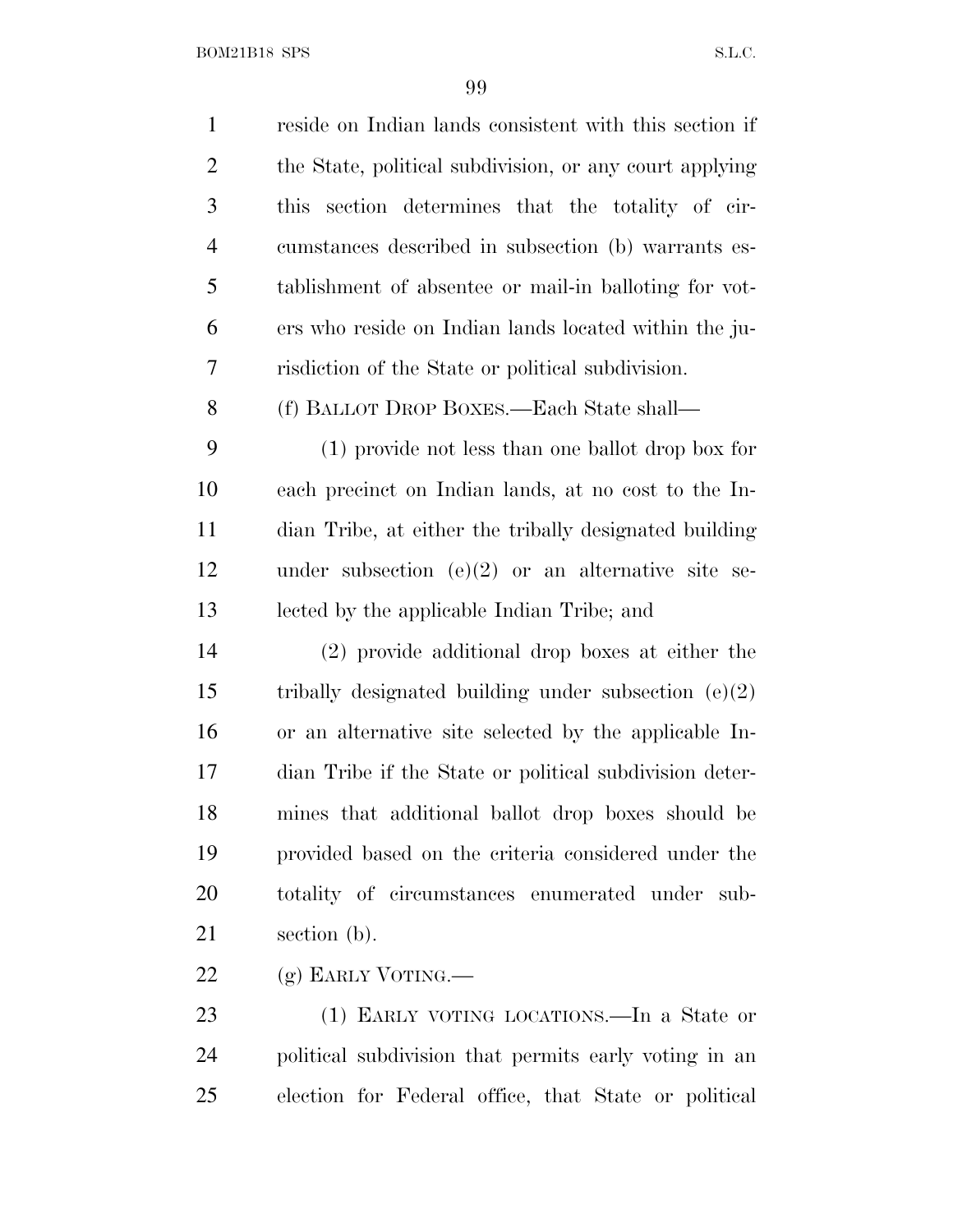BOM21B18 SPS S.L.C.

 subdivision shall provide not less than one early vot-2 ing location for each precinct on Indian lands, at no cost to the Indian Tribe, at a site selected by the ap- plicable Indian Tribe, to allow individuals living on Indian lands to vote during an early voting period in the same manner as early voting is allowed on such date in the rest of the State or precinct. Additional early voting sites shall be determined based on the criteria considered under the totality of cir-cumstances described in subsection (b).

 (2) LENGTH OF PERIOD.—In a State or polit- ical subdivision that permits early voting in an elec- tion for Federal office, that State or political sub- division shall provide an early voting period with re- spect to that election that shall consist of a period of consecutive days (including weekends) which be- gins on the 15th day before the date of the election (or, at the option of the State or political subdivi- sion, on a day prior to the 15th day before the date of the election) and ends on the date of the election 21 for all early voting locations on Indian lands.

 (3) MINIMUM EARLY VOTING REQUIRE- MENTS.—Each polling place that allows voting dur- ing an early voting period under this subsection shall—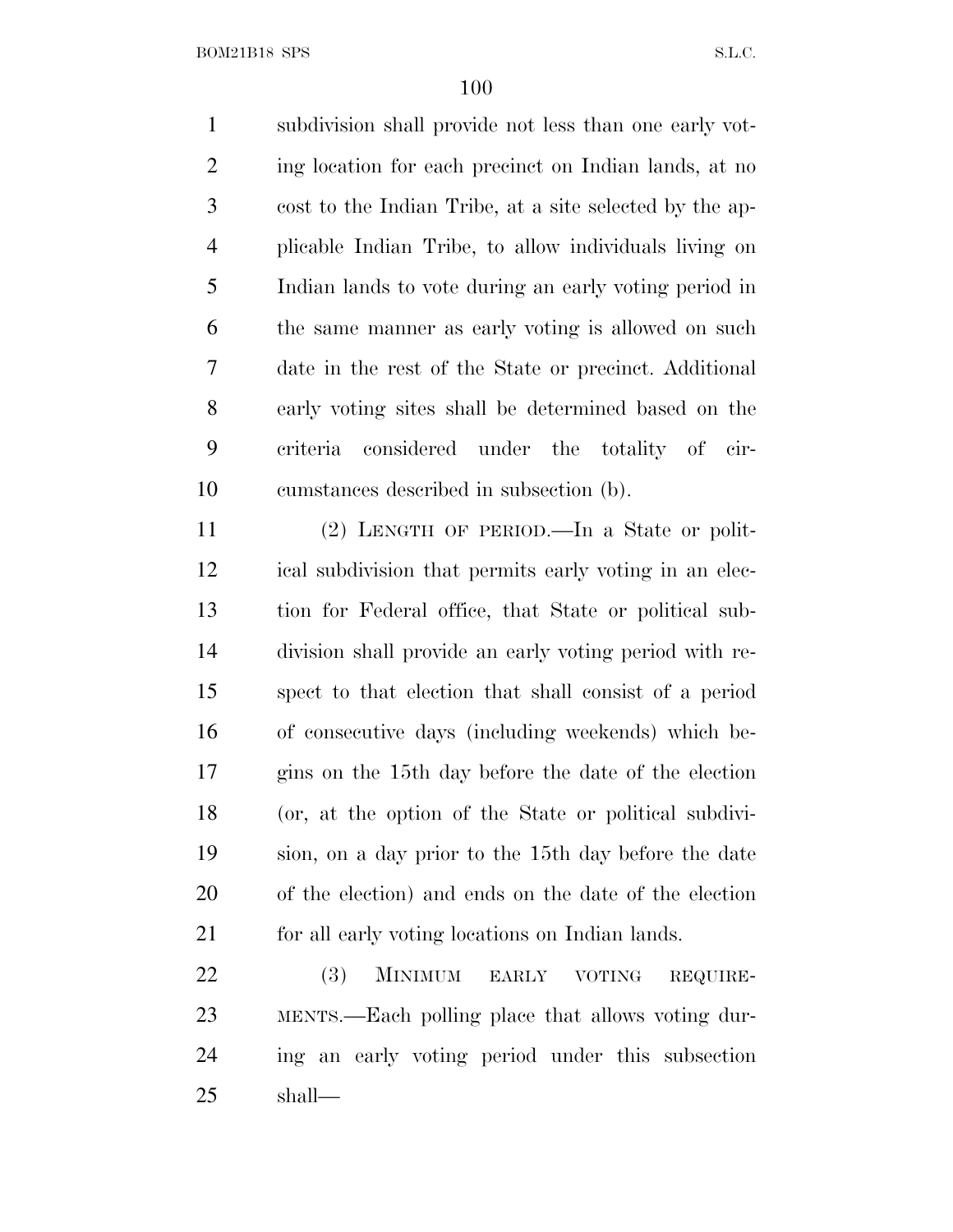| $\mathbf{1}$   | $(A)$ allow such voting for no less than 10        |
|----------------|----------------------------------------------------|
| $\overline{2}$ | hours on each day;                                 |
| 3              | (B) have uniform hours each day for which          |
| $\overline{4}$ | such voting occurs; and                            |
| 5              | (C) allow such voting to be held for some          |
| 6              | period of time prior to $9:00$ a.m. (local time)   |
| 7              | and some period of time after 5:00 p.m. (local     |
| 8              | time).                                             |
| 9              | (4) BALLOT PROCESSING AND SCANNING RE-             |
| 10             | QUIREMENTS.-                                       |
| 11             | $(A)$ In GENERAL.—To the greatest extent           |
| 12             | practicable, ballots cast during the early voting  |
| 13             | period in an election for Federal office at voting |
| 14             | locations and drop boxes on Indian lands shall     |
| 15             | be processed and scanned for tabulation in ad-     |
| 16             | vance of the close of polls on the date of the     |
| 17             | election.                                          |
| 18             | (B) LIMITATION.—Nothing in this sub-               |
| 19             | section shall be construed to permit a State or    |
| 20             | political subdivision to tabulate and count bal-   |
| 21             | lots in an election for Federal office before the  |
| 22             | closing of the polls on the date of the election.  |
| 23             | (h) PROVISIONAL BALLOTS.—                          |
| 24             | (1) IN GENERAL.—In addition to the require-        |
| 25             | ments under section $302(a)$ of the Help America   |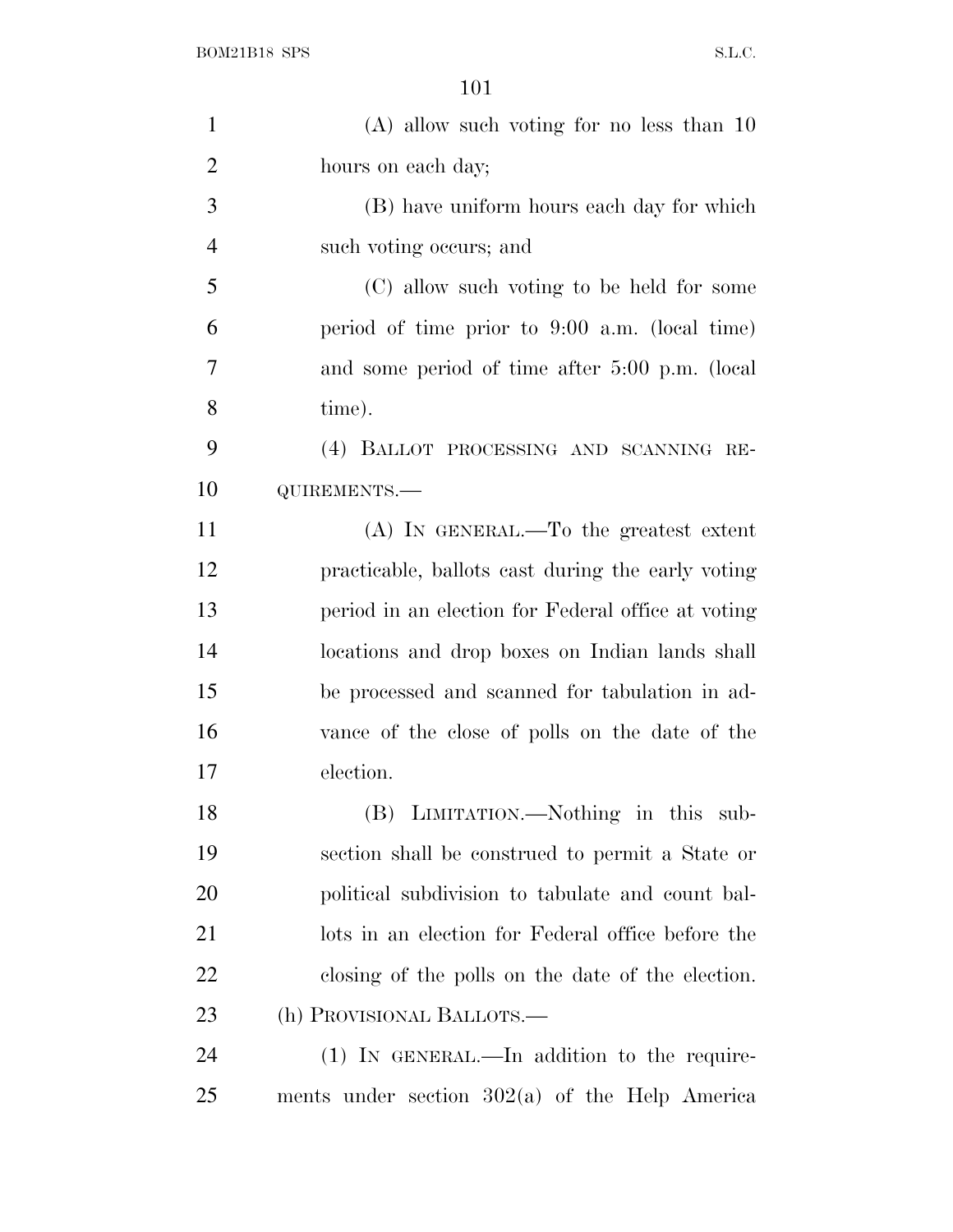Vote Act of 2002 (52 U.S.C. 21082(a)), for each State or political subdivision that provides voters provisional ballots, challenge ballots, or affidavit bal- lots under the State's applicable law governing the voting processes for those voters whose eligibility to vote is determined to be uncertain by election offi-cials, election officials shall—

 (A) provide clear written instructions indi- cating the reason the voter was given a provi- sional ballot, the information or documents the voter needs to prove eligibility, the location at which the voter must appear to submit these materials or alternative methods, including email or facsimile, that the voter may use to submit these materials, and the deadline for submitting these materials;

 (B) permit any voter who votes provision- ally at any polling place on Indian lands to ap- pear at any polling place or at the central loca- tion for the election board to submit the docu-mentation or information to prove eligibility;

 (C) permit any voter who votes provision- ally at any polling place to submit the required information or documentation via email or fac-simile, if the voter prefers to use such methods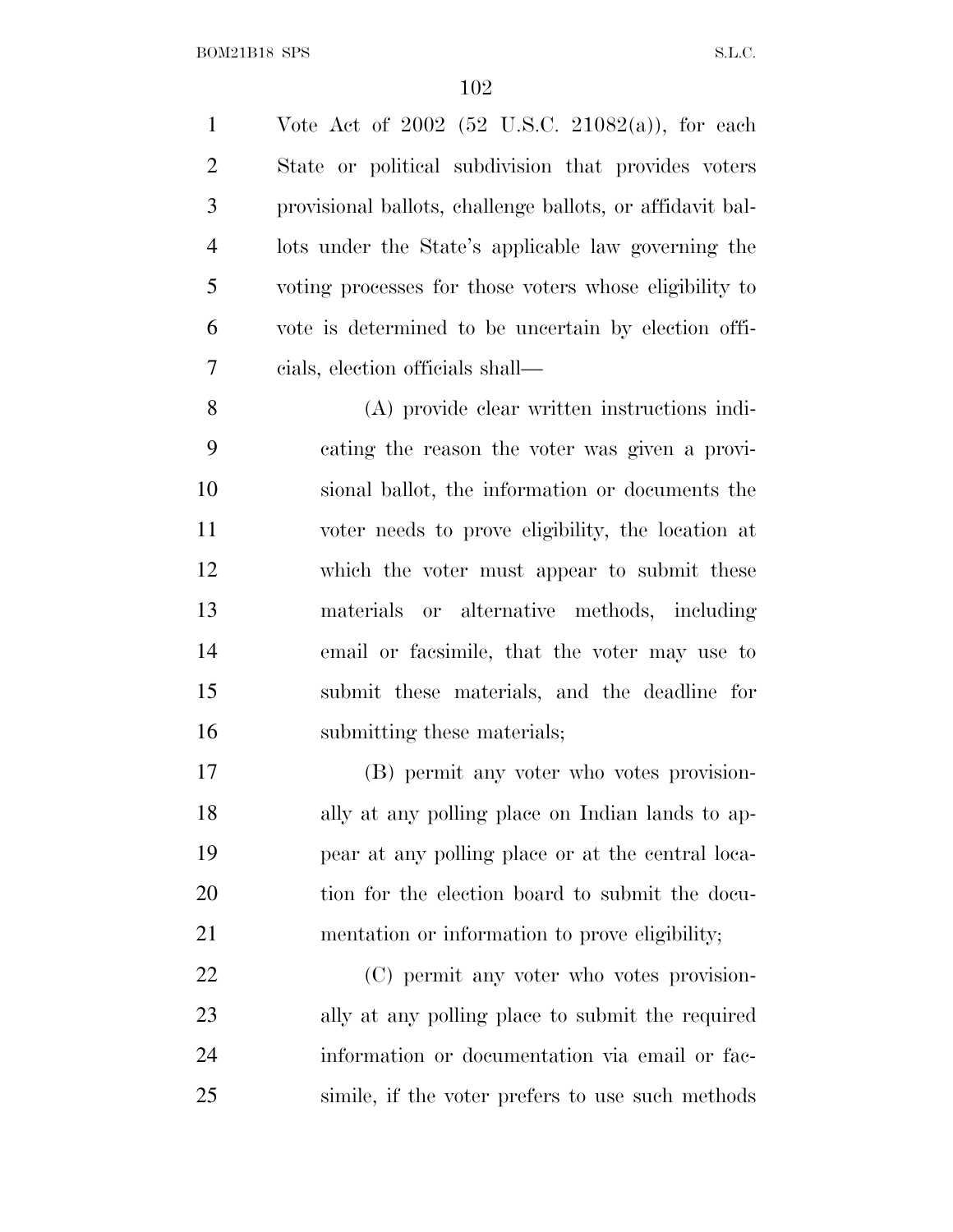| $\mathbf{1}$   | as an alternative to appearing in person to sub-      |
|----------------|-------------------------------------------------------|
| $\overline{2}$ | mit the required information or documentation         |
| 3              | to prove eligibility;                                 |
| $\overline{4}$ | (D) notify the voter on whether the voter's           |
| 5              | provisional ballot was counted or rejected by         |
| 6              | telephone, email, or postal mail, or any other        |
| 7              | available method, including notifying the voter       |
| 8              | of any online tracking website if State law pro-      |
| 9              | vides for such a mechanism; and                       |
| 10             | (E) provide the reason for rejection if the           |
| 11             | voter's provisional ballot was rejected after the     |
| 12             | voter provided the required information or doc-       |
| 13             | umentation on eligibility.                            |
| 14             | (2) DUTIES OF ELECTION OFFICIALS.—A State             |
| 15             | or political subdivision described in paragraph (1)   |
| 16             | shall ensure in each case in which a provisional bal- |
| 17             | lot is east, that election officials—                 |
| 18             | (A) request and collect the voter's email             |
| 19             | address, if the voter has one, and transmit any       |
| 20             | written instructions issued to the voter in per-      |
| 21             | son to the voter via email; and                       |
| 22             | (B) provide a verbal translation of any               |
| 23             | written instructions to the voter.                    |
| 24             | (i) ENFORCEMENT.—                                     |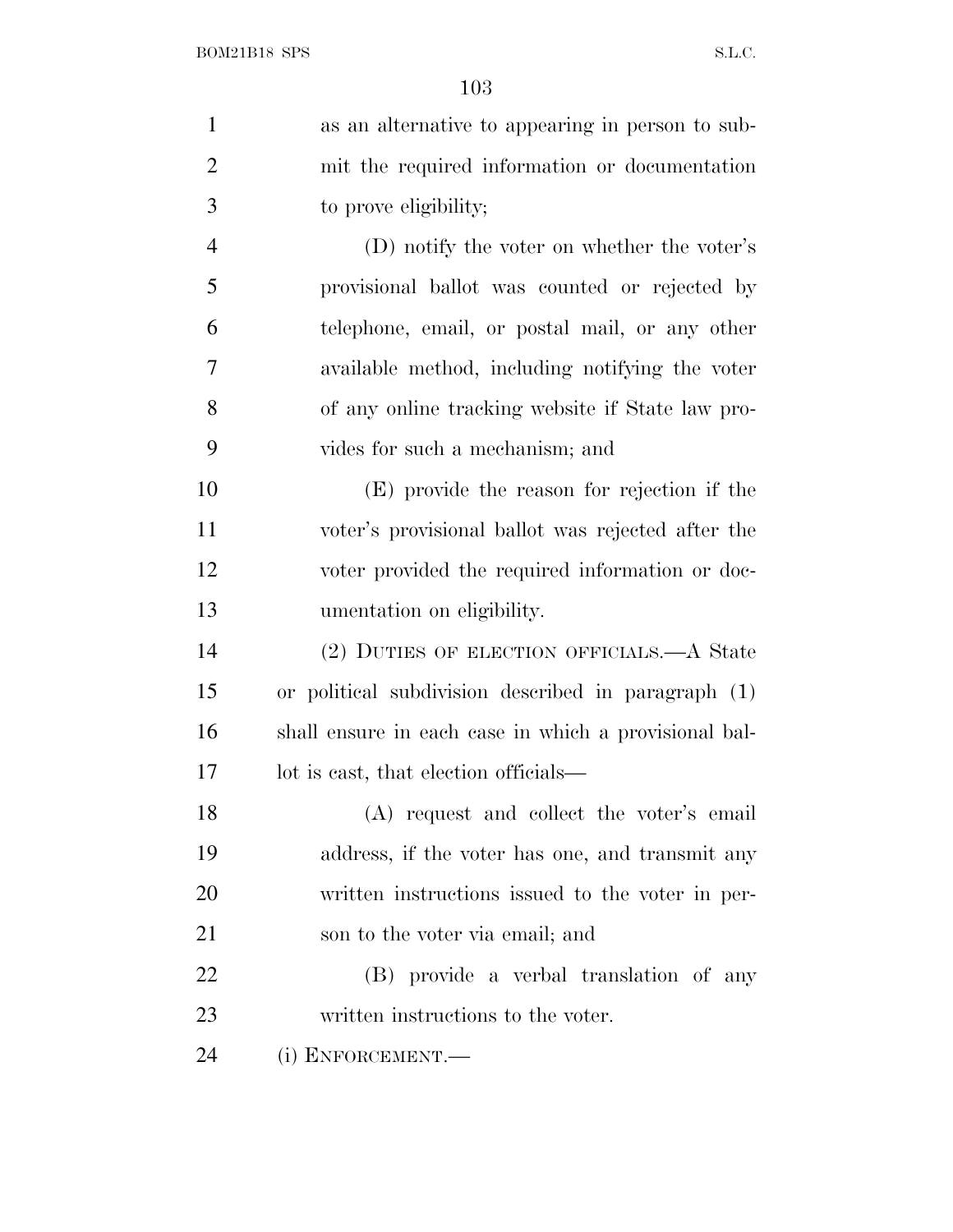| $\mathbf{1}$   | (1) ATTORNEY GENERAL.—The Attorney Gen-                  |
|----------------|----------------------------------------------------------|
| $\overline{2}$ | eral may bring a civil action in an appropriate dis-     |
| 3              | trict court for such declaratory or injunctive relief as |
| $\overline{4}$ | is necessary to carry out this section.                  |
| 5              | $(2)$ PRIVATE RIGHT OF ACTION.—                          |
| 6              | $(A)$ A person or Indian Tribe who is ag-                |
| 7              | grieved by a violation of this section may pro-          |
| 8              | vide written notice of the violation to the chief        |
| 9              | election official of the State involved.                 |
| 10             | (B) An aggrieved person or Indian Tribe                  |
| 11             | may bring a civil action in an appropriate dis-          |
| 12             | trict court for declaratory or injunctive relief         |
| 13             | with respect to a violation of this section, if—         |
| 14             | (i) that person or Indian Tribe pro-                     |
| 15             | vides the notice described in subparagraph               |
| 16             | $(A);$ and                                               |
| 17             | $(ii)(I)$ in the case of a violation that                |
| 18             | occurs more than 120 days before the date                |
| 19             | of an election for Federal office, the viola-            |
| 20             | tion remains and 90 days or more have                    |
| 21             | passed since the date on which the chief                 |
| 22             | election official of the State receives the              |
| 23             | notice under subparagraph $(A)$ ; or                     |
| 24             | (II) in the case of a violation that oc-                 |
| 25             | curs 120 days or less but more than 30                   |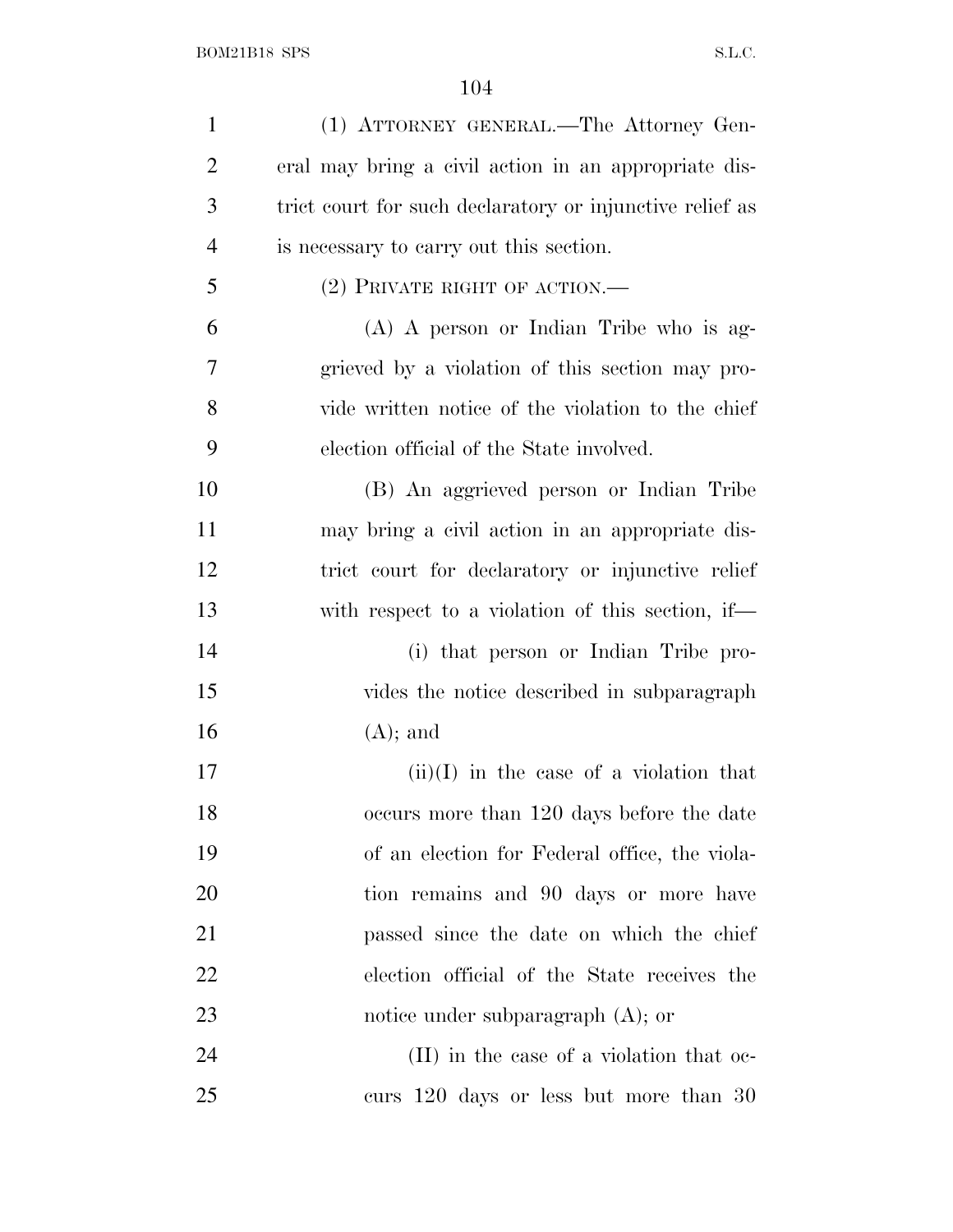$\begin{minipage}{.4\linewidth} \textbf{BOM21B18} \textbf{SPS} \end{minipage}$ 

| $\mathbf{1}$   | days before the date of an election for Fed-               |
|----------------|------------------------------------------------------------|
| $\overline{2}$ | eral office, the violation remains and 20                  |
| 3              | days or more have passed since the date on                 |
| $\overline{4}$ | which the chief election official of the State             |
| 5              | receives the notice under subparagraph                     |
| 6              | (A).                                                       |
| 7              | (C) In the case of a violation of this sec-                |
| 8              | tion that occurs 30 days or less before the date           |
| 9              | of an election for Federal office, an aggrieved            |
| 10             | person or Indian Tribe may bring a civil action            |
| 11             | in an appropriate district court for declaratory           |
| 12             | or injunctive relief with respect to the violation         |
| 13             | without providing notice to the chief election of-         |
| 14             | ficial of the State under subparagraph $(A)$ .             |
| 15             | (3) RULE OF CONSTRUCTION.—Nothing in this                  |
| 16             | section shall be construed to prevent a State or po-       |
| 17             | litical subdivision from providing additional polling      |
| 18             | places or early voting locations on Indian lands.          |
| 19             | SEC. 307. PROCEDURES FOR REMOVAL OF POLLING                |
| 20             | PLACES AND VOTER REGISTRATION SITES ON                     |
| 21             | <b>INDIAN LANDS.</b>                                       |
| 22             | (a) ACTIONS REQUIRING TRIBAL ADMINISTRATIVE                |
| 23             | REVIEW.—No State or political subdivision may carry out    |
| 24             | any of the following activities in an election for Federal |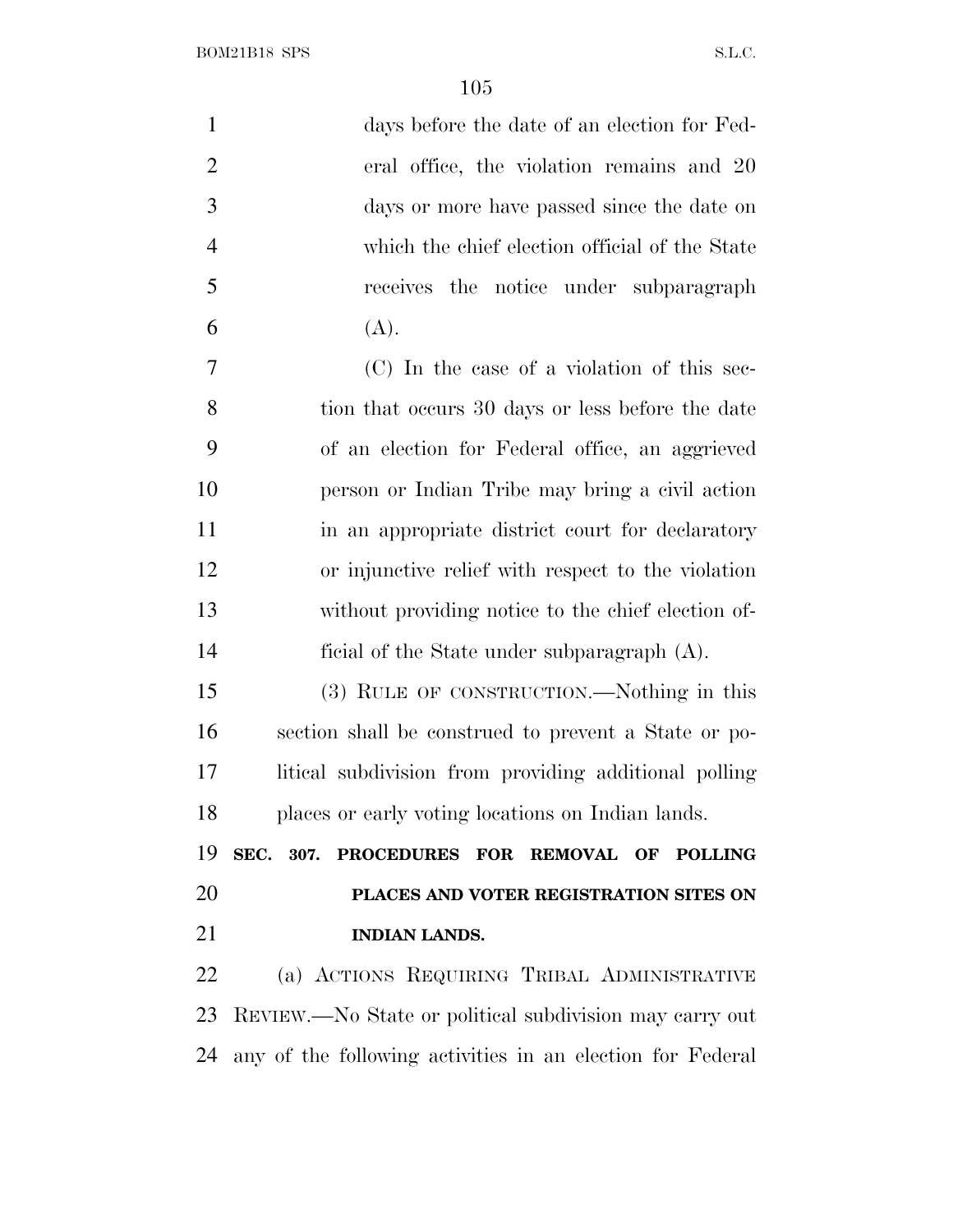office unless the requirements of subsection (b) have been met:

 (1) Eliminating polling places or voter registra-tion sites on the Indian lands of an Indian Tribe.

 (2) Moving or consolidating a polling place or voter registration site on the Indian lands of an In- dian Tribe to a location 1 mile or further from the existing location of the polling place or voter reg-istration site.

 (3) Moving or consolidating a polling place on the Indian lands of an Indian Tribe to a location across a river, lake, mountain, or other natural boundary such that it increases travel time for a voter, regardless of distance.

 (4) Eliminating in-person voting on the Indian lands of an Indian Tribe by designating an Indian reservation as a permanent absentee voting location, unless the Indian Tribe requests such a designation and has not later requested that the designation as a permanent absentee voting location be reversed.

 (5) Removing an early voting location or other- wise diminishing early voting opportunities on In-dian lands.

 (6) Removing a ballot drop box or otherwise di-minishing ballot drop boxes on Indian lands.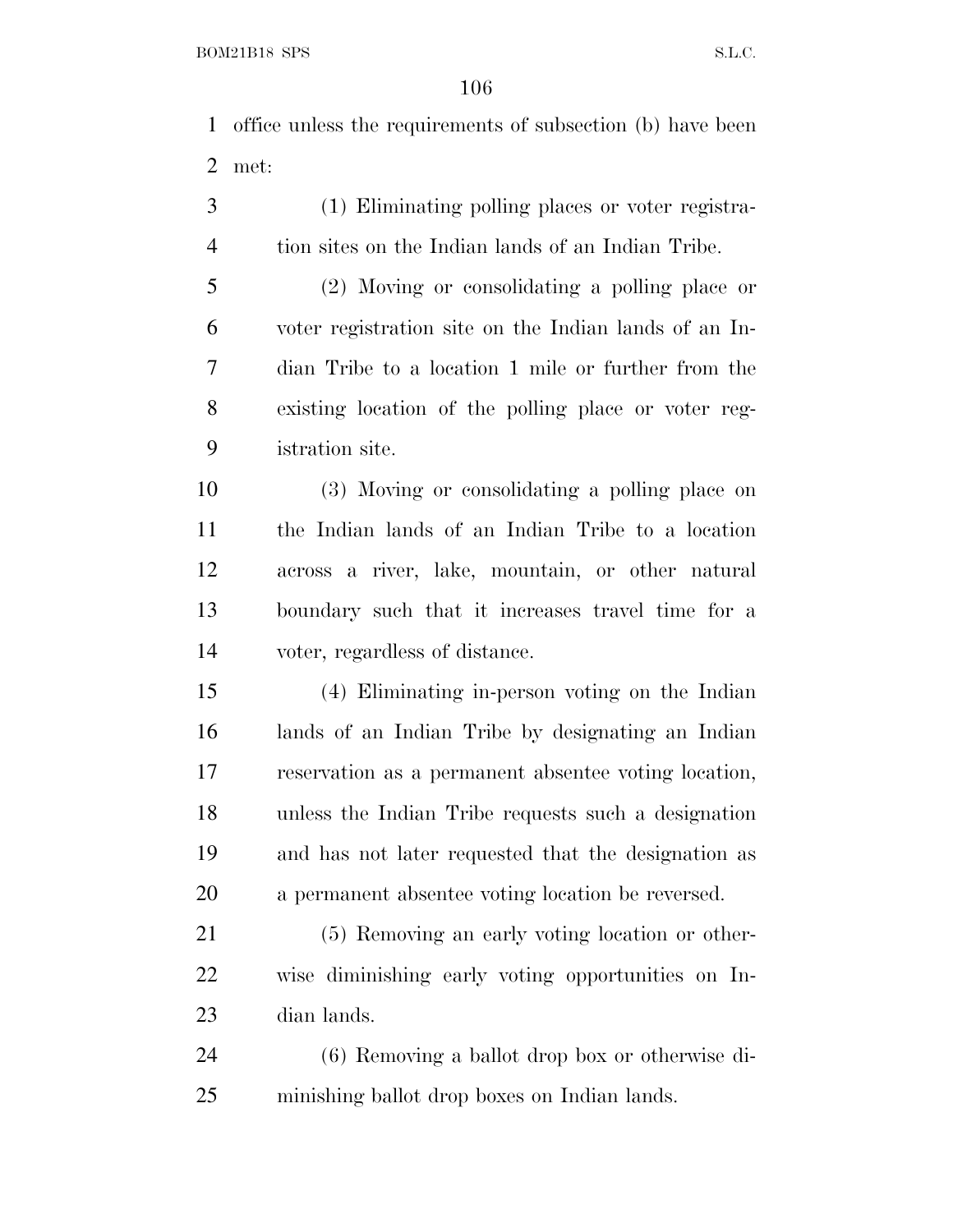| $\mathbf{1}$   | (7) Decreasing the number of days or hours            |
|----------------|-------------------------------------------------------|
| $\overline{2}$ | that an in-person or early voting polling place is    |
| 3              | open on Indian lands only or changing the dates of    |
| $\overline{4}$ | in-person or early voting only on the Indian lands of |
| 5              | an Indian Tribe.                                      |
| 6              | (b) TRIBAL ADMINISTRATIVE REVIEW.—                    |
| 7              | (1) IN GENERAL.—The requirements of this              |
| 8              | subsection have been met if—                          |
| 9              | (A) the impacted Indian Tribe submits to              |
| 10             | the Attorney General the Indian Tribe's written       |
| 11             | consent to the proposed activity described in         |
| 12             | subsection $(a)$ ;                                    |
| 13             | (B) the State or political subdivision, after         |
| 14             | consultation with the impacted Indian Tribe           |
| 15             | and after attempting to have the impacted In-         |
| 16             | dian Tribe give consent as described in sub-          |
| 17             | paragraph (A), institutes an action in the            |
| 18             | United States District Court for the District of      |
| 19             | Columbia for a declaratory judgment, and a de-        |
| <b>20</b>      | claratory judgment is issued based upon affirm-       |
| 21             | ative evidence provided by the State or political     |
| 22             | subdivision, that conclusively establishes that       |
| 23             | the specified activity described in subsection (a)    |
| 24             | proposed by the State or political subdivision        |
| 25             | neither has the purpose nor will have the effect      |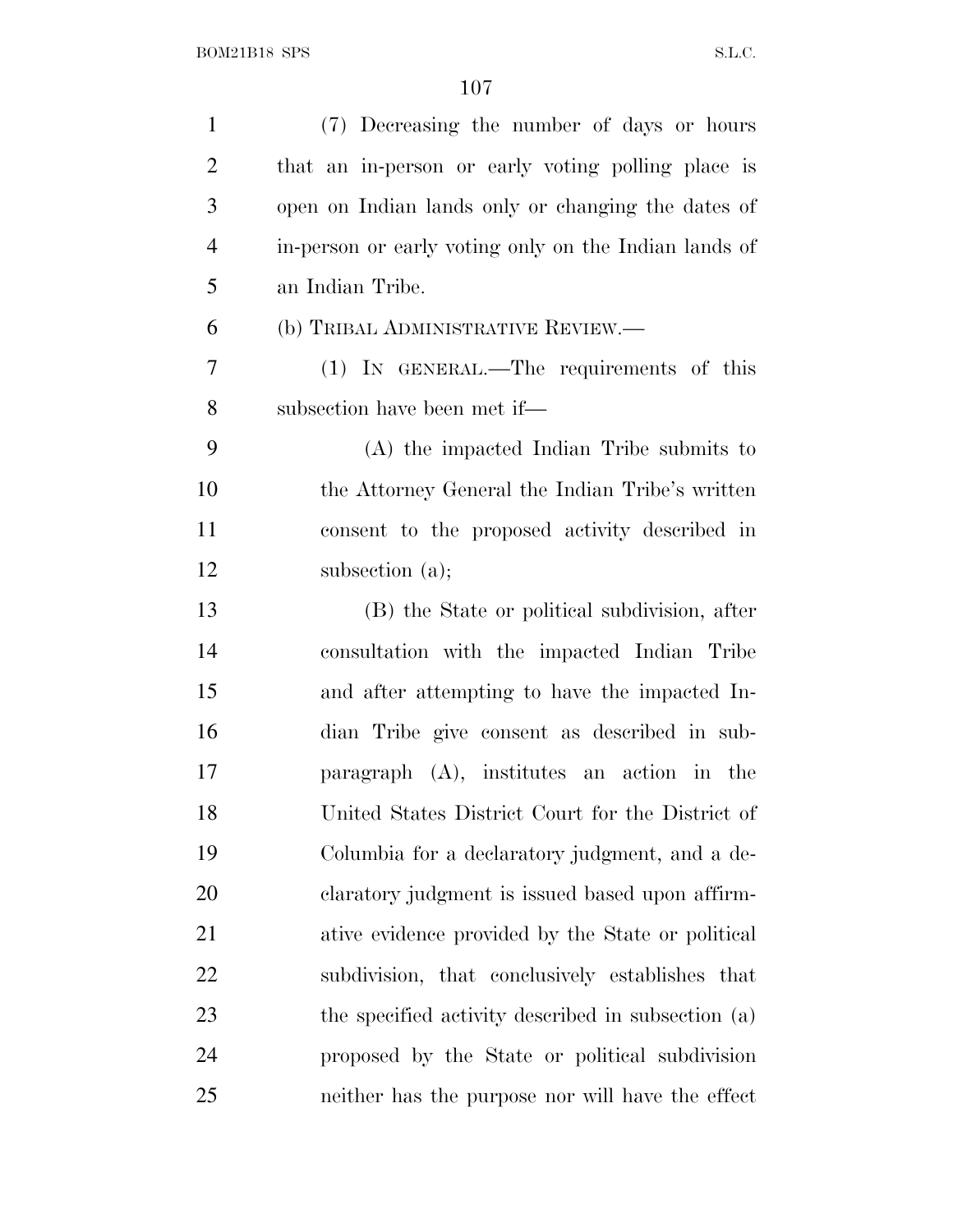of denying or abridging the right to vote on ac- count of race or color, membership in an Indian Tribe, or membership in a language minority group; or

 (C) the chief legal officer or other appro- priate official of such State or political subdivi- sion, after consultation with the impacted In- dian Tribe and after attempting to have the im- pacted Indian Tribe give consent as described in subparagraph (A), submits a request to carry out the specified activity described in subsection (a) to the Attorney General and the Attorney General affirmatively approves the specified ac-tivity.

## 15 (2) NO LIMITATION ON FUTURE ACTIONS.—

16 (A) NO BAR TO SUBSEQUENT ACTION.— Neither an affirmative indication by the Attor- ney General that no objection will be made, nor the Attorney General's failure to object, nor a declaratory judgment entered under this sec- tion, nor a written consent issued under para-22 graph  $(1)(A)$  shall bar a subsequent action to enjoin enforcement of an activity described in 24 subsection (a).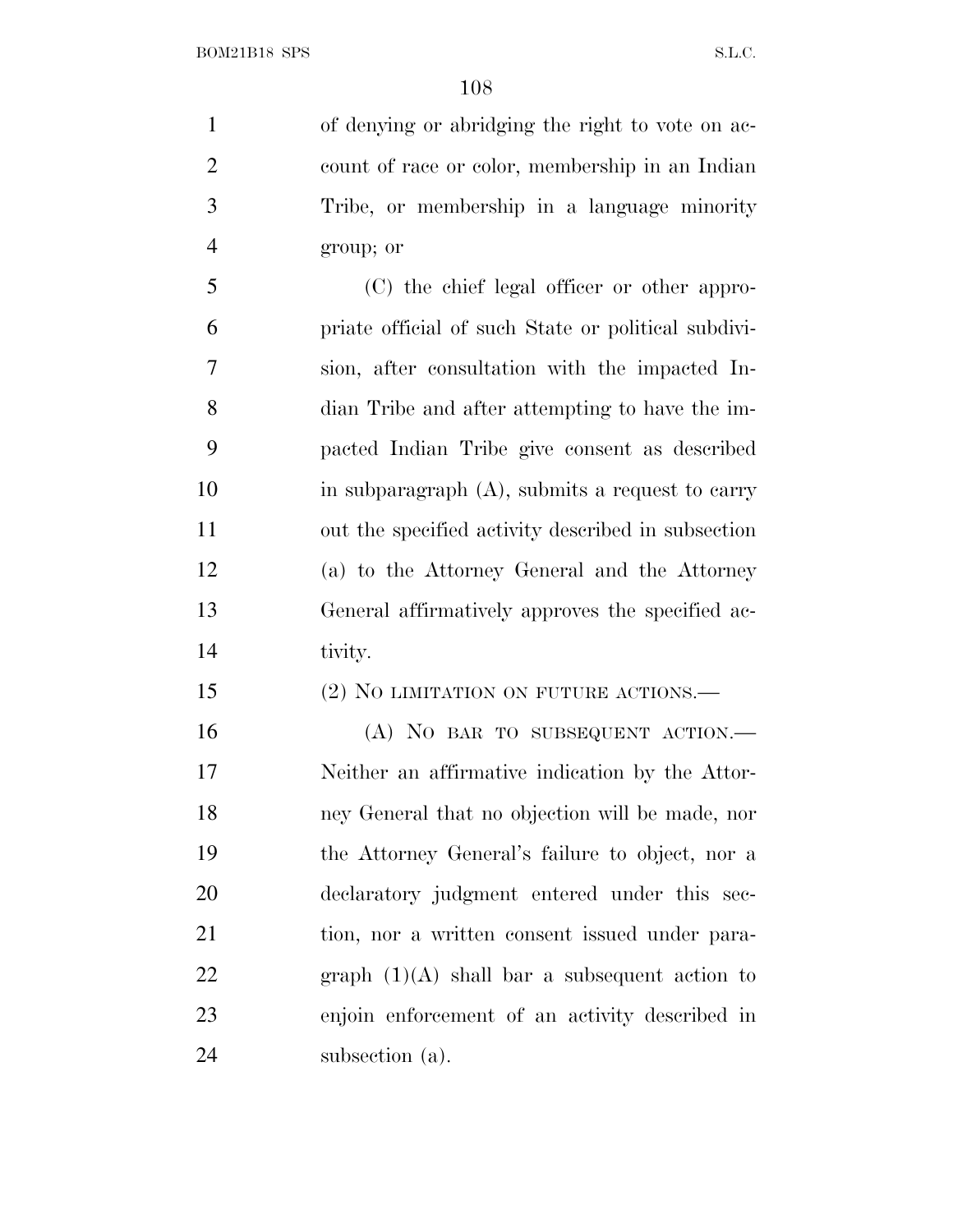(B) REEXAMINATION.—The Attorney Gen- eral reserves the right to reexamine any submis- sion under paragraph (1)(C) if additional rel- evant information comes to the Attorney Gen-eral's attention.

 (C) DISTRICT COURT.—Any action under this section shall be heard and determined by a district court of 3 judges in accordance with the provisions of section 2284 of title 28, United States Code, and any appeal shall lie to the Su-preme Court.

#### **SEC. 308. TRIBAL VOTER IDENTIFICATION.**

 (a) TRIBAL IDENTIFICATION.—If a State or political subdivision requires an individual to present identification for the purposes of voting or registering to vote in an elec- tion for Federal office, an identification card issued by a federally recognized Indian Tribe, the Bureau of Indian Affairs, the Indian Health Service, or any other Tribal or Federal agency issuing identification cards to eligible In- dian voters shall be treated as a valid form of identifica-tion for such purposes.

 (b) ONLINE REGISTRATION.—If a State or political subdivision requires an identification card for an indi- vidual to register to vote online or to vote online, that State or political subdivision shall annually consult with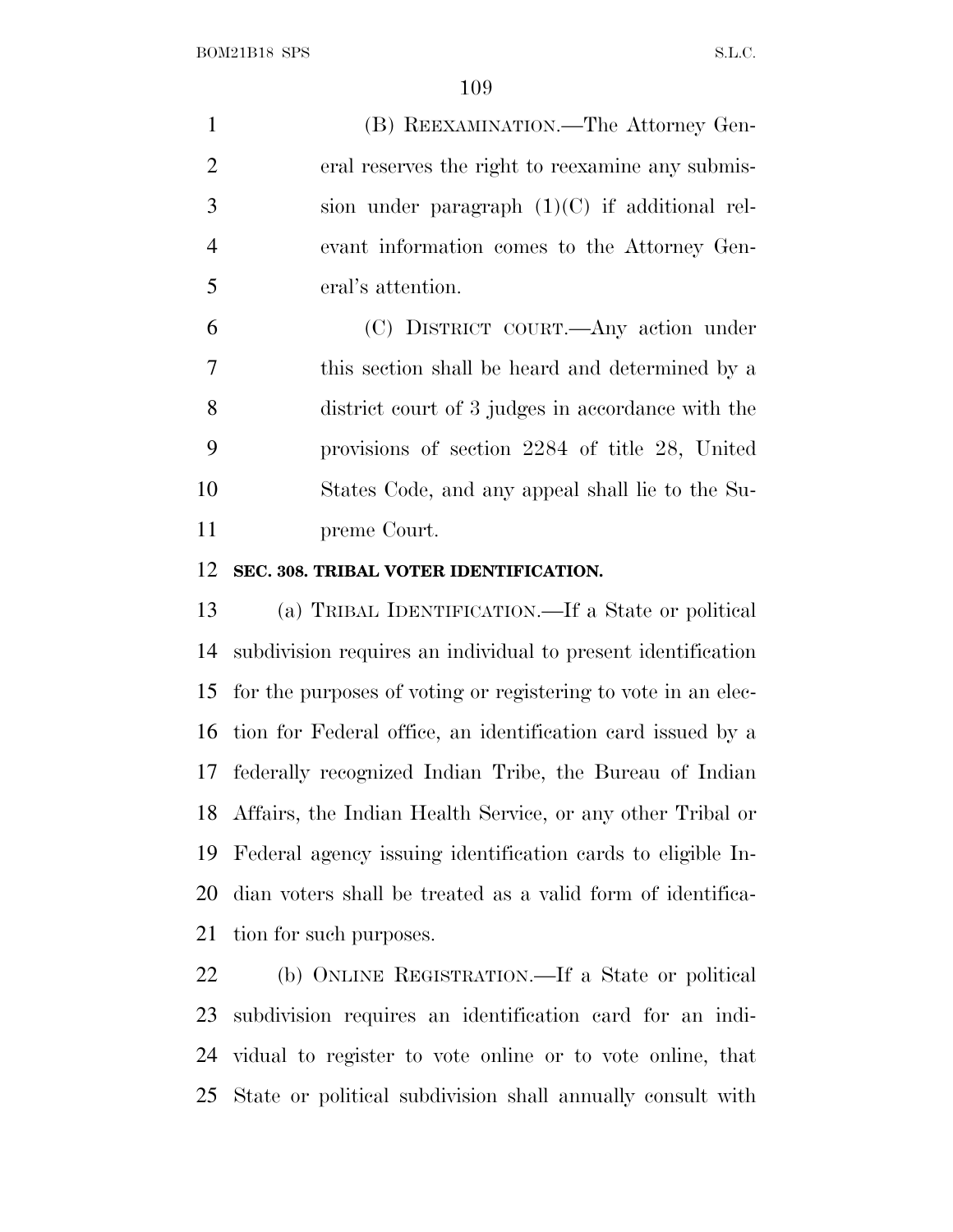BOM21B18 SPS S.L.C.

 an Indian Tribe to determine whether a tribal identifica- tion can feasibly be used to register to vote online or vote online.

 (c) LIMITATION ON REQUIRING MULTIPLE FORMS OF IDENTIFICATION.—If a State or political subdivision requires an individual to present more than one form of identification for the purposes of voting or registering to vote in an election for Federal office, or for registering to vote online or to vote online, that State or political sub- division shall not require any member of an Indian Tribe to provide more than one form of identification if the member provides orally or in writing that the member does not possess more than one form of identification.

#### **SEC. 309. PERMITTING VOTERS TO DESIGNATE OTHER PER-**

#### **SON TO RETURN BALLOT.**

Each State or political subdivision—

 (1) shall permit any family member (including extended family member, such as a cousin, grand- child, or relation through marriage), caregiver, tribal assistance provider, or household member to return a sealed ballot of a voter that resides on Indian lands to a post office on Indian lands, a ballot drop box location in a State or political subdivision that provides ballot drop boxes, a tribally designated 25 building under section  $306(e)(2)$ , or an election of-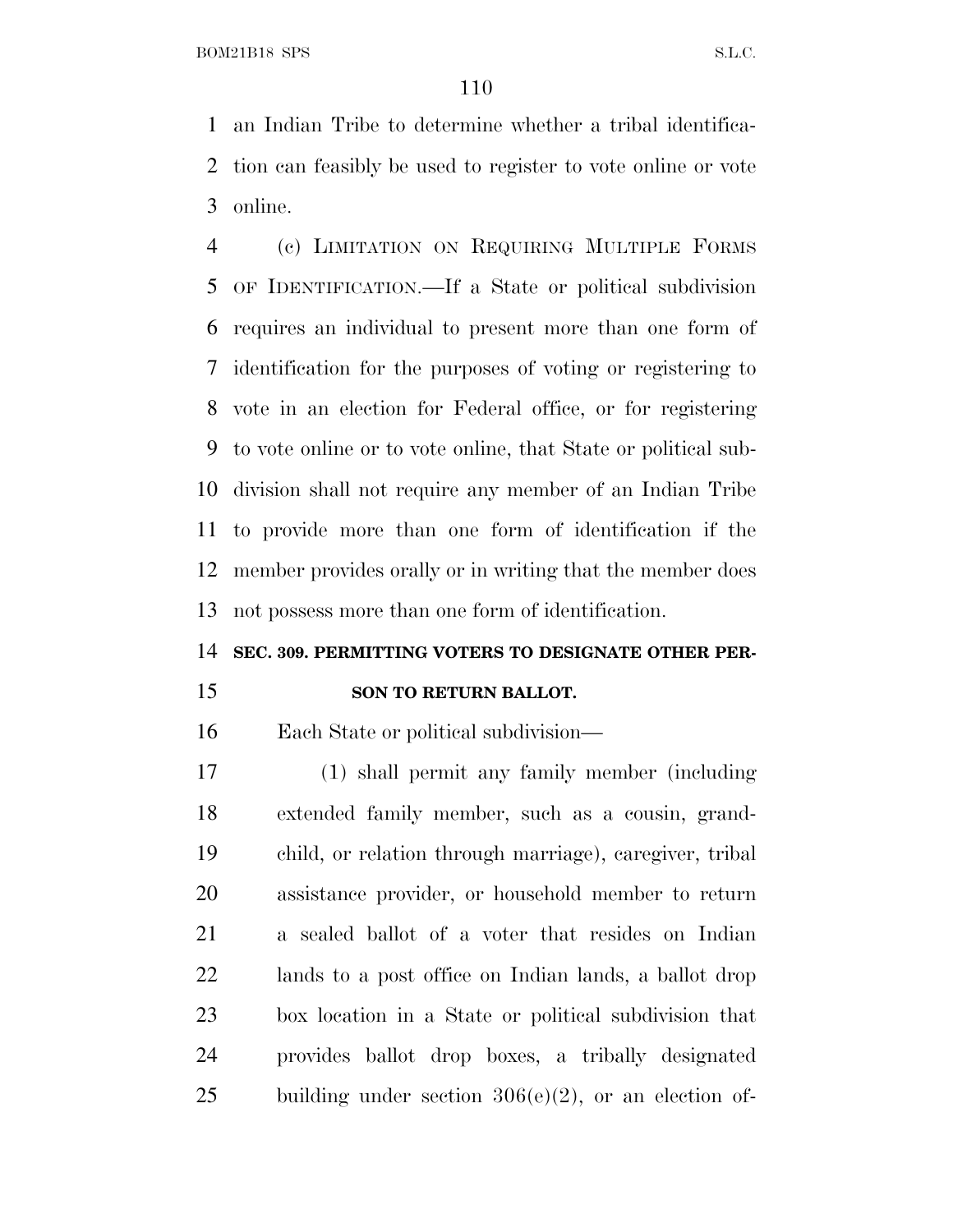fice, so long as the person designated to return the ballot or ballots on behalf of another voter does not receive any form of compensation based on the num- ber of ballots that the person has returned and no individual, group, or organization provides com-pensation on this basis;

 (2) may not put any limit on how many voted and sealed absentee ballots any designated person can return to the post office, ballot drop box loca- tion, tribally designated building, or election office under paragraph (1); and

 (3) shall permit, at a minimum, any family member (including extended family member, such as a cousin, grandchild, or relation through marriage), caregiver, tribal assistance provider, or household member, including the voter, to return voter reg- istration applications, absentee ballot applications, or absentee ballots to ballot drop box locations in a State or political subdivision that provides ballot drop boxes for these purposes.

### **SEC. 310. BILINGUAL ELECTION REQUIREMENTS.**

 Section 203 of the Voting Rights Act of 1965 (52 U.S.C. 10503) is amended—

24 (1) in subsection (b)(3)(C), by striking "1990" and inserting ''most recent''; and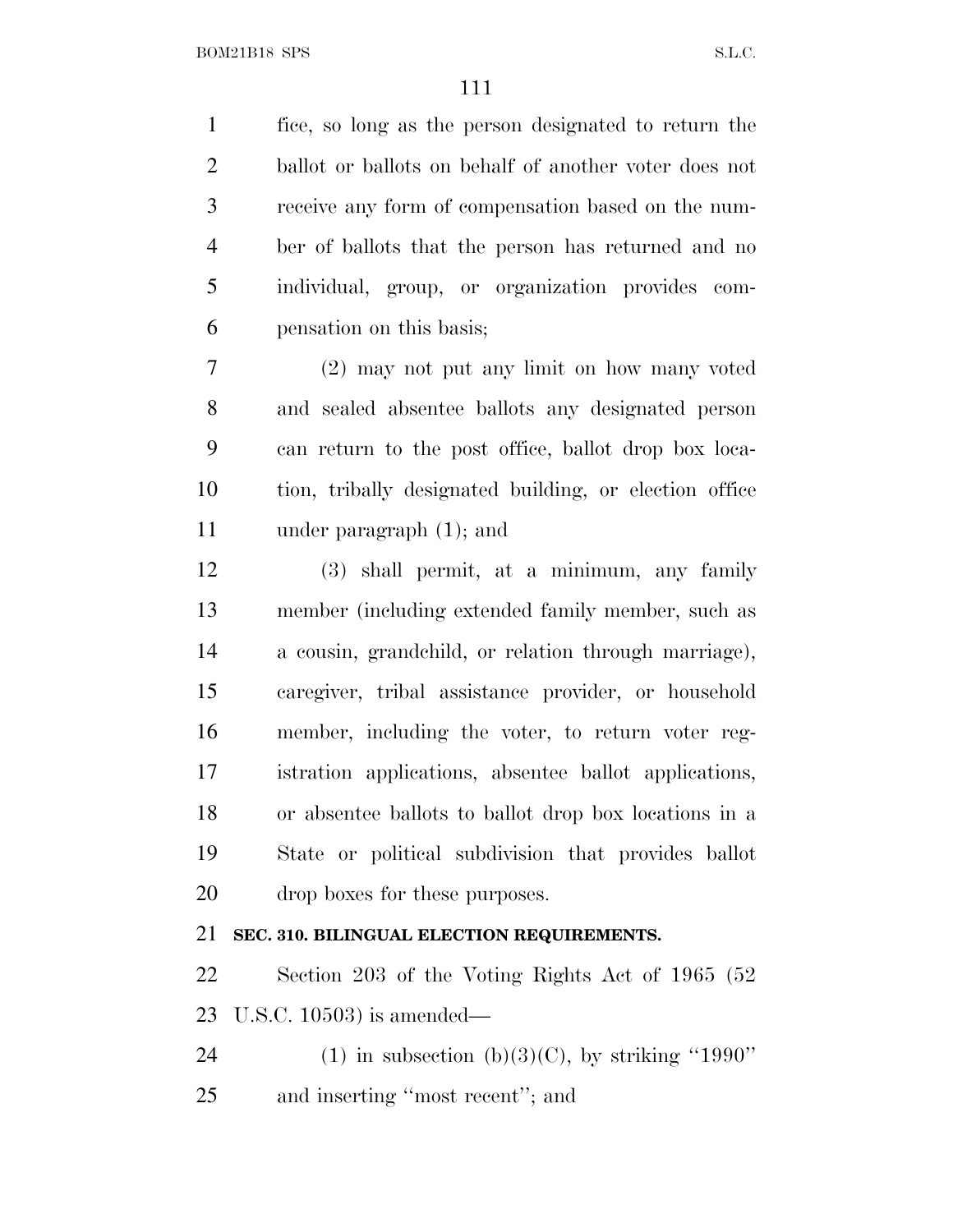(2) by striking subsection (c) and inserting the following:

3 "(c) PROVISION OF VOTING MATERIALS IN THE LAN-GUAGE OF A MINORITY GROUP.—

5 "(1) IN GENERAL.—Whenever any State or po- litical subdivision subject to the prohibition of sub- section (b), provides any registration or voting no- tices, forms, instructions, assistance, or other mate- rials or information relating to the electoral process, including ballots, it shall provide them in the lan- guage of the applicable minority group as well as in the English language.

13  $\frac{13}{2}$  EXCEPTIONS.

 $\langle (A) \rangle$  In the case of a minority group that is not American Indian or Alaska Native and the language of that minority group is oral or unwritten, the State or political subdivision shall only be required to furnish, in the covered language, oral instructions, assistance, trans- lation of voting materials, or other information 21 relating to registration and voting.

 $\text{``(B)}$  In the case of a minority group that is American Indian or Alaska Native, the State or political subdivision shall only be required to furnish in the covered language oral instruc-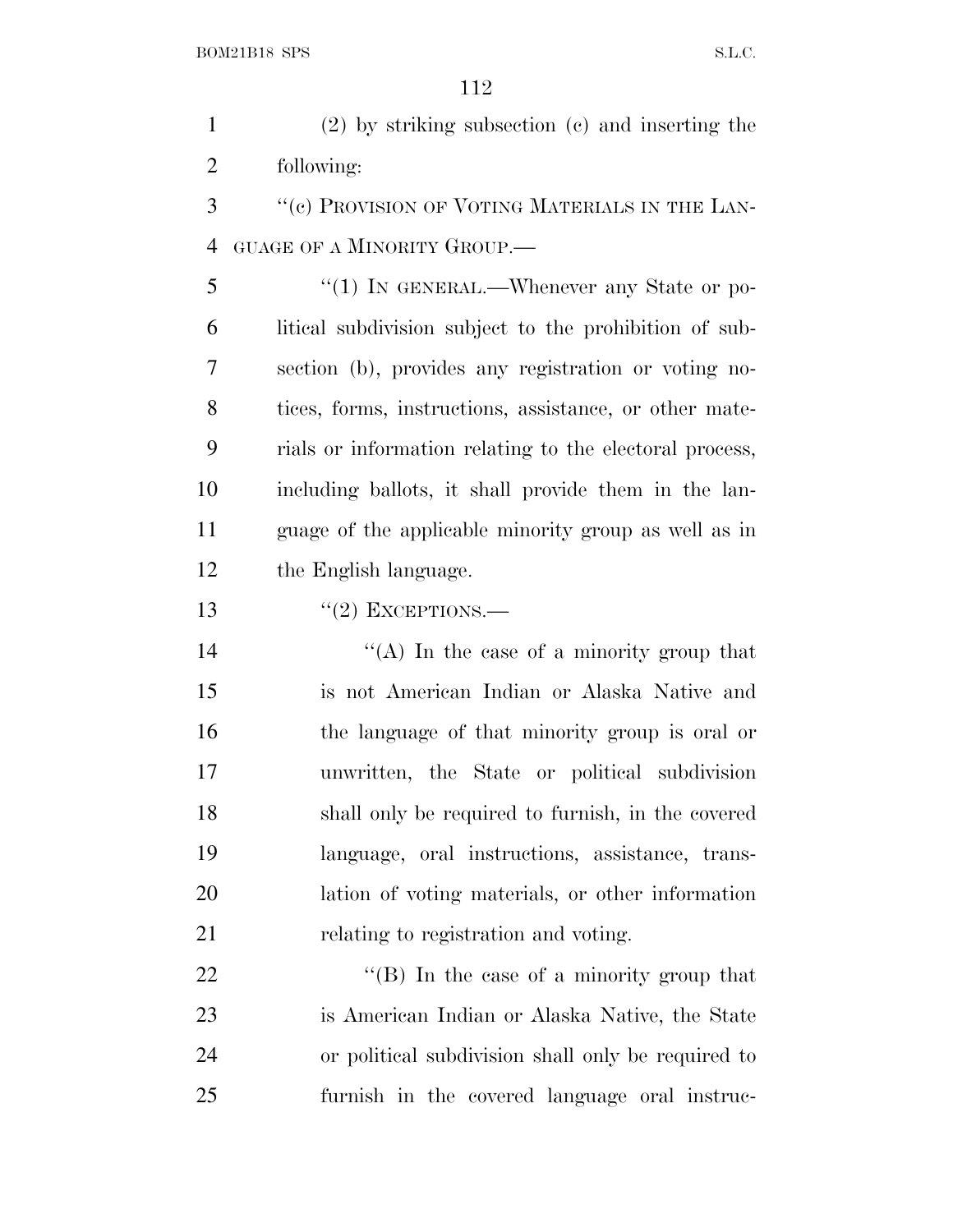tions, assistance, or other information relating to registration and voting, including all voting materials, if the Indian Tribe of that minority group has certified that the language of the ap- plicable American Indian or Alaska Native lan- guage is presently unwritten or the Indian Tribe does not want written translations in the minority language. 9 "(3) WRITTEN TRANSLATIONS FOR ELECTION

 WORKERS.—Notwithstanding paragraph (2), the State or political division may be required to provide written translations of voting materials, with the consent of any applicable Indian Tribe, to election workers to ensure that the translations from English to the language of a minority group are complete, accurate, and uniform.''.

# **SEC. 311. FEDERAL OBSERVERS TO PROTECT TRIBAL VOT-**

**ING RIGHTS.**

 (a) AMENDMENT TO THE VOTING RIGHTS ACT OF 1965.—Section 8(a) of the Voting Rights Act of 1965 (52 U.S.C. 10305(a)) is amended—

22  $(1)$  in paragraph  $(1)$ , by striking "or" after the semicolon;

24 (2) in paragraph  $(2)(B)$ , by adding "or" after the semicolon; and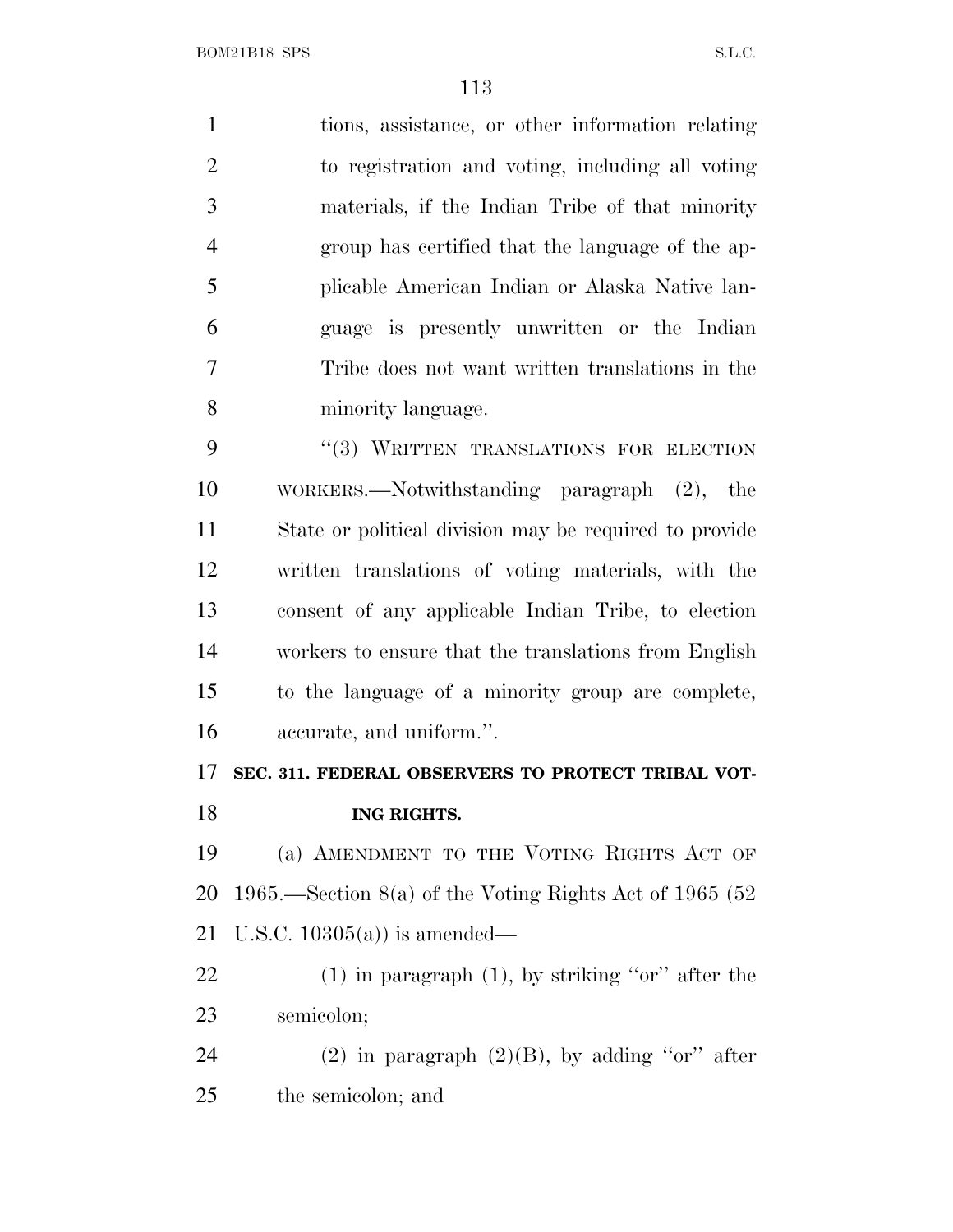(3) by inserting after paragraph (2) the fol-lowing:

3 (3) the Attorney General has received a writ- ten complaint from an Indian Tribe that efforts to deny or abridge the right to vote under the color of law on account of race or color, membership in an Indian Tribe, or in contravention of the guarantees 8 set forth in section  $4(f)(2)$ , are likely to occur;".

 (b) PUBLICLY AVAILABLE REPORTS.—The Attorney General shall make publicly available the reports of a Fed- eral election observer appointed pursuant to section (8)(a)(3) of the Voting Rights Act of 1965 (52 U.S.C. 13 10305(a)(3)), as added by subsection (a), not later than 6 months after the date that such reports are submitted to the Attorney General, except that any personally identi- fiable information relating to a voter or the substance of the voter's ballot shall not be made public.

#### **SEC. 312. TRIBAL JURISDICTION.**

 (a) I<sup>N</sup> GENERAL.—Tribal law enforcement have the right to exercise their inherent authority to detain and or remove any non-Indian, not affiliated with the State, its political subdivision, or the Federal Government, from In- dian lands for intimidating, harassing, or otherwise imped- ing the ability of people to vote or of the State and its political subdivisions to conduct an election.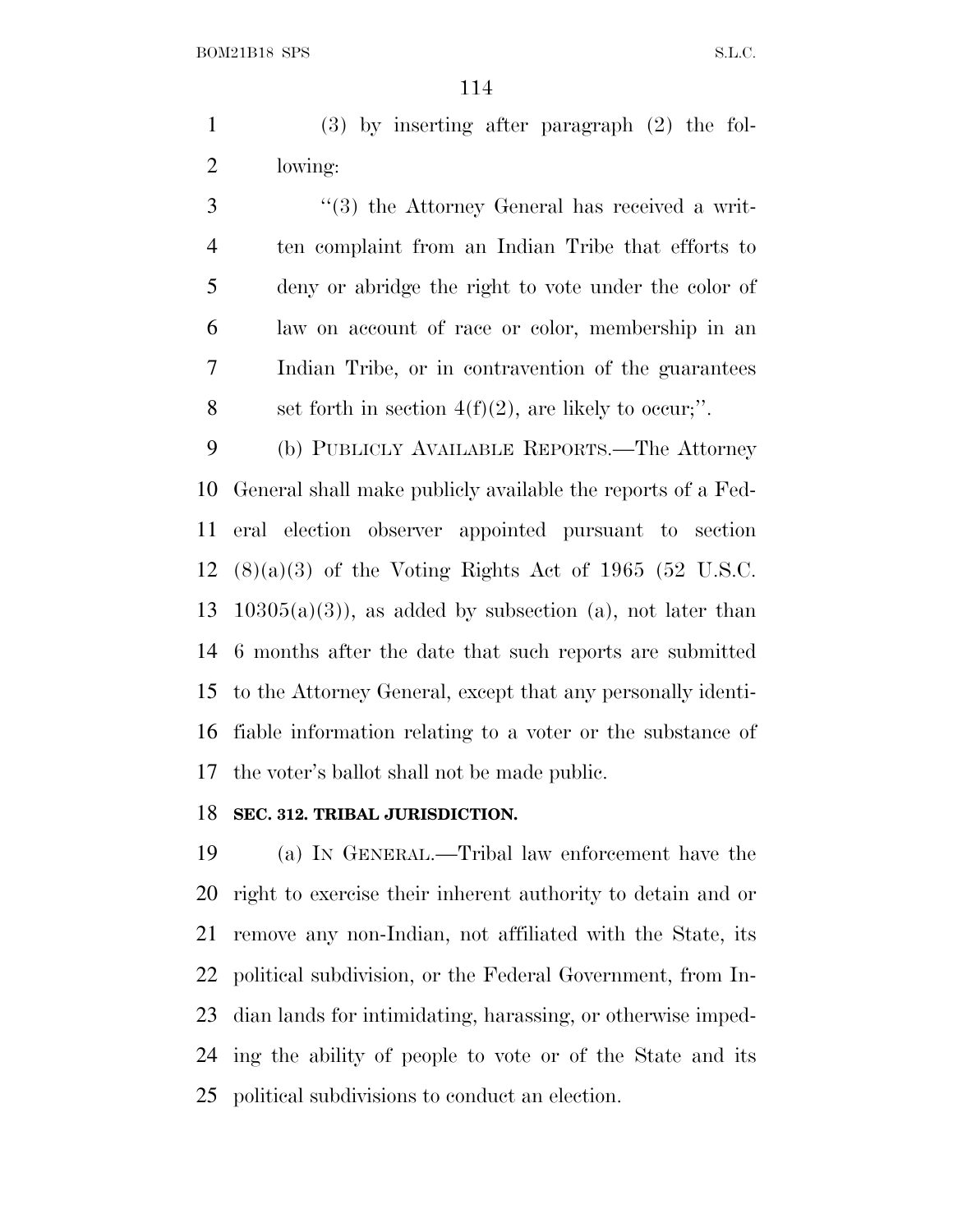(b) CIVIL ACTION BY ATTORNEY GENERAL FOR RE- LIEF.—Whenever any person has engaged or there are reasonable grounds to believe that any person is about to engage in any act or practice prohibited by this section, the Attorney General may institute for the United States, or in the name of the United States, an action for preven- tive relief, including an application for a temporary or per- manent injunction, restraining order, or other order, and including an order directed to the State and State or local election officials to require them to permit persons to vote and to count such votes.

#### **SEC. 313. TRIBAL VOTING CONSULTATION.**

 The Attorney General shall consult annually with In- dian Tribes regarding issues related to voting in elections for Federal office.

## **SEC. 314. ATTORNEYS' FEES, EXPERT FEES, AND LITIGA-TION EXPENSES.**

 In a civil action under this title, the court shall award the prevailing party, other than the United States, reason- able attorney fees, including litigation expenses, reason-able expert fees, and costs.

### **SEC. 315. GAO STUDY AND REPORT.**

 The Comptroller General shall study the prevalence of nontraditional or nonexistent mailing addresses among Indians, those who are members of Indian Tribes, and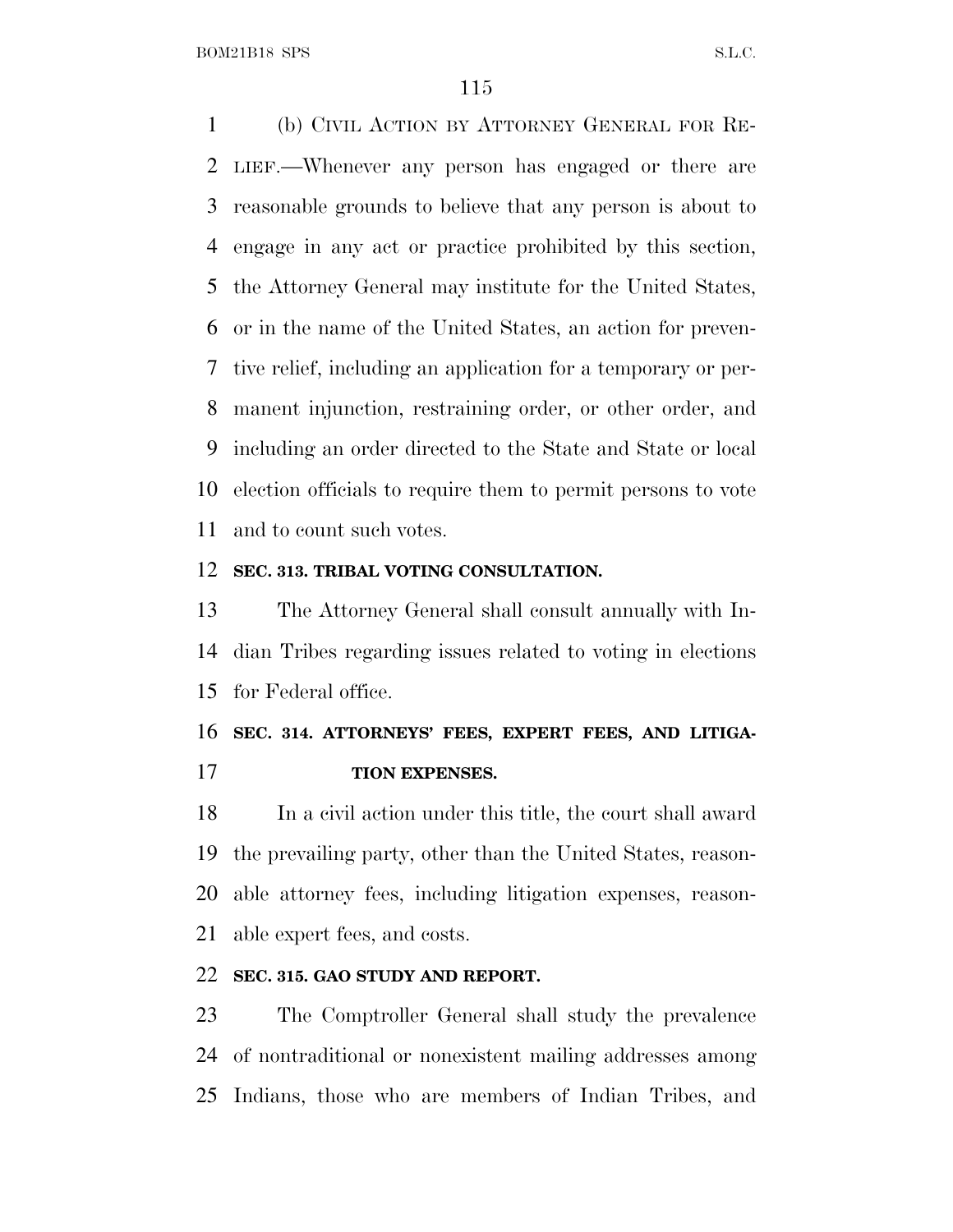BOM21B18 SPS S.L.C.

 those residing on Indian lands and identify alternatives to remove barriers to voter registration, receipt of voter information and materials, and receipt of ballots. The Comptroller General shall report the results of that study to Congress not later than 1 year after the date of enact-ment of this title.

# **SEC. 316. UNITED STATES POSTAL SERVICE CONSULTA-TION.**

 The Postmaster General shall consult with Indian Tribes, on an annual basis, regarding issues relating to the United States Postal Service that present barriers to voting for eligible voters living on Indian lands.

## **SEC. 317. SEVERABILITY; RELATIONSHIP TO OTHER LAWS; TRIBAL SOVEREIGN IMMUNITY.**

 (a) SEVERABILITY.—If any provision of this title, or the application of such a provision to any person, entity, or circumstance, is held to be invalid, the remaining provi- sions of this title and the application of all provisions of this title to any other person, entity, or circumstance shall not be affected by the invalidity.

 (b) RELATIONSHIP TO OTHER LAWS.—Nothing in this title shall invalidate, or limit the rights, remedies, or procedures available under, or supersede, restrict, or limit the application of, the Voting Rights Act of 1965 (52 U.S.C. 10301 et seq.), the National Voter Registration